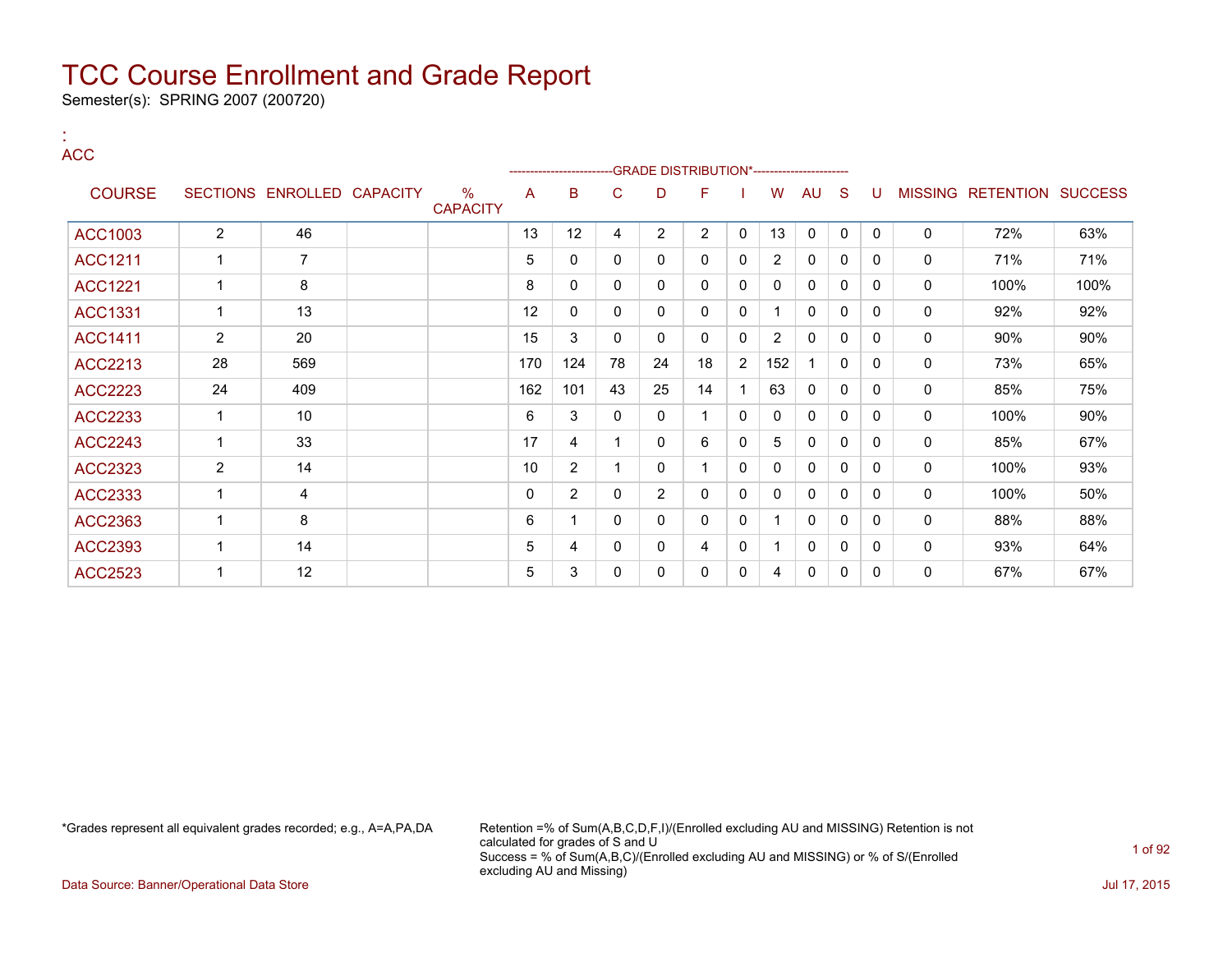Semester(s): SPRING 2007 (200720)

:

| AH |               |     |                 |    |    |                                                                    |   |   |                    |                |  |                                                                             |     |
|----|---------------|-----|-----------------|----|----|--------------------------------------------------------------------|---|---|--------------------|----------------|--|-----------------------------------------------------------------------------|-----|
|    |               |     |                 |    |    | ------------------------GRADE DISTRIBUTION*----------------------- |   |   |                    |                |  |                                                                             |     |
|    | <b>COURSE</b> |     | <b>CAPACITY</b> |    |    |                                                                    |   |   |                    |                |  | SECTIONS ENROLLED CAPACITY % A B C D F I W AU S U MISSING RETENTION SUCCESS |     |
|    | AH1323        | 165 |                 | 60 | 39 | 31                                                                 | 6 | 8 | $0 \mid 21 \mid 0$ | $\overline{0}$ |  | 87%                                                                         | 79% |

\*Grades represent all equivalent grades recorded; e.g., A=A,PA,DA Retention =% of Sum(A,B,C,D,F,I)/(Enrolled excluding AU and MISSING) Retention is not calculated for grades of S and U Success = % of Sum(A,B,C)/(Enrolled excluding AU and MISSING) or % of S/(Enrolled excluding AU and Missing)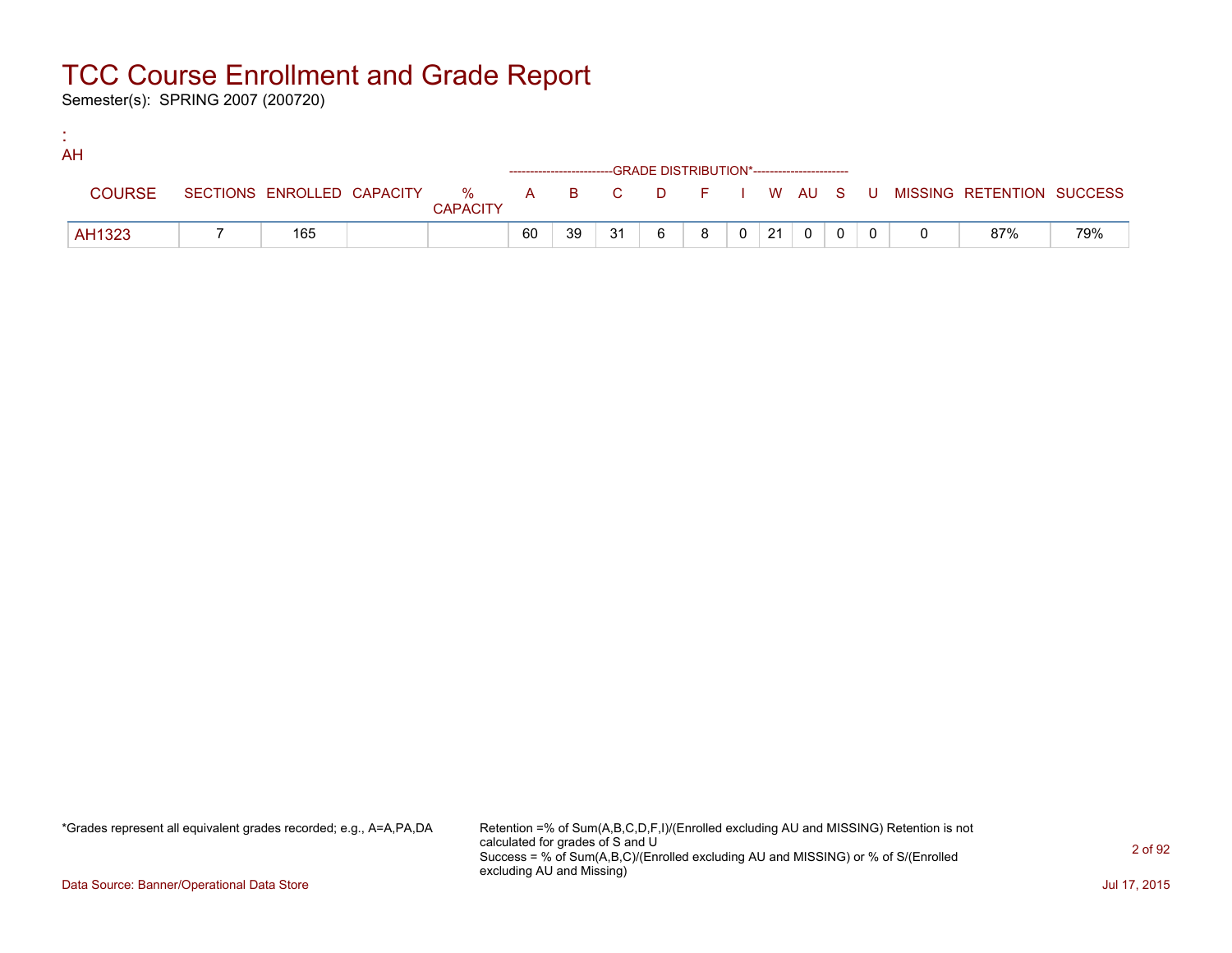Semester(s): SPRING 2007 (200720)

:

| <b>ARA</b>     |                            |                         |              |                         |    |   |                                             |   |   |              |    |              |   |                   |                |
|----------------|----------------------------|-------------------------|--------------|-------------------------|----|---|---------------------------------------------|---|---|--------------|----|--------------|---|-------------------|----------------|
|                |                            |                         |              | ----------------------- |    |   | -GRADE DISTRIBUTION*----------------------- |   |   |              |    |              |   |                   |                |
| <b>COURSE</b>  | SECTIONS ENROLLED CAPACITY | $\%$<br><b>CAPACITY</b> | $\mathsf{A}$ | B                       | C. | D | н                                           |   | W | AU           | -S | - U -        |   | MISSING RETENTION | <b>SUCCESS</b> |
| <b>ARA1103</b> | 16                         |                         | 10           |                         |    | 0 |                                             | 0 | 5 |              | 0  | $\Omega$     | 0 | 67%               | 67%            |
| <b>ARA1213</b> | 5                          |                         | 4            |                         |    | 0 |                                             | 0 |   | 0            | 0  | 0            | 0 | 80%               | 80%            |
| <b>ARA1313</b> | 6                          |                         | 2            |                         |    | 0 |                                             |   | 0 | $\mathbf{0}$ | 0  | $\mathbf{0}$ | 0 | 100%              | 83%            |
| <b>ARA1413</b> | $\mathbf b$                |                         |              |                         |    | 0 |                                             | 0 | 0 | $\mathbf{0}$ | 0  |              |   | 100%              | 100%           |

\*Grades represent all equivalent grades recorded; e.g., A=A,PA,DA Retention =% of Sum(A,B,C,D,F,I)/(Enrolled excluding AU and MISSING) Retention is not calculated for grades of S and U Success = % of Sum(A,B,C)/(Enrolled excluding AU and MISSING) or % of S/(Enrolled excluding AU and Missing)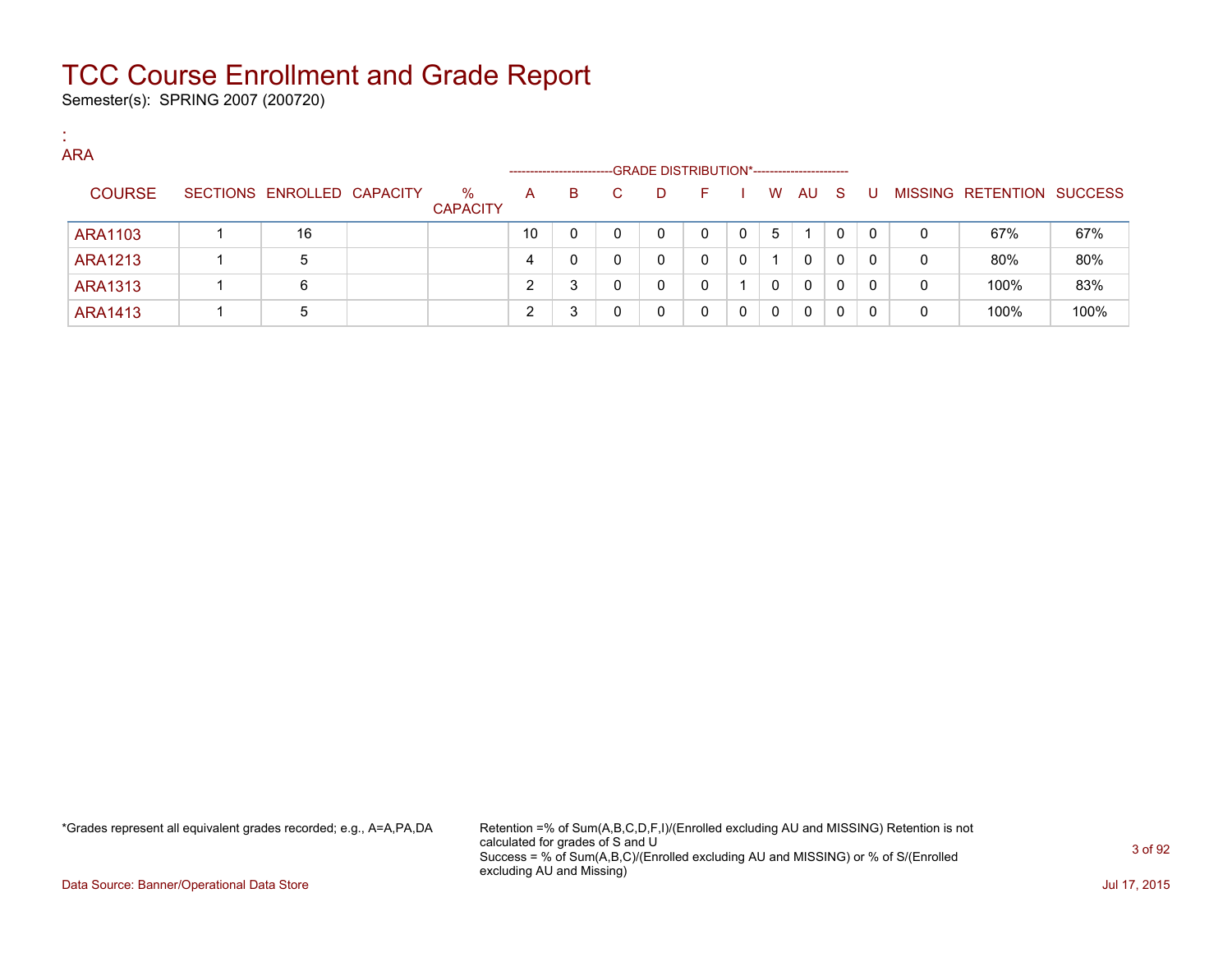Semester(s): SPRING 2007 (200720)

:

### ART --GRADE DISTRIBUTION\*-----------------------COURSE SECTIONS ENROLLED CAPACITY % **CAPACITY** A B C D F I W AU S U MISSING RETENTION SUCCESS ART1013 | 6 | 71 | | 21 | 30 | 3 | 1 | 1 | 0 | 15 | 0 | 0 | 0 | 0 | 79% | 76% ART1023 | 2 | 13 | | | 4 | 6 | 3 | 0 | 0 | 0 | 0 | 0 | 0 | 0 | 100% | 100% ART1033 2 4 3 0 0 0 1 0 0 0 0 0 0 100% 75% ART1053 | 2 | 44 | | 17 | 7 | 9 | 2 | 0 | 0 | 9 | 0 | 0 | 0 | 80% | 75% ART1063 | 3 | 65 | | 25 | 20 | 9 | 2 | 1 | 0 | 6 | 2 | 0 | 0 | 0 | 90% | 86% ART1083 | 1 | 11 | | 2 | 4 | 2 | 0 | 0 | 3 | 0 | 0 | 0 | 0 | 73% | 73% ART1113 | 14 | 220 | | 105 | 45 | 16 | 6 | 12 | 0 | 36 | 0 | 0 | 0 | 0 | 84% | 75% ART1123 | 4 | 38 | | 12 | 15 | 7 | 0 | 0 | 3 | 1 | 0 | 0 | 0 | 92% | 92% ART1133 | 4 | 12 | | |6 |4 | 1 | 0 | 0 |0 |1 |0 |0 | 0 | 100% | 100% ART2063 1 8 3 1 0 0 0 0 1 3 0 0 0 80% 80% ART2073 1 1 1 0 0 0 0 0 0 0 0 0 0 100% 100% ART2083 | 1 | 7 | | 2 | 2 | 1 | 0 | 0 | 0 | 2 | 0 | 0 | 0 | 71% | 71% | 71% ART2093 | 1 | 2 | | 0 |2 | 0 |0 |0 |0 |0 |0 |0 | 100% | 100% ART2143 | 1 | 5 | | 0 | 4 | 0 | 0 | 0 | 1 | 0 | 0 | 0 | 80% | 80% ART2153 | 1 | 5 | | | 2 |2 |0 |0 |0 |0 |1 |0 |0 | 0 | 100% | 100% ART2223 | 1 | 9 | | 3 | 3 | 0 | 0 | 0 | 2 | 1 | 0 | 0 | 0 | 75% | 75% ART2233 1 2 0 0 0 0 0 0 0 2 0 0 0 ART2263 | 1 | 9 | | 3 |4 | 0 | 0 | 0 | 2 | 0 | 0 | 0 | 78% | 78% | 78% ART2313 | 2 | 16 | | | | | 2 | 9 | 2 | 0 | 0 | 0 | 0 | 0 | 0 | 0 | 100% | 100% ART2323 | 2 | 9 | | 4 | 1 | 0 | 0 | 0 | 0 | 1 | 2 | 0 | 0 | 1 | 83% | 83% ART2413 1 7 4 0 0 0 0 0 3 0 0 0 0 57% 57% ART2423 1 7 1 1 0 0 0 0 5 0 0 0 0 29% 29%

\*Grades represent all equivalent grades recorded; e.g., A=A,PA,DA Retention =% of Sum(A,B,C,D,F,I)/(Enrolled excluding AU and MISSING) Retention is not calculated for grades of S and U Success = % of Sum(A,B,C)/(Enrolled excluding AU and MISSING) or % of S/(Enrolled excluding AU and Missing)

Data Source: Banner/Operational Data Store **July 17, 2015**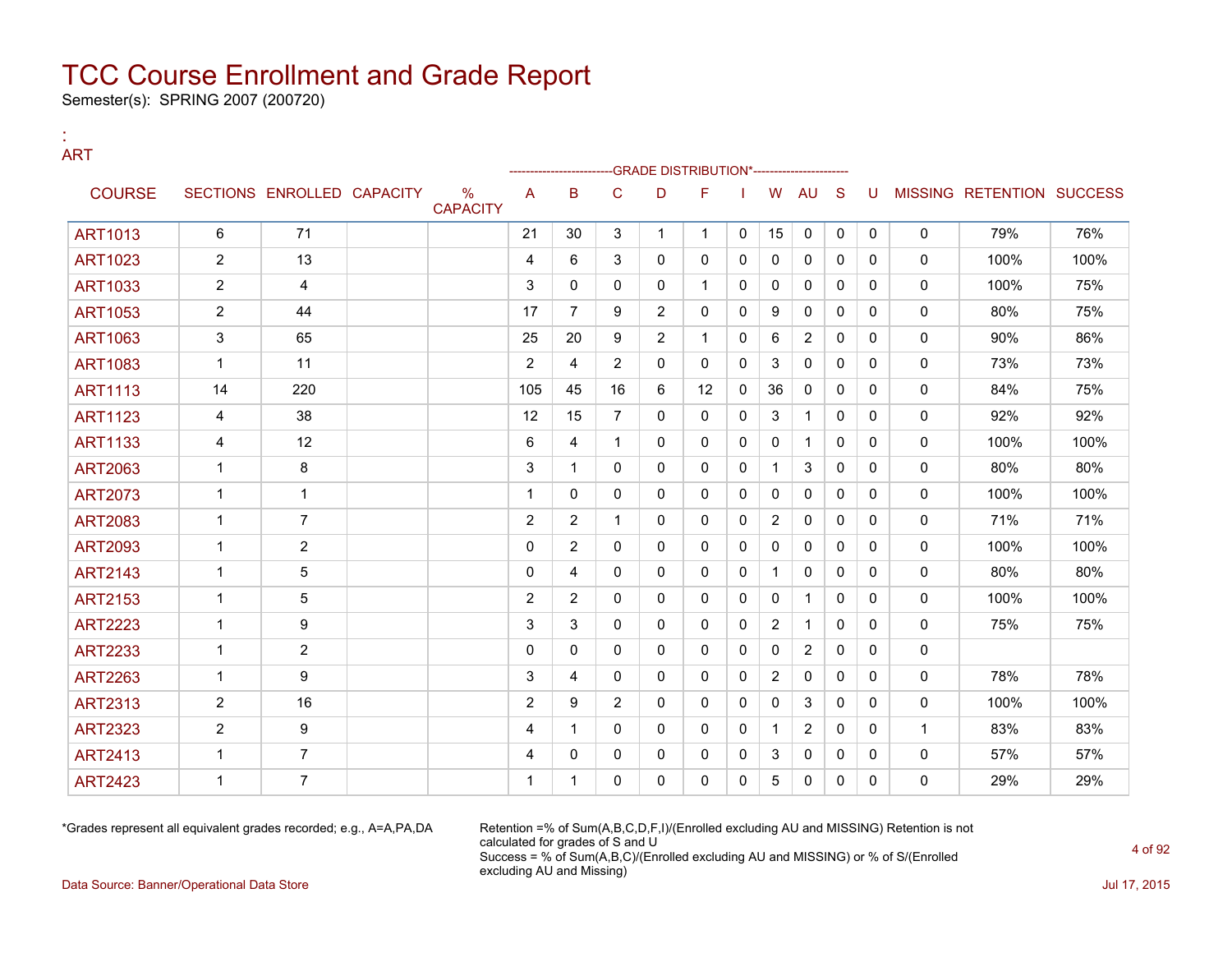Semester(s): SPRING 2007 (200720)

| л.<br><b>A</b><br><b>ART</b> |                |                            |                         |    |                |          |                                                                      |              |              |          |             |              |              |              |                           |      |
|------------------------------|----------------|----------------------------|-------------------------|----|----------------|----------|----------------------------------------------------------------------|--------------|--------------|----------|-------------|--------------|--------------|--------------|---------------------------|------|
|                              |                |                            |                         |    |                |          | --------------------------GRADE DISTRIBUTION*----------------------- |              |              |          |             |              |              |              |                           |      |
| <b>COURSE</b>                |                | SECTIONS ENROLLED CAPACITY | $\%$<br><b>CAPACITY</b> | A  | B              | C.       | D                                                                    | F.           |              | W        | AU S        |              | - U          |              | MISSING RETENTION SUCCESS |      |
| ART2503                      |                | 14                         |                         | 10 | $\overline{2}$ | 2        | 0                                                                    | $\mathbf{0}$ | $\mathbf{0}$ | $\Omega$ | $\mathbf 0$ | $\mathbf{0}$ | $\Omega$     | 0            | 100%                      | 100% |
| <b>ART2813</b>               | $\overline{2}$ | 13                         |                         | 10 | 0              | 0        | 0                                                                    | $\mathbf{0}$ | $\mathbf{0}$ | 3        | 0           | 0            | $\Omega$     | 0            | 77%                       | 77%  |
| <b>ART2823</b>               |                | 10                         |                         | 6  | 3              | 0        | 0                                                                    | $\mathbf{0}$ | 0            |          | $\mathbf 0$ | 0            | $\Omega$     | 0            | 90%                       | 90%  |
| <b>ART2853</b>               | 3              | 21                         |                         | 8  | 5              | 3        |                                                                      |              | 0            | 3        | 0           | $\mathbf{0}$ | $\mathbf{0}$ | 0            | 86%                       | 76%  |
| <b>ART2991</b>               | $\overline{2}$ | 7                          |                         | 6  | 0              | $\Omega$ | 0                                                                    | $\mathbf 0$  | 0            |          | $\Omega$    | 0            | $\Omega$     | $\mathbf{0}$ | 86%                       | 86%  |
| <b>ART2993</b>               |                | 4                          |                         | 3  | 0              |          | 0                                                                    | 0            | 0            | 0        |             | 0            | $\Omega$     | 0            | 100%                      | 100% |

\*Grades represent all equivalent grades recorded; e.g., A=A,PA,DA Retention =% of Sum(A,B,C,D,F,I)/(Enrolled excluding AU and MISSING) Retention is not calculated for grades of S and U Success = % of Sum(A,B,C)/(Enrolled excluding AU and MISSING) or % of S/(Enrolled excluding AU and Missing)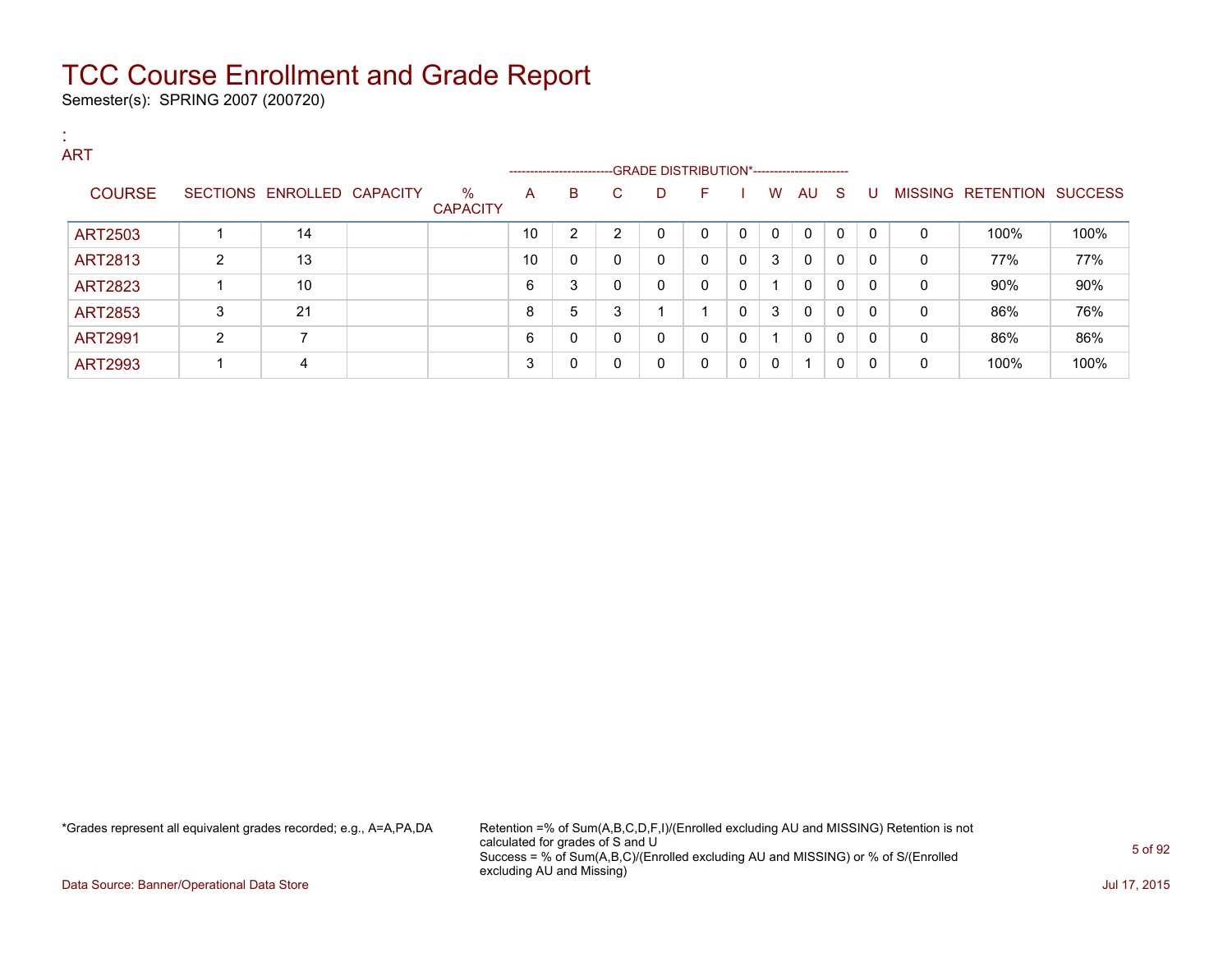Semester(s): SPRING 2007 (200720)

:

| <b>COL</b> | <b>AST</b>     |                            |                      |    |                  |    | -GRADE DISTRIBUTION*----------------------- |        |       |   |   |     |                           |      |
|------------|----------------|----------------------------|----------------------|----|------------------|----|---------------------------------------------|--------|-------|---|---|-----|---------------------------|------|
|            | <b>COURSE</b>  | SECTIONS ENROLLED CAPACITY | %<br><b>CAPACITY</b> | A  | $\overline{B}$ C |    | D.                                          | FIWAUS |       |   |   | - U | MISSING RETENTION SUCCESS |      |
|            | <b>AST1104</b> | 74                         |                      | 35 | 12 <sup>2</sup>  | 15 | 4                                           | 5      | $0-1$ | 3 | 0 |     | 96%                       | 84%  |
|            | <b>AST1121</b> |                            |                      | ິ  |                  |    |                                             |        |       |   |   |     | 100%                      | 100% |

\*Grades represent all equivalent grades recorded; e.g., A=A,PA,DA Retention =% of Sum(A,B,C,D,F,I)/(Enrolled excluding AU and MISSING) Retention is not calculated for grades of S and U Success = % of Sum(A,B,C)/(Enrolled excluding AU and MISSING) or % of S/(Enrolled excluding AU and Missing)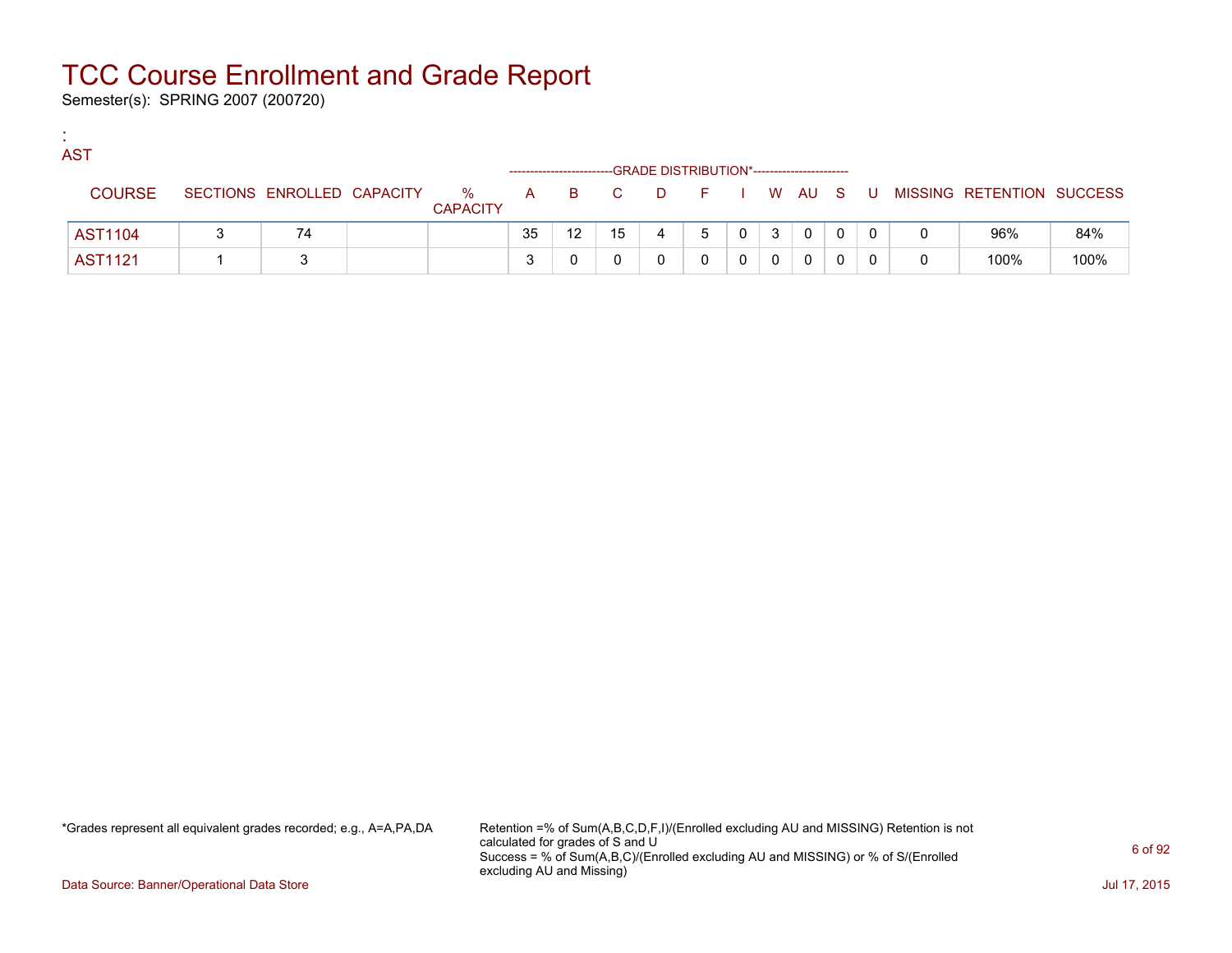Semester(s): SPRING 2007 (200720)

| <b>AVS</b>     |                |                            |                         |    |                         |                |                                              |              |                |          |              |              |          |              |                   |                |
|----------------|----------------|----------------------------|-------------------------|----|-------------------------|----------------|----------------------------------------------|--------------|----------------|----------|--------------|--------------|----------|--------------|-------------------|----------------|
|                |                |                            |                         |    | ----------------------- |                | --GRADE DISTRIBUTION*----------------------- |              |                |          |              |              |          |              |                   |                |
| <b>COURSE</b>  |                | SECTIONS ENROLLED CAPACITY | $\%$<br><b>CAPACITY</b> | A  | B                       | C              | D                                            | F            |                | W        | AU           | -S           | U        |              | MISSING RETENTION | <b>SUCCESS</b> |
| <b>AVS1113</b> | 2              | 20                         |                         | ⇁  | 2                       |                | 5                                            |              | $\overline{2}$ | 2        | 0            | $\mathbf{0}$ | $\Omega$ | $\Omega$     | 90%               | 50%            |
| <b>AVS1222</b> |                | 9                          |                         | ົ  |                         | $\mathbf{0}$   | 0                                            | $\mathbf{0}$ | 4              | 2        | 0            | 0            | $\Omega$ | 0            | 78%               | 33%            |
| AVS1403        |                | 11                         |                         | 11 | 0                       | 0              | 0                                            | $\mathbf{0}$ | 0              | 0        | 0            | 0            | $\Omega$ | $\mathbf{0}$ | 100%              | 100%           |
| AVS2113        | $\overline{2}$ | 25                         |                         | ⇁  | 6                       | $\overline{ }$ | 3                                            | 2            | 0              | 0        | 0            | 0            | $\Omega$ | 0            | 100%              | 80%            |
| <b>AVS2122</b> |                | 3                          |                         | 2  | 0                       | 0              | 0                                            | $\mathbf{0}$ |                | 0        | 0            | $\mathbf{0}$ | $\Omega$ | $\mathbf{0}$ | 100%              | 67%            |
| <b>AVS2132</b> |                | 2                          |                         | C  | 0                       | 0              | 0                                            | 0            | 0              | 0        | 0            | $\mathbf{0}$ | $\Omega$ | 0            | 100%              | 100%           |
| <b>AVS2313</b> |                | 6                          |                         | 3  | 2                       |                | $\mathbf{0}$                                 | $\mathbf{0}$ | 0              | $\Omega$ | $\mathbf{0}$ | 0            | $\Omega$ | $\Omega$     | 100%              | 100%           |

\*Grades represent all equivalent grades recorded; e.g., A=A,PA,DA Retention =% of Sum(A,B,C,D,F,I)/(Enrolled excluding AU and MISSING) Retention is not calculated for grades of S and U Success = % of Sum(A,B,C)/(Enrolled excluding AU and MISSING) or % of S/(Enrolled excluding AU and Missing)

Data Source: Banner/Operational Data Store **July 17, 2015**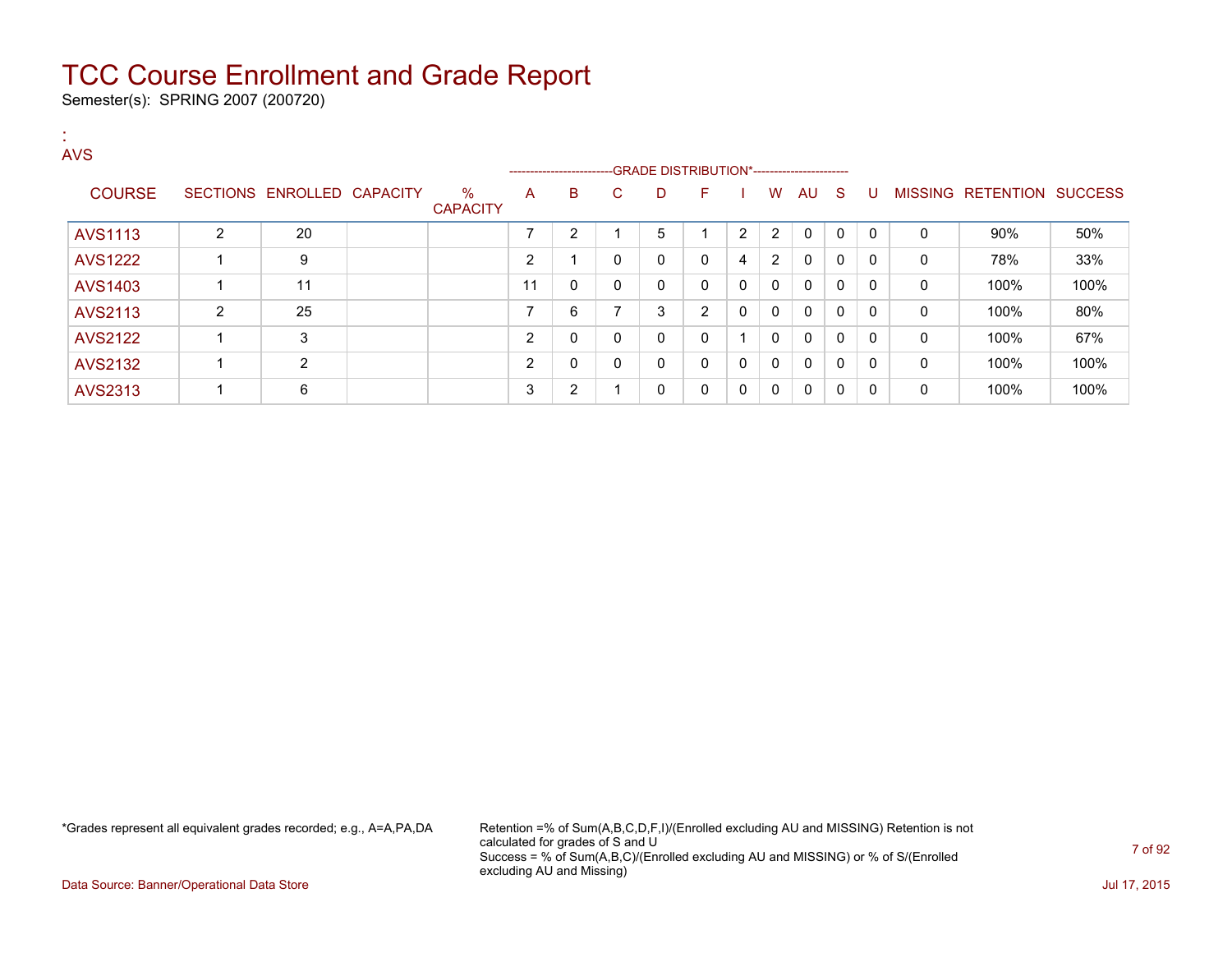Semester(s): SPRING 2007 (200720)

:

| <b>BET</b>     |  |                 |  |                                                                    |  |   |                |  |                                                                             |      |
|----------------|--|-----------------|--|--------------------------------------------------------------------|--|---|----------------|--|-----------------------------------------------------------------------------|------|
|                |  |                 |  | ------------------------GRADE DISTRIBUTION*----------------------- |  |   |                |  |                                                                             |      |
| <b>COURSE</b>  |  | <b>CAPACITY</b> |  |                                                                    |  |   |                |  | SECTIONS ENROLLED CAPACITY % A B C D F I W AU S U MISSING RETENTION SUCCESS |      |
| <b>BET2353</b> |  |                 |  |                                                                    |  | റ | $\overline{0}$ |  | 100%                                                                        | 100% |

\*Grades represent all equivalent grades recorded; e.g., A=A,PA,DA Retention =% of Sum(A,B,C,D,F,I)/(Enrolled excluding AU and MISSING) Retention is not calculated for grades of S and U Success = % of Sum(A,B,C)/(Enrolled excluding AU and MISSING) or % of S/(Enrolled excluding AU and Missing)

Data Source: Banner/Operational Data Store **July 17, 2015**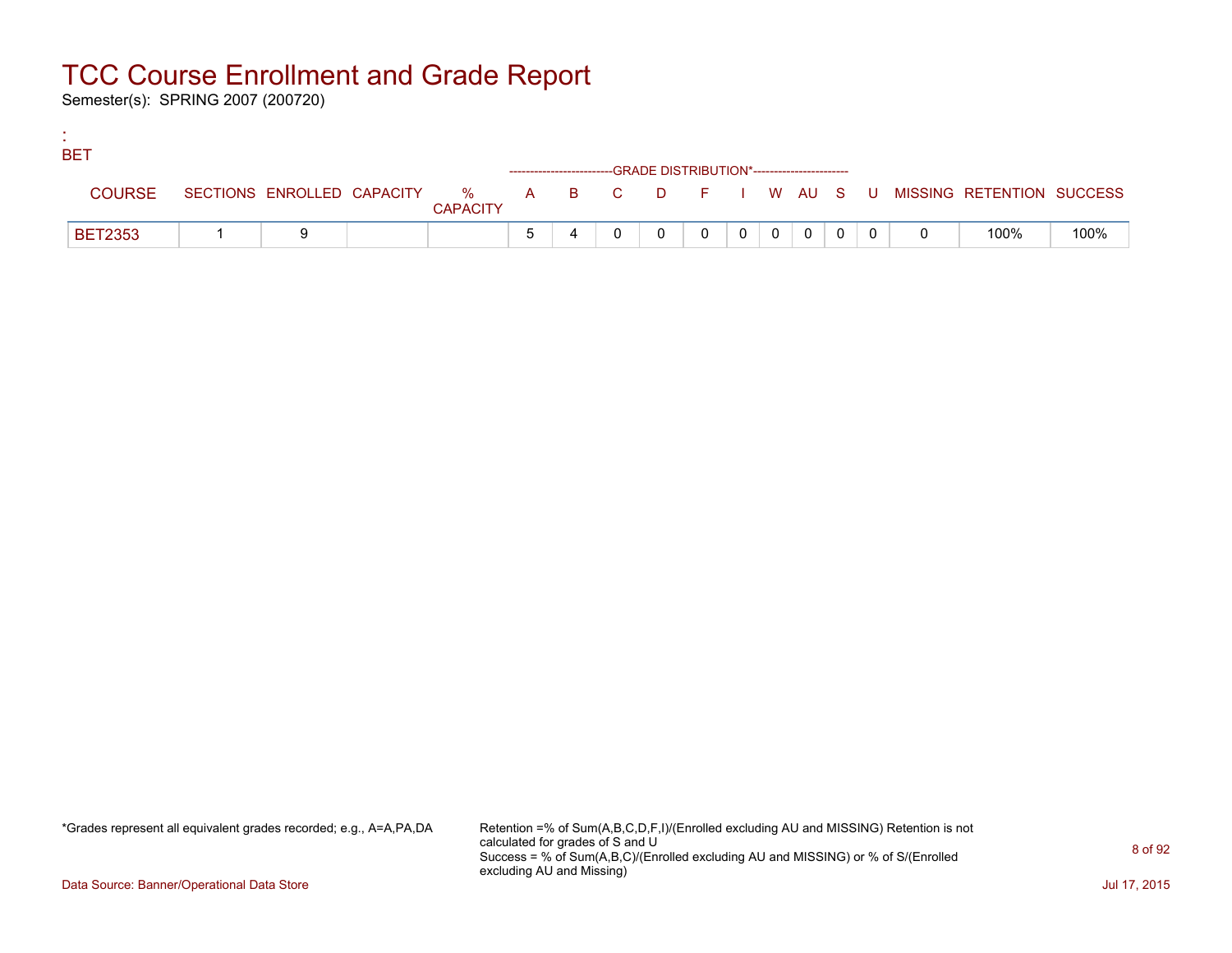Semester(s): SPRING 2007 (200720)

:

| <b>BIO</b>     |                |                            |                         |     | -------------------------GRADE                DISTRIBUTION*--------------------- |          |                |                |          |                |              |              |              |              |                           |      |
|----------------|----------------|----------------------------|-------------------------|-----|----------------------------------------------------------------------------------|----------|----------------|----------------|----------|----------------|--------------|--------------|--------------|--------------|---------------------------|------|
| <b>COURSE</b>  |                | SECTIONS ENROLLED CAPACITY | $\%$<br><b>CAPACITY</b> | A   | B                                                                                | C        | D              | F              |          | W              | AU           | S            | U            |              | MISSING RETENTION SUCCESS |      |
| <b>BIO1114</b> | 35             | 647                        |                         | 168 | 204                                                                              | 118      | 29             | 47             | 0        | 80             | 0            | $\mathbf{0}$ | $\Omega$     | $\mathbf 0$  | 87%                       | 76%  |
| <b>BIO1224</b> | 37             | 706                        |                         | 174 | 176                                                                              | 119      | 35             | 26             |          | 174            |              | 0            | $\mathbf{0}$ | $\mathbf 0$  | 75%                       | 67%  |
| <b>BIO1314</b> | 13             | 175                        |                         | 56  | 40                                                                               | 36       | 8              | 6              | $\Omega$ | 28             |              | 0            | $\Omega$     | $\mathbf{0}$ | 84%                       | 76%  |
| <b>BIO1323</b> | $\overline{2}$ | 34                         |                         | 6   | 11                                                                               | 10       | 3              | 0              | 0        | 4              | $\mathbf{0}$ | 0            | $\Omega$     | 0            | 88%                       | 79%  |
| <b>BIO1383</b> | 48             | 1,139                      |                         | 421 | 312                                                                              | 179      | 46             | 72             | 0        | 107            |              | 0            | 0            | 1            | 91%                       | 80%  |
| <b>BIO1404</b> | 3              | 31                         |                         | 15  | 4                                                                                |          | 1.             | $\overline{2}$ | 0        | 8              | 0            | 0            | $\Omega$     | $\mathbf 0$  | 74%                       | 65%  |
| <b>BIO1604</b> | 6              | 97                         |                         | 35  | 27                                                                               | 13       |                | 6              | 0        | 15             | $\mathbf{0}$ | 0            | 0            | $\mathbf{0}$ | 85%                       | 77%  |
| <b>BIO2123</b> | 4              | 50                         |                         | 23  | 3                                                                                | 7        | $\overline{2}$ | 4              | 0        | 11             | 0            | 0            | $\Omega$     | $\mathbf{0}$ | 78%                       | 66%  |
| <b>BIO2134</b> | 22             | 441                        |                         | 161 | 124                                                                              | 68       | 15             | 10             | $\Omega$ | 60             | 3            | 0            | $\Omega$     | $\mathbf 0$  | 86%                       | 81%  |
| <b>BIO2144</b> | $\mathbf{1}$   | 10                         |                         | 0   | 7                                                                                | 0        | 0              | 1              | $\Omega$ | $\overline{2}$ | $\mathbf{0}$ | 0            | $\mathbf{0}$ | $\mathbf 0$  | 80%                       | 70%  |
| <b>BIO2154</b> | 16             | 275                        |                         | 129 | 78                                                                               | 40       | 9              | 1.             | 0        | 18             | 0            | 0            | $\Omega$     | $\mathbf 0$  | 93%                       | 90%  |
| <b>BIO2164</b> | 16             | 306                        |                         | 88  | 112                                                                              | 58       | 15             | 1              | 0        | 32             | 0            | 0            | $\Omega$     | $\mathbf 0$  | 90%                       | 84%  |
| <b>BIO2213</b> | $\mathbf{1}$   | 10                         |                         | 8   | 0                                                                                | $\Omega$ | 0              | 0              | 0        | $\overline{2}$ | $\mathbf{0}$ | 0            | $\Omega$     | $\mathbf 0$  | 80%                       | 80%  |
| <b>BIO2991</b> | 3              | 23                         |                         | 21  | 0                                                                                | $\Omega$ | 0              | 1              | 0        | 1              | $\mathbf{0}$ | 0            | $\Omega$     | $\mathbf 0$  | 96%                       | 91%  |
| <b>BIO2992</b> | 1              | 1                          |                         |     | 0                                                                                | 0        | 0              | 0              | 0        | 0              | 0            | 0            | 0            | $\mathbf 0$  | 100%                      | 100% |

\*Grades represent all equivalent grades recorded; e.g., A=A,PA,DA Retention =% of Sum(A,B,C,D,F,I)/(Enrolled excluding AU and MISSING) Retention is not calculated for grades of S and U Success = % of Sum(A,B,C)/(Enrolled excluding AU and MISSING) or % of S/(Enrolled excluding AU and Missing)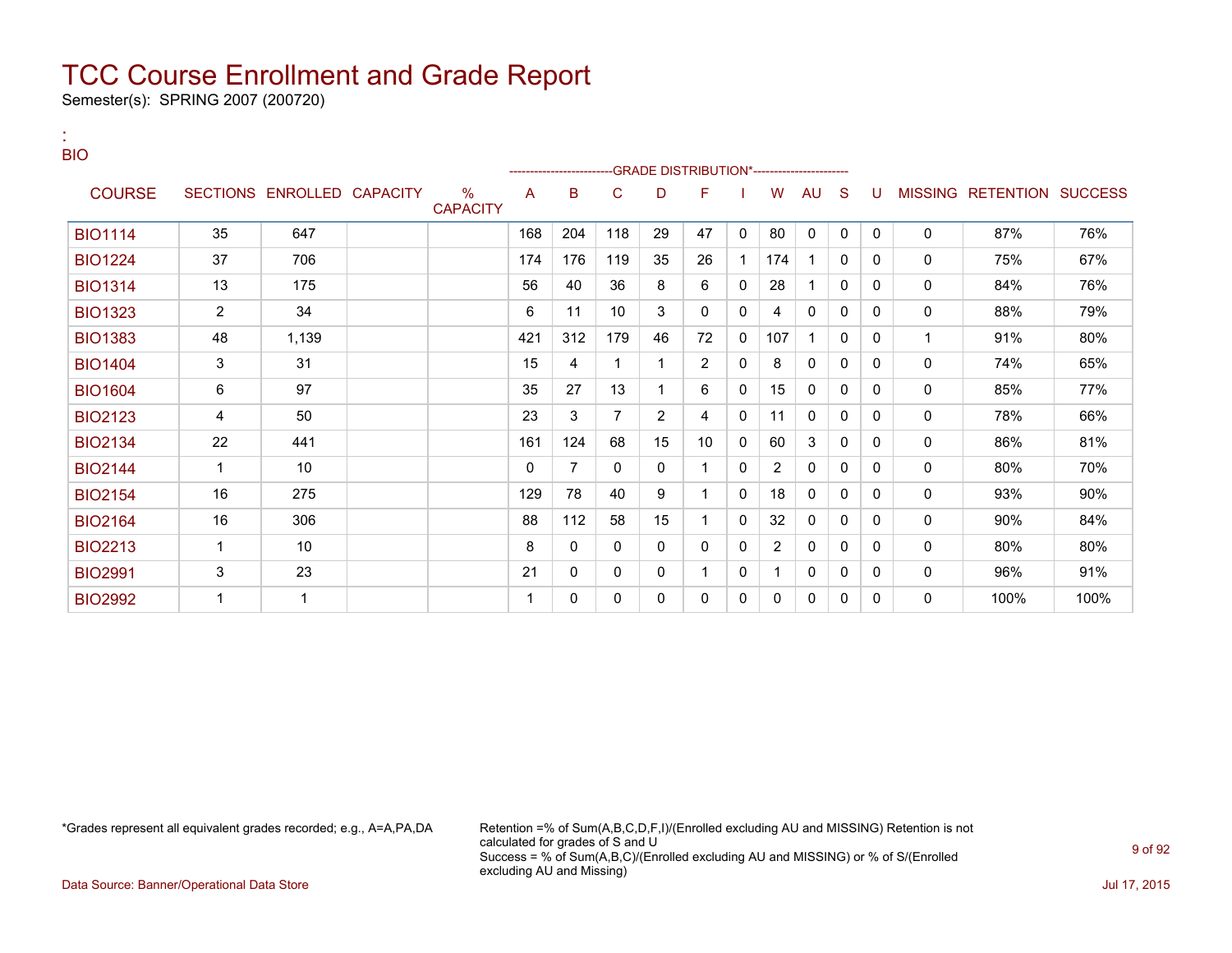Semester(s): SPRING 2007 (200720)

:

| <b>BTC</b> |                |  |                 |  |                                                                    |   |                 |                |                |  |                                                                               |     |
|------------|----------------|--|-----------------|--|--------------------------------------------------------------------|---|-----------------|----------------|----------------|--|-------------------------------------------------------------------------------|-----|
|            |                |  |                 |  | ------------------------GRADE DISTRIBUTION*----------------------- |   |                 |                |                |  |                                                                               |     |
|            | <b>COURSE</b>  |  | <b>CAPACITY</b> |  |                                                                    |   |                 |                |                |  | SECTIONS ENROLLED CAPACITY 5 % A B C D F I W AU S U MISSING RETENTION SUCCESS |     |
|            | <b>BTC1113</b> |  |                 |  |                                                                    | 0 | $0 \mid 3 \mid$ | $\overline{0}$ | $\overline{0}$ |  | 57%                                                                           | 43% |

\*Grades represent all equivalent grades recorded; e.g., A=A,PA,DA Retention =% of Sum(A,B,C,D,F,I)/(Enrolled excluding AU and MISSING) Retention is not calculated for grades of S and U Success = % of Sum(A,B,C)/(Enrolled excluding AU and MISSING) or % of S/(Enrolled excluding AU and Missing)

Data Source: Banner/Operational Data Store Jul 17, 2015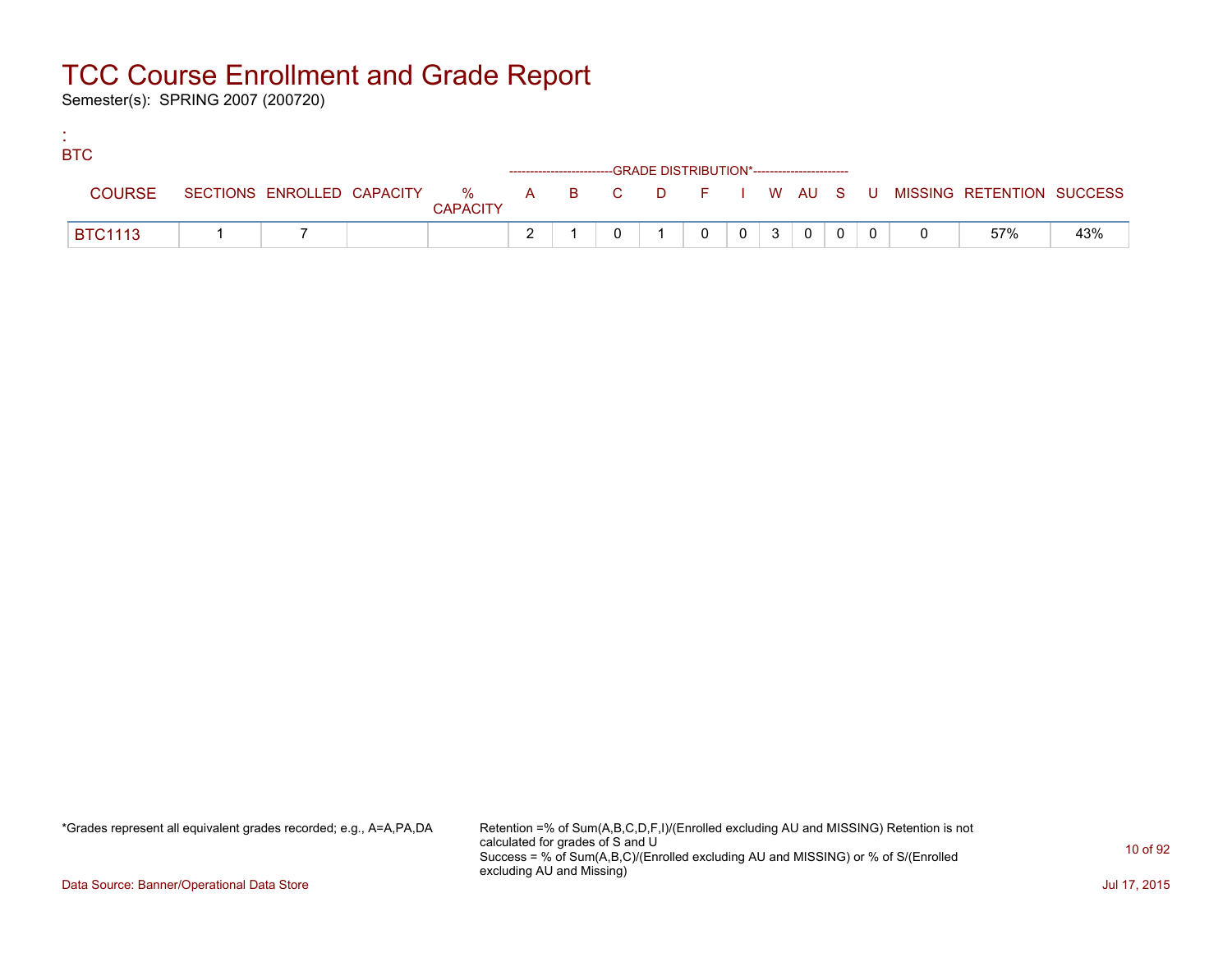Semester(s): SPRING 2007 (200720)

| <b>BUS</b>     |                |                            |                         |    | --------------------- |                | -GRADE DISTRIBUTION*----------------------- |                |                |                |              |              |              |              |                           |      |
|----------------|----------------|----------------------------|-------------------------|----|-----------------------|----------------|---------------------------------------------|----------------|----------------|----------------|--------------|--------------|--------------|--------------|---------------------------|------|
| <b>COURSE</b>  |                | SECTIONS ENROLLED CAPACITY | $\%$<br><b>CAPACITY</b> | A  | B                     | C              | D                                           | F              |                | W              | AU           | -S           | U            |              | MISSING RETENTION SUCCESS |      |
| <b>BUS1053</b> | 13             | 220                        |                         | 51 | 56                    | 40             | 20                                          | 18             | 1              | 32             | 0            | $\mathbf{0}$ | $\mathbf{0}$ | $\mathbf{0}$ | 85%                       | 67%  |
| <b>BUS1123</b> | 5              | 54                         |                         | 34 | 9                     | $\overline{2}$ | 1                                           | 2              | 0              | 6              | $\mathbf{0}$ | $\Omega$     | $\Omega$     | $\mathbf{0}$ | 89%                       | 83%  |
| <b>BUS1143</b> | 5              | 68                         |                         | 35 | 6                     | 8              | $\overline{2}$                              | 4              |                | 12             | 0            | $\Omega$     | $\mathbf{0}$ | $\mathbf 0$  | 82%                       | 72%  |
| <b>BUS1153</b> | $\overline{2}$ | 23                         |                         | 8  | 8                     | $\mathbf{0}$   | 0                                           | 1              | 0              | 5              | 1            | 0            | 0            | 0            | 77%                       | 73%  |
| <b>BUS1353</b> | 4              | 43                         |                         | 18 | 3                     | 4              | 3                                           | 6              | 0              | 9              | $\mathbf{0}$ | 0            | $\Omega$     | 0            | 79%                       | 58%  |
| <b>BUS2023</b> | $\mathbf 1$    | 1                          |                         |    | 0                     | 0              | 0                                           | $\mathbf{0}$   | 0              | 0              | $\mathbf{0}$ | $\Omega$     | $\Omega$     | $\mathbf{0}$ | 100%                      | 100% |
| <b>BUS2043</b> | $\mathbf 1$    | 1                          |                         |    | 0                     | $\mathbf{0}$   | 0                                           | $\mathbf{0}$   | 0              | 0              | $\mathbf{0}$ | 0            | 0            | $\mathbf{0}$ | 100%                      | 100% |
| <b>BUS2053</b> | 4              | 34                         |                         | 13 | 5                     | 3              | $\mathbf{1}$                                | $\overline{2}$ | $\overline{2}$ | 8              | 0            | 0            | 0            | 0            | 76%                       | 62%  |
| <b>BUS2153</b> | $\mathbf{1}$   | $\mathbf{1}$               |                         | 1  | 0                     | $\Omega$       | 0                                           | $\mathbf{0}$   | 0              | 0              | $\mathbf{0}$ | 0            | $\Omega$     | 0            | 100%                      | 100% |
| <b>BUS2173</b> | 2              | 5                          |                         | 3  | 0                     | $\Omega$       | 0                                           | $\Omega$       | $\Omega$       | $\overline{2}$ | $\mathbf{0}$ | 0            | $\Omega$     | 0            | 60%                       | 60%  |
| <b>BUS2203</b> | $\mathbf{1}$   | $\overline{7}$             |                         | 5  | 1                     | 0              | 0                                           | $\mathbf{0}$   | 0              | 1              | $\mathbf{0}$ | 0            | $\Omega$     | 0            | 86%                       | 86%  |
| <b>BUS2213</b> | 2              | 32                         |                         | 4  | 11                    | 6              | 4                                           | $\mathbf{0}$   | $\Omega$       | $\overline{7}$ | $\mathbf{0}$ | $\Omega$     | $\mathbf{0}$ | $\mathbf 0$  | 78%                       | 66%  |
| <b>BUS2313</b> | 9              | 159                        |                         | 47 | 31                    | 25             | 6                                           | 15             | 0              | 35             | 0            | 0            | $\Omega$     | 0            | 78%                       | 65%  |
| <b>BUS2333</b> | 1              | 13                         |                         | 5  | 1                     | 1              | 0                                           | 0              | 0              | 6              | $\mathbf{0}$ | 0            | $\Omega$     | 0            | 54%                       | 54%  |
| <b>BUS2363</b> | $\mathbf 1$    | 15                         |                         | 3  | 3                     | 6              | 0                                           | 0              | $\Omega$       | 3              | 0            | 0            | $\Omega$     | $\mathbf{0}$ | 80%                       | 80%  |
| <b>BUS2403</b> | 1              | 9                          |                         | 7  | 0                     | 0              | $\Omega$                                    | $\mathbf{0}$   | 0              | $\overline{2}$ | 0            | 0            | $\Omega$     | $\mathbf{0}$ | 78%                       | 78%  |
| <b>BUS2643</b> | 1              | 6                          |                         | 2  | 1                     | 1              | 0                                           | 1              | 0              | 1              | $\mathbf{0}$ | 0            | 0            | $\mathbf{0}$ | 83%                       | 67%  |

:

\*Grades represent all equivalent grades recorded; e.g., A=A,PA,DA Retention =% of Sum(A,B,C,D,F,I)/(Enrolled excluding AU and MISSING) Retention is not calculated for grades of S and U Success = % of Sum(A,B,C)/(Enrolled excluding AU and MISSING) or % of S/(Enrolled excluding AU and Missing)

Data Source: Banner/Operational Data Store **July 17, 2015**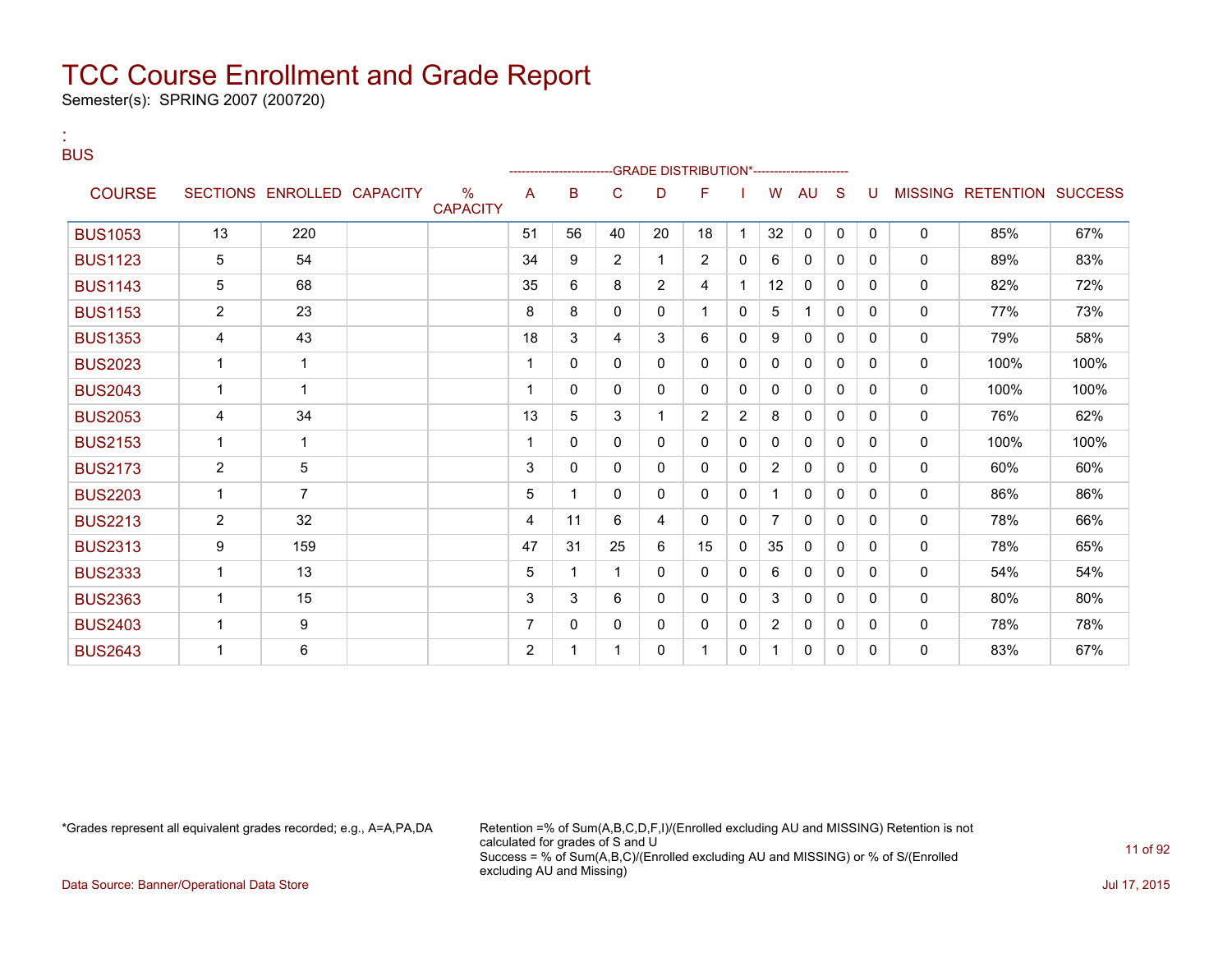Semester(s): SPRING 2007 (200720)

:

| <b>CAR</b>     |    |                 |  |                                                                    |  |                 |              |     |  |                                                                             |     |
|----------------|----|-----------------|--|--------------------------------------------------------------------|--|-----------------|--------------|-----|--|-----------------------------------------------------------------------------|-----|
|                |    |                 |  | ------------------------GRADE DISTRIBUTION*----------------------- |  |                 |              |     |  |                                                                             |     |
| <b>COURSE</b>  |    | <b>CAPACITY</b> |  |                                                                    |  |                 |              |     |  | SECTIONS ENROLLED CAPACITY % A B C D F I W AU S U MISSING RETENTION SUCCESS |     |
| <b>CAR1011</b> | 96 |                 |  |                                                                    |  | $0 \mid 4 \mid$ | $\mathbf{0}$ | -84 |  |                                                                             | 88% |

\*Grades represent all equivalent grades recorded; e.g., A=A,PA,DA Retention =% of Sum(A,B,C,D,F,I)/(Enrolled excluding AU and MISSING) Retention is not calculated for grades of S and U Success = % of Sum(A,B,C)/(Enrolled excluding AU and MISSING) or % of S/(Enrolled excluding AU and Missing)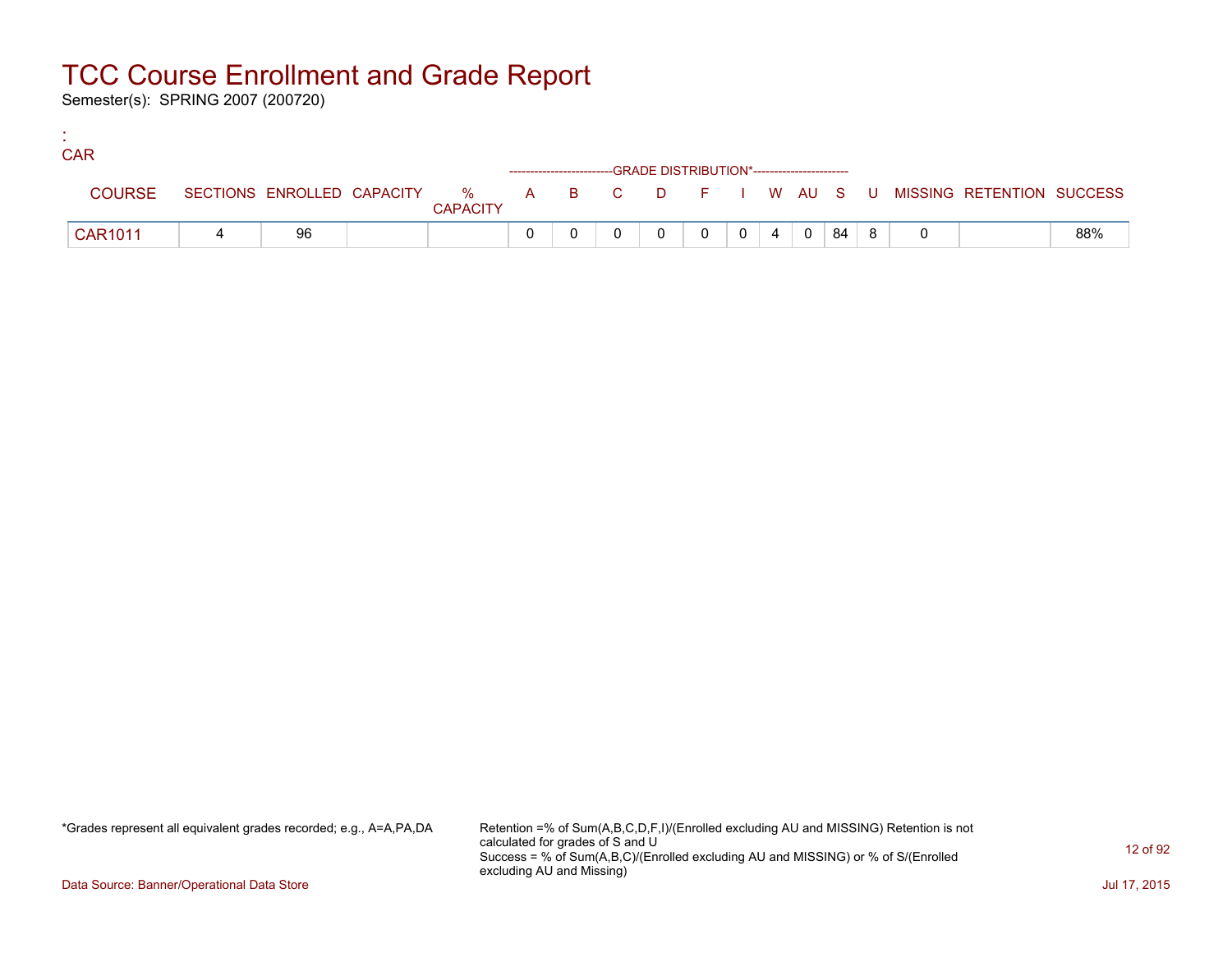Semester(s): SPRING 2007 (200720)

:

| <b>CET</b>     |                            |                         |   |    |    | -GRADE DISTRIBUTION*----------------------- |             |   |              |              |    |     |          |                           |      |
|----------------|----------------------------|-------------------------|---|----|----|---------------------------------------------|-------------|---|--------------|--------------|----|-----|----------|---------------------------|------|
| <b>COURSE</b>  | SECTIONS ENROLLED CAPACITY | $\%$<br><b>CAPACITY</b> | A | B. | C. | D.                                          | <b>Fig.</b> |   |              | W AU         | S. | . U |          | MISSING RETENTION SUCCESS |      |
| <b>CET1373</b> | 10                         |                         |   |    |    | 0                                           | 2           | 0 | $\mathbf{0}$ | 0            | 0  | 0   | 0        | 100%                      | 80%  |
| CET2373        | 4                          |                         |   |    |    |                                             | 0           | 0 | 0            | 0            | 0  | 0   | $\Omega$ | 100%                      | 100% |
| CET2443        | :5                         |                         |   |    |    |                                             | 0           | 0 | 0            | $\mathbf{0}$ | 0  | 0   | 0        | 100%                      | 80%  |

\*Grades represent all equivalent grades recorded; e.g., A=A,PA,DA Retention =% of Sum(A,B,C,D,F,I)/(Enrolled excluding AU and MISSING) Retention is not calculated for grades of S and U Success = % of Sum(A,B,C)/(Enrolled excluding AU and MISSING) or % of S/(Enrolled excluding AU and Missing)

Data Source: Banner/Operational Data Store Jul 17, 2015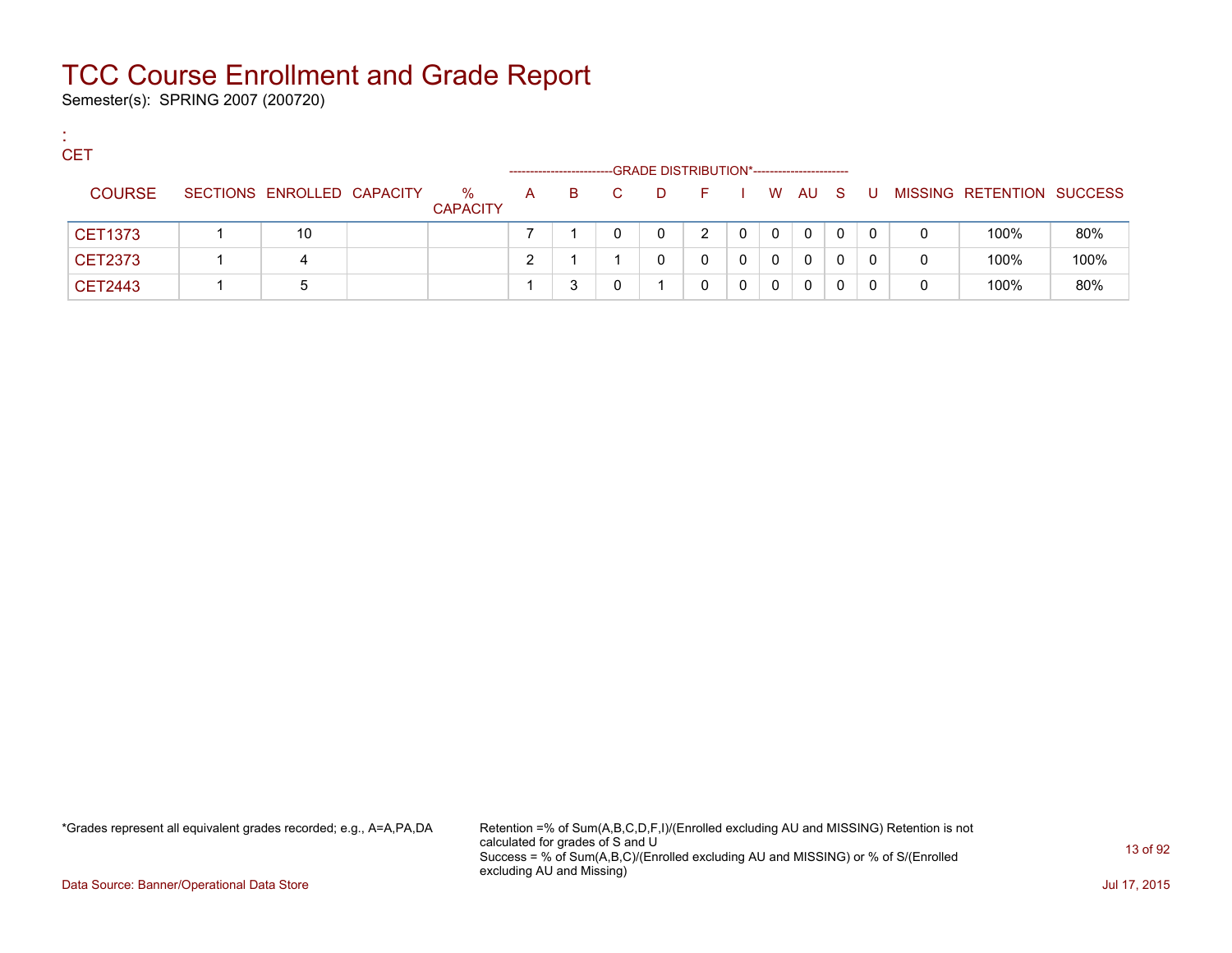Semester(s): SPRING 2007 (200720)

:

| <b>CHD</b>     |                |                            |                         |                |                |                |              | -GRADE DISTRIBUTION*---------------------- |              |                |              |              |              |              |                           |      |
|----------------|----------------|----------------------------|-------------------------|----------------|----------------|----------------|--------------|--------------------------------------------|--------------|----------------|--------------|--------------|--------------|--------------|---------------------------|------|
| <b>COURSE</b>  |                | SECTIONS ENROLLED CAPACITY | $\%$<br><b>CAPACITY</b> | A              | B              | C              | D            | F                                          |              | W              | AU           | <sub>S</sub> | U            |              | MISSING RETENTION SUCCESS |      |
| <b>CHD1102</b> | 3              | 51                         |                         | 23             | 12             | 4              | $\mathbf{1}$ | 4                                          | 0            | $\overline{7}$ | $\mathbf{0}$ | $\mathbf{0}$ | $\mathbf{0}$ | $\mathbf{0}$ | 86%                       | 76%  |
| <b>CHD1202</b> | 3              | 42                         |                         | 19             | 9              | 4              | $\mathbf{1}$ | 4                                          | 0            | 5              | $\Omega$     | $\mathbf{0}$ | $\mathbf{0}$ | $\Omega$     | 88%                       | 76%  |
| <b>CHD1302</b> | $\overline{2}$ | 29                         |                         | 12             | $\overline{7}$ | 2              | $\Omega$     | 4                                          | 0            | 4              | $\Omega$     | $\mathbf{0}$ | $\Omega$     | $\Omega$     | 86%                       | 72%  |
| <b>CHD1402</b> | $\overline{2}$ | 34                         |                         | 16             | 8              | $\mathbf 1$    | 0            | 5                                          | 0            | 4              | 0            | $\mathbf{0}$ | $\mathbf{0}$ | $\mathbf{0}$ | 88%                       | 74%  |
| <b>CHD1501</b> | $\overline{2}$ | 26                         |                         | 12             | 9              | $\Omega$       | $\Omega$     | $\mathbf{1}$                               | $\mathbf{0}$ | 4              | $\mathbf{0}$ | $\Omega$     | $\Omega$     | $\Omega$     | 85%                       | 81%  |
| <b>CHD1802</b> | $\mathbf{1}$   | 4                          |                         | 3              | 0              | $\mathbf{0}$   | $\mathbf{0}$ | $\mathbf{1}$                               | 0            | 0              | 0            | $\mathbf{0}$ | $\Omega$     | $\mathbf{0}$ | 100%                      | 75%  |
| <b>CHD1841</b> | $\mathbf{1}$   | $\sqrt{5}$                 |                         | 4              | 0              | $\Omega$       | 0            | $\mathbf{1}$                               | 0            | $\mathbf 0$    | $\Omega$     | $\Omega$     | $\Omega$     | $\mathbf 0$  | 100%                      | 80%  |
| <b>CHD1851</b> | $\mathbf{1}$   | 5                          |                         | 4              | 0              | $\mathbf{0}$   | $\mathbf{0}$ | $\mathbf{1}$                               | 0            | $\mathbf{0}$   | $\mathbf{0}$ | $\Omega$     | $\Omega$     | $\mathbf{0}$ | 100%                      | 80%  |
| <b>CHD2003</b> | 5              | 89                         |                         | 16             | 27             | 17             | 4            | 12                                         | $\mathbf{0}$ | 13             | $\Omega$     | $\Omega$     | $\Omega$     | $\Omega$     | 85%                       | 67%  |
| <b>CHD2023</b> | $\mathbf{1}$   | 17                         |                         | 4              | 3              | 3              | 3            | $\mathbf{1}$                               | $\mathbf{0}$ | 3              | 0            | 0            | $\mathbf{0}$ | $\mathbf{0}$ | 82%                       | 59%  |
| <b>CHD2031</b> | $\overline{2}$ | 23                         |                         | 18             | $\overline{2}$ | $\Omega$       | $\Omega$     | $\Omega$                                   | $\mathbf{0}$ | 3              | $\Omega$     | $\Omega$     | $\Omega$     | $\Omega$     | 87%                       | 87%  |
| <b>CHD2103</b> | $\overline{2}$ | 44                         |                         | 16             | 13             | 10             | 0            | 0                                          | 0            | 5              | 0            | $\mathbf{0}$ | $\mathbf{0}$ | $\mathbf 0$  | 89%                       | 89%  |
| <b>CHD2203</b> | $\overline{2}$ | 40                         |                         | 16             | $\overline{7}$ | 8              | 2            | 4                                          | $\Omega$     | 3              | $\Omega$     | $\Omega$     | $\Omega$     | $\mathbf{0}$ | 92%                       | 78%  |
| <b>CHD2213</b> | $\overline{2}$ | 33                         |                         | $\overline{7}$ | 11             | $\overline{7}$ | 0            | 3                                          | 0            | 5              | 0            | $\mathbf{0}$ | $\mathbf{0}$ | $\mathbf 0$  | 85%                       | 76%  |
| <b>CHD2223</b> | $\overline{2}$ | 19                         |                         | 8              | 5              | $\overline{2}$ | $\Omega$     | $\mathbf 1$                                | 0            | 3              | $\mathbf{0}$ | $\Omega$     | $\Omega$     | $\mathbf{0}$ | 84%                       | 79%  |
| <b>CHD2233</b> | $\mathbf{1}$   | 20                         |                         | 8              | 5              | $\overline{7}$ | $\Omega$     | $\mathbf{0}$                               | 0            | 0              | 0            | $\mathbf{0}$ | $\mathbf{0}$ | $\mathbf 0$  | 100%                      | 100% |
| <b>CHD2243</b> | $\mathbf{1}$   | $\overline{7}$             |                         | 4              | 3              | $\Omega$       | $\Omega$     | $\Omega$                                   | $\mathbf{0}$ | $\mathbf{0}$   | $\mathbf{0}$ | $\Omega$     | $\Omega$     | $\mathbf{0}$ | 100%                      | 100% |
| <b>CHD2253</b> | $\mathbf{1}$   | 8                          |                         | 3              | $\overline{2}$ | $\overline{2}$ | $\Omega$     | $\mathbf{0}$                               | $\mathbf 1$  | $\mathbf 0$    | 0            | $\mathbf{0}$ | $\mathbf{0}$ | $\mathbf 0$  | 100%                      | 88%  |
| <b>CHD2313</b> | $\mathbf{1}$   | 15                         |                         | 6              | $\mathbf 1$    | $\mathbf{1}$   | $\Omega$     | 5                                          | 1            | $\mathbf{1}$   | $\Omega$     | $\Omega$     | $\Omega$     | $\mathbf{0}$ | 93%                       | 53%  |
| <b>CHD2341</b> | $\mathbf{1}$   | 12                         |                         | 6              | $\overline{2}$ | $\mathbf{0}$   | $\Omega$     | $\mathbf{1}$                               | 0            | 3              | $\mathbf 0$  | $\mathbf{0}$ | $\mathbf{0}$ | $\mathbf 0$  | 75%                       | 67%  |
| <b>CHD2421</b> | $\mathbf{1}$   | 11                         |                         | 4              | $\overline{2}$ | $\overline{2}$ | 0            | $\mathbf{0}$                               | 0            | 3              | 0            | $\mathbf{0}$ | $\mathbf{0}$ | $\mathbf 0$  | 73%                       | 73%  |
| <b>CHD2513</b> | 1              | 12                         |                         | 5              | 4              | $\overline{2}$ | $\Omega$     | $\mathbf{0}$                               | $\mathbf{0}$ | $\mathbf{1}$   | 0            | $\mathbf{0}$ | $\Omega$     | $\mathbf{0}$ | 92%                       | 92%  |

\*Grades represent all equivalent grades recorded; e.g., A=A,PA,DA Retention =% of Sum(A,B,C,D,F,I)/(Enrolled excluding AU and MISSING) Retention is not calculated for grades of S and U Success = % of Sum(A,B,C)/(Enrolled excluding AU and MISSING) or % of S/(Enrolled excluding AU and Missing)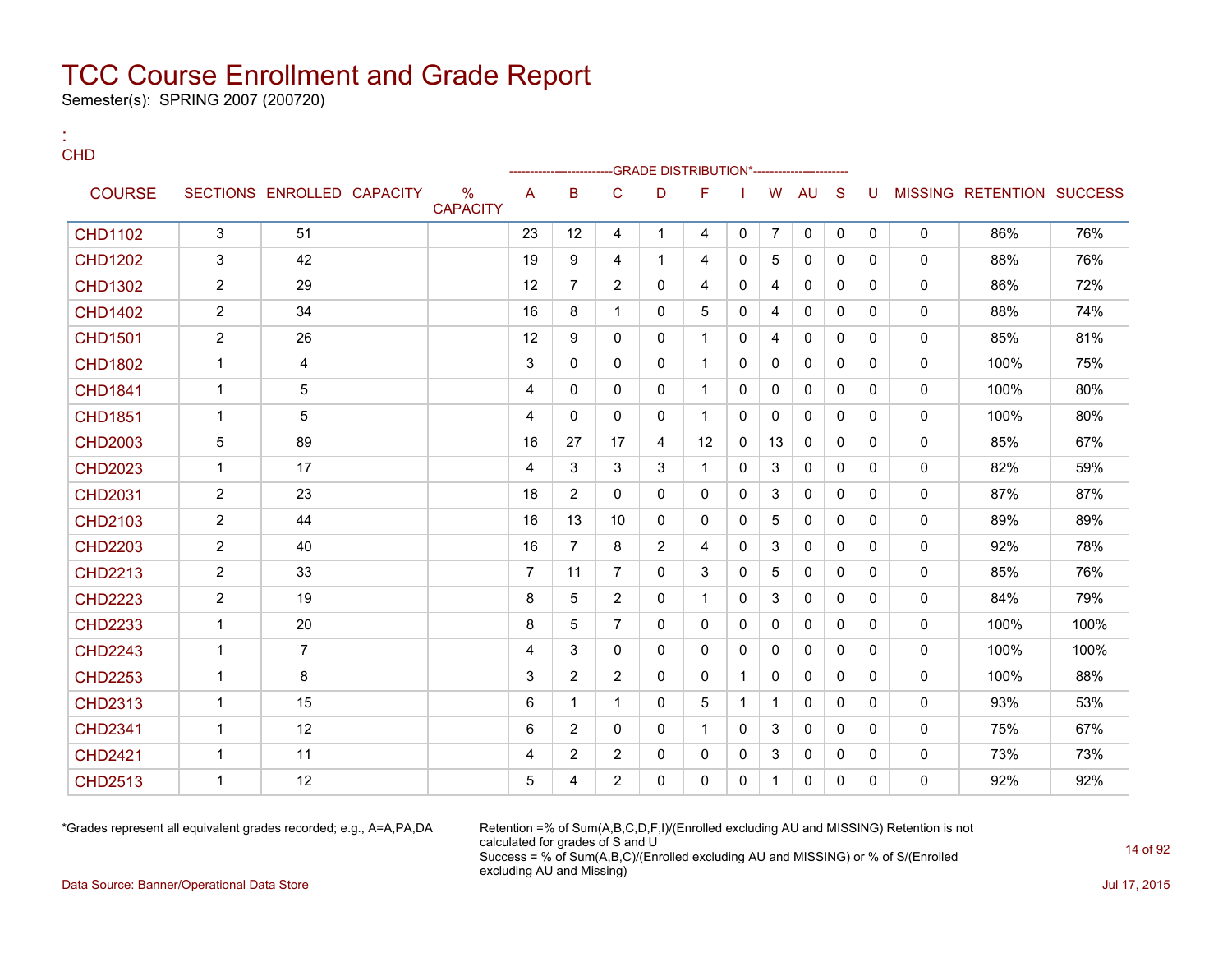Semester(s): SPRING 2007 (200720)

:

| <b>CHD</b>     |                            |                         |    |    |    | -GRADE DISTRIBUTION*----------------------- |    |   |              |      |    |    |   |                           |      |
|----------------|----------------------------|-------------------------|----|----|----|---------------------------------------------|----|---|--------------|------|----|----|---|---------------------------|------|
| <b>COURSE</b>  | SECTIONS ENROLLED CAPACITY | $\%$<br><b>CAPACITY</b> | A  | B. | C. | D.                                          | E. |   |              | W AU | S. | -U |   | MISSING RETENTION SUCCESS |      |
| <b>CHD2991</b> | 12                         |                         | 12 |    |    | 0                                           | 0  | 0 | $\mathbf{0}$ | 0    | 0  | 0  | 0 | 100%                      | 100% |
| <b>CHD2992</b> | 11                         |                         |    |    |    |                                             |    |   | 5            | 0    | 0  | 0  | 0 | 55%                       | 45%  |
| <b>CHD2993</b> | 5                          |                         |    |    |    |                                             |    |   |              | 0    |    | 0  | 0 | 80%                       | 80%  |

\*Grades represent all equivalent grades recorded; e.g., A=A,PA,DA Retention =% of Sum(A,B,C,D,F,I)/(Enrolled excluding AU and MISSING) Retention is not calculated for grades of S and U Success = % of Sum(A,B,C)/(Enrolled excluding AU and MISSING) or % of S/(Enrolled excluding AU and Missing)

Data Source: Banner/Operational Data Store Jul 17, 2015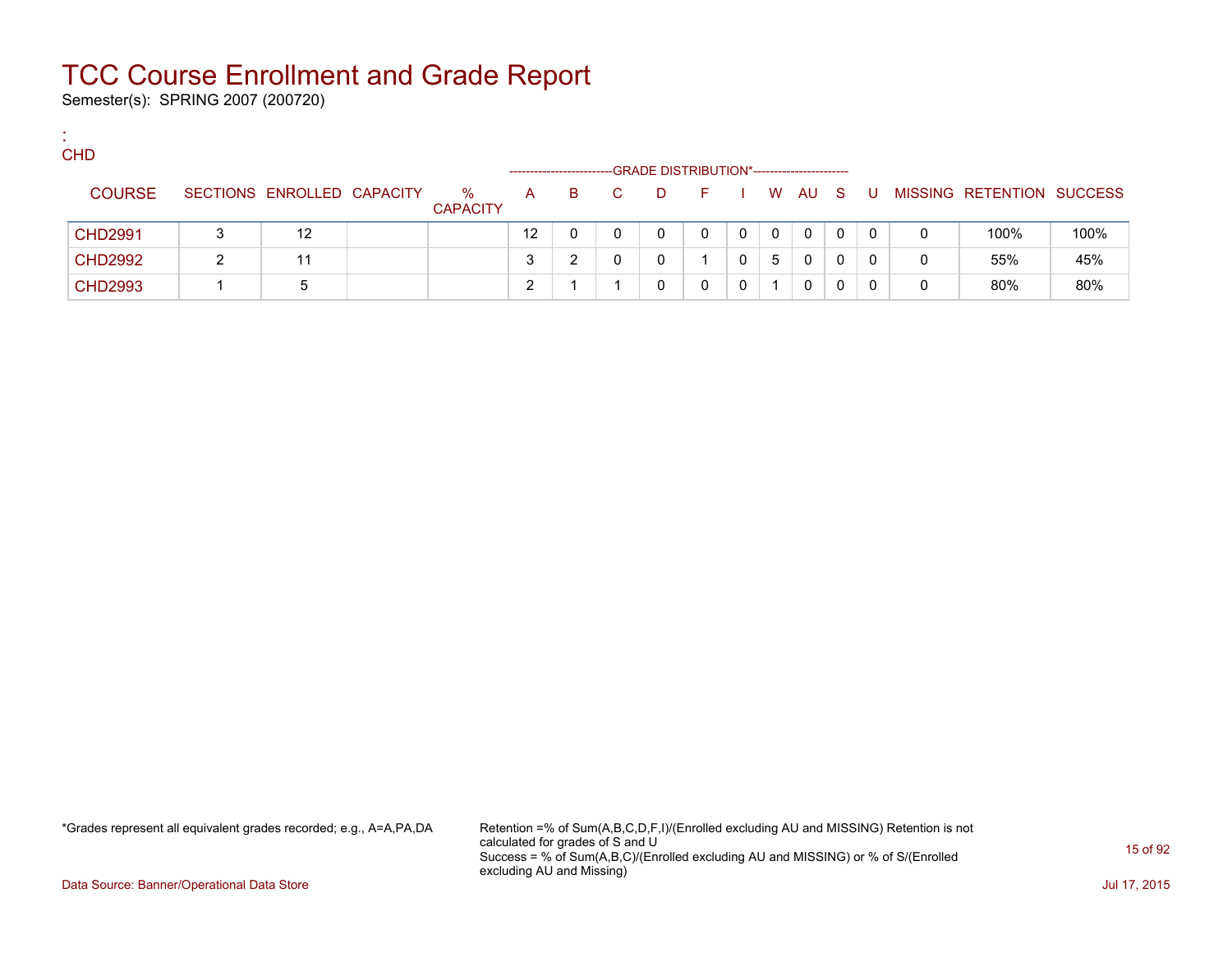Semester(s): SPRING 2007 (200720)

| <b>A</b>       |                |                            |                         |     |                          |    |    |                |              |                |    |          |          |              |                           |     |
|----------------|----------------|----------------------------|-------------------------|-----|--------------------------|----|----|----------------|--------------|----------------|----|----------|----------|--------------|---------------------------|-----|
| <b>CHE</b>     |                |                            |                         |     | ------------------------ |    |    |                |              |                |    |          |          |              |                           |     |
| <b>COURSE</b>  |                | SECTIONS ENROLLED CAPACITY | $\%$<br><b>CAPACITY</b> | A   | B                        | C  | D  | F              |              | W              | AU | -S       | U        |              | MISSING RETENTION SUCCESS |     |
| <b>CHE1114</b> | 13             | 196                        |                         | 99  | 35                       | 21 | 9  | $\overline{ }$ | $\mathbf{0}$ | 23             | 2  | $\Omega$ | $\Omega$ | $\mathbf{0}$ | 88%                       | 80% |
| <b>CHE1124</b> | $\overline{2}$ | 39                         |                         | 19  | 11                       | 5  | 0  | $\mathbf{0}$   | 0            | 4              | 0  | 0        | $\Omega$ | 0            | 90%                       | 90% |
| <b>CHE1315</b> | 19             | 392                        |                         | 154 | 111                      | 39 | 15 | 6              |              | 62             | 4  | 0        | $\Omega$ | 0            | 84%                       | 78% |
| <b>CHE1415</b> | 9              | 135                        |                         | 47  | 39                       | 13 | 6  | $\overline{ }$ | 0            | 21             | 2  | 0        | $\Omega$ | 0            | 84%                       | 74% |
| <b>CHE2145</b> | 6              | 68                         |                         | 19  | 23                       | 5  | 3  | 4              | 0            | 12             | 2  | 0        | $\Omega$ | $\mathbf{0}$ | 82%                       | 71% |
| <b>CHE2245</b> | 7              | 75                         |                         | 41  | 19                       | 3  | 2  | $\mathbf{0}$   | $\mathbf{0}$ | 10             | 0  | 0        | $\Omega$ | 0            | 87%                       | 84% |
| <b>CHE2353</b> | 2              | 25                         |                         | 10  | 12                       | 0  | 0  | $\mathbf{0}$   | 0            | $\overline{2}$ |    | 0        | $\Omega$ | 0            | 92%                       | 92% |

\*Grades represent all equivalent grades recorded; e.g., A=A,PA,DA Retention =% of Sum(A,B,C,D,F,I)/(Enrolled excluding AU and MISSING) Retention is not calculated for grades of S and U Success = % of Sum(A,B,C)/(Enrolled excluding AU and MISSING) or % of S/(Enrolled excluding AU and Missing)

Data Source: Banner/Operational Data Store Jul 17, 2015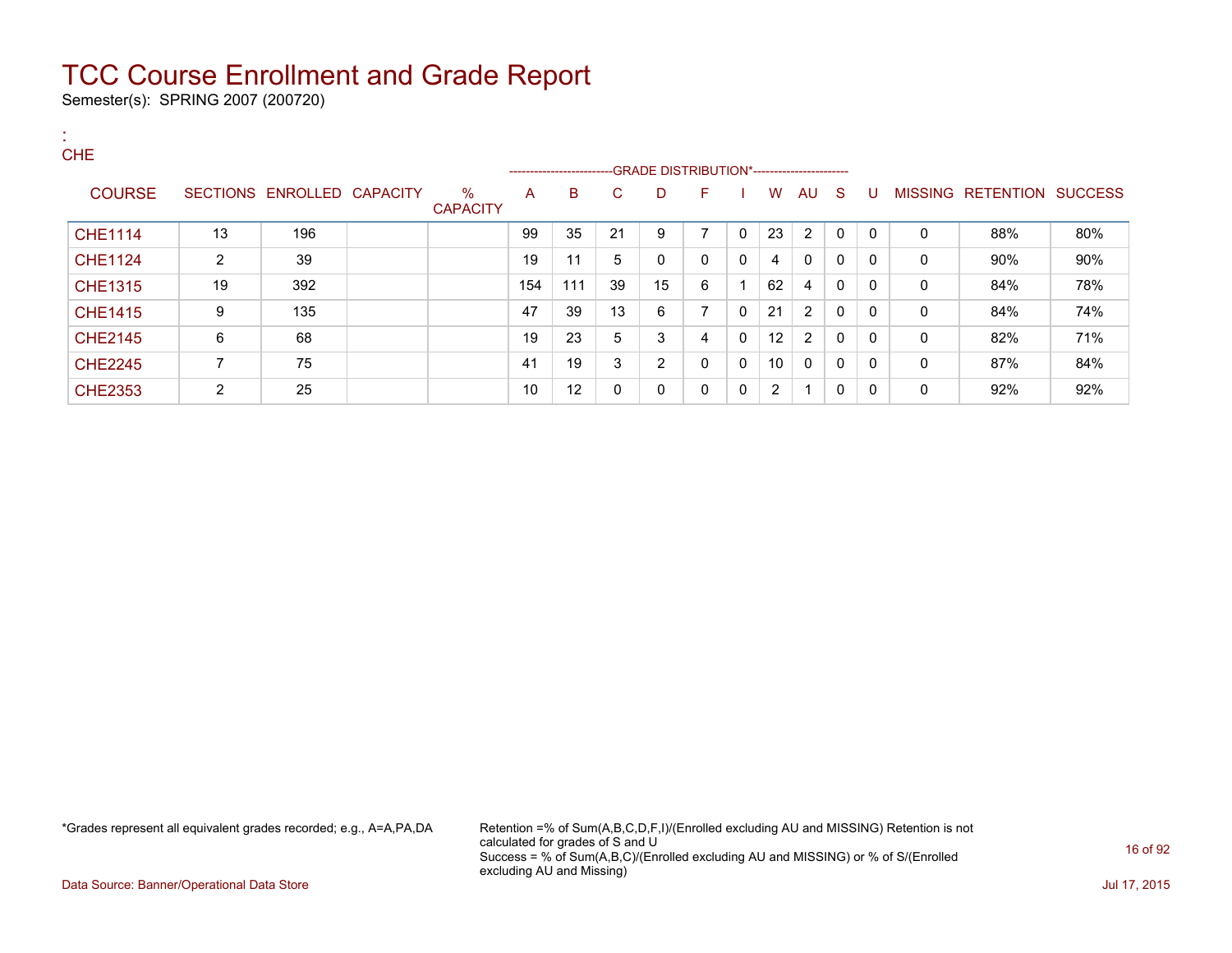Semester(s): SPRING 2007 (200720)

:

| <b>CHI</b>     |                            |                         |   |                       |   |                                             |   |          |              |     |          |   |                           |      |
|----------------|----------------------------|-------------------------|---|-----------------------|---|---------------------------------------------|---|----------|--------------|-----|----------|---|---------------------------|------|
|                |                            |                         |   | --------------------- |   | -GRADE DISTRIBUTION*----------------------- |   |          |              |     |          |   |                           |      |
| <b>COURSE</b>  | SECTIONS ENROLLED CAPACITY | $\%$<br><b>CAPACITY</b> | A | B                     | D | $\vdash$                                    |   | W        | AU           | - S | <b>U</b> |   | MISSING RETENTION SUCCESS |      |
| <b>CHI1103</b> | 9                          |                         | 5 |                       | 0 |                                             |   | 2        |              | 0   | $\Omega$ | 0 | 75%                       | 62%  |
| CHI1213        | 8                          |                         | 3 | ົ                     | 0 |                                             |   |          |              | 0   | 0        | 0 | 86%                       | 71%  |
| <b>CHI1313</b> | 9                          |                         |   | ົ                     | 0 |                                             | 0 | $\Omega$ | $\mathbf{0}$ | 0   | -0       | 0 | 100%                      | 100% |
| CHI1413        | 11                         |                         | 9 |                       | 0 |                                             |   | 0        | 0            | 0   |          | 0 | 100%                      | 91%  |

\*Grades represent all equivalent grades recorded; e.g., A=A,PA,DA Retention =% of Sum(A,B,C,D,F,I)/(Enrolled excluding AU and MISSING) Retention is not calculated for grades of S and U Success = % of Sum(A,B,C)/(Enrolled excluding AU and MISSING) or % of S/(Enrolled excluding AU and Missing)

Data Source: Banner/Operational Data Store **July 17, 2015**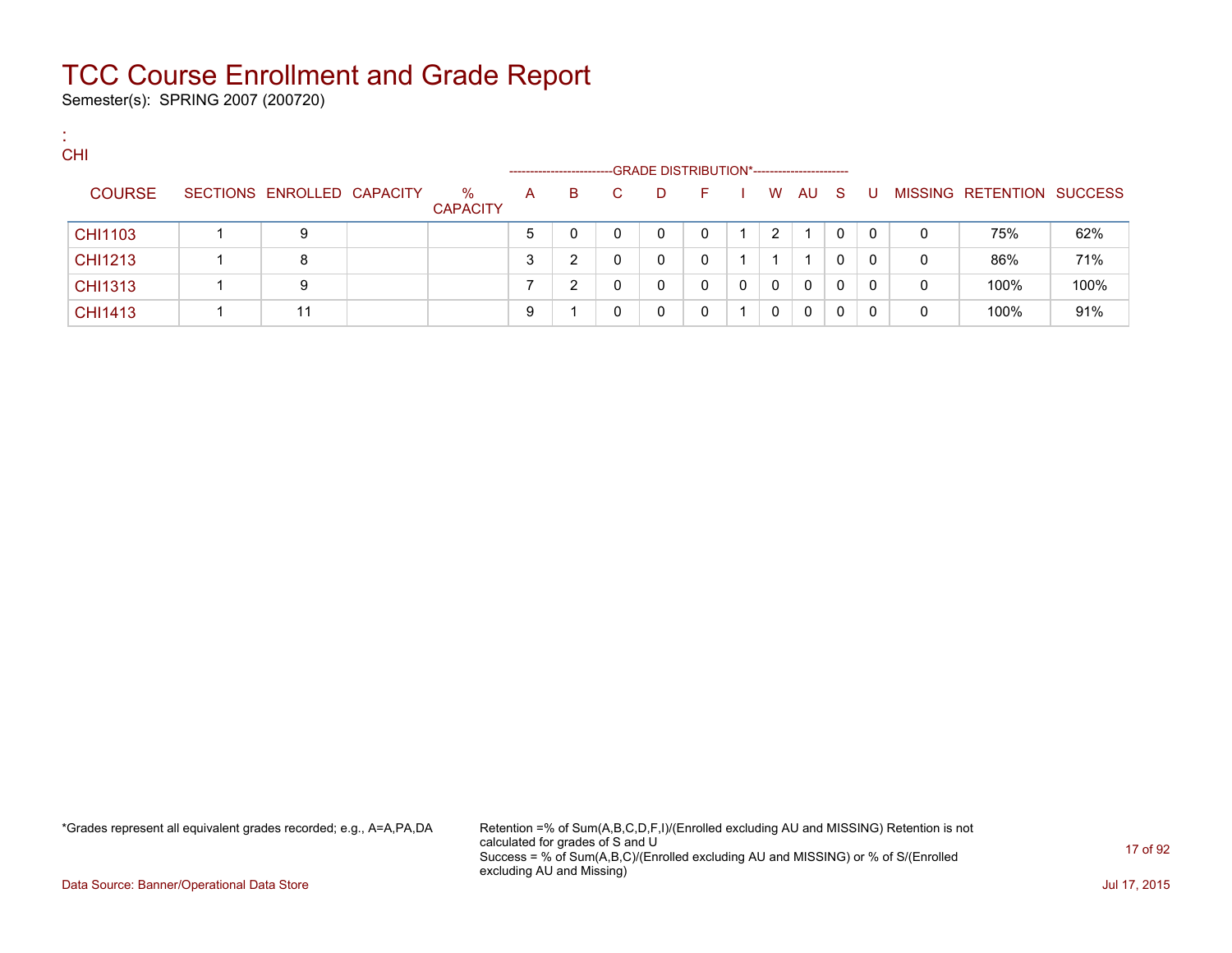Semester(s): SPRING 2007 (200720)

:

| <b>CIS</b>     |                |                            |                                  |                |                |                | -GRADE DISTRIBUTION*---------------------- |              |              |                |              |              |              |              |                           |      |
|----------------|----------------|----------------------------|----------------------------------|----------------|----------------|----------------|--------------------------------------------|--------------|--------------|----------------|--------------|--------------|--------------|--------------|---------------------------|------|
| <b>COURSE</b>  |                | SECTIONS ENROLLED CAPACITY | $\frac{0}{0}$<br><b>CAPACITY</b> | A              | B              | C              | D                                          | F            |              | W              | AU           | <sub>S</sub> | U            |              | MISSING RETENTION SUCCESS |      |
| <b>CIS1013</b> | $\overline{2}$ | 32                         |                                  | 11             | $\overline{7}$ | 4              | $\Omega$                                   | 6            | 0            | 4              | 0            | $\mathbf{0}$ | $\mathbf{0}$ | $\mathbf{0}$ | 88%                       | 69%  |
| <b>CIS1033</b> | 8              | 112                        |                                  | 69             | 13             | $\overline{7}$ | 3                                          | 5            | $\mathbf{0}$ | 11             | 4            | $\mathbf{0}$ | $\mathbf{0}$ | $\mathbf{0}$ | 90%                       | 82%  |
| <b>CIS1073</b> | $\overline{2}$ | 18                         |                                  | 5              | 6              | 3              | $\Omega$                                   | $\Omega$     | 0            | $\overline{2}$ | 2            | $\Omega$     | $\Omega$     | $\mathbf{0}$ | 88%                       | 88%  |
| <b>CIS1153</b> | $\overline{2}$ | 17                         |                                  | 13             | $\mathbf{1}$   | $\overline{2}$ | 0                                          | $\mathbf{1}$ | 0            | 0              | $\mathbf{0}$ | $\mathbf{0}$ | $\mathbf{0}$ | $\mathbf 0$  | 100%                      | 94%  |
| <b>CIS1203</b> | $\overline{7}$ | 92                         |                                  | 23             | 21             | 5              | 4                                          | 10           | $\Omega$     | 29             | $\Omega$     | $\Omega$     | $\Omega$     | $\mathbf{0}$ | 68%                       | 53%  |
| <b>CIS1211</b> | $\overline{2}$ | 17                         |                                  | 11             | 4              | 1              | $\mathbf{1}$                               | $\Omega$     | 0            | $\mathbf{0}$   | $\mathbf{0}$ | $\Omega$     | $\Omega$     | $\mathbf{0}$ | 100%                      | 94%  |
| <b>CIS1393</b> | $\overline{2}$ | 13                         |                                  | $\overline{7}$ | 1              | 0              | $\Omega$                                   | $\mathbf{1}$ | 0            | 4              | $\mathbf{0}$ | $\Omega$     | $\Omega$     | $\mathbf 0$  | 69%                       | 62%  |
| <b>CIS1443</b> | $\mathbf{1}$   | $\overline{2}$             |                                  | $\mathbf 1$    | 0              | 0              | $\mathbf{0}$                               | $\mathbf{0}$ | $\mathbf{0}$ | $\mathbf{1}$   | $\mathbf{0}$ | $\Omega$     | $\Omega$     | $\mathbf{0}$ | 50%                       | 50%  |
| <b>CIS1471</b> | $\mathbf{1}$   | 6                          |                                  | 3              | 0              | $\Omega$       | $\Omega$                                   | $\Omega$     | $\Omega$     | $\overline{2}$ | $\mathbf{1}$ | $\Omega$     | $\Omega$     | $\mathbf{0}$ | 60%                       | 60%  |
| <b>CIS1671</b> | $\mathbf 1$    | 5                          |                                  | 3              | 0              | 0              | 0                                          | $\mathbf{1}$ | 0            | 0              | $\mathbf{1}$ | $\mathbf{0}$ | $\mathbf{0}$ | $\mathbf 0$  | 100%                      | 75%  |
| <b>CIS2023</b> | $\overline{2}$ | 22                         |                                  | 14             | 1              | 1              | $\Omega$                                   | $\Omega$     | 0            | 6              | $\Omega$     | $\Omega$     | $\Omega$     | $\mathbf{0}$ | 73%                       | 73%  |
| <b>CIS2033</b> | $\mathbf{1}$   | 8                          |                                  | $\mathbf{1}$   | 4              | 0              | $\Omega$                                   | 3            | 0            | 0              | $\mathbf{0}$ | $\mathbf{0}$ | $\Omega$     | $\mathbf{0}$ | 100%                      | 62%  |
| <b>CIS2063</b> | $\overline{2}$ | 17                         |                                  | 9              | 5              | 2              | $\Omega$                                   | $\Omega$     | $\mathbf{0}$ | $\mathbf 1$    | $\Omega$     | $\Omega$     | $\Omega$     | $\mathbf{0}$ | 94%                       | 94%  |
| <b>CIS2073</b> | 3              | 42                         |                                  | 8              | 8              | 6              | 3                                          | 3            | 0            | 14             | $\mathbf{0}$ | $\Omega$     | $\Omega$     | $\mathbf{0}$ | 67%                       | 52%  |
| <b>CIS2083</b> | $\mathbf{1}$   | 5                          |                                  | 1              | $\overline{2}$ | $\overline{2}$ | $\Omega$                                   | $\Omega$     | 0            | $\Omega$       | $\mathbf{0}$ | $\Omega$     | $\Omega$     | $\mathbf{0}$ | 100%                      | 100% |
| <b>CIS2323</b> | $\mathbf{1}$   | 9                          |                                  | 3              | 0              | 0              | $\overline{2}$                             | $\mathbf{0}$ | 0            | 4              | $\mathbf{0}$ | $\Omega$     | $\mathbf{0}$ | $\mathbf{0}$ | 56%                       | 33%  |
| <b>CIS2413</b> | $\mathbf{1}$   | 11                         |                                  | $\overline{2}$ | $\mathbf{1}$   | 3              | $\Omega$                                   | $\Omega$     | $\Omega$     | 5              | $\Omega$     | $\Omega$     | $\Omega$     | $\mathbf{0}$ | 55%                       | 55%  |
| <b>CIS2493</b> | $\mathbf{1}$   | 9                          |                                  | 4              | 3              | $\Omega$       | $\mathbf{0}$                               | $\mathbf{1}$ | 0            | $\mathbf{1}$   | 0            | $\mathbf{0}$ | $\mathbf{0}$ | $\mathbf 0$  | 89%                       | 78%  |
| <b>CIS2503</b> | $\mathbf{1}$   | $\mathbf{1}$               |                                  | $\mathbf 1$    | $\Omega$       | $\Omega$       | $\mathbf{0}$                               | $\Omega$     | $\mathbf{0}$ | $\mathbf{0}$   | $\mathbf{0}$ | $\Omega$     | $\Omega$     | $\mathbf{0}$ | 100%                      | 100% |
| <b>CIS2523</b> | $\mathbf{1}$   | $\,6\,$                    |                                  | 2              | 0              | 1              | $\Omega$                                   | $\Omega$     | 0            | 3              | $\mathbf{0}$ | $\mathbf{0}$ | $\Omega$     | $\mathbf{0}$ | 50%                       | 50%  |
| <b>CIS2563</b> | $\mathbf 1$    | $\overline{7}$             |                                  | 3              | 3              | 0              | 0                                          | 0            | 0            | $\mathbf 1$    | 0            | $\mathbf{0}$ | $\Omega$     | $\mathbf 0$  | 86%                       | 86%  |
| <b>CIS2673</b> | 1              | 10                         |                                  | $\overline{2}$ | 2              | $\overline{2}$ | $\mathbf{0}$                               | $\mathbf{0}$ | 0            | 4              | $\mathbf{0}$ | $\Omega$     | $\mathbf{0}$ | $\mathbf{0}$ | 60%                       | 60%  |

\*Grades represent all equivalent grades recorded; e.g., A=A,PA,DA Retention =% of Sum(A,B,C,D,F,I)/(Enrolled excluding AU and MISSING) Retention is not calculated for grades of S and U Success = % of Sum(A,B,C)/(Enrolled excluding AU and MISSING) or % of S/(Enrolled excluding AU and Missing)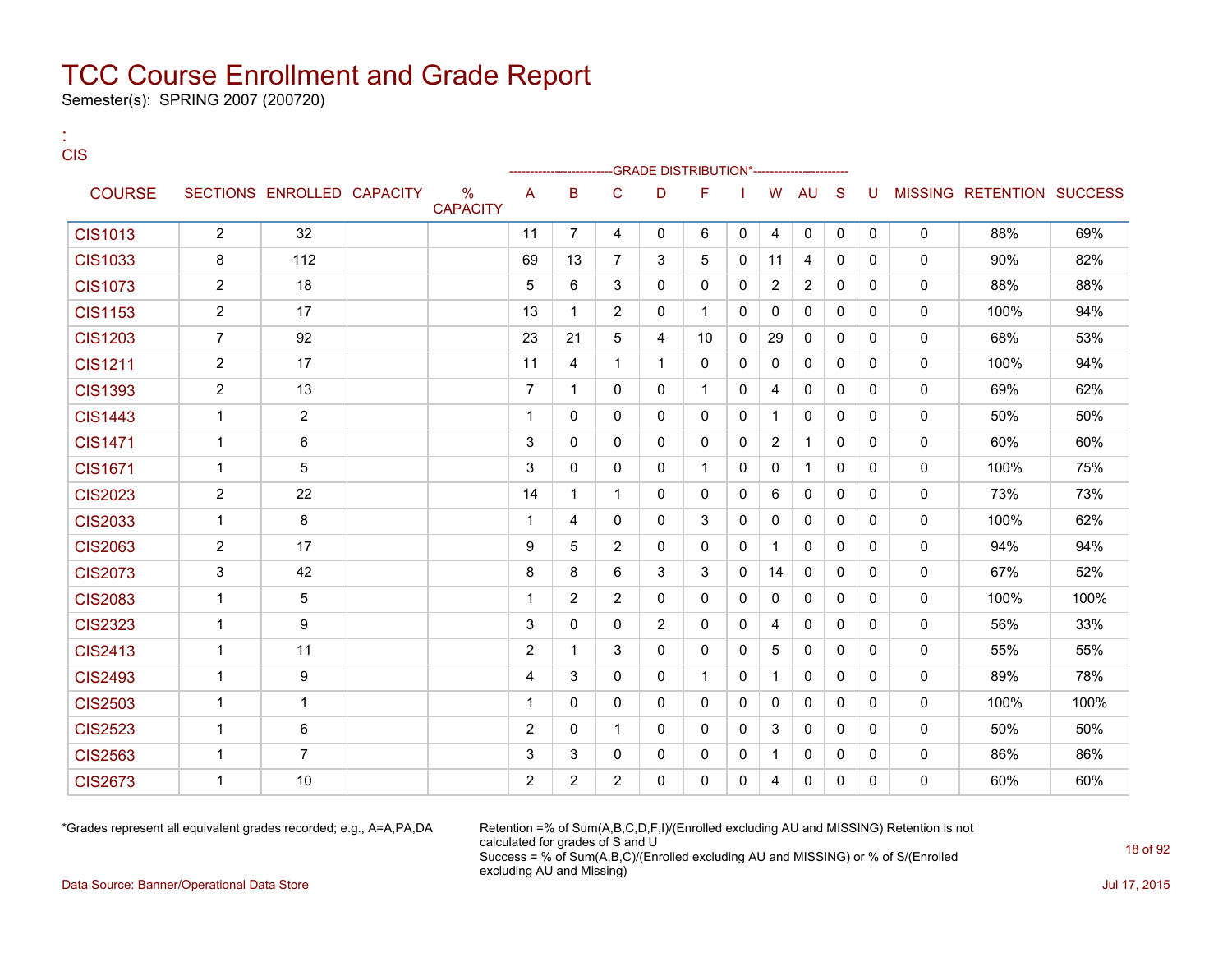Semester(s): SPRING 2007 (200720)

| <b>CJ</b>     |                |                            |                         |                          |                          |              |                         |                         |              |                |              |              |              |              |                           |      |
|---------------|----------------|----------------------------|-------------------------|--------------------------|--------------------------|--------------|-------------------------|-------------------------|--------------|----------------|--------------|--------------|--------------|--------------|---------------------------|------|
|               |                |                            |                         |                          | ------------------------ |              |                         |                         |              |                |              |              |              |              |                           |      |
| <b>COURSE</b> |                | SECTIONS ENROLLED CAPACITY | $\%$<br><b>CAPACITY</b> | A                        | B.                       | C.           | D                       | F                       |              | W              | AU S         |              | -U           |              | MISSING RETENTION SUCCESS |      |
| CJ1013        | $\overline{4}$ | 79                         |                         | 22                       | 19                       | 9            | 4                       |                         | $\mathbf{0}$ | 23             | $\Omega$     | $\mathbf{0}$ | $\Omega$     | 0            | 70%                       | 63%  |
| CJ2103        | $\overline{2}$ | 37                         |                         | 9                        | 13                       | 8            | 1                       | $\mathbf{0}$            | 0            | 6              | $\mathbf{0}$ | $\Omega$     | $\Omega$     | $\mathbf{0}$ | 84%                       | 81%  |
| CJ2113        |                | 11                         |                         | $\overline{\phantom{a}}$ | 3                        |              | 0                       | $\mathbf{0}$            | 0            | $\Omega$       | $\mathbf 0$  | $\Omega$     | 0            | 0            | 100%                      | 100% |
| CJ2123        |                | 15                         |                         | $\overline{2}$           | 6                        | 4            | 0                       | 0                       | 0            | 3              | 0            | 0            | $\mathbf{0}$ | 0            | 80%                       | 80%  |
| CJ2143        | 2              | 32                         |                         | 14                       | 13                       | 3            | 0                       | $\mathbf{0}$            | 0            | 2              | 0            | $\Omega$     | $\mathbf{0}$ | 0            | 94%                       | 94%  |
| CJ2223        | $\overline{2}$ | 37                         |                         | 6                        | 13                       | 12           | 2                       | $\mathbf{0}$            | 0            | 4              | $\mathbf 0$  | $\mathbf{0}$ | $\mathbf{0}$ | $\mathbf 0$  | 89%                       | 84%  |
| CJ2333        |                | 6                          |                         | 3                        |                          | $\mathbf{0}$ | 0                       | $\mathbf{0}$            | 0            | $\overline{2}$ | $\mathbf 0$  | $\Omega$     | $\mathbf{0}$ | 0            | 67%                       | 67%  |
| CJ2993        |                | 10                         |                         | $\overline{\phantom{a}}$ | $\mathbf{0}$             | 0            | $\overline{\mathbf{A}}$ | $\overline{\mathbf{A}}$ | 0            | $\overline{ }$ | $\Omega$     | $\mathbf{0}$ | 0            | 0            | 90%                       | 70%  |

\*Grades represent all equivalent grades recorded; e.g., A=A,PA,DA Retention =% of Sum(A,B,C,D,F,I)/(Enrolled excluding AU and MISSING) Retention is not calculated for grades of S and U Success = % of Sum(A,B,C)/(Enrolled excluding AU and MISSING) or % of S/(Enrolled excluding AU and Missing)

Data Source: Banner/Operational Data Store Jul 17, 2015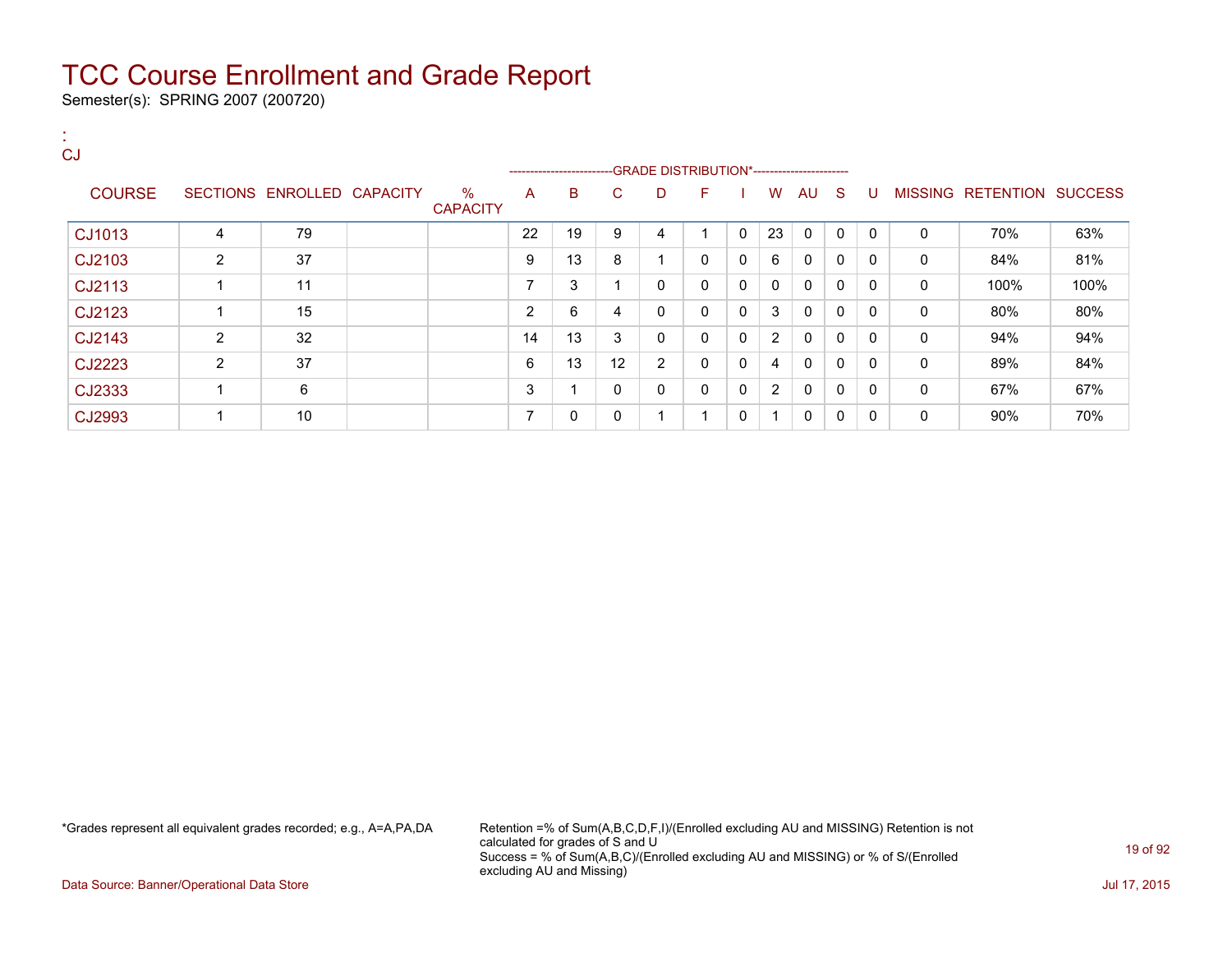Semester(s): SPRING 2007 (200720)

#### : **CLT**

|                |                            |                         |                |                |              |                | ------------------------GRADE DISTRIBUTION*---------------------- |              |              |              |              |              |                |           |                |
|----------------|----------------------------|-------------------------|----------------|----------------|--------------|----------------|-------------------------------------------------------------------|--------------|--------------|--------------|--------------|--------------|----------------|-----------|----------------|
| <b>COURSE</b>  | SECTIONS ENROLLED CAPACITY | $\%$<br><b>CAPACITY</b> | A              | B              | C            | D              | F                                                                 |              | w            | AU           | S            | U            | <b>MISSING</b> | RETENTION | <b>SUCCESS</b> |
| <b>CLT1141</b> | 2                          |                         |                |                | 0            | 0              | 0                                                                 | 0            | 0            | $\mathbf{0}$ | 0            | $\mathbf{0}$ | 0              | 100%      | 100%           |
| <b>CLT1331</b> | $\overline{2}$             |                         | 0              | $\overline{2}$ | 0            | 0              | 0                                                                 | 0            | 0            | 0            | 0            | 0            | 0              | 100%      | 100%           |
| <b>CLT1351</b> | $\overline{2}$             |                         | 0              | 0              | 0            | $\overline{2}$ | 0                                                                 | 0            | 0            | 0            | 0            | $\Omega$     | $\mathbf 0$    | 100%      | 0%             |
| <b>CLT1413</b> | $\overline{2}$             |                         | $\mathbf{0}$   | $\overline{2}$ | $\mathbf{0}$ | 0              | 0                                                                 | 0            | $\Omega$     | $\mathbf{0}$ | $\Omega$     | 0            | $\mathbf 0$    | 100%      | 100%           |
| <b>CLT1433</b> | 2                          |                         | 2              | 0              | 0            | 0              | 0                                                                 | $\Omega$     | 0            | $\mathbf{0}$ | $\mathbf{0}$ | $\Omega$     | 0              | 100%      | 100%           |
| <b>CLT1441</b> | $\overline{2}$             |                         | $\overline{2}$ | 0              | 0            | 0              | 0                                                                 | 0            | 0            | 0            | 0            | 0            | 0              | 100%      | 100%           |
| <b>CLT2011</b> | $\overline{2}$             |                         | $\overline{2}$ | $\mathbf{0}$   | 0            | 0              | 0                                                                 | $\mathbf{0}$ | $\mathbf{0}$ | $\mathbf{0}$ | $\Omega$     | $\mathbf{0}$ | $\mathbf 0$    | 100%      | 100%           |
| <b>CLT2023</b> | $\overline{2}$             |                         |                | 0              | 0            | 0              | 0                                                                 | 0            |              | 0            | 0            | 0            | 0              | 50%       | 50%            |
| <b>CLT2123</b> | 2                          |                         |                | $\Omega$       | 0            | 0              | 0                                                                 | 0            |              | $\mathbf{0}$ | $\mathbf{0}$ | $\Omega$     | 0              | 50%       | 50%            |
| <b>CLT2153</b> | $\overline{2}$             |                         | $\overline{2}$ | 0              | 0            | 0              | 0                                                                 | 0            | 0            | 0            | 0            | 0            | 0              | 100%      | 100%           |
| <b>CLT2322</b> | 2                          |                         | 2              | 0              | 0            | 0              | 0                                                                 | 0            | 0            | $\mathbf{0}$ | 0            | 0            | 0              | 100%      | 100%           |
| <b>CLT2353</b> | 2                          |                         | $\overline{2}$ | 0              | 0            | 0              | 0                                                                 | 0            | 0            | 0            | 0            | 0            | 0              | 100%      | 100%           |

\*Grades represent all equivalent grades recorded; e.g., A=A,PA,DA Retention =% of Sum(A,B,C,D,F,I)/(Enrolled excluding AU and MISSING) Retention is not calculated for grades of S and U Success = % of Sum(A,B,C)/(Enrolled excluding AU and MISSING) or % of S/(Enrolled excluding AU and Missing)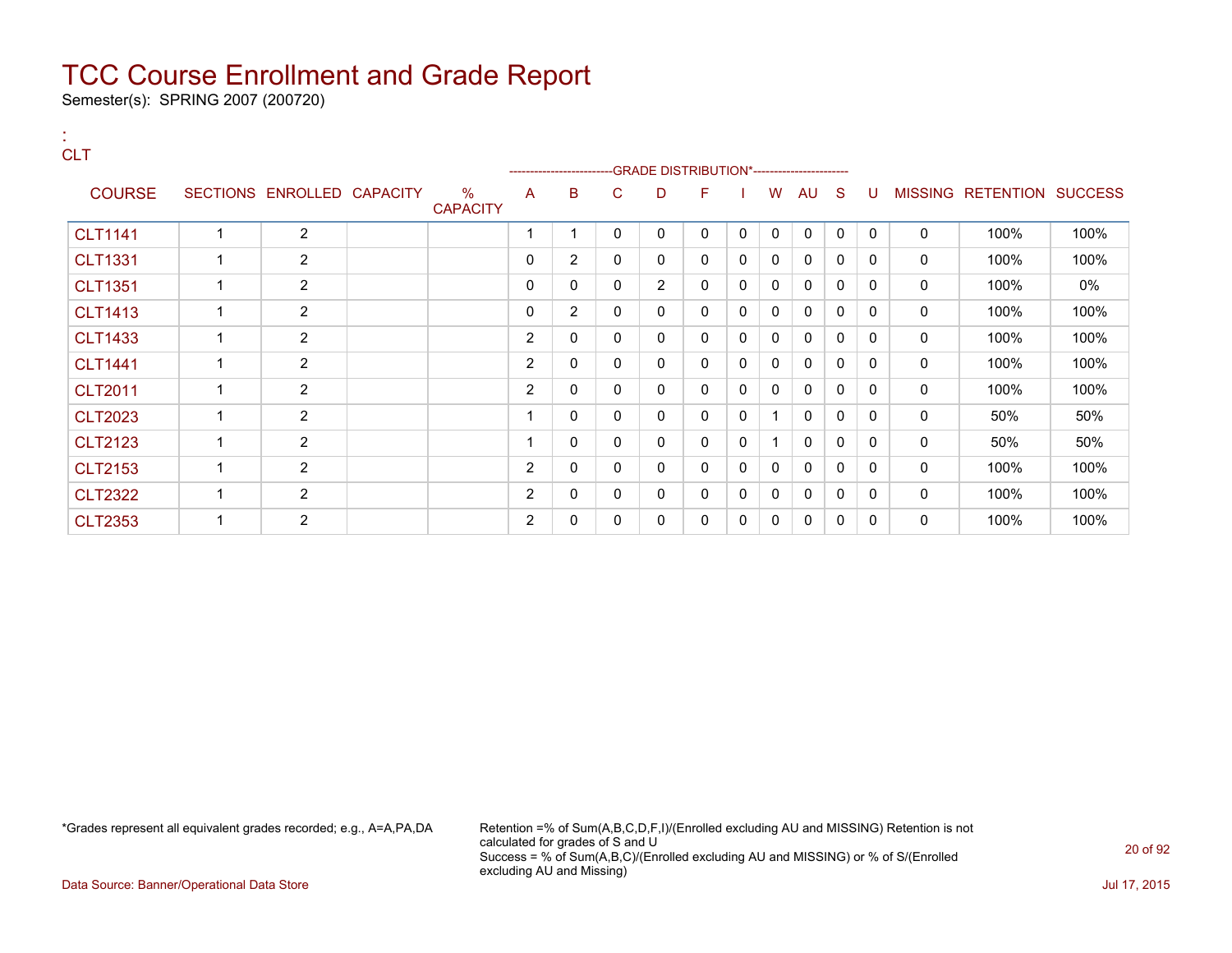Semester(s): SPRING 2007 (200720)

| ×<br>v<br>$\sim$ | -<br>v |
|------------------|--------|

:

|                |                |                            |                      |                |                |              |              | -GRADE DISTRIBUTION*----------------------- |              |                |                |              |              |              |                           |      |
|----------------|----------------|----------------------------|----------------------|----------------|----------------|--------------|--------------|---------------------------------------------|--------------|----------------|----------------|--------------|--------------|--------------|---------------------------|------|
| <b>COURSE</b>  |                | SECTIONS ENROLLED CAPACITY | %<br><b>CAPACITY</b> | A              | B              | C            | D            | F                                           |              | W              | <b>AU</b>      | S            | U            |              | MISSING RETENTION SUCCESS |      |
| <b>CSC0811</b> | $\mathbf{1}$   | $\overline{2}$             |                      | $\mathbf{1}$   | $\mathbf{1}$   | 0            | $\mathbf 0$  | 0                                           | 0            | $\mathbf 0$    | $\mathbf 0$    | 0            | $\mathbf 0$  | $\mathbf 0$  | 100%                      | 100% |
| <b>CSC1011</b> | 1              | $\overline{7}$             |                      | $\overline{7}$ | 0              | $\Omega$     | $\Omega$     | $\mathbf{0}$                                | 0            | 0              | $\mathbf{0}$   | $\mathbf{0}$ | 0            | $\mathbf 0$  | 100%                      | 100% |
| <b>CSC1171</b> | 1              | 16                         |                      | $\overline{7}$ | 2              | 1            | $\Omega$     | 2                                           | 0            | 4              | 0              | $\mathbf{0}$ | $\mathbf{0}$ | 0            | 75%                       | 62%  |
| <b>CSC1203</b> | 88             | 1,599                      |                      | 679            | 322            | 185          | 69           | 78                                          | 9            | 249            | $\overline{7}$ | $\Omega$     | $\Omega$     | $\mathbf 0$  | 84%                       | 74%  |
| <b>CSC1263</b> | 4              | 56                         |                      | 33             | 9              | 5            | $\mathbf{0}$ | 4                                           | $\mathbf{0}$ | 5              | $\mathbf{0}$   | $\mathbf{0}$ | $\Omega$     | $\mathbf 0$  | 91%                       | 84%  |
| <b>CSC1273</b> | 1              | 9                          |                      | 5              | 1              | $\Omega$     | $\mathbf{0}$ | $\overline{1}$                              | $\mathbf{0}$ | $\overline{2}$ | $\mathbf{0}$   | $\Omega$     | $\Omega$     | $\mathbf 0$  | 78%                       | 67%  |
| <b>CSC1283</b> | $\overline{2}$ | 19                         |                      | 8              | 3              | 3            | $\Omega$     | $\overline{1}$                              | $\mathbf{0}$ | 3              | $\mathbf{1}$   | $\mathbf{0}$ | $\mathbf{0}$ | $\mathbf 0$  | 83%                       | 78%  |
| <b>CSC1483</b> | 4              | 36                         |                      | 14             | 4              | 5            | 4            | $\overline{1}$                              | 0            | 8              | $\mathbf{0}$   | $\mathbf{0}$ | $\Omega$     | 0            | 78%                       | 64%  |
| <b>CSC1531</b> | 1              | 20                         |                      | 14             | 3              | 1            | $\Omega$     | $\mathbf{0}$                                | 0            | 2              | $\mathbf{0}$   | $\Omega$     | 0            | $\mathbf 0$  | 90%                       | 90%  |
| <b>CSC1551</b> | 1              | 11                         |                      | 9              | 0              | $\mathbf{0}$ | $\Omega$     | 0                                           | 0            | $\overline{2}$ | $\mathbf{0}$   | $\mathbf{0}$ | 0            | 0            | 82%                       | 82%  |
| <b>CSC1571</b> | 1              | 18                         |                      | 6              | 1              | 4            | $\mathbf 1$  | 1                                           | $\mathbf{0}$ | 5              | $\mathbf{0}$   | $\mathbf{0}$ | 0            | $\mathbf 0$  | 72%                       | 61%  |
| <b>CSC1641</b> | 1              | 8                          |                      | 8              | 0              | $\mathbf{0}$ | 0            | 0                                           | 0            | 0              | 0              | 0            | $\mathbf{0}$ | 0            | 100%                      | 100% |
| <b>CSC1711</b> | 1              | 2                          |                      | 2              | 0              | $\Omega$     | $\Omega$     | $\mathbf{0}$                                | 0            | 0              | 0              | $\mathbf{0}$ | 0            | 0            | 100%                      | 100% |
| <b>CSC1901</b> | $\mathbf 1$    | 12                         |                      | 9              | 1              | $\mathbf{0}$ | $\Omega$     | $\mathbf{0}$                                | $\mathbf{0}$ | $\overline{2}$ | $\mathbf{0}$   | $\mathbf{0}$ | $\mathbf{0}$ | 0            | 83%                       | 83%  |
| <b>CSC2013</b> | 3              | 43                         |                      | 11             | 10             | 5            | 3            | $\mathbf{0}$                                | $\mathbf{0}$ | 13             | $\mathbf{1}$   | $\Omega$     | $\Omega$     | $\mathbf 0$  | 69%                       | 62%  |
| <b>CSC2033</b> | 4              | 75                         |                      | 25             | 19             | 9            | 3            | $\mathbf{1}$                                | $\mathbf{0}$ | 14             | 4              | $\mathbf{0}$ | $\mathbf{0}$ | $\mathbf{0}$ | 80%                       | 75%  |
| <b>CSC2043</b> | 1              | 20                         |                      | 8              | 3              | 2            | $\mathbf{0}$ | 2                                           | $\mathbf{0}$ | 5              | $\mathbf{0}$   | $\mathbf{0}$ | $\mathbf{0}$ | $\mathbf 0$  | 75%                       | 65%  |
| <b>CSC2093</b> | $\overline{2}$ | 11                         |                      | 5              | 1              | $\mathbf 1$  | 0            | 0                                           | 0            | 4              | $\mathbf{0}$   | $\mathbf{0}$ | $\Omega$     | 0            | 64%                       | 64%  |
| <b>CSC2133</b> | 4              | 49                         |                      | 14             | $\overline{7}$ | 4            | 3            | 1                                           | $\mathbf{0}$ | 20             | $\mathbf{0}$   | $\Omega$     | $\Omega$     | 0            | 59%                       | 51%  |
| <b>CSC2143</b> | 2              | 30                         |                      | 20             | 4              | $\mathbf{0}$ | $\Omega$     | $\mathbf{0}$                                | $\mathbf{1}$ | 5              | $\mathbf{0}$   | $\mathbf{0}$ | $\Omega$     | $\mathbf 0$  | 83%                       | 80%  |
| <b>CSC2163</b> | 1              | 18                         |                      | 15             | 1              | 1            | 1            | 0                                           | 0            | 0              | 0              | 0            | 0            | 0            | 100%                      | 94%  |
| <b>CSC2221</b> | 1              | 6                          |                      | 6              | 0              | $\Omega$     | $\Omega$     | 0                                           | 0            | 0              | 0              | 0            | 0            | 0            | 100%                      | 100% |

\*Grades represent all equivalent grades recorded; e.g., A=A,PA,DA Retention =% of Sum(A,B,C,D,F,I)/(Enrolled excluding AU and MISSING) Retention is not calculated for grades of S and U Success = % of Sum(A,B,C)/(Enrolled excluding AU and MISSING) or % of S/(Enrolled excluding AU and Missing)

Data Source: Banner/Operational Data Store Jul 17, 2015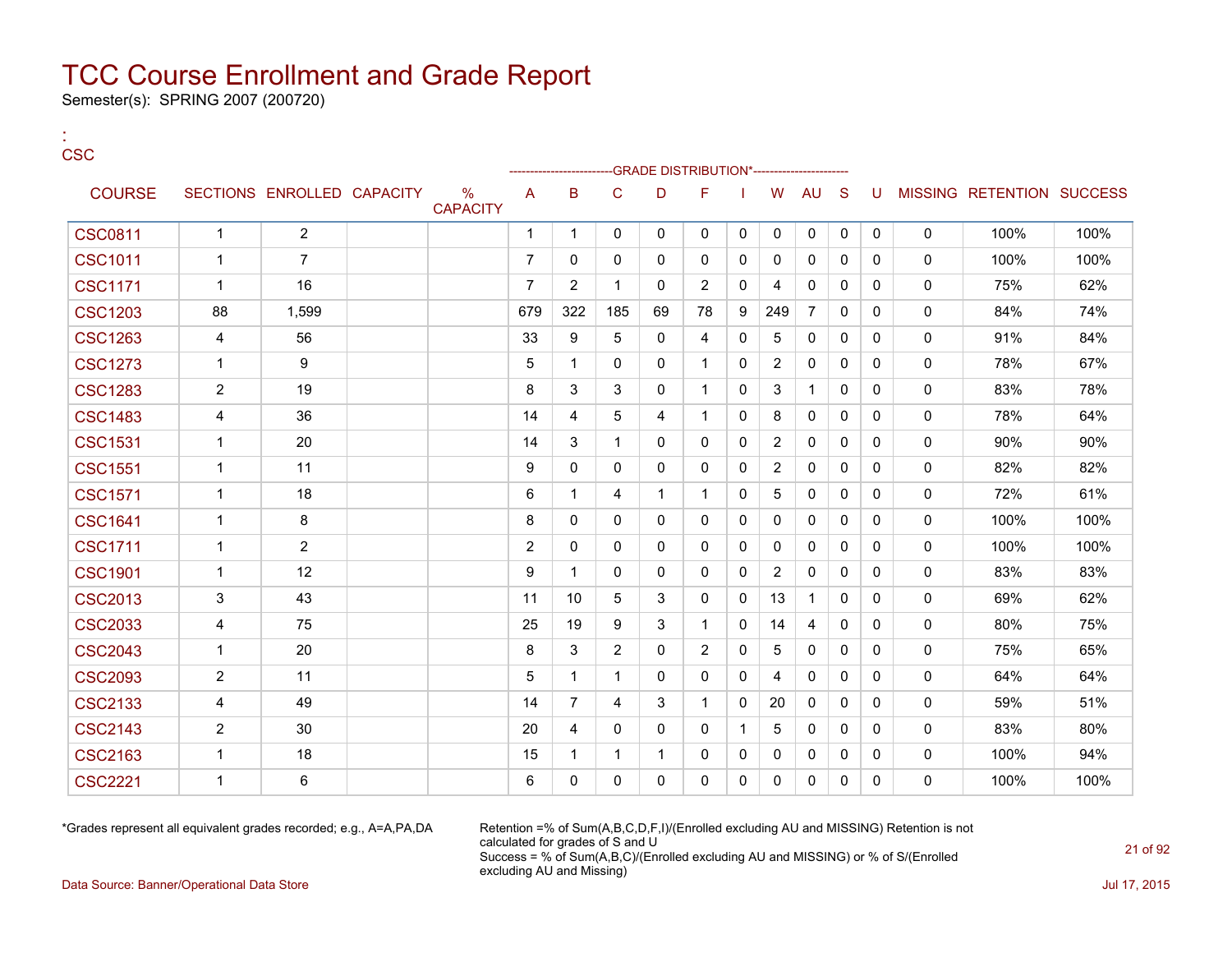Semester(s): SPRING 2007 (200720)

:

### **CSC** ---GRADE DISTRIBUTION\*------------------------COURSE SECTIONS ENROLLED CAPACITY % **CAPACITY** A B C D F I W AU S U MISSING RETENTION SUCCESS CSC2273 1 14 13 0 0 0 0 1 0 0 0 0 0 100% 93% CSC2283 | 2 | 13 | | 6 |4 | 0 | 0 | 1 | 0 | 2 | 0 | 0 | 0 | 85% | 77% CSC2473 | 6 | 62 | | 19 8 3 | 6 2 | 0 | 23 | 1 | 0 | 0 | 0 | 62% | 49%  $\text{CSC2483} \quad | \quad 2 \quad | \quad 14 \quad | \quad \quad | \quad 5 \quad | \quad 3 \quad | \quad 0 \quad | \quad 0 \quad | \quad 1 \quad | \quad 0 \quad | \quad 5 \quad | \quad 0 \quad | \quad 0 \quad | \quad \quad 0 \quad | \quad 64\% \quad | \quad 57\%$ CSC2683 1 6 6 0 0 0 0 0 0 0 0 0 0 100% 100%  $\text{CSC2843} \quad | \quad 3 \quad | \quad 33 \quad | \quad 1 \quad | \quad 11 \quad | \quad 11 \quad | \quad 1 \quad | \quad 2 \quad | \quad 0 \quad | \quad 0 \quad | \quad 0 \quad | \quad 0 \quad | \quad 0 \quad | \quad 76\% \quad | \quad 70\% \quad | \quad 0 \quad | \quad 0 \quad | \quad 0 \quad | \quad 0 \quad | \quad 0 \quad | \quad 0 \quad | \quad 0 \quad | \quad 0 \quad | \quad 0 \quad | \quad 0 \quad | \quad 0 \quad | \quad 0 \quad | \quad 0 \quad | \quad 0 \quad | \quad$ CSC2873 1 6 5 0 0 0 0 0 0 1 0 0 0 100% 100% CSC2893 | 2 | 14 | | 9 | 1 | 0 | 0 | 0 | 0 | 4 | 0 | 0 | 0 | 0 | 71% | 71% CSC2991 | 1 | 4 | | 0 3 | 1 | 0 | 0 | 0 | 0 | 0 | 0 | 0 | 100% | 100%

\*Grades represent all equivalent grades recorded; e.g., A=A,PA,DA Retention =% of Sum(A,B,C,D,F,I)/(Enrolled excluding AU and MISSING) Retention is not calculated for grades of S and U Success = % of Sum(A,B,C)/(Enrolled excluding AU and MISSING) or % of S/(Enrolled excluding AU and Missing)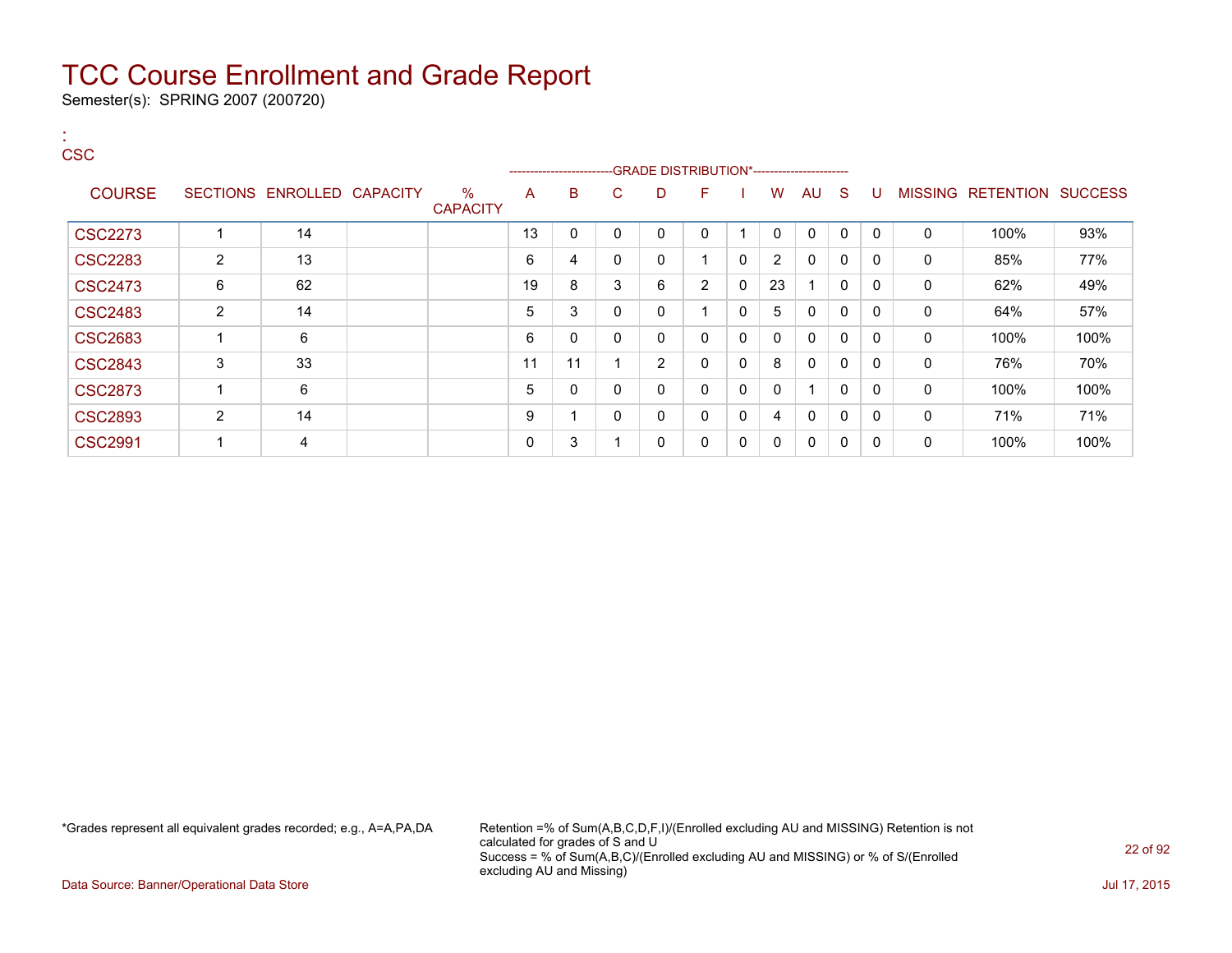Semester(s): SPRING 2007 (200720)

| DA            |   |                            |                         |    |                         |              |                                               |              |              |              |              |              |              |              |                           |      |
|---------------|---|----------------------------|-------------------------|----|-------------------------|--------------|-----------------------------------------------|--------------|--------------|--------------|--------------|--------------|--------------|--------------|---------------------------|------|
|               |   |                            |                         |    | ----------------------- |              | --GRADE DISTRIBUTION*------------------------ |              |              |              |              |              |              |              |                           |      |
| <b>COURSE</b> |   | SECTIONS ENROLLED CAPACITY | $\%$<br><b>CAPACITY</b> | A  | B                       | C.           | D                                             | F            |              | W            | AU S         |              | U            |              | MISSING RETENTION SUCCESS |      |
| DA1124        |   | 6                          |                         | 6  | $\mathbf 0$             | $\mathbf{0}$ | $\Omega$                                      | $\Omega$     | $\mathbf{0}$ | $\mathbf{0}$ | $\mathbf{0}$ | $\mathbf{0}$ | $\mathbf{0}$ | $\Omega$     | 100%                      | 100% |
| <b>DA1133</b> |   | 6                          |                         | 4  | 2                       | 0            | $\mathbf 0$                                   | $\mathbf{0}$ | 0            | $\mathbf{0}$ | $\mathbf{0}$ | $\mathbf{0}$ | 0            | 0            | 100%                      | 100% |
| <b>DA1231</b> |   | 6                          |                         | 6  | 0                       | $\mathbf{0}$ | $\mathbf 0$                                   | $\mathbf{0}$ | $\mathbf{0}$ | $\mathbf{0}$ | $\mathbf{0}$ | $\mathbf{0}$ | 0            | 0            | 100%                      | 100% |
| <b>DA1242</b> |   | 6                          |                         | 6  | $\mathbf 0$             | 0            | 0                                             | $\mathbf{0}$ | $\mathbf 0$  | $\mathbf{0}$ | $\mathbf{0}$ | $\mathbf{0}$ | 0            | 0            | 100%                      | 100% |
| DA2344        | 2 | 26                         |                         | 25 |                         | $\mathbf{0}$ | 0                                             | $\mathbf{0}$ | 0            | $\mathbf{0}$ | $\mathbf{0}$ | 0            | 0            | $\mathbf{0}$ | 100%                      | 100% |
| DA2432        | 2 | 26                         |                         | 25 |                         | 0            | 0                                             | 0            | 0            | 0            | 0            | 0            | $\mathbf{0}$ | 0            | 100%                      | 100% |
| <b>DA2444</b> | 2 | 26                         |                         | 18 | 2                       | 0            | 0                                             | 0            | 0            | 6            | 0            | 0            | $\mathbf{0}$ | 0            | 77%                       | 77%  |

\*Grades represent all equivalent grades recorded; e.g., A=A,PA,DA Retention =% of Sum(A,B,C,D,F,I)/(Enrolled excluding AU and MISSING) Retention is not calculated for grades of S and U Success = % of Sum(A,B,C)/(Enrolled excluding AU and MISSING) or % of S/(Enrolled excluding AU and Missing)

Data Source: Banner/Operational Data Store Jul 17, 2015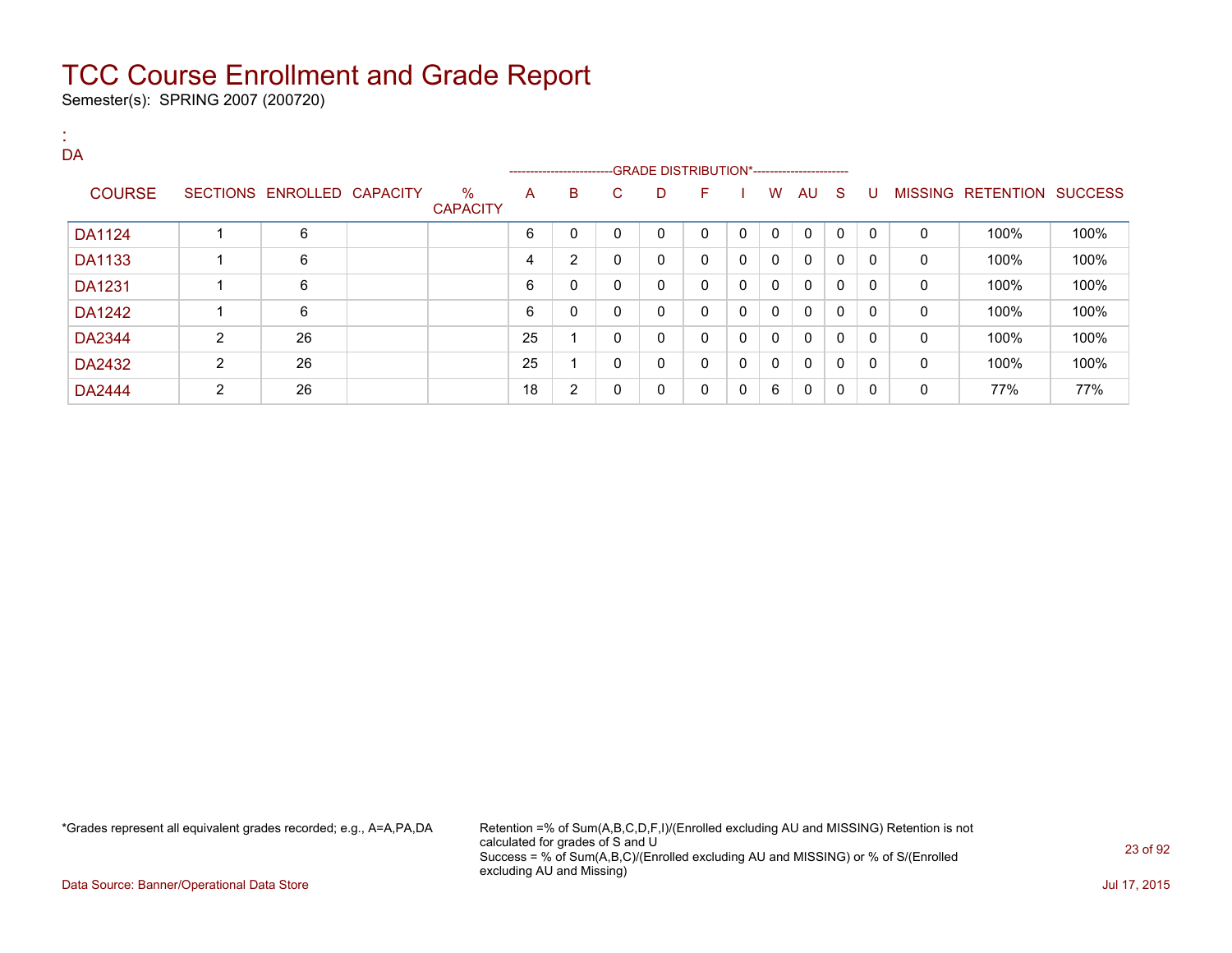Semester(s): SPRING 2007 (200720)

:

| <b>DH</b>     |                            |                      |                |                         |                |                                            |              |              |              |              |              |          |              |                           |      |
|---------------|----------------------------|----------------------|----------------|-------------------------|----------------|--------------------------------------------|--------------|--------------|--------------|--------------|--------------|----------|--------------|---------------------------|------|
|               |                            |                      |                | ----------------------- |                | -GRADE DISTRIBUTION*---------------------- |              |              |              |              |              |          |              |                           |      |
| <b>COURSE</b> | SECTIONS ENROLLED CAPACITY | %<br><b>CAPACITY</b> | A              | B                       | C.             | D                                          | F            |              | W            | AU           | -S           | U        |              | MISSING RETENTION SUCCESS |      |
| <b>DH1333</b> | 13                         |                      | $\overline{2}$ | 10                      | -1             | 0                                          | $\Omega$     | $\mathbf{0}$ | 0            | $\Omega$     | $\mathbf 0$  | $\Omega$ | $\mathbf{0}$ | 100%                      | 100% |
| DH1353        | 13                         |                      |                | 10 <sup>1</sup>         | $\overline{2}$ | 0                                          | $\mathbf{0}$ | 0            | 0            | $\mathbf{0}$ | $\Omega$     | $\Omega$ | $\mathbf{0}$ | 100%                      | 100% |
| <b>DH1373</b> | 13                         |                      |                | 9                       | 3              | 0                                          | $\mathbf{0}$ | $\mathbf{0}$ | $\mathbf{0}$ | $\mathbf{0}$ | $\mathbf{0}$ | $\Omega$ | $\mathbf{0}$ | 100%                      | 100% |
| <b>DH1394</b> | 13                         |                      | 9              | 4                       | $\mathbf{0}$   | $\Omega$                                   | $\mathbf{0}$ | $\mathbf{0}$ | $\mathbf{0}$ | $\mathbf{0}$ | $\mathbf{0}$ | $\Omega$ | 0            | 100%                      | 100% |
| DH1512        | 13                         |                      | 13             | 0                       | $\mathbf{0}$   | 0                                          | $\mathbf{0}$ | 0            | 0            | $\Omega$     | $\mathbf{0}$ | $\Omega$ | $\mathbf{0}$ | 100%                      | 100% |
| DH1532        | 13                         |                      | $\overline{2}$ | 7                       | 4              | 0                                          | $\mathbf{0}$ | $\mathbf{0}$ | $\mathbf{0}$ | $\mathbf{0}$ | $\mathbf{0}$ | $\Omega$ | 0            | 100%                      | 100% |
| DH2021        | 12                         |                      | 8              | 4                       | $\mathbf{0}$   | 0                                          | $\Omega$     | $\mathbf{0}$ | $\mathbf{0}$ | $\mathbf{0}$ | $\mathbf{0}$ | $\Omega$ | 0            | 100%                      | 100% |
| <b>DH2322</b> | 12                         |                      | 12             | 0                       | $\mathbf{0}$   | 0                                          | $\Omega$     | 0            | 0            | $\mathbf{0}$ | $\mathbf{0}$ | $\Omega$ | 0            | 100%                      | 100% |
| <b>DH2372</b> | 12                         |                      | 10             |                         |                | 0                                          | $\mathbf{0}$ | 0            | 0            | $\mathbf{0}$ | 0            | $\Omega$ | 0            | 100%                      | 100% |
| <b>DH2394</b> | 12                         |                      | 5              | 7                       | 0              | 0                                          | 0            | 0            | 0            | $\mathbf{0}$ | 0            | $\Omega$ | 0            | 100%                      | 100% |

\*Grades represent all equivalent grades recorded; e.g., A=A,PA,DA Retention =% of Sum(A,B,C,D,F,I)/(Enrolled excluding AU and MISSING) Retention is not calculated for grades of S and U Success = % of Sum(A,B,C)/(Enrolled excluding AU and MISSING) or % of S/(Enrolled excluding AU and Missing)

Data Source: Banner/Operational Data Store Jul 17, 2015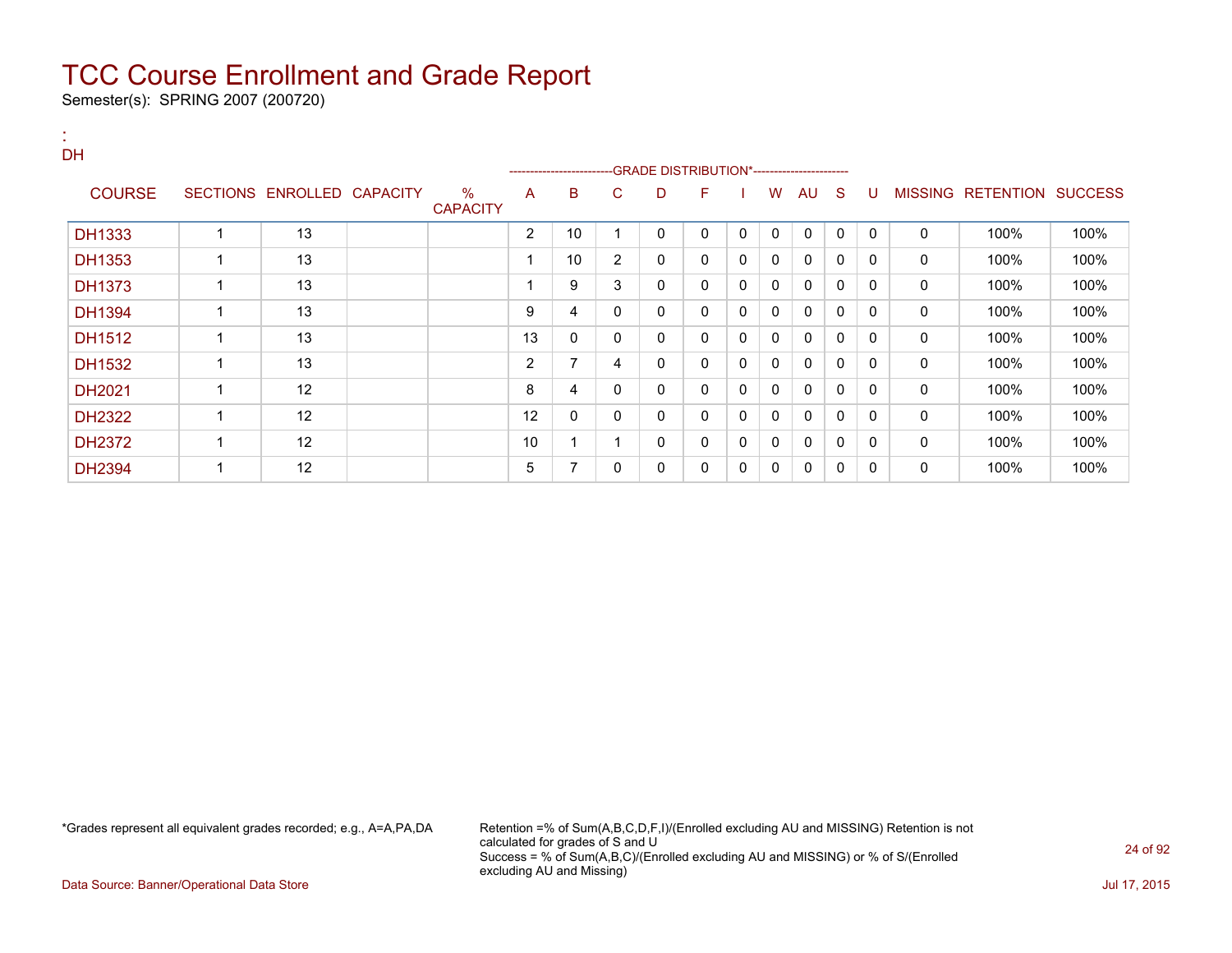Semester(s): SPRING 2007 (200720)

| ж.<br><b>A</b><br><b>DRF</b> |                            |                         |    |   |          | ------------------------GRADE DISTRIBUTION*----------------------- |              |              |              |              |          |              |   |                           |      |
|------------------------------|----------------------------|-------------------------|----|---|----------|--------------------------------------------------------------------|--------------|--------------|--------------|--------------|----------|--------------|---|---------------------------|------|
| <b>COURSE</b>                | SECTIONS ENROLLED CAPACITY | $\%$<br><b>CAPACITY</b> | A  | B | C.       | D                                                                  | н.           |              | W            | AU S         |          | -U           |   | MISSING RETENTION SUCCESS |      |
| <b>DRF1323</b>               | 19                         |                         | 15 | 0 | 0        | 0                                                                  | 0            | $\mathbf{0}$ | 4            | $\mathbf{0}$ | $\Omega$ | $\mathbf{0}$ | 0 | 79%                       | 79%  |
| <b>DRF1363</b>               | 16                         |                         | 15 |   | 0        | 0                                                                  | $\mathbf{0}$ | $\mathbf{0}$ | $\mathbf{0}$ | $\mathbf{0}$ | 0        | 0            | 0 | 100%                      | 100% |
| <b>DRF1442</b>               | 8                          |                         | 8  | 0 | 0        | 0                                                                  | $\mathbf{0}$ | 0            | $\mathbf{0}$ | $\mathbf{0}$ | 0        | 0            | 0 | 100%                      | 100% |
| <b>DRF2023</b>               | 9                          |                         | 9  | 0 | 0        | 0                                                                  | $\mathbf{0}$ | $\Omega$     | $\mathbf{0}$ | $\mathbf{0}$ | 0        | 0            | 0 | 100%                      | 100% |
| <b>DRF2203</b>               | 13                         |                         | 11 |   | $\Omega$ | $\Omega$                                                           | $\mathbf{0}$ | $\Omega$     | $\mathbf{0}$ | -4           | 0        | 0            | 0 | 100%                      | 100% |
| <b>DRF2293</b>               | ⇁                          |                         |    | 0 | 0        | 0                                                                  | $\mathbf{0}$ | $\mathbf{0}$ | $\mathbf{0}$ | $\mathbf{0}$ | 0        | 0            | 0 | 100%                      | 100% |

\*Grades represent all equivalent grades recorded; e.g., A=A,PA,DA Retention =% of Sum(A,B,C,D,F,I)/(Enrolled excluding AU and MISSING) Retention is not calculated for grades of S and U Success = % of Sum(A,B,C)/(Enrolled excluding AU and MISSING) or % of S/(Enrolled excluding AU and Missing)

Data Source: Banner/Operational Data Store Jul 17, 2015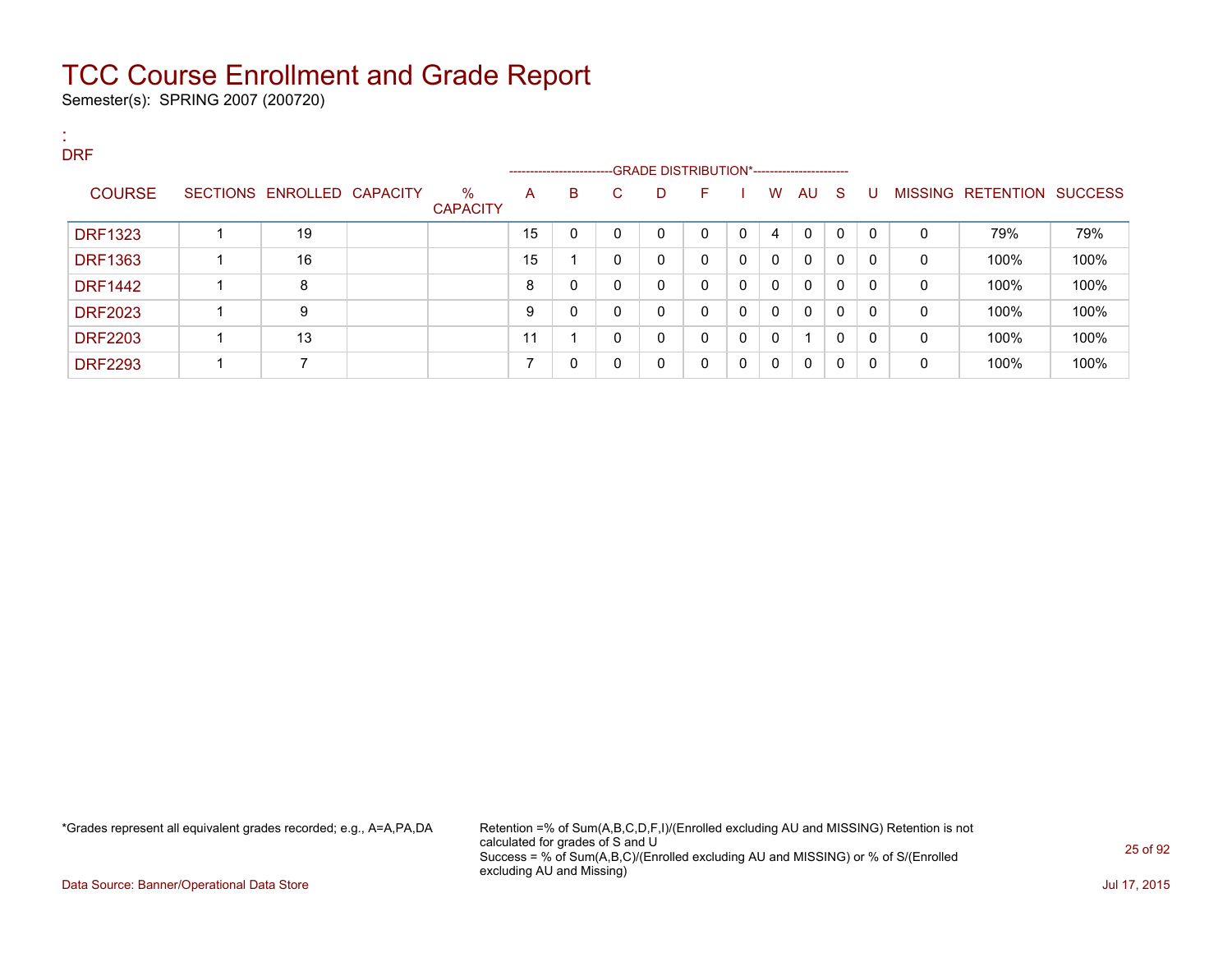Semester(s): SPRING 2007 (200720)

:

| <b>ECO</b>    |    |                            |                         |                   |     |    |                                             |    |          |    |          |              |   |   |                                  |     |
|---------------|----|----------------------------|-------------------------|-------------------|-----|----|---------------------------------------------|----|----------|----|----------|--------------|---|---|----------------------------------|-----|
|               |    |                            |                         | ----------------- |     |    | -GRADE DISTRIBUTION*----------------------- |    |          |    |          |              |   |   |                                  |     |
| <b>COURSE</b> |    | SECTIONS ENROLLED CAPACITY | $\%$<br><b>CAPACITY</b> | A                 | в   |    | D.                                          |    |          | W  | AU       | -S           | U |   | <b>MISSING RETENTION SUCCESS</b> |     |
| ECO1353       | 6  | 96                         |                         | 28                | 15  |    | 3                                           | 14 | $\Omega$ | 29 | $\Omega$ | $\Omega$     | 0 | 0 | 70%                              | 52% |
| ECO2013       | 30 | 582                        |                         | 212               | 145 | 82 | 21                                          | 26 | 14       | 82 | $\Omega$ | 0            | 0 | 0 | 86%                              | 75% |
| ECO2023       | 23 | 446                        |                         | 169               | 116 | 63 | 10                                          | 16 | 11       | 61 | $\Omega$ | $\mathbf{0}$ | 0 | 0 | 86%                              | 78% |
| ECO2123       |    | 19                         |                         | 13                | 3   | 0  |                                             |    |          | 2  | 0        | 0            |   | 0 | 89%                              | 84% |

\*Grades represent all equivalent grades recorded; e.g., A=A,PA,DA Retention =% of Sum(A,B,C,D,F,I)/(Enrolled excluding AU and MISSING) Retention is not calculated for grades of S and U Success = % of Sum(A,B,C)/(Enrolled excluding AU and MISSING) or % of S/(Enrolled excluding AU and Missing)

Data Source: Banner/Operational Data Store Jul 17, 2015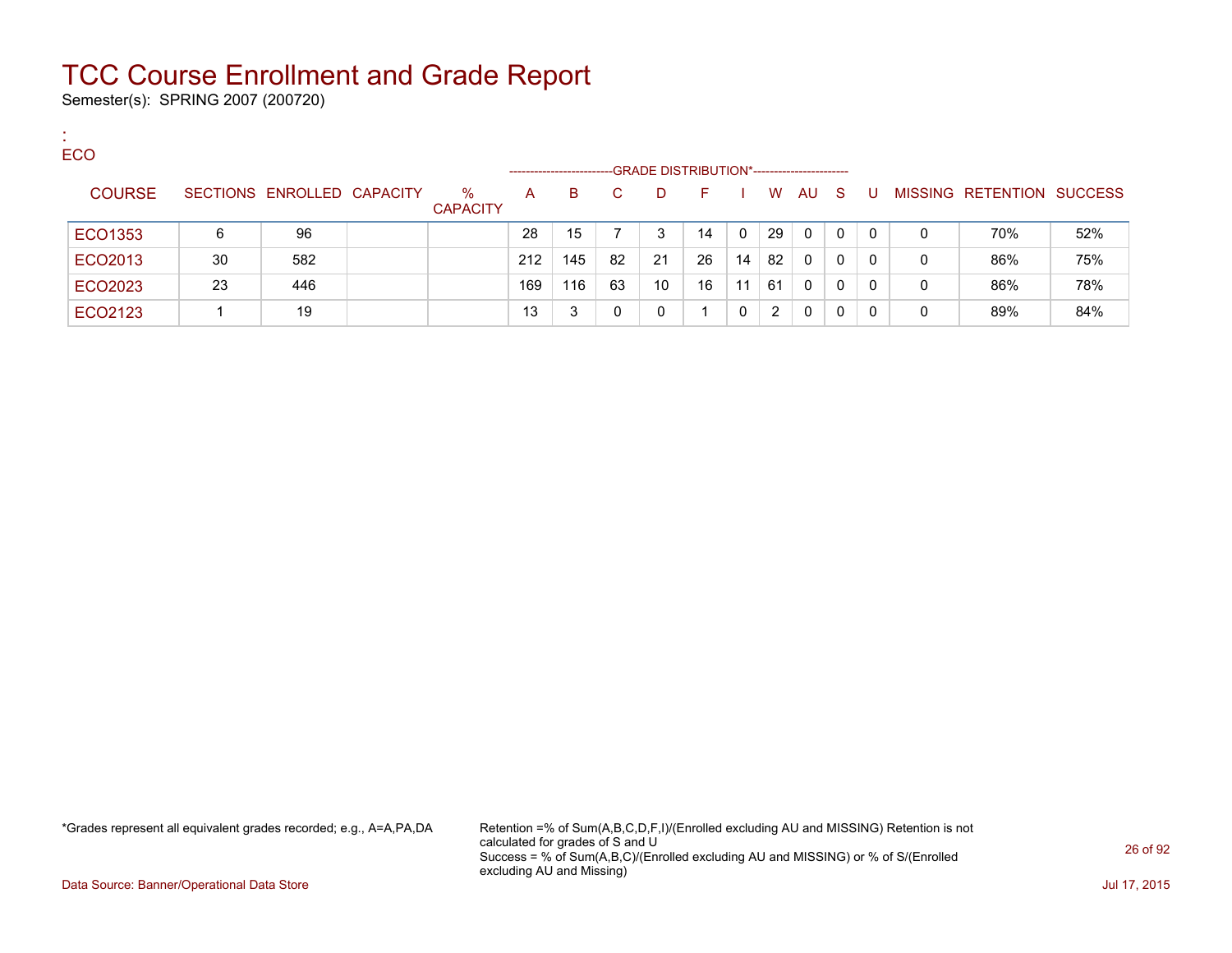Semester(s): SPRING 2007 (200720)

:

| <b>EGR</b>     |                |                            |                         |    | ------------------------GRADE                DISTRIBUTION*---------------------- |                |                |              |              |              |              |              |              |                |                          |      |
|----------------|----------------|----------------------------|-------------------------|----|----------------------------------------------------------------------------------|----------------|----------------|--------------|--------------|--------------|--------------|--------------|--------------|----------------|--------------------------|------|
| <b>COURSE</b>  |                | SECTIONS ENROLLED CAPACITY | $\%$<br><b>CAPACITY</b> | A  | в                                                                                | С              | D              | F            |              | W            | AU           | <sub>S</sub> | U            | <b>MISSING</b> | <b>RETENTION SUCCESS</b> |      |
| <b>EGR1111</b> | 3              | 75                         |                         | 53 | 5                                                                                | 4              | 0              | 0            | $\Omega$     | 13           | $\mathbf{0}$ | $\mathbf{0}$ | $\mathbf{0}$ | $\mathbf{0}$   | 83%                      | 83%  |
| <b>EGR1132</b> | 3              | 42                         |                         | 25 | 7                                                                                | 4              | 0              |              | $\Omega$     | 5            | $\mathbf{0}$ | 0            | 0            | 0              | 88%                      | 86%  |
| <b>EGR1242</b> | 3              | 35                         |                         | 10 | 17                                                                               | $\overline{2}$ | 0              | 0            | $\Omega$     | 6            | 0            | $\Omega$     | 0            | 0              | 83%                      | 83%  |
| <b>EGR1313</b> | 2              | 16                         |                         | 13 | 0                                                                                | 0              | 0              | 0            | $\Omega$     | 3            | $\mathbf{0}$ | $\mathbf{0}$ | 0            | $\mathbf 0$    | 81%                      | 81%  |
| EGR2023        |                |                            |                         | 0  |                                                                                  | 0              | 0              | 0            | $\mathbf{0}$ | $\mathbf{0}$ | $\mathbf{0}$ | 0            | $\mathbf{0}$ | 0              | 100%                     | 100% |
| EGR2103        | 3              | 49                         |                         | 13 | 11                                                                               | 10             |                | 0            | $\Omega$     | 12           |              | $\mathbf{0}$ | 0            | 0              | 73%                      | 71%  |
| EGR2143        | 2              | 36                         |                         | 11 | 9                                                                                | 9              | $\overline{2}$ | $\mathbf{0}$ | $\mathbf{0}$ | 5            | $\mathbf{0}$ | $\mathbf{0}$ | 0            | 0              | 86%                      | 81%  |
| EGR2213        | 2              | 37                         |                         | 10 | 9                                                                                | 11             |                | $\mathbf{0}$ | $\Omega$     | 6            | $\mathbf{0}$ | 0            | 0            | 0              | 84%                      | 81%  |
| <b>EGR2262</b> |                | $\overline{2}$             |                         |    | 0                                                                                | 0              | 0              | 0            | $\mathbf{0}$ |              | $\mathbf{0}$ | 0            | $\Omega$     | 0              | 50%                      | 50%  |
| <b>EGR2523</b> | $\overline{4}$ | 47                         |                         | 11 | 19                                                                               | 9              | 3              | $\Omega$     | $\mathbf{0}$ | 5            | $\mathbf{0}$ | $\mathbf{0}$ | $\Omega$     | $\mathbf{0}$   | 89%                      | 83%  |
| EGR2613        | 3              | 39                         |                         | 9  | 8                                                                                | 10             | 5              | 0            | $\Omega$     | 6            |              | 0            | 0            | 0              | 84%                      | 71%  |

\*Grades represent all equivalent grades recorded; e.g., A=A,PA,DA Retention =% of Sum(A,B,C,D,F,I)/(Enrolled excluding AU and MISSING) Retention is not calculated for grades of S and U Success = % of Sum(A,B,C)/(Enrolled excluding AU and MISSING) or % of S/(Enrolled excluding AU and Missing)

Data Source: Banner/Operational Data Store Jul 17, 2015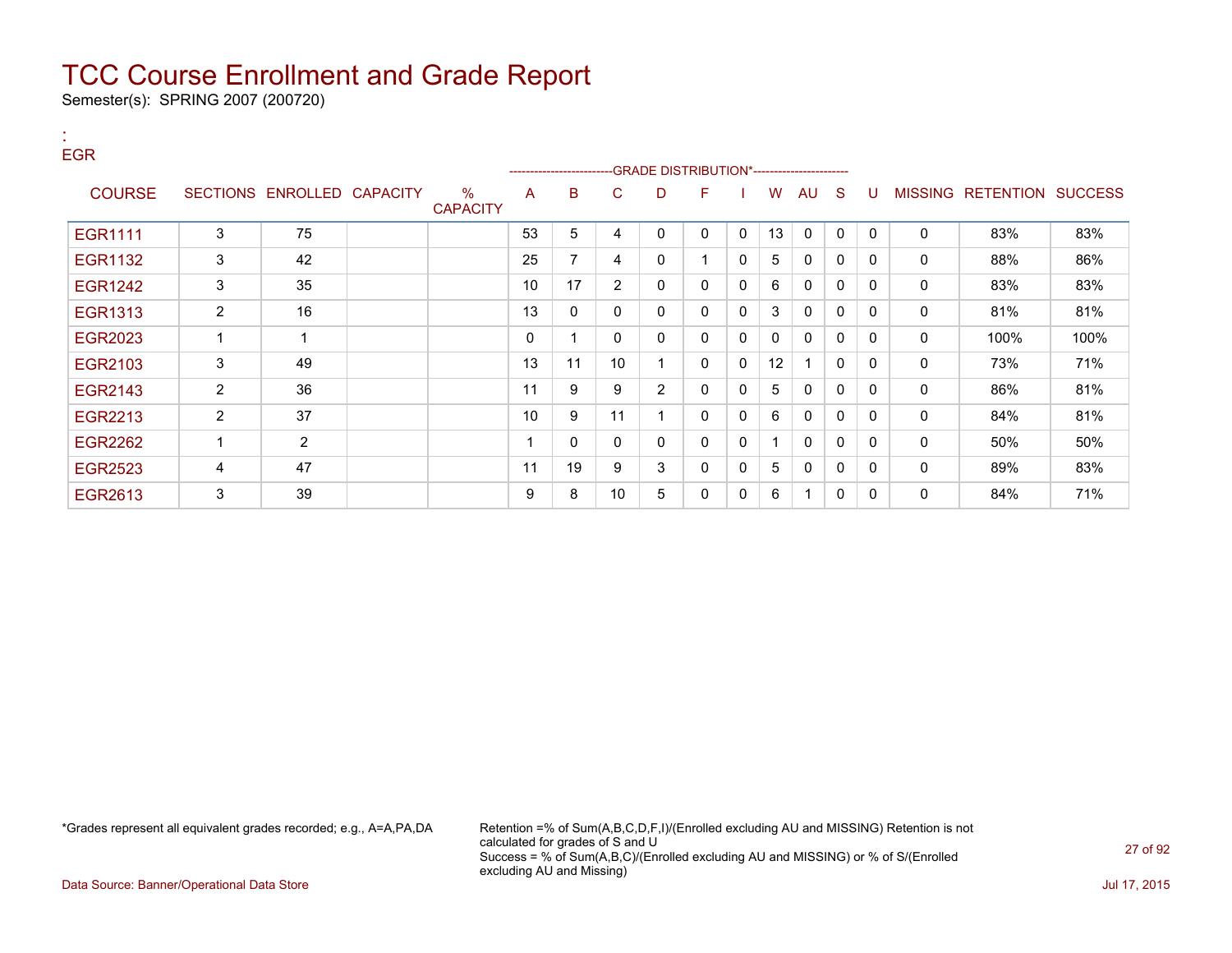Semester(s): SPRING 2007 (200720)

| <b>ELE</b>     |                            |                         |                          |   |              |                                              |              |              |              |              |              |              |              |                           |     |
|----------------|----------------------------|-------------------------|--------------------------|---|--------------|----------------------------------------------|--------------|--------------|--------------|--------------|--------------|--------------|--------------|---------------------------|-----|
|                |                            |                         |                          |   |              | --GRADE DISTRIBUTION*----------------------- |              |              |              |              |              |              |              |                           |     |
| <b>COURSE</b>  | SECTIONS ENROLLED CAPACITY | $\%$<br><b>CAPACITY</b> | A                        | B | C.           | D                                            | F.           |              | W            | AU S         |              | U            |              | MISSING RETENTION SUCCESS |     |
| <b>ELE1212</b> | 12                         |                         | 6                        | 3 | $\mathbf{0}$ | $\mathbf{0}$                                 | $\Omega$     | $\mathbf{0}$ | 3            | $\mathbf{0}$ | $\mathbf{0}$ | $\mathbf{0}$ | $\Omega$     | 75%                       | 75% |
| <b>ELE1303</b> | 8                          |                         | 5                        | 2 | 0            | 4                                            | $\mathbf{0}$ | 0            | $\mathbf{0}$ | $\mathbf{0}$ | $\mathbf{0}$ | $\mathbf{0}$ | 0            | 100%                      | 88% |
| <b>ELE1313</b> | 10                         |                         | 5                        |   | 3            | 0                                            |              | $\Omega$     | $\mathbf{0}$ | $\mathbf{0}$ | $\mathbf{0}$ | $\Omega$     | $\Omega$     | 100%                      | 90% |
| <b>ELE1442</b> | 10                         |                         | $\overline{\phantom{0}}$ | 2 | $\mathbf{0}$ | 0                                            | $\Omega$     | $\Omega$     | 1            | $\mathbf{0}$ | $\mathbf{0}$ | $\mathbf{0}$ | 0            | $90\%$                    | 90% |
| <b>ELE2215</b> | 10                         |                         | 2                        | 4 | 4            | и                                            |              | $\Omega$     | $\mathbf 1$  | $\mathbf{0}$ | $\mathbf{0}$ | $\mathbf{0}$ | $\mathbf{0}$ | 90%                       | 70% |
| <b>ELE2333</b> | 8                          |                         |                          | 3 | 4            | 0                                            | $\Omega$     | $\Omega$     | 3            | 0            | $\mathbf{0}$ | $\mathbf{0}$ | 0            | 62%                       | 62% |
| <b>ELE2653</b> | 7                          |                         | 4                        | 0 | 2            | 0                                            | $\Omega$     | $\Omega$     | $\mathbf 1$  | $\mathbf{0}$ | $\mathbf{0}$ | $\mathbf{0}$ | 0            | 86%                       | 86% |

\*Grades represent all equivalent grades recorded; e.g., A=A,PA,DA Retention =% of Sum(A,B,C,D,F,I)/(Enrolled excluding AU and MISSING) Retention is not calculated for grades of S and U Success = % of Sum(A,B,C)/(Enrolled excluding AU and MISSING) or % of S/(Enrolled excluding AU and Missing)

Data Source: Banner/Operational Data Store Jul 17, 2015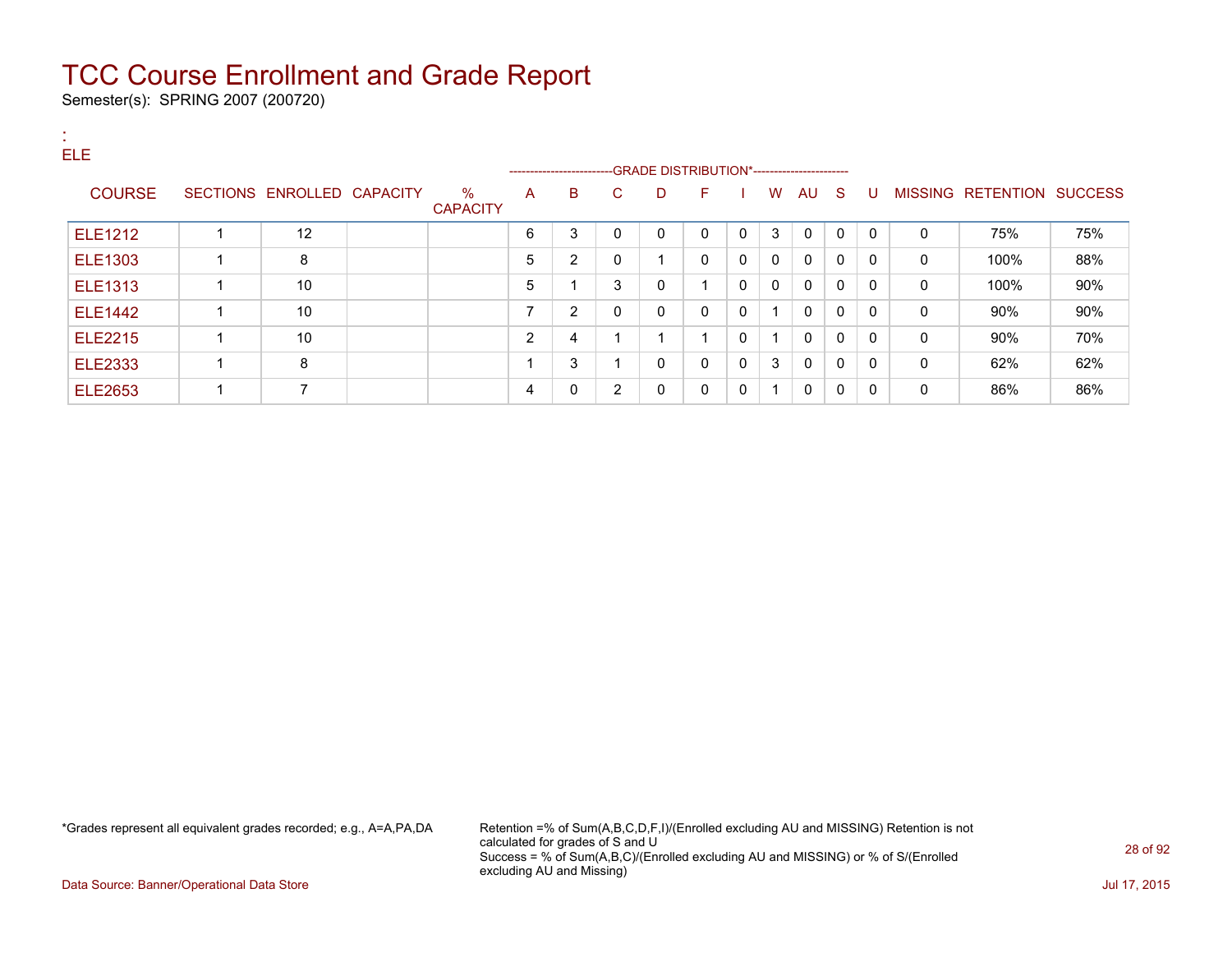Semester(s): SPRING 2007 (200720)

:

| <b>EMT</b>     |                |                            |                                  |                | -------------- |   | -GRADE DISTRIBUTION*--------------------- |              |   |                |              |              |          |              |                           |      |
|----------------|----------------|----------------------------|----------------------------------|----------------|----------------|---|-------------------------------------------|--------------|---|----------------|--------------|--------------|----------|--------------|---------------------------|------|
| <b>COURSE</b>  |                | SECTIONS ENROLLED CAPACITY | $\frac{0}{0}$<br><b>CAPACITY</b> | A              | в              | С | D                                         | F            |   | W              | AU           | S            | U        |              | MISSING RETENTION SUCCESS |      |
| <b>EMT1013</b> | -1             | 31                         |                                  | 9              | 19             | 0 | 0                                         | $\mathbf{0}$ | 0 | 3              | $\mathbf 0$  | $\Omega$     | $\Omega$ | 0            | 90%                       | 90%  |
| <b>EMT1024</b> | -1             | 26                         |                                  | 3              | 22             | 0 | 0                                         | 0            | 0 |                | 0            | $\Omega$     | 0        | 0            | 96%                       | 96%  |
| <b>EMT1041</b> | 1              | 31                         |                                  | 31             | 0              | 0 | 0                                         | $\mathbf{0}$ | 0 | 0              | 0            | $\Omega$     | 0        | 0            | 100%                      | 100% |
| <b>EMT1213</b> | $\overline{1}$ | 11                         |                                  | 3              | $\overline{7}$ | 0 | 0                                         | $\mathbf{0}$ | 0 | 1              | 0            | $\Omega$     | $\Omega$ | $\mathbf 0$  | 91%                       | 91%  |
| <b>EMT1231</b> | 1              | 12                         |                                  | 12             | 0              | 0 | 0                                         | 0            | 0 | 0              | 0            | $\mathbf{0}$ | $\Omega$ | 0            | 100%                      | 100% |
| <b>EMT1342</b> | 1              | 11                         |                                  | 4              | 6              | 0 | 0                                         | 0            | 0 |                | 0            | $\mathbf{0}$ | 0        | 0            | 91%                       | 91%  |
| <b>EMT1351</b> | 1              | 11                         |                                  | 11             | 0              | 0 | 0                                         | 0            | 0 | 0              | 0            | 0            | 0        | 0            | 100%                      | 100% |
| <b>EMT2003</b> | 1              | 6                          |                                  | 5              |                | 0 | 0                                         | 0            | 0 | 0              | $\mathbf{0}$ | $\Omega$     | 0        | $\mathbf 0$  | 100%                      | 100% |
| <b>EMT2014</b> | 1              | 4                          |                                  | 3              |                | 0 | 0                                         | 0            | 0 | 0              | 0            | $\Omega$     | $\Omega$ | 0            | 100%                      | 100% |
| <b>EMT2031</b> | 1              | 4                          |                                  | 4              | 0              | 0 | 0                                         | 0            | 0 | 0              | $\mathbf{0}$ | $\mathbf{0}$ | $\Omega$ | $\Omega$     | 100%                      | 100% |
| <b>EMT2061</b> | 1              | 7                          |                                  | 6              |                | 0 | 0                                         | 0            | 0 | 0              | $\mathbf{0}$ | $\mathbf{0}$ | 0        | 0            | 100%                      | 100% |
| <b>EMT2131</b> | $\overline{1}$ | 4                          |                                  |                | 3              | 0 | 0                                         | $\mathbf{0}$ | 0 | 0              | 0            | 0            | 0        | 0            | 100%                      | 100% |
| <b>EMT2212</b> | $\overline{1}$ | $\overline{7}$             |                                  | 5              | 0              | 0 | 0                                         | 0            | 0 | $\overline{2}$ | $\mathbf{0}$ | 0            | 0        | $\mathbf{0}$ | 71%                       | 71%  |
| <b>EMT2231</b> | $\overline{1}$ | 4                          |                                  | $\overline{2}$ | $\overline{2}$ | 0 | 0                                         | 0            | 0 | 0              | $\mathbf{0}$ | $\mathbf{0}$ | 0        | $\mathbf{0}$ | 100%                      | 100% |
| <b>EMT2252</b> |                | 8                          |                                  |                | 0              | 0 | 0                                         | 0            | 0 |                | 0            | 0            | 0        | 0            | 88%                       | 88%  |

\*Grades represent all equivalent grades recorded; e.g., A=A,PA,DA Retention =% of Sum(A,B,C,D,F,I)/(Enrolled excluding AU and MISSING) Retention is not calculated for grades of S and U Success = % of Sum(A,B,C)/(Enrolled excluding AU and MISSING) or % of S/(Enrolled excluding AU and Missing)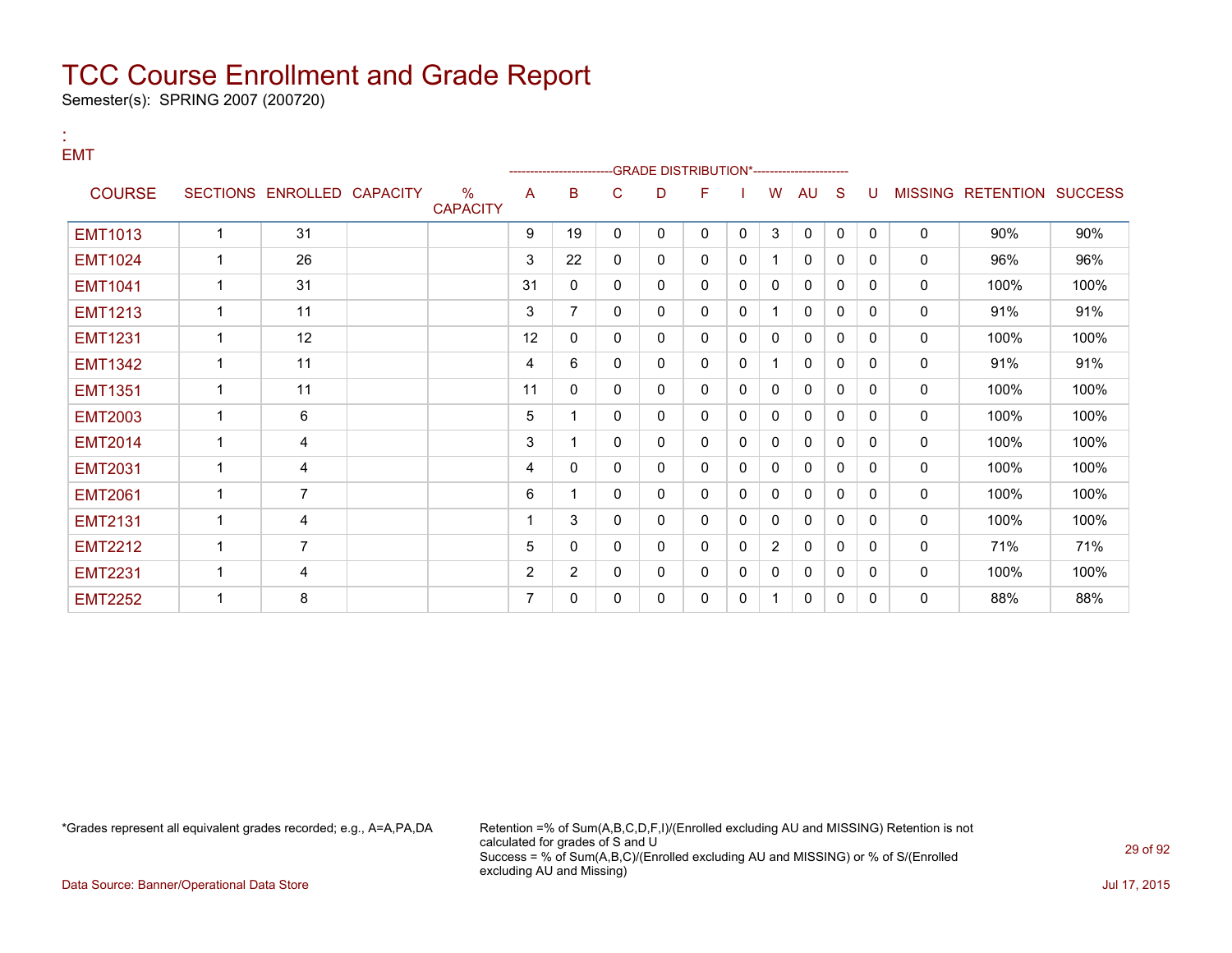Semester(s): SPRING 2007 (200720)

:

| <b>ENG</b>     |                |                            |                      |                |                |                |              | -GRADE DISTRIBUTION*---------------- |              |                |              |              |              |              |                           |       |
|----------------|----------------|----------------------------|----------------------|----------------|----------------|----------------|--------------|--------------------------------------|--------------|----------------|--------------|--------------|--------------|--------------|---------------------------|-------|
| <b>COURSE</b>  |                | SECTIONS ENROLLED CAPACITY | %<br><b>CAPACITY</b> | $\overline{A}$ | B              | C              | D            | F                                    |              | W              | <b>AU</b>    | <sub>S</sub> | U            |              | MISSING RETENTION SUCCESS |       |
| <b>ENG0601</b> | $\overline{2}$ | $\overline{2}$             |                      | $\overline{1}$ | $\Omega$       | $\mathbf{0}$   | $\mathbf{0}$ | $\Omega$                             | $\mathbf{0}$ | $\mathbf{0}$   | $\mathbf 1$  | $\mathbf{0}$ | $\mathbf{0}$ | $\mathbf{0}$ | 100%                      | 100%  |
| <b>ENG0611</b> | $\overline{2}$ | 3                          |                      | $\mathbf{0}$   | $\Omega$       | $\mathbf{0}$   | $\mathbf{0}$ | $\Omega$                             | $\Omega$     | $\overline{2}$ | $\mathbf{1}$ | $\mathbf{0}$ | $\Omega$     | $\mathbf{0}$ | 0%                        | $0\%$ |
| <b>ENG0621</b> | $\overline{2}$ | 3                          |                      | $\Omega$       | $\Omega$       | $\Omega$       | $\Omega$     | $\Omega$                             | $\Omega$     | 2              | $\mathbf{1}$ | $\Omega$     | $\Omega$     | $\mathbf{0}$ | 0%                        | 0%    |
| <b>ENG0651</b> | $\overline{2}$ | $\overline{2}$             |                      | $\overline{1}$ | $\Omega$       | $\mathbf 0$    | $\mathbf{0}$ |                                      | $\Omega$     | $\mathbf{0}$   | 0            | $\mathbf{0}$ | $\Omega$     | $\mathbf 0$  | 100%                      | 50%   |
| <b>ENG0661</b> | $\mathbf{1}$   | $\mathbf{1}$               |                      | $\mathbf{0}$   | 1              | $\Omega$       | $\Omega$     | $\Omega$                             | $\Omega$     | $\Omega$       | $\mathbf{0}$ | $\Omega$     | $\Omega$     | $\mathbf{0}$ | 100%                      | 100%  |
| <b>ENG0681</b> | $\overline{2}$ | 3                          |                      | $\overline{1}$ | $\Omega$       | $\mathbf 1$    | 0            | 0                                    | $\Omega$     | 1              | 0            | $\mathbf{0}$ | $\Omega$     | $\mathbf 0$  | 67%                       | 67%   |
| <b>ENG0711</b> | $\mathbf{1}$   | $\overline{2}$             |                      | $\mathbf{0}$   | 1              | $\mathbf{0}$   | $\Omega$     | $\Omega$                             | $\Omega$     | -1             | $\mathbf{0}$ | $\Omega$     | $\Omega$     | $\mathbf{0}$ | 50%                       | 50%   |
| <b>ENG0813</b> | $\mathbf{1}$   | $\overline{2}$             |                      | $\mathbf{0}$   | 1              | $\mathbf 1$    | 0            | 0                                    | $\Omega$     | $\mathbf{0}$   | 0            | $\mathbf{0}$ | $\Omega$     | $\mathbf 0$  | 100%                      | 100%  |
| <b>ENG0823</b> | $\mathbf{1}$   | $\overline{2}$             |                      | $\Omega$       | $\overline{2}$ | $\Omega$       | $\Omega$     | $\Omega$                             | $\Omega$     | $\Omega$       | $\Omega$     | $\Omega$     | $\Omega$     | $\mathbf{0}$ | 100%                      | 100%  |
| <b>ENG0903</b> | 15             | 188                        |                      | 40             | 31             | 29             | 17           | 28                                   | $\mathbf 1$  | 42             | 0            | $\mathbf{0}$ | $\Omega$     | $\mathbf 0$  | 78%                       | 53%   |
| <b>ENG0913</b> | 18             | 221                        |                      | 46             | 37             | 34             | 16           | 36                                   | $\mathbf{0}$ | 52             | $\Omega$     | $\mathbf{0}$ | $\Omega$     | $\mathbf{0}$ | 76%                       | 53%   |
| <b>ENG0923</b> | 12             | 152                        |                      | 20             | 34             | 32             | 5            | 30                                   | $\Omega$     | 31             | $\Omega$     | $\mathbf{0}$ | $\Omega$     | $\mathbf 0$  | 80%                       | 57%   |
| <b>ENG0933</b> | 19             | 237                        |                      | 35             | 52             | 47             | 23           | 28                                   | 2            | 49             | $\mathbf{0}$ | $\Omega$     | $\Omega$     | $\mathbf{1}$ | 79%                       | 57%   |
| <b>ENG0963</b> | $\mathbf{1}$   | 10                         |                      | 5              | $\mathbf 1$    | $\mathbf{0}$   | 0            | $\Omega$                             | $\mathbf 1$  | 3              | $\Omega$     | $\mathbf{0}$ | $\Omega$     | $\mathbf 0$  | 70%                       | 60%   |
| <b>ENG1003</b> | 9              | 112                        |                      | 49             | 25             | 9              | 5            | 6                                    | $\mathbf 1$  | 17             | $\Omega$     | $\mathbf{0}$ | $\Omega$     | $\mathbf{0}$ | 85%                       | 74%   |
| <b>ENG1083</b> | 3              | 36                         |                      | 2              | 9              | $\overline{2}$ | 4            | 3                                    | $\Omega$     | 15             | $\mathbf{1}$ | $\mathbf{0}$ | $\Omega$     | $\mathbf 0$  | 57%                       | 37%   |
| <b>ENG1113</b> | 84             | 1,518                      |                      | 308            | 324            | 249            | 66           | 216                                  | $\mathbf 1$  | 350            | $\mathbf{1}$ | $\mathbf{0}$ | $\Omega$     | $\mathbf{0}$ | 77%                       | 58%   |
| <b>ENG1121</b> | $\overline{2}$ | 5                          |                      | $\mathbf{0}$   | $\overline{2}$ | $\mathbf{0}$   | $\mathbf{1}$ | $\mathbf{1}$                         | $\mathbf{0}$ | $\mathbf{1}$   | $\mathbf{0}$ | $\mathbf{0}$ | $\Omega$     | $\mathbf 0$  | 80%                       | 40%   |
| <b>ENG1131</b> | $\overline{2}$ | 5                          |                      | $\overline{1}$ | $\overline{2}$ | $\mathbf{0}$   | 0            | $\mathbf 1$                          | $\mathbf{0}$ | $\mathbf 1$    | $\Omega$     | $\mathbf{0}$ | $\Omega$     | $\mathbf{0}$ | 80%                       | 60%   |
| <b>ENG1141</b> | $\overline{2}$ | 4                          |                      | $\overline{1}$ | 1              | $\Omega$       | $\mathbf{0}$ | $\Omega$                             | $\Omega$     | 2              | $\Omega$     | $\Omega$     | $\Omega$     | $\mathbf 0$  | 50%                       | 50%   |
| <b>ENG1213</b> | 116            | 2,192                      |                      | 578            | 556            | 360            | 132          | 177                                  | 3            | 384            | $\mathbf 1$  | $\mathbf{0}$ | $\Omega$     | $\mathbf{1}$ | 82%                       | 68%   |
| <b>ENG1691</b> | 4              | 22                         |                      | 13             | $\mathbf 1$    | $\mathbf{0}$   | $\mathbf{0}$ | 4                                    | $\Omega$     | 3              | $\mathbf{1}$ | $\mathbf{0}$ | $\Omega$     | $\mathbf 0$  | 86%                       | 67%   |

\*Grades represent all equivalent grades recorded; e.g., A=A,PA,DA Retention =% of Sum(A,B,C,D,F,I)/(Enrolled excluding AU and MISSING) Retention is not calculated for grades of S and U Success = % of Sum(A,B,C)/(Enrolled excluding AU and MISSING) or % of S/(Enrolled excluding AU and Missing)

Data Source: Banner/Operational Data Store Jul 17, 2015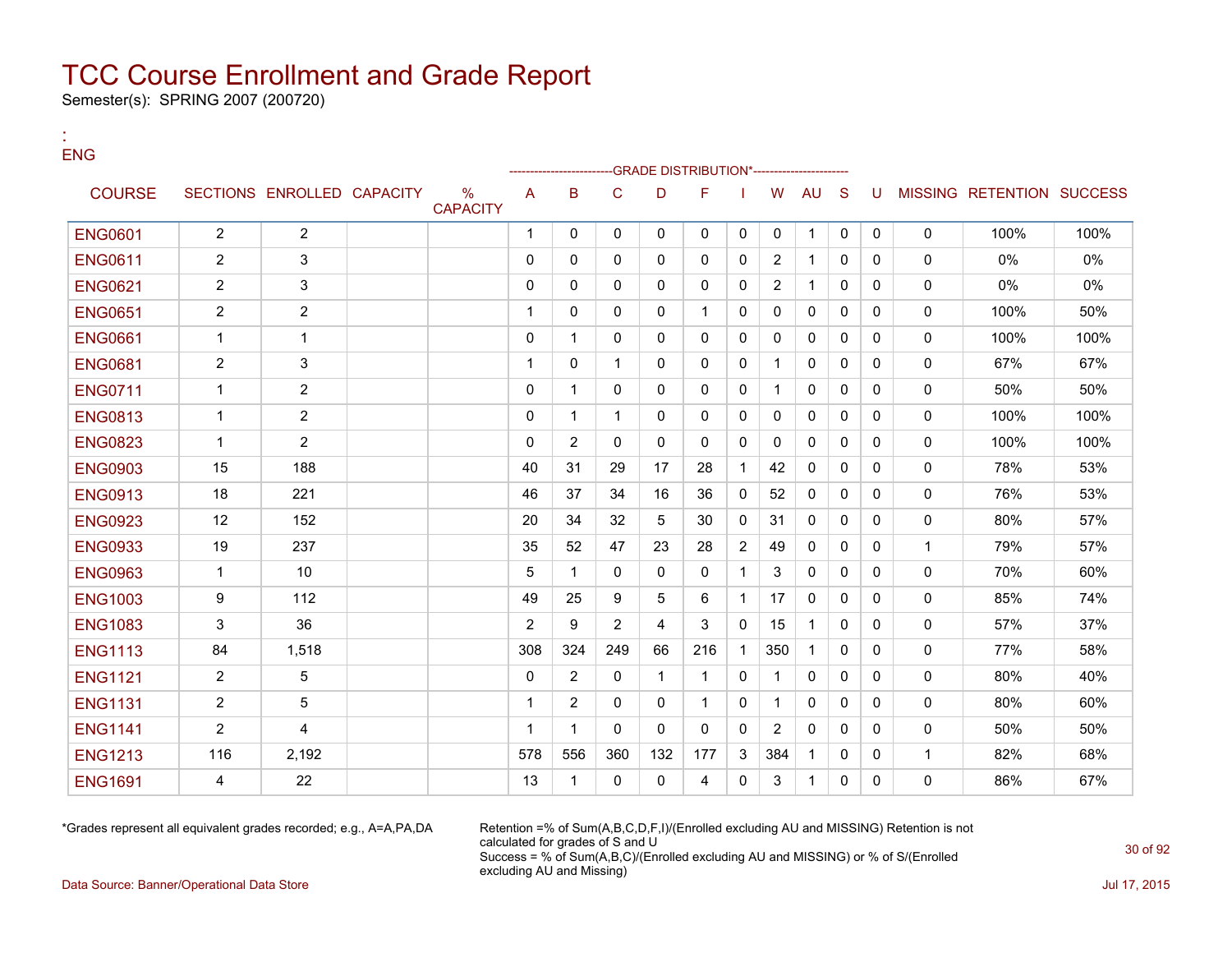Semester(s): SPRING 2007 (200720)

| <b>ENG</b>     |                |                            |                         |                | ---------------------- |                |                | -GRADE DISTRIBUTION*---------------------- |                |                |              |              |              |                |                          |      |
|----------------|----------------|----------------------------|-------------------------|----------------|------------------------|----------------|----------------|--------------------------------------------|----------------|----------------|--------------|--------------|--------------|----------------|--------------------------|------|
| <b>COURSE</b>  |                | SECTIONS ENROLLED CAPACITY | $\%$<br><b>CAPACITY</b> | A              | B                      | C              | D              | F                                          |                | w              | AU           | S            |              | <b>MISSING</b> | <b>RETENTION SUCCESS</b> |      |
| <b>ENG2333</b> | $\overline{2}$ | 37                         |                         | 12             | 10                     | 5              | $\overline{2}$ | 4                                          | 0              | 4              | $\mathbf 0$  | $\mathbf{0}$ | $\Omega$     | $\mathbf{0}$   | 89%                      | 73%  |
| <b>ENG2343</b> | $\overline{2}$ | 17                         |                         | 9              | 4                      | 3              | 0              | $\Omega$                                   | $\Omega$       |                | $\mathbf{0}$ | $\Omega$     | $\Omega$     | $\mathbf{0}$   | 94%                      | 94%  |
| <b>ENG2383</b> | 3              | 43                         |                         | $\overline{7}$ | 17                     |                |                | $\Omega$                                   | $\Omega$       | 11             | $\Omega$     | $\Omega$     | $\Omega$     | $\mathbf{0}$   | 74%                      | 72%  |
| <b>ENG2413</b> | $\overline{7}$ | 103                        |                         | 38             | 17                     | 11             | 8              | 8                                          | $\overline{2}$ | 19             | $\Omega$     | $\Omega$     | 0            | $\mathbf{0}$   | 82%                      | 64%  |
| <b>ENG2433</b> | 1              | $\overline{7}$             |                         | 3              | $\overline{2}$         | $\Omega$       | 0              |                                            | $\Omega$       |                | $\mathbf{0}$ | $\Omega$     | $\Omega$     | $\mathbf{0}$   | 86%                      | 71%  |
| <b>ENG2453</b> | 1              | 8                          |                         | $\overline{2}$ | 5                      | $\Omega$       | 0              | $\Omega$                                   | $\Omega$       | $\mathbf{0}$   | 1            | $\Omega$     | $\Omega$     | $\mathbf 0$    | 100%                     | 100% |
| <b>ENG2473</b> | 1              | 19                         |                         | 9              | 4                      | 0              | 0              | $\overline{2}$                             | $\Omega$       | 4              | $\Omega$     | $\Omega$     | $\Omega$     | $\mathbf 0$    | 79%                      | 68%  |
| <b>ENG2493</b> | $\overline{1}$ | 14                         |                         | 6              | 2                      |                | 0              | 0                                          | 0              | $\overline{2}$ | 3            | $\mathbf{0}$ | $\mathbf{0}$ | 0              | 82%                      | 82%  |
| <b>ENG2543</b> | $\overline{2}$ | 35                         |                         | 4              | 16                     | 5              | $\overline{2}$ | 5                                          | $\Omega$       | 3              | 0            | $\mathbf{0}$ | $\mathbf{0}$ | 0              | 91%                      | 71%  |
| <b>ENG2653</b> | 3              | 55                         |                         | 16             | 17                     | 6              |                | 8                                          | 0              | 6              |              | $\mathbf{0}$ | $\mathbf{0}$ | $\mathbf 0$    | 89%                      | 72%  |
| <b>ENG2663</b> | 1              | 10                         |                         | 8              | 0                      | 0              | $\mathbf{0}$   | 0                                          | f              |                | $\mathbf{0}$ | $\mathbf{0}$ | $\mathbf{0}$ | 0              | 90%                      | 80%  |
| <b>ENG2683</b> | 1              | 11                         |                         | 3              | 3                      |                | 0              |                                            | $\Omega$       | 3              | 0            | $\mathbf{0}$ | 0            | 0              | 73%                      | 64%  |
| <b>ENG2773</b> | $\overline{2}$ | 22                         |                         | 11             | 7                      |                | 0              | $\overline{2}$                             | 0              |                | 0            | 0            | 0            | 0              | 95%                      | 86%  |
| <b>ENG2883</b> | 2              | 23                         |                         | 11             | 5                      | 4              | 0              |                                            | 0              | $\overline{2}$ | $\mathbf{0}$ | 0            | 0            | $\mathbf{0}$   | 91%                      | 87%  |
| <b>ENG2991</b> | $\overline{1}$ | 1                          |                         | 1              | 0                      | 0              | 0              | 0                                          | 0              | 0              | 0            | 0            | 0            | 0              | 100%                     | 100% |
| <b>ENG2993</b> | 3              | 34                         |                         | 8              | 7                      | $\overline{2}$ | $\overline{2}$ | $\overline{2}$                             | 0              | 4              | 9            | 0            | $\Omega$     | 0              | 84%                      | 68%  |

:

\*Grades represent all equivalent grades recorded; e.g., A=A,PA,DA Retention =% of Sum(A,B,C,D,F,I)/(Enrolled excluding AU and MISSING) Retention is not calculated for grades of S and U Success = % of Sum(A,B,C)/(Enrolled excluding AU and MISSING) or % of S/(Enrolled excluding AU and Missing)

Data Source: Banner/Operational Data Store Jul 17, 2015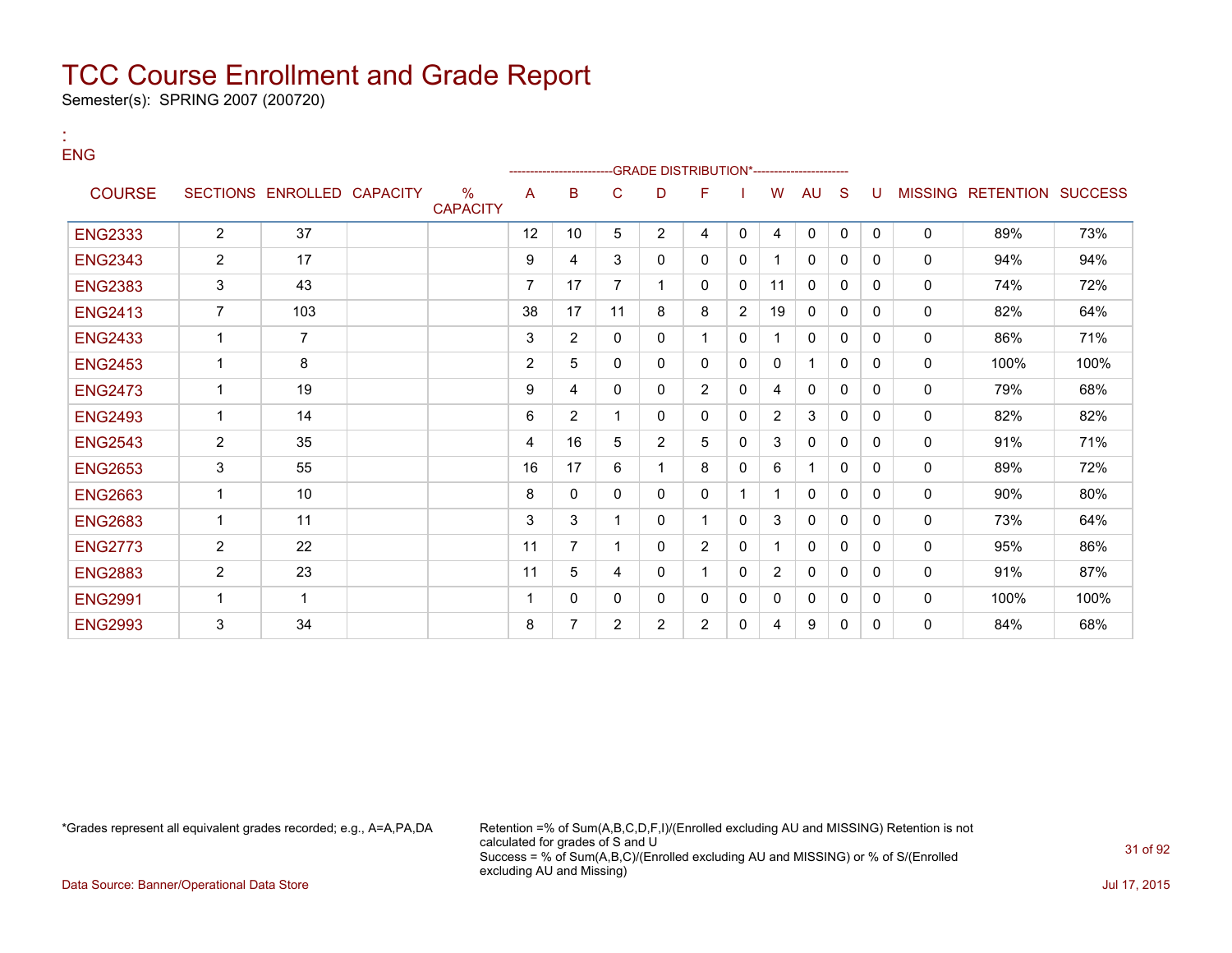Semester(s): SPRING 2007 (200720)

| $\sim$<br><b>ESL</b> |                |                            |                         | -------------------- |                |                |             | -GRADE DISTRIBUTION*---------------------- |              |          |              |              |          |             |                                  |      |
|----------------------|----------------|----------------------------|-------------------------|----------------------|----------------|----------------|-------------|--------------------------------------------|--------------|----------|--------------|--------------|----------|-------------|----------------------------------|------|
| <b>COURSE</b>        |                | SECTIONS ENROLLED CAPACITY | $\%$<br><b>CAPACITY</b> | A                    | B              | C.             | D           | F.                                         |              | W        | AU           | <sub>S</sub> | U        |             | <b>MISSING RETENTION SUCCESS</b> |      |
| <b>ESL0613</b>       |                | 6                          |                         | 3                    | 0              |                | 0           | 0                                          | $\Omega$     | 2        | 0            | $\Omega$     | $\Omega$ | 0           | 67%                              | 67%  |
| <b>ESL0623</b>       | 1              | 10                         |                         | $\overline{2}$       | 3              | $\overline{2}$ | 0           | 0                                          | $\Omega$     | 3        | $\mathbf{0}$ | $\Omega$     | $\Omega$ | 0           | 70%                              | 70%  |
| <b>ESL0633</b>       | 1              | 19                         |                         | 6                    | $\overline{2}$ | 6              | $\mathbf 0$ | $\mathbf{0}$                               | $\Omega$     | 5        | $\mathbf{0}$ | 0            | $\Omega$ | 0           | 74%                              | 74%  |
| <b>ESL0643</b>       |                | 13                         |                         | 4                    | 8              | $\mathbf{0}$   | $\mathbf 0$ | 0                                          | $\Omega$     | 1        | $\mathbf{0}$ | $\mathbf{0}$ | 0        | $\mathbf 0$ | 92%                              | 92%  |
| <b>ESL0653</b>       | $\mathbf 1$    | 11                         |                         | 7                    | 0              | 0              | 0           | 0                                          | $\mathbf{0}$ | 4        | $\Omega$     | 0            | 0        | 0           | 64%                              | 64%  |
| <b>ESL0813</b>       |                | 9                          |                         | 8                    | 4              | $\mathbf{0}$   | 0           | 0                                          | $\Omega$     | 0        | $\mathbf{0}$ | 0            | 0        | 0           | 100%                             | 100% |
| <b>ESL0823</b>       |                | 16                         |                         | 5                    | 7              | 3              | 1           | $\mathbf{0}$                               | $\mathbf{0}$ | $\Omega$ | $\mathbf{0}$ | 0            | 0        | 0           | 100%                             | 94%  |
| <b>ESL0833</b>       | 1              | 15                         |                         | 9                    | 5              |                | 0           | 0                                          | $\Omega$     | 0        | $\mathbf{0}$ | 0            | $\Omega$ | $\mathbf 0$ | 100%                             | 100% |
| <b>ESL0843</b>       |                | 19                         |                         | 10 <sup>1</sup>      | 6              | 3              | $\mathbf 0$ | 0                                          | $\mathbf{0}$ | 0        | 0            | 0            | 0        | 0           | 100%                             | 100% |
| <b>ESL0853</b>       | 1              | 15                         |                         | 12                   | $\overline{2}$ | 0              | 0           | 0                                          | 0            | 1        | 0            | 0            | 0        | 0           | 93%                              | 93%  |
| <b>ESL0993</b>       | $\overline{2}$ | 20                         |                         | 12                   | 3              | $\overline{2}$ | 0           | 0                                          | 0            | 3        | 0            | 0            | 0        | 0           | 85%                              | 85%  |

\*Grades represent all equivalent grades recorded; e.g., A=A,PA,DA Retention =% of Sum(A,B,C,D,F,I)/(Enrolled excluding AU and MISSING) Retention is not calculated for grades of S and U Success = % of Sum(A,B,C)/(Enrolled excluding AU and MISSING) or % of S/(Enrolled excluding AU and Missing)

Data Source: Banner/Operational Data Store **July 17, 2015**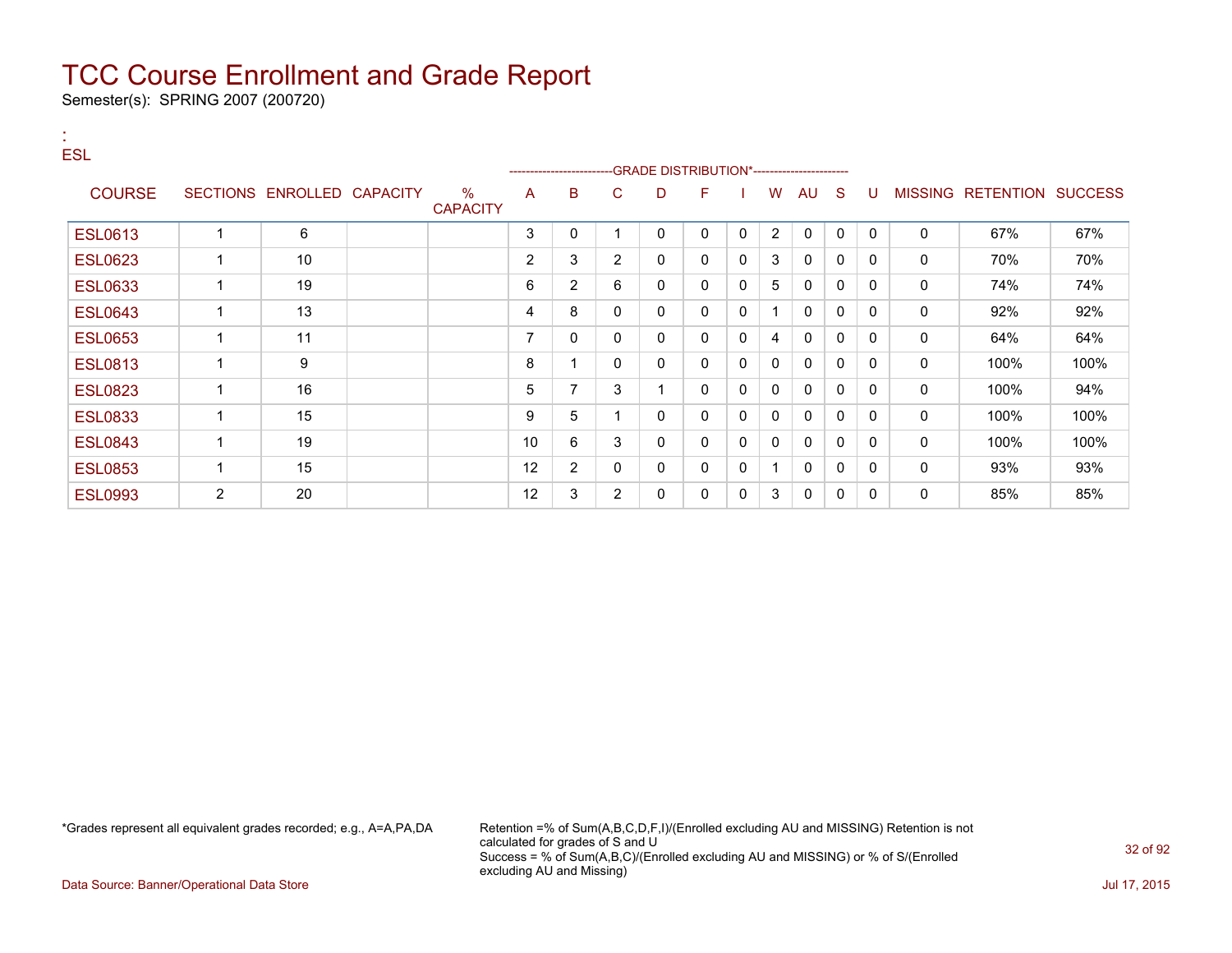Semester(s): SPRING 2007 (200720)

| $\sim$         |                |                            |                 |                          |                        |                 |              |                                            |          |              |              |              |              |             |                                  |      |
|----------------|----------------|----------------------------|-----------------|--------------------------|------------------------|-----------------|--------------|--------------------------------------------|----------|--------------|--------------|--------------|--------------|-------------|----------------------------------|------|
| <b>FES</b>     |                |                            |                 |                          | ---------------------- |                 |              | -GRADE DISTRIBUTION*---------------------- |          |              |              |              |              |             |                                  |      |
| <b>COURSE</b>  |                | SECTIONS ENROLLED CAPACITY | $\%$            | A                        | B                      | C.              | D            | F                                          |          | W            | AU           | <sub>S</sub> | -11          |             | <b>MISSING RETENTION SUCCESS</b> |      |
|                |                |                            | <b>CAPACITY</b> |                          |                        |                 |              |                                            |          |              |              |              |              |             |                                  |      |
| <b>FES1313</b> | $\overline{2}$ | 35                         |                 | 8                        | 8                      | 8               |              |                                            | 0        | 9            | $\Omega$     | $\mathbf{0}$ | $\mathbf{0}$ | 0           | 74%                              | 69%  |
| <b>FES1343</b> | $\overline{2}$ | 38                         |                 | 16                       | 9                      | 4               |              | 0                                          | $\Omega$ | 8            | $\mathbf{0}$ | 0            | $\mathbf{0}$ | 0           | 79%                              | 76%  |
| <b>FES1353</b> | $\overline{2}$ | 39                         |                 | 14                       | 12                     | 5               |              | $\mathbf{0}$                               | 0        | 7            | $\mathbf{0}$ | 0            | $\Omega$     | $\mathbf 0$ | 82%                              | 79%  |
| <b>FES1431</b> | 1              | 13                         |                 | 13                       | 0                      | 0               | $\mathbf{0}$ | $\mathbf{0}$                               | 0        | $\mathbf{0}$ | $\mathbf{0}$ | $\mathbf{0}$ | $\Omega$     | 0           | 100%                             | 100% |
| <b>FES1451</b> | $\mathbf 1$    | 13                         |                 | 11                       | 0                      | 0               | 0            | 0                                          | 0        | 2            | $\mathbf{0}$ | 0            | $\Omega$     | 0           | 85%                              | 85%  |
| <b>FES2213</b> | 1              | 11                         |                 | 4                        | 1                      | 0               |              | $\mathbf{0}$                               | $\Omega$ | 5            | $\mathbf{0}$ | 0            | $\Omega$     | 0           | 55%                              | 45%  |
| <b>FES2323</b> | 1              | 39                         |                 | $\overline{\phantom{a}}$ | 12                     | 10 <sup>°</sup> | 3            | $\overline{2}$                             | 0        | 5            | $\mathbf{0}$ | 0            | $\mathbf{0}$ | 0           | 87%                              | 74%  |
| <b>FES2343</b> | 1              | 39                         |                 | 17                       | 13                     | $\overline{2}$  |              | $\mathbf{0}$                               | $\Omega$ | 6            | $\mathbf{0}$ | $\mathbf{0}$ | $\mathbf{0}$ | 0           | 85%                              | 82%  |
| <b>FES2433</b> | 1              | 19                         |                 | $\overline{\phantom{a}}$ | $\overline{2}$         | 3               |              | 0                                          | 0        | 6            | 0            | $\mathbf{0}$ | $\mathbf{0}$ | $\mathbf 0$ | 68%                              | 63%  |
| <b>FES2463</b> | 1              | 10                         |                 | 8                        | 0                      |                 | 0            | $\mathbf{0}$                               | 0        | 1            | $\mathbf{0}$ | 0            | $\Omega$     | 0           | $90\%$                           | 90%  |
| <b>FES2992</b> | 1              | 13                         |                 | 12                       | 0                      | 0               | 0            | $\mathbf{0}$                               | 0        | 1            | $\mathbf{0}$ | 0            | $\Omega$     | 0           | 92%                              | 92%  |

\*Grades represent all equivalent grades recorded; e.g., A=A,PA,DA Retention =% of Sum(A,B,C,D,F,I)/(Enrolled excluding AU and MISSING) Retention is not calculated for grades of S and U Success = % of Sum(A,B,C)/(Enrolled excluding AU and MISSING) or % of S/(Enrolled excluding AU and Missing)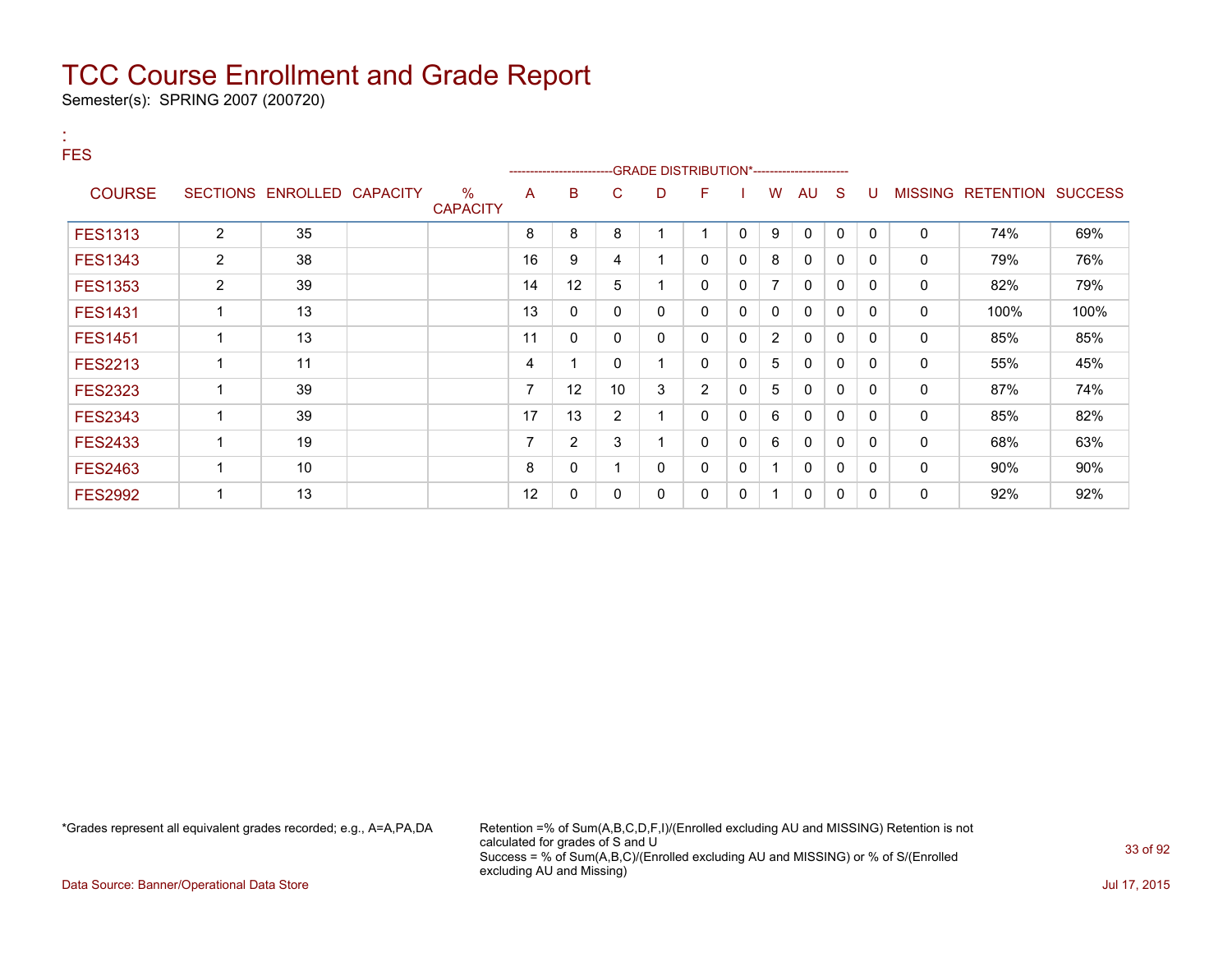Semester(s): SPRING 2007 (200720)

| л.<br><b>A</b><br><b>FRE</b> |                |                            |                      |                |                          |                |                                              |              |          |                |              |              |              |              |                           |      |
|------------------------------|----------------|----------------------------|----------------------|----------------|--------------------------|----------------|----------------------------------------------|--------------|----------|----------------|--------------|--------------|--------------|--------------|---------------------------|------|
|                              |                |                            |                      |                | -----------------------  |                | --GRADE DISTRIBUTION*----------------------- |              |          |                |              |              |              |              |                           |      |
| <b>COURSE</b>                |                | SECTIONS ENROLLED CAPACITY | %<br><b>CAPACITY</b> | A              | B                        | C.             | D                                            | F.           |          | W              | AU S         |              | U            |              | MISSING RETENTION SUCCESS |      |
| <b>FRE1103</b>               | 4              | 56                         |                      | 15             | 13                       | 9              | 0                                            |              | $\Omega$ | 15             | 3            | $\mathbf{0}$ | $\Omega$     | 0            | 72%                       | 70%  |
| <b>FRE1213</b>               | $\overline{2}$ | 19                         |                      | 4              | 5                        | 3              | $\mathbf 0$                                  | $\mathbf{0}$ | 0        | 6              |              | $\mathbf{0}$ | $\mathbf{0}$ | 0            | 67%                       | 67%  |
| <b>FRE1313</b>               |                | 11                         |                      | $\overline{2}$ | 3                        | 3              | 0                                            | $\mathbf{0}$ | 0        | $\overline{2}$ | -4           | $\mathbf{0}$ | 0            | $\mathbf{0}$ | 80%                       | 80%  |
| <b>FRE1413</b>               | $\overline{2}$ | 14                         |                      | 5              | 0                        | $\overline{2}$ | 0                                            | $\mathbf{0}$ | 0        | 3              | 4            | $\mathbf{0}$ | $\mathbf{0}$ | 0            | 70%                       | 70%  |
| <b>FRE2071</b>               |                | 9                          |                      | 6              | 0                        | $\Omega$       | 0                                            | $\mathbf{0}$ | 0        | $\mathbf{0}$   | 3            | 0            | 0            | $\mathbf{0}$ | 100%                      | 100% |
| <b>FRE2143</b>               |                | 4                          |                      |                | $\overline{\phantom{a}}$ | 0              | 0                                            | $\mathbf{0}$ | 0        | $\overline{2}$ | $\mathbf{0}$ | $\mathbf{0}$ | 0            | 0            | 50%                       | 50%  |
| <b>FRE2213</b>               |                | 8                          |                      | 2              | 2                        | 2              |                                              | 0            | 0        |                | 0            | $\mathbf{0}$ | $\mathbf{0}$ | 0            | 88%                       | 75%  |

\*Grades represent all equivalent grades recorded; e.g., A=A,PA,DA Retention =% of Sum(A,B,C,D,F,I)/(Enrolled excluding AU and MISSING) Retention is not calculated for grades of S and U Success = % of Sum(A,B,C)/(Enrolled excluding AU and MISSING) or % of S/(Enrolled excluding AU and Missing)

Data Source: Banner/Operational Data Store Jul 17, 2015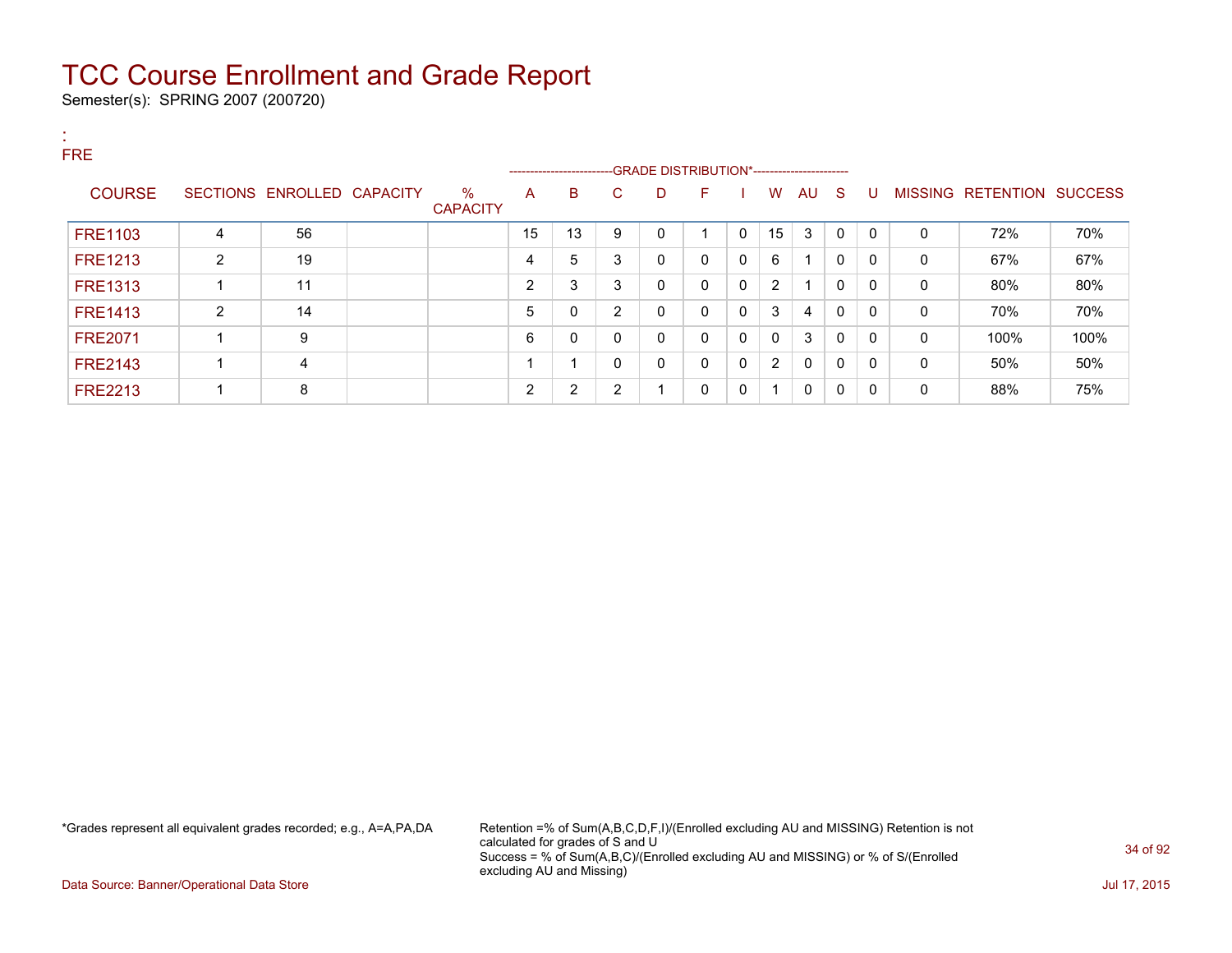Semester(s): SPRING 2007 (200720)

:

| <b>GAM</b>    |  |                 |              |  |                                                                    |  |          |                |  |                                                                             |      |
|---------------|--|-----------------|--------------|--|--------------------------------------------------------------------|--|----------|----------------|--|-----------------------------------------------------------------------------|------|
|               |  |                 |              |  | ------------------------GRADE DISTRIBUTION*----------------------- |  |          |                |  |                                                                             |      |
| <b>COURSE</b> |  | <b>CAPACITY</b> |              |  |                                                                    |  |          |                |  | SECTIONS ENROLLED CAPACITY % A B C D F I W AU S U MISSING RETENTION SUCCESS |      |
| GAM1113       |  |                 | <sub>5</sub> |  |                                                                    |  | $\Omega$ | $\overline{0}$ |  | 100%                                                                        | 100% |

\*Grades represent all equivalent grades recorded; e.g., A=A,PA,DA Retention =% of Sum(A,B,C,D,F,I)/(Enrolled excluding AU and MISSING) Retention is not calculated for grades of S and U Success = % of Sum(A,B,C)/(Enrolled excluding AU and MISSING) or % of S/(Enrolled excluding AU and Missing)

Data Source: Banner/Operational Data Store Jul 17, 2015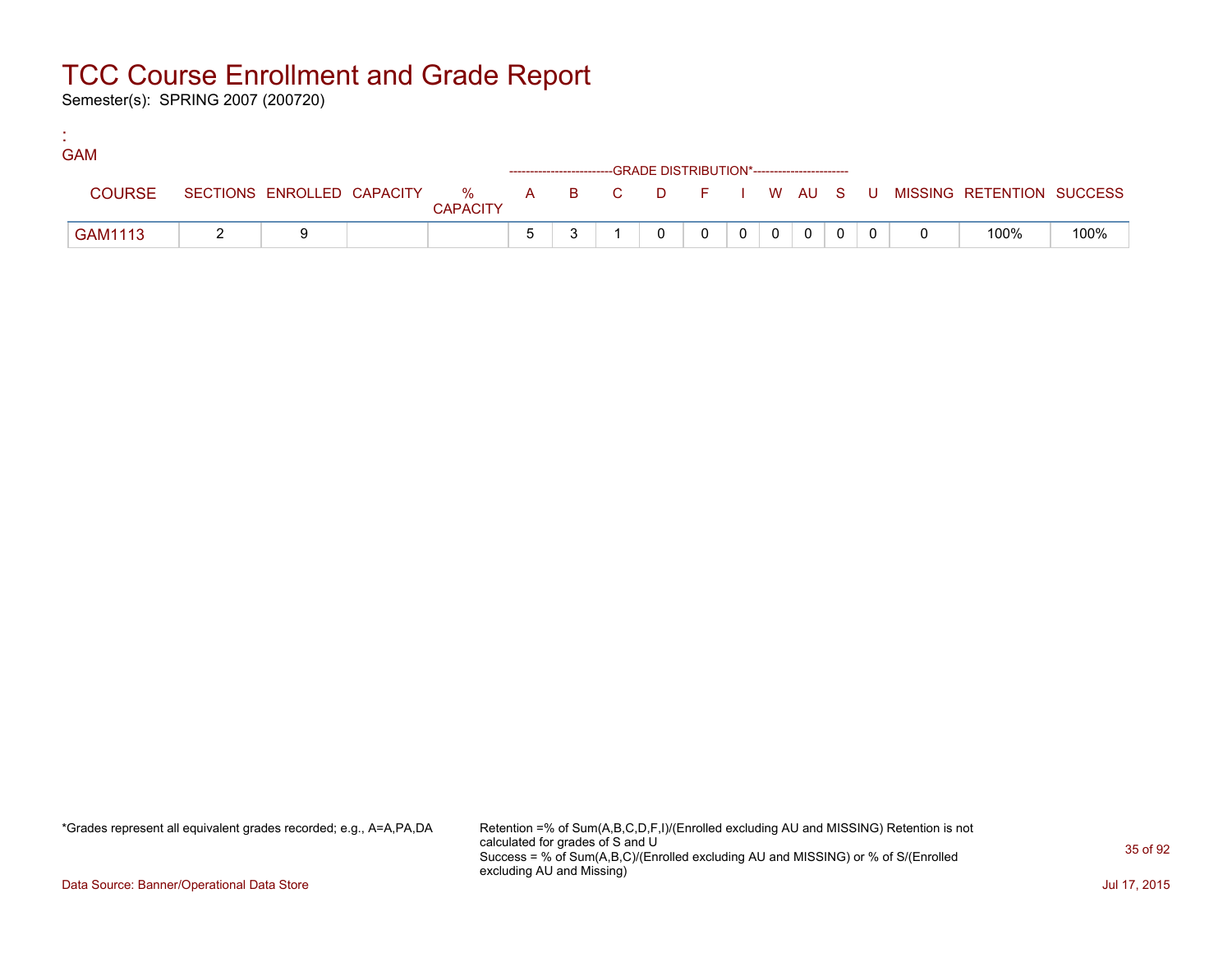Semester(s): SPRING 2007 (200720)

:

| <b>GEL</b>     |                            |                      |    |    |       | -GRADE DISTRIBUTION*----------------------- |            |    |  |         |   |                           |     |
|----------------|----------------------------|----------------------|----|----|-------|---------------------------------------------|------------|----|--|---------|---|---------------------------|-----|
| <b>COURSE</b>  | SECTIONS ENROLLED CAPACITY | %<br><b>CAPACITY</b> |    |    | A B C | <b>D</b>                                    | F I W AU S |    |  | . U . J |   | MISSING RETENTION SUCCESS |     |
| GEL1014        | 51                         |                      | 15 | 15 |       |                                             |            | 11 |  |         | 0 | 78%                       | 72% |
| <b>GEL1024</b> | 20                         |                      | 11 |    |       |                                             |            |    |  |         | 0 | 85%                       | 75% |

\*Grades represent all equivalent grades recorded; e.g., A=A,PA,DA Retention =% of Sum(A,B,C,D,F,I)/(Enrolled excluding AU and MISSING) Retention is not calculated for grades of S and U Success = % of Sum(A,B,C)/(Enrolled excluding AU and MISSING) or % of S/(Enrolled excluding AU and Missing)

Data Source: Banner/Operational Data Store Jul 17, 2015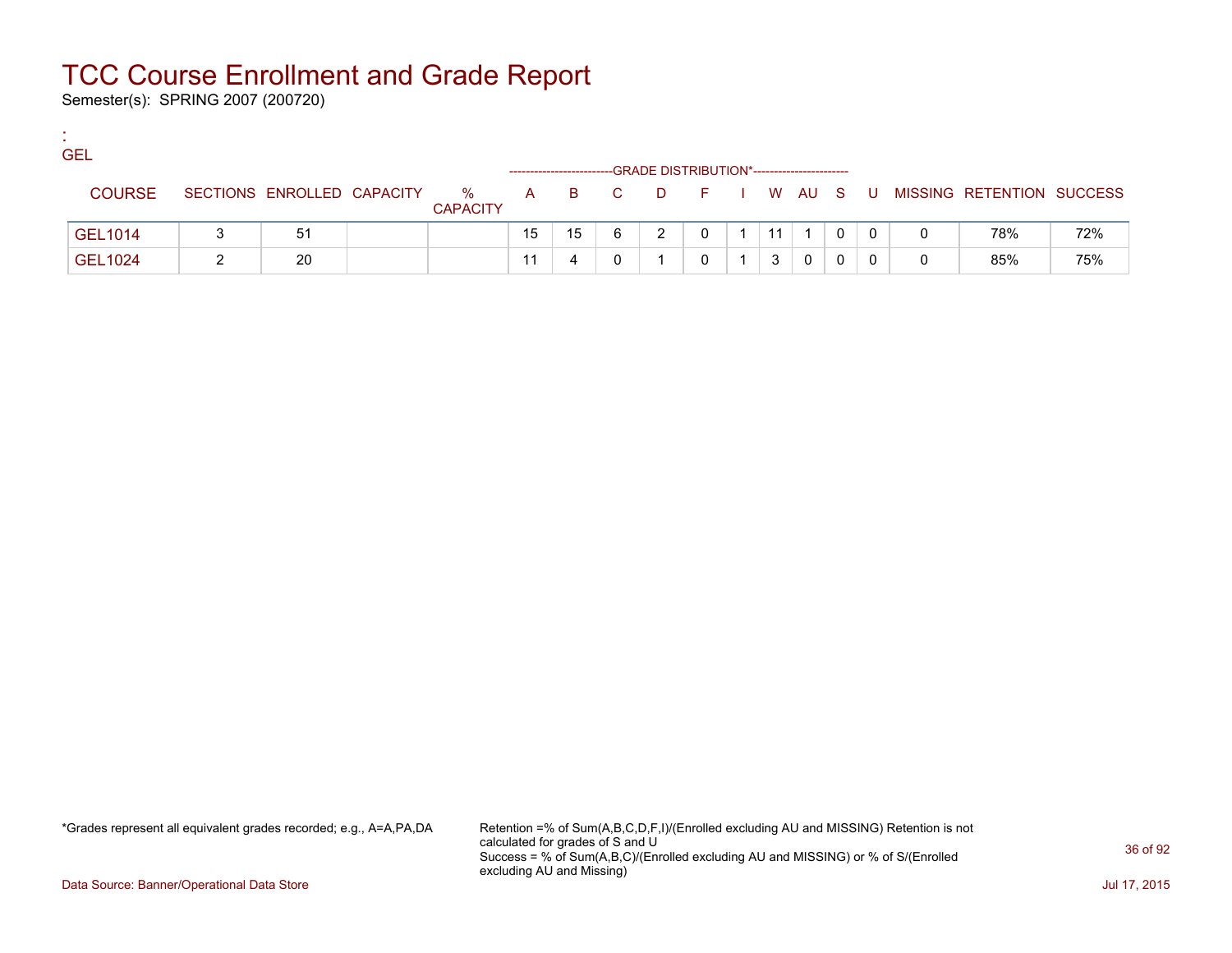Semester(s): SPRING 2007 (200720)

| л.<br><b>A</b><br><b>GEO</b> |                |                            |                         |     |                         |    |    |                                                |              |              |              |              |              |          |                   |                |
|------------------------------|----------------|----------------------------|-------------------------|-----|-------------------------|----|----|------------------------------------------------|--------------|--------------|--------------|--------------|--------------|----------|-------------------|----------------|
|                              |                |                            |                         |     | ----------------------- |    |    | -- GRADE DISTRIBUTION*------------------------ |              |              |              |              |              |          |                   |                |
| <b>COURSE</b>                |                | SECTIONS ENROLLED CAPACITY | $\%$<br><b>CAPACITY</b> | A   | B                       | C. | D  | F                                              |              | W            | AU S         |              | U            |          | MISSING RETENTION | <b>SUCCESS</b> |
| GEO1014                      | 3              | 62                         |                         | 8   | 14                      | 13 | 4  | 10                                             | $\mathbf{0}$ | 13           | $\mathbf{0}$ | $\mathbf{0}$ | $\mathbf{0}$ | 0        | 79%               | 56%            |
| GEO1043                      | 23             | 506                        |                         | 168 | 150                     | 76 | 27 | 23                                             | 0            | 61           |              | 0            | 0            | 0        | 88%               | 78%            |
| GEO2013                      | 4              | 43                         |                         | 27  | $\overline{2}$          | 5  | 0  |                                                | 0            | 8            | 0            | 0            | $\Omega$     | 0        | 81%               | 79%            |
| GEO2033                      | $\overline{2}$ | 33                         |                         | 17  | 5                       | 4  | 0  | 4                                              | $\mathbf{0}$ | 6            | $\mathbf{0}$ | 0            | 0            | $\Omega$ | 82%               | 79%            |
| GEO2153                      | 4              | 23                         |                         | 10  | 4                       | 2  | 0  | 0                                              |              | 6            | 0            | 0            | $\Omega$     | 0        | 74%               | 70%            |
| GEO2343                      |                |                            |                         | 0   | 0                       |    | 0  | 0                                              | 0            | $\mathbf{0}$ | 0            | 0            | $\Omega$     | 0        | 100%              | 100%           |

\*Grades represent all equivalent grades recorded; e.g., A=A,PA,DA Retention =% of Sum(A,B,C,D,F,I)/(Enrolled excluding AU and MISSING) Retention is not calculated for grades of S and U Success = % of Sum(A,B,C)/(Enrolled excluding AU and MISSING) or % of S/(Enrolled excluding AU and Missing)

Data Source: Banner/Operational Data Store Jul 17, 2015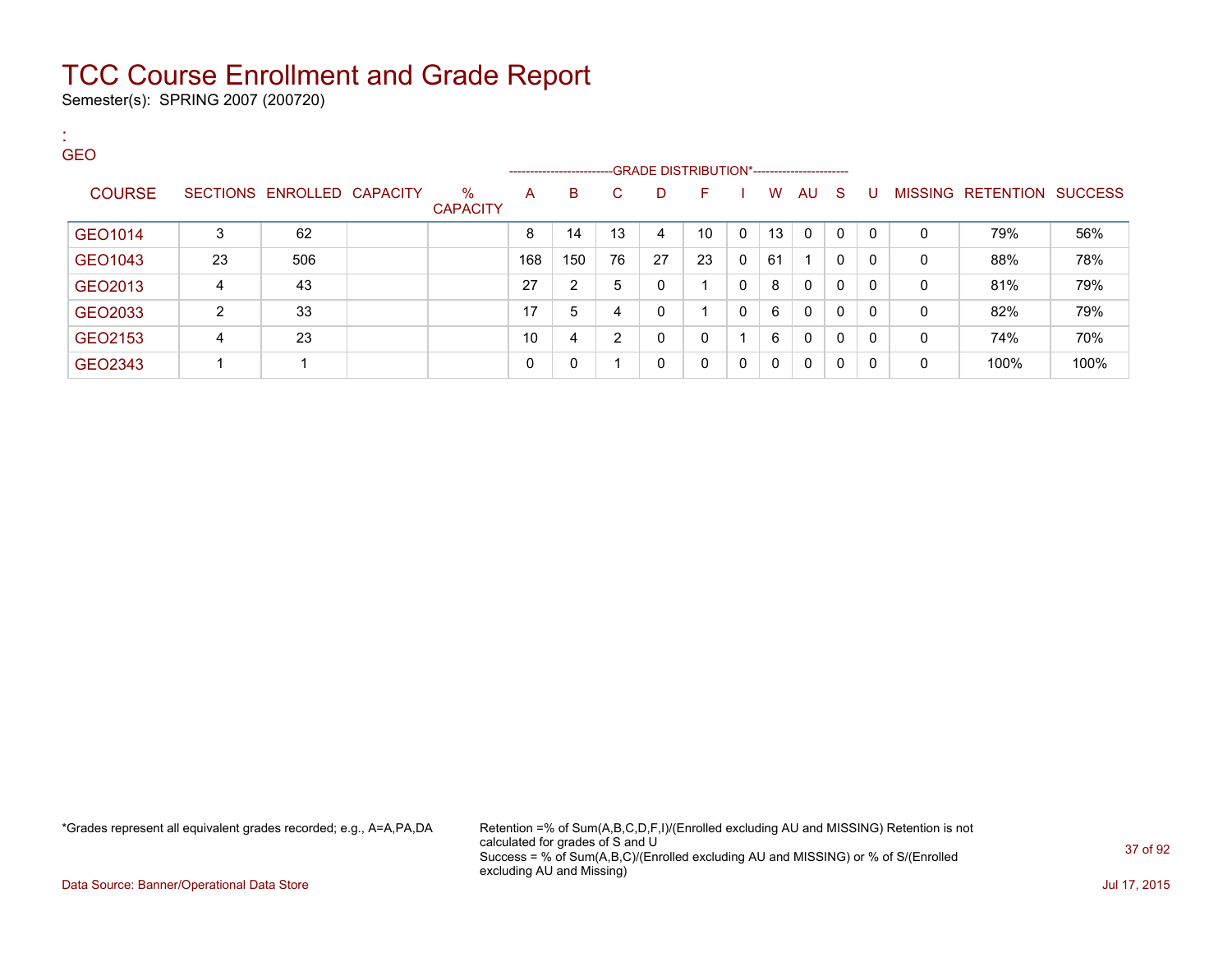Semester(s): SPRING 2007 (200720)

:

| <b>GER</b>     |   |                            |                         | -------------------- |    |    |   | -GRADE DISTRIBUTION*----------------------- |              |   |              |              |          |   |                           |      |
|----------------|---|----------------------------|-------------------------|----------------------|----|----|---|---------------------------------------------|--------------|---|--------------|--------------|----------|---|---------------------------|------|
| <b>COURSE</b>  |   | SECTIONS ENROLLED CAPACITY | $\%$<br><b>CAPACITY</b> | $\mathsf{A}$         | B. | C. | D | F                                           |              | W | AU           | - S          | U        |   | MISSING RETENTION SUCCESS |      |
| GER1103        | 2 | 27                         |                         | 16                   | 4  | ົ  | 0 | $\Omega$                                    | 0            | 5 | $\mathbf{0}$ | $\mathbf{0}$ | $\Omega$ | 0 | 81%                       | 81%  |
| <b>GER1213</b> |   | 8                          |                         |                      |    |    |   | $\Omega$                                    | $\mathbf{0}$ | 3 |              | 0            | $\Omega$ | 0 | 57%                       | 43%  |
| <b>GER1301</b> |   | 6                          |                         | 5                    |    | 0  | 0 | $\Omega$                                    | 0            | 0 | $\Omega$     | 0            | -0       | 0 | 100%                      | 100% |
| <b>GER1313</b> |   | 8                          |                         |                      |    | 0  | 0 | 4                                           | 0            |   | $\mathbf{0}$ | $\Omega$     | $\Omega$ | 0 | 88%                       | 38%  |
| GER2113        |   | 10                         |                         | 8                    |    | 0  | 0 | $\Omega$                                    | 0            |   | $\mathbf{0}$ | $\Omega$     | 0        | 0 | 90%                       | 90%  |

\*Grades represent all equivalent grades recorded; e.g., A=A,PA,DA Retention =% of Sum(A,B,C,D,F,I)/(Enrolled excluding AU and MISSING) Retention is not calculated for grades of S and U Success = % of Sum(A,B,C)/(Enrolled excluding AU and MISSING) or % of S/(Enrolled excluding AU and Missing)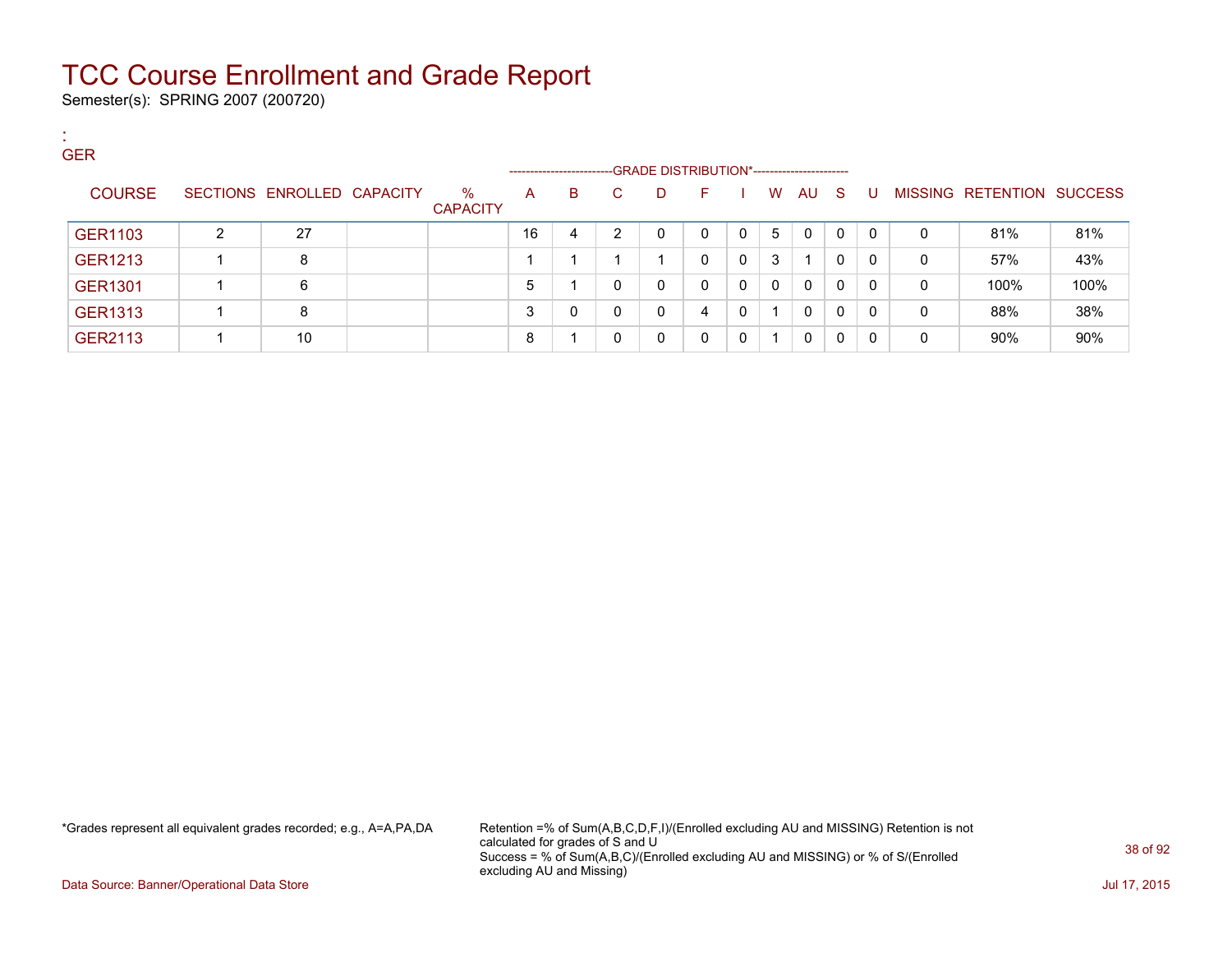Semester(s): SPRING 2007 (200720)

:

| <b>GIS</b>    |  |                 |  |                                                                    |          |                |                |              |     |                                                                               |     |
|---------------|--|-----------------|--|--------------------------------------------------------------------|----------|----------------|----------------|--------------|-----|-------------------------------------------------------------------------------|-----|
|               |  |                 |  | ------------------------GRADE DISTRIBUTION*----------------------- |          |                |                |              |     |                                                                               |     |
| <b>COURSE</b> |  | <b>CAPACITY</b> |  |                                                                    |          |                |                |              |     | SECTIONS ENROLLED CAPACITY 5 % A B C D F I W AU S U MISSING RETENTION SUCCESS |     |
| GIS2343       |  |                 |  |                                                                    | $\Omega$ | 0 <sup>1</sup> | $\overline{0}$ | $\mathbf{0}$ | - 0 | 100%                                                                          | 50% |

\*Grades represent all equivalent grades recorded; e.g., A=A,PA,DA Retention =% of Sum(A,B,C,D,F,I)/(Enrolled excluding AU and MISSING) Retention is not calculated for grades of S and U Success = % of Sum(A,B,C)/(Enrolled excluding AU and MISSING) or % of S/(Enrolled excluding AU and Missing)

Data Source: Banner/Operational Data Store Jul 17, 2015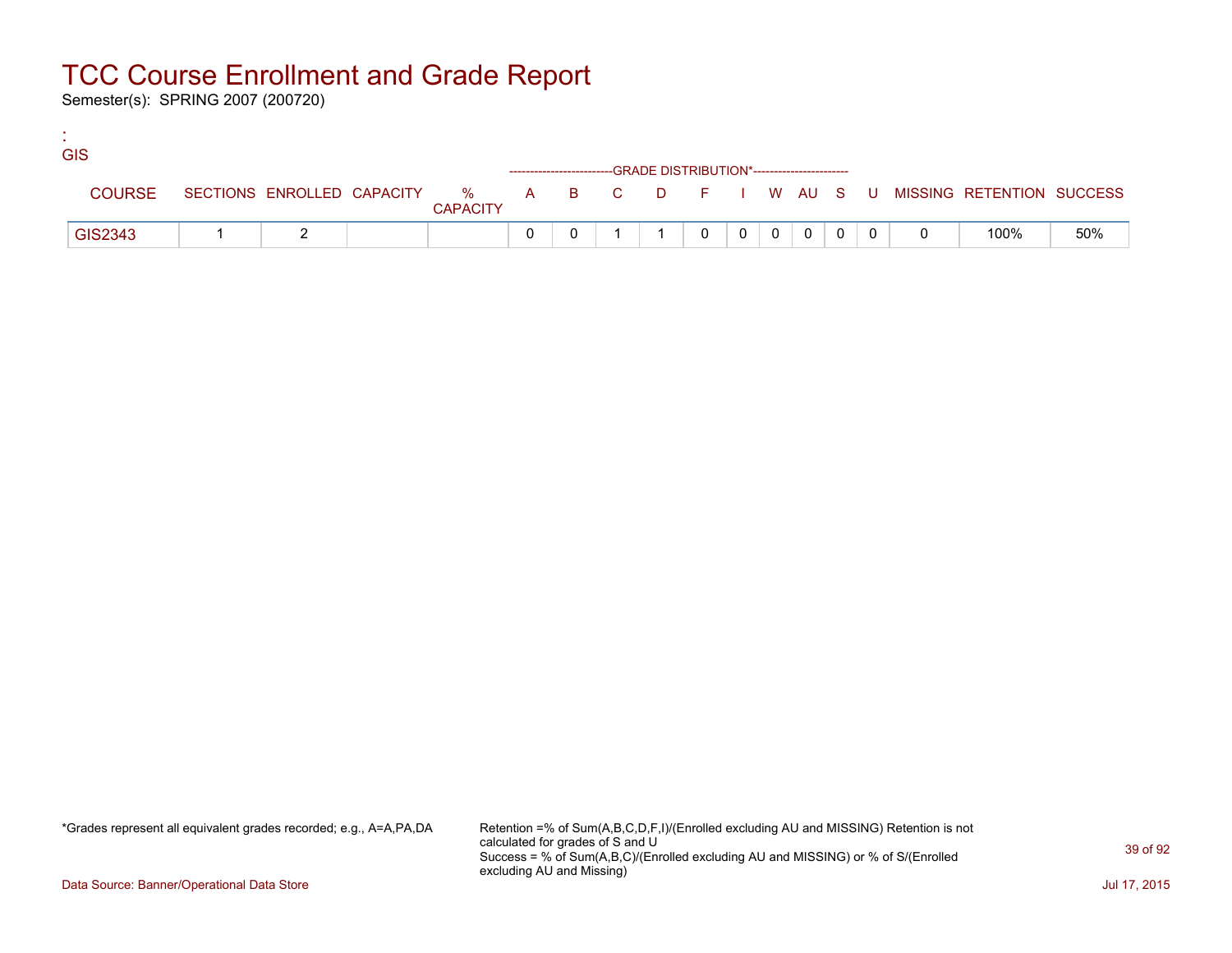Semester(s): SPRING 2007 (200720)

:

| <b>GRE</b> |                |    |                 |                                                                    |  |          |                |                |                |  |                                                                             |     |
|------------|----------------|----|-----------------|--------------------------------------------------------------------|--|----------|----------------|----------------|----------------|--|-----------------------------------------------------------------------------|-----|
|            |                |    |                 | ------------------------GRADE DISTRIBUTION*----------------------- |  |          |                |                |                |  |                                                                             |     |
|            | <b>COURSE</b>  |    | <b>CAPACITY</b> |                                                                    |  |          |                |                |                |  | SECTIONS ENROLLED CAPACITY % A B C D F I W AU S U MISSING RETENTION SUCCESS |     |
|            | <b>GRE1103</b> | 14 |                 |                                                                    |  | $\Omega$ | 0 <sup>1</sup> | 2 <sup>1</sup> | 2 <sup>1</sup> |  | 83%                                                                         | 83% |

\*Grades represent all equivalent grades recorded; e.g., A=A,PA,DA Retention =% of Sum(A,B,C,D,F,I)/(Enrolled excluding AU and MISSING) Retention is not calculated for grades of S and U Success = % of Sum(A,B,C)/(Enrolled excluding AU and MISSING) or % of S/(Enrolled excluding AU and Missing)

Data Source: Banner/Operational Data Store Jul 17, 2015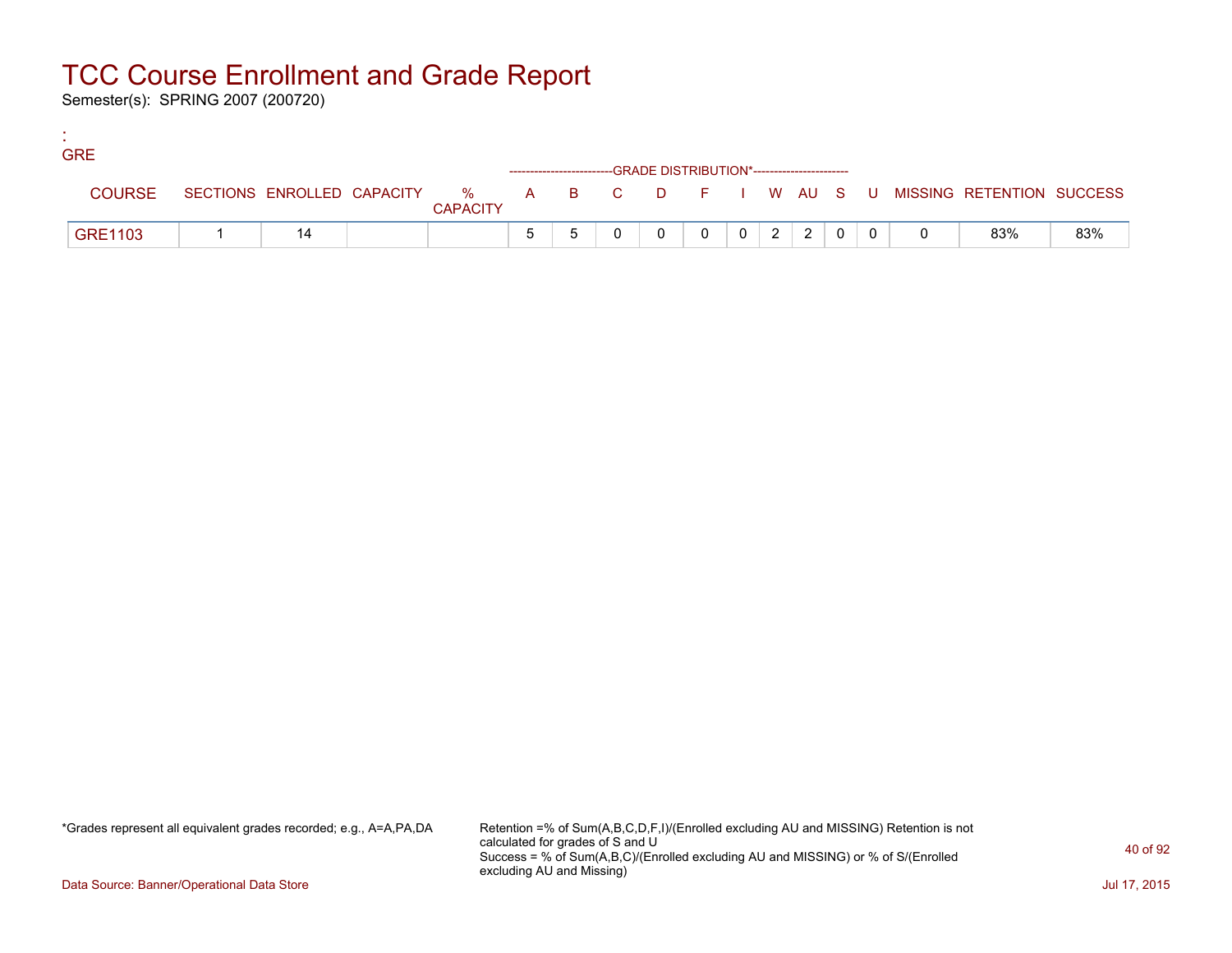Semester(s): SPRING 2007 (200720)

| $\mathbf{a}$ .<br><b>HIS</b> |                |                            |                         |     |                |     |                |                                                  |              |                |              |              |              |              |                                  |      |
|------------------------------|----------------|----------------------------|-------------------------|-----|----------------|-----|----------------|--------------------------------------------------|--------------|----------------|--------------|--------------|--------------|--------------|----------------------------------|------|
| <b>COURSE</b>                |                | SECTIONS ENROLLED CAPACITY | $\%$<br><b>CAPACITY</b> | A   | B              | C   | D              | -GRADE DISTRIBUTION*-----------------------<br>F |              | W              | AU           | -S           | U            |              | <b>MISSING RETENTION SUCCESS</b> |      |
| <b>HIS1033</b>               | 6              | 88                         |                         | 35  | 8              | 9   | 5              | 4                                                | $\mathbf{0}$ | 27             | $\mathbf{0}$ | $\mathbf{0}$ | $\Omega$     | $\mathbf{0}$ | 69%                              | 59%  |
| <b>HIS1053</b>               | 6              | 134                        |                         | 35  | 54             | 17  | 0              | $\overline{7}$                                   | $\mathbf{0}$ | 21             | $\Omega$     | 0            | $\mathbf{0}$ | $\mathbf 0$  | 84%                              | 79%  |
| <b>HIS1063</b>               | 3              | 60                         |                         | 12  | 15             | 13  | 5              |                                                  | $\Omega$     | 14             | $\Omega$     | 0            | 0            | 0            | 77%                              | 67%  |
| <b>HIS1073</b>               | 1              | 23                         |                         | 7   | 8              | 0   | $\overline{2}$ |                                                  | $\mathbf{0}$ | 5              | $\mathbf{0}$ | 0            | $\Omega$     | 0            | 78%                              | 65%  |
| <b>HIS1483</b>               | 26             | 570                        |                         | 158 | 138            | 97  | 25             | 55                                               | 2            | 91             |              | 0            | $\Omega$     | 2            | 84%                              | 69%  |
| <b>HIS1493</b>               | 58             | 1,431                      |                         | 310 | 293            | 241 | 98             | 150                                              | 2            | 335            | 2            | 0            | $\Omega$     | 0            | 77%                              | 59%  |
| <b>HIS2043</b>               | $\overline{2}$ | 36                         |                         | 9   | 14             | 4   | 0              | 7                                                | $\mathbf{0}$ | $\overline{2}$ | 0            | 0            | 0            | 0            | 94%                              | 75%  |
| <b>HIS2163</b>               | 1              | 5                          |                         | 2   | $\overline{2}$ | 0   | 0              |                                                  | 0            | 0              | 0            | 0            | $\Omega$     | 0            | 100%                             | 80%  |
| <b>HIS2343</b>               | 1              | 10                         |                         | 8   |                | 0   | 0              | 0                                                | $\mathbf{0}$ | $\mathbf{0}$   | 0            | $\mathbf 0$  | 0            |              | 100%                             | 100% |
| <b>HIS2993</b>               | 1              | 17                         |                         | 6   | 3              | 4   | 0              |                                                  | 0            | 1              | 2            | 0            | 0            | 0            | 93%                              | 87%  |

\*Grades represent all equivalent grades recorded; e.g., A=A,PA,DA Retention =% of Sum(A,B,C,D,F,I)/(Enrolled excluding AU and MISSING) Retention is not calculated for grades of S and U Success = % of Sum(A,B,C)/(Enrolled excluding AU and MISSING) or % of S/(Enrolled excluding AU and Missing)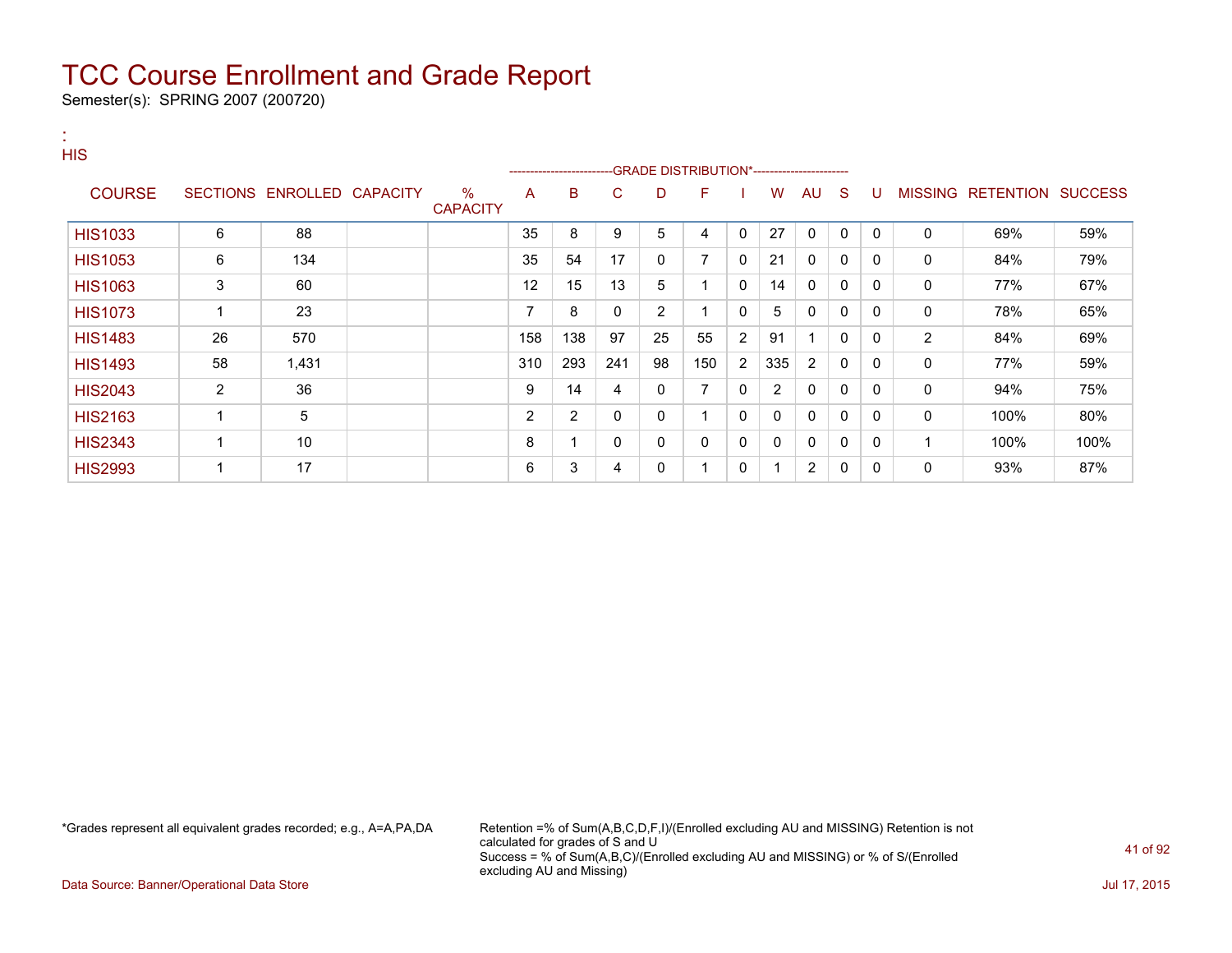Semester(s): SPRING 2007 (200720)

| п.<br><b>HIT</b> |   |                            |                         |   |                           |              |                                              |              |   |              |             |          |          |              |                           |      |
|------------------|---|----------------------------|-------------------------|---|---------------------------|--------------|----------------------------------------------|--------------|---|--------------|-------------|----------|----------|--------------|---------------------------|------|
|                  |   |                            |                         |   | ------------------------- |              | --GRADE DISTRIBUTION*----------------------- |              |   |              |             |          |          |              |                           |      |
| <b>COURSE</b>    |   | SECTIONS ENROLLED CAPACITY | $\%$<br><b>CAPACITY</b> | A | B                         | C            | D                                            | F            |   | W            | AU.         | -S       | U        |              | MISSING RETENTION SUCCESS |      |
| <b>HIT1213</b>   |   | 5                          |                         | 3 |                           | $\Omega$     | 0                                            |              | 0 | $\Omega$     | $\mathbf 0$ | $\Omega$ | $\Omega$ | $\Omega$     | 100%                      | 80%  |
| <b>HIT1353</b>   |   | 7                          |                         | 4 | $\mathbf 0$               |              | 2                                            | $\Omega$     | 0 | $\mathbf{0}$ | $\Omega$    | 0        | 0        | 0            | 100%                      | 71%  |
| <b>HIT2113</b>   |   | 10                         |                         | 8 |                           |              | 0                                            | $\mathbf{0}$ | 0 | $\Omega$     | $\Omega$    | $\Omega$ | 0        | $\mathbf{0}$ | 100%                      | 100% |
| <b>HIT2133</b>   |   | 10                         |                         |   | 5                         | 4            | 0                                            | $\mathbf{0}$ | 0 | $\Omega$     | $\mathbf 0$ | 0        | 0        | 0            | 100%                      | 100% |
| <b>HIT2153</b>   |   | 10                         |                         | 4 | 3                         | 3            | 0                                            | 0            | 0 | $\Omega$     | $\Omega$    | $\Omega$ | 0        | 0            | 100%                      | 100% |
| <b>HIT2403</b>   | 2 | 17                         |                         | 5 | $\overline{ }$            | 5            | 0                                            | 0            | 0 | 0            | 0           | $\Omega$ | 0        | 0            | 100%                      | 100% |
| <b>HIT2412</b>   | 2 | 8                          |                         | 8 | 0                         | $\mathbf{0}$ | 0                                            | $\mathbf{0}$ | 0 | 0            | 0           | 0        | 0        | 0            | 100%                      | 100% |

\*Grades represent all equivalent grades recorded; e.g., A=A,PA,DA Retention =% of Sum(A,B,C,D,F,I)/(Enrolled excluding AU and MISSING) Retention is not calculated for grades of S and U Success = % of Sum(A,B,C)/(Enrolled excluding AU and MISSING) or % of S/(Enrolled excluding AU and Missing)

Data Source: Banner/Operational Data Store Jul 17, 2015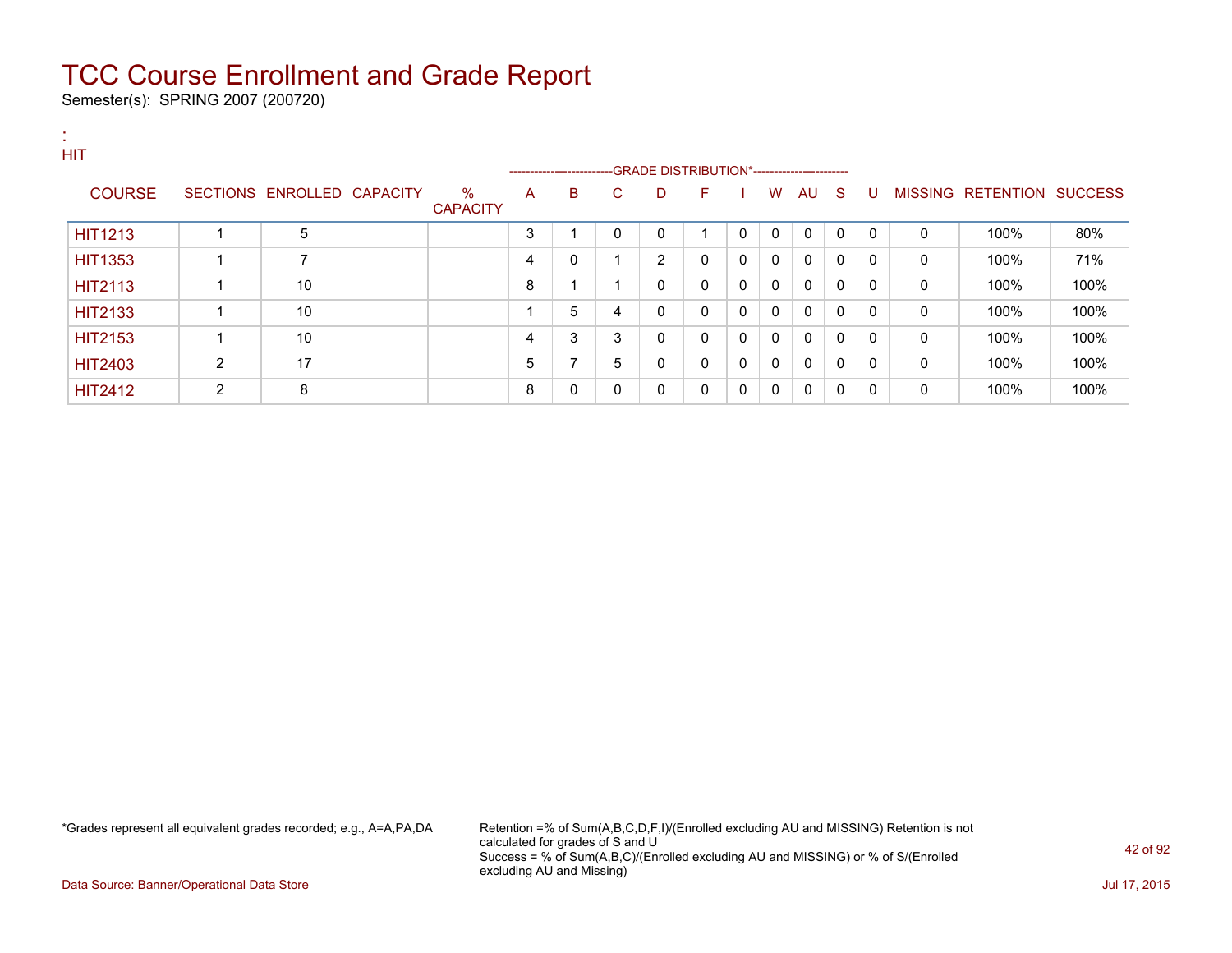Semester(s): SPRING 2007 (200720)

:

| . .<br><b>HR</b> |   |                   |                 |                         | ------------------ |              |   | -GRADE DISTRIBUTION*---------------------- |   |   |   |     |              |          |   |                           |      |
|------------------|---|-------------------|-----------------|-------------------------|--------------------|--------------|---|--------------------------------------------|---|---|---|-----|--------------|----------|---|---------------------------|------|
| <b>COURSE</b>    |   | SECTIONS ENROLLED | <b>CAPACITY</b> | $\%$<br><b>CAPACITY</b> | A                  | В            |   | D                                          | F |   | W | AU. | - S          | U        |   | MISSING RETENTION SUCCESS |      |
| <b>HR1313</b>    | 2 | 34                |                 |                         | 22                 |              | ົ | 0                                          | 0 | 0 | 3 | 0   | $\mathbf{0}$ | $\Omega$ | 0 | 91%                       | 91%  |
| <b>HR1343</b>    |   | 12                |                 |                         | 11                 | $\mathbf{0}$ | 0 | 0                                          | 0 | 0 |   | 0   | $\mathbf{0}$ | $\Omega$ | 0 | 92%                       | 92%  |
| <b>HR2323</b>    |   | 14                |                 |                         | 14                 | $\mathbf{0}$ | 0 | $\mathbf 0$                                | 0 | 0 | 0 | 0   | $\mathbf{0}$ | $\Omega$ | 0 | 100%                      | 100% |
| <b>HR2333</b>    |   | 14                |                 |                         | 14                 | 0            | 0 | 0                                          | 0 | 0 | 0 | 0   | 0            | 0        | 0 | 100%                      | 100% |
| <b>HR2353</b>    |   | 13                |                 |                         | 8                  | 4            |   | 0                                          | 0 |   | 0 | 0   | $\mathbf{0}$ | $\Omega$ | 0 | 100%                      | 100% |

\*Grades represent all equivalent grades recorded; e.g., A=A,PA,DA Retention =% of Sum(A,B,C,D,F,I)/(Enrolled excluding AU and MISSING) Retention is not calculated for grades of S and U Success = % of Sum(A,B,C)/(Enrolled excluding AU and MISSING) or % of S/(Enrolled excluding AU and Missing)

Data Source: Banner/Operational Data Store Jul 17, 2015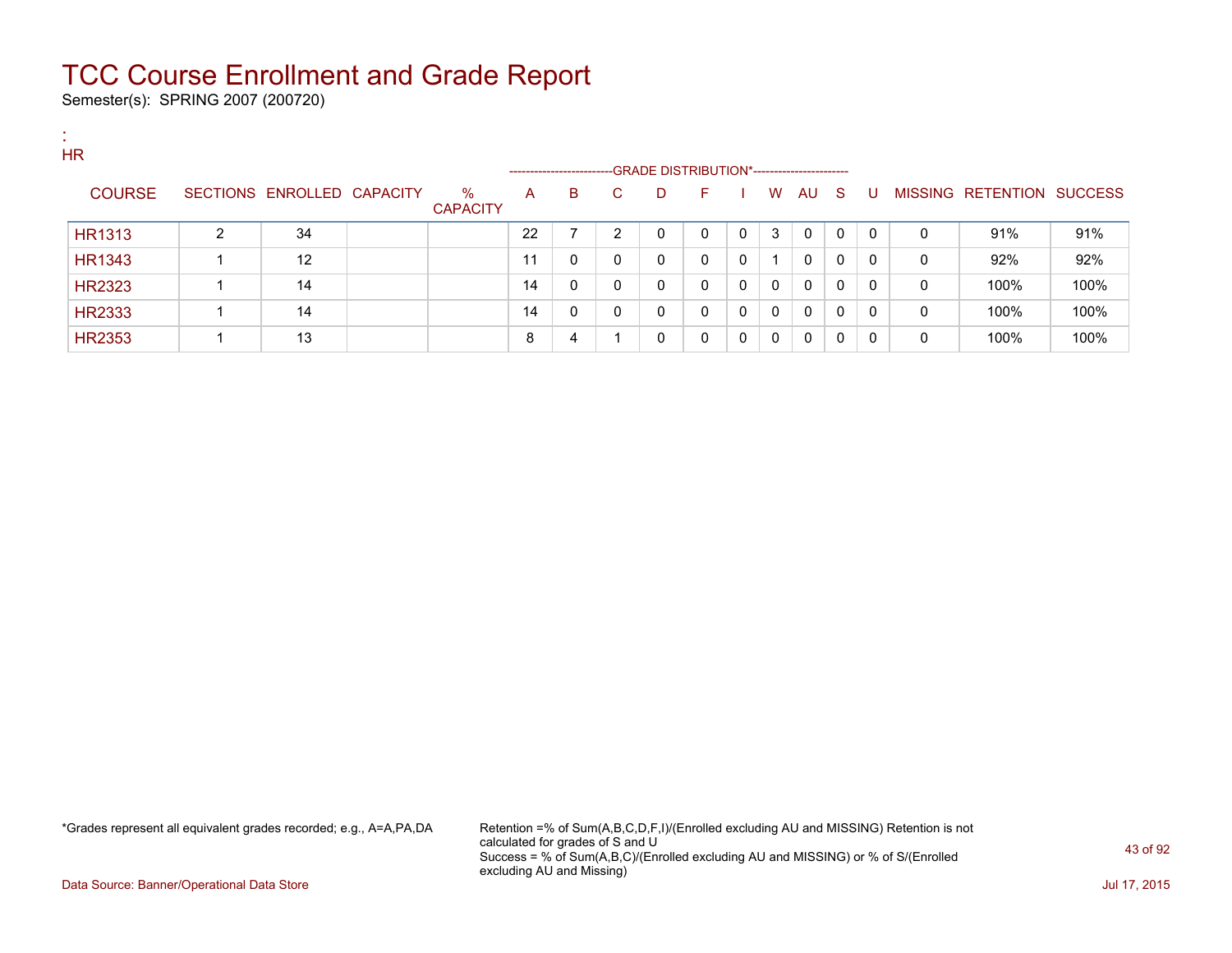Semester(s): SPRING 2007 (200720)

| <b>A</b><br><b>HS</b> |                 |                   |                         |     |                         |                |                |              |              |                |              |              |              |                |                                  |      |
|-----------------------|-----------------|-------------------|-------------------------|-----|-------------------------|----------------|----------------|--------------|--------------|----------------|--------------|--------------|--------------|----------------|----------------------------------|------|
| <b>COURSE</b>         | <b>SECTIONS</b> | ENROLLED CAPACITY | $\%$<br><b>CAPACITY</b> | A   | B                       | C.             | D              | F            |              | W              | AU           | <sub>S</sub> | U            |                | <b>MISSING RETENTION SUCCESS</b> |      |
| <b>HS1113</b>         | $\overline{2}$  | 37                |                         | 14  | 6                       | 4              | $\overline{2}$ |              | $\mathbf{0}$ | 10             | 0            | $\Omega$     | $\Omega$     | $\mathbf 0$    | 73%                              | 65%  |
| <b>HS1213</b>         | $\overline{2}$  | 48                |                         | 28  | 5                       | 4              |                | $\mathbf{0}$ | $\mathbf{0}$ | 10             | $\mathbf{0}$ | 0            | $\Omega$     | $\mathbf 0$    | 79%                              | 77%  |
| <b>HS1313</b>         | $\overline{2}$  | 17                |                         | 10  | 3                       |                | 0              | 0            | $\mathbf{0}$ | 3              | $\mathbf{0}$ | 0            | $\Omega$     | $\mathbf 0$    | 82%                              | 82%  |
| <b>HS2023</b>         | $\overline{2}$  | 34                |                         | 17  | 11                      |                | 0              | 0            | $\mathbf{0}$ | 5              | $\mathbf{0}$ | 0            | $\mathbf{0}$ | $\mathbf 0$    | 85%                              | 85%  |
| <b>HS2053</b>         | $\overline{2}$  | 22                |                         | 10  | 7                       | $\overline{2}$ | 0              | 0            | 0            | 3              | $\mathbf{0}$ | $\Omega$     | 0            | $\mathbf 0$    | 86%                              | 86%  |
| <b>HS2073</b>         | $\mathbf 1$     | 6                 |                         | 3   | 2                       |                | 0              | 0            | 0            | 0              | 0            | 0            | 0            | 0              | 100%                             | 100% |
| <b>HS2113</b>         | $\overline{2}$  | 23                |                         | 19  | $\overline{\mathbf{A}}$ |                | 0              | 0            | 2            | 0              | $\Omega$     | 0            | 0            | 0              | 100%                             | 91%  |
| <b>HS2173</b>         | $\mathbf 1$     |                   |                         | 4   | 0                       | 0              | 0              | 0            | $\mathbf{0}$ | 0              | $\mathbf{0}$ | 0            | 0            | $\mathbf 0$    | 100%                             | 100% |
| <b>HS2203</b>         | 1               | 14                |                         | 3   | 5                       | 3              | 0              | 0            |              | $\overline{2}$ | 0            | $\mathbf{0}$ | $\mathbf{0}$ | 0              | 86%                              | 79%  |
| <b>HS2513</b>         | 1               | 4                 |                         | 2   | 0                       | $\overline{2}$ | 0              | 0            | 0            | $\mathbf{0}$   | 0            | 0            | 0            | $\mathbf 0$    | 100%                             | 100% |
| <b>HS2991</b>         | 10              | 122               |                         | 106 | 8                       | 4              | 0              |              | 0            |                | 0            | 0            | 0            | $\overline{c}$ | 99%                              | 98%  |

\*Grades represent all equivalent grades recorded; e.g., A=A,PA,DA Retention =% of Sum(A,B,C,D,F,I)/(Enrolled excluding AU and MISSING) Retention is not calculated for grades of S and U Success = % of Sum(A,B,C)/(Enrolled excluding AU and MISSING) or % of S/(Enrolled excluding AU and Missing)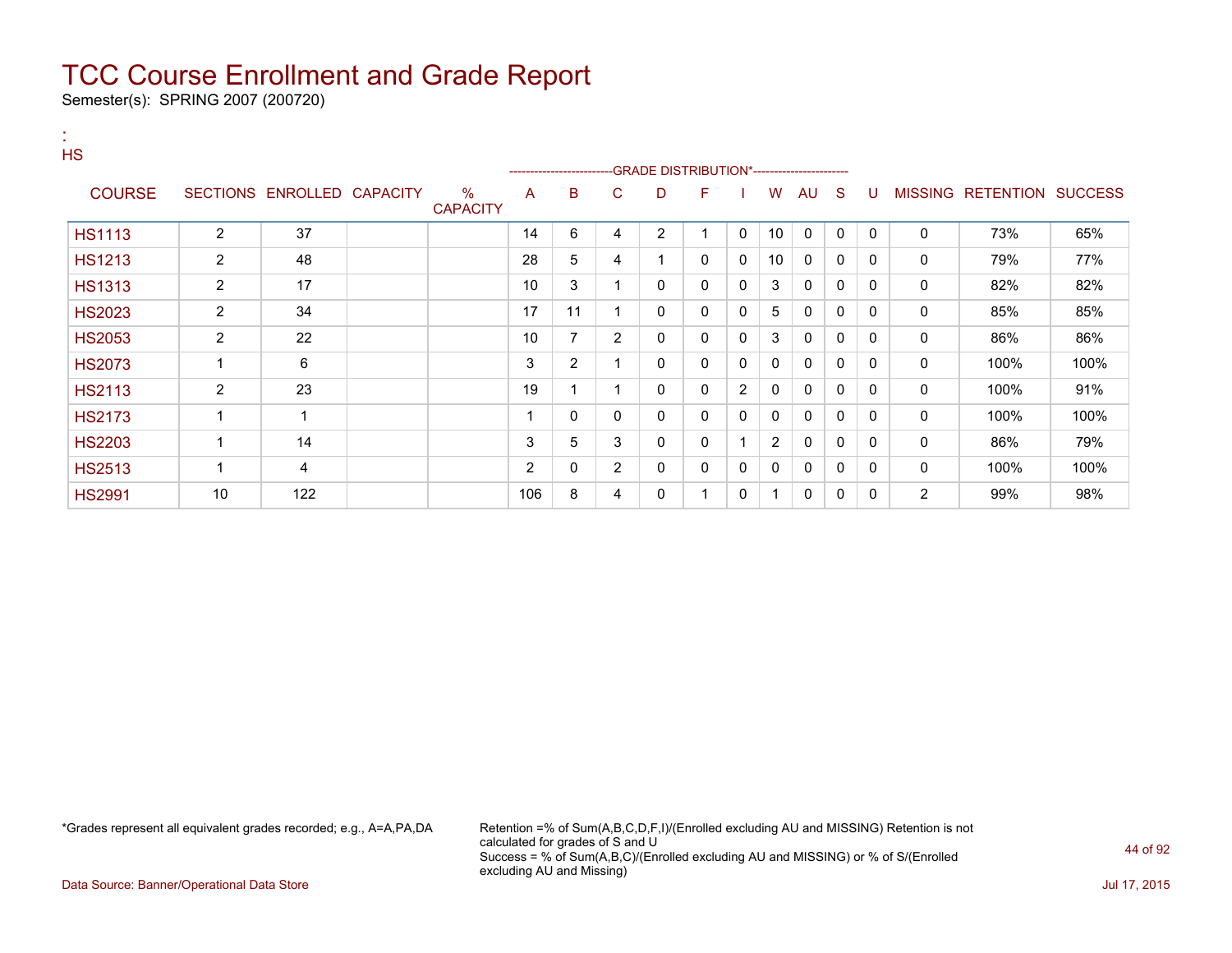Semester(s): SPRING 2007 (200720)

| HT            |                |                            |                         |                          | ----------------------- |    |             |              |              |                |              |              |          |          |                           |      |
|---------------|----------------|----------------------------|-------------------------|--------------------------|-------------------------|----|-------------|--------------|--------------|----------------|--------------|--------------|----------|----------|---------------------------|------|
| <b>COURSE</b> |                | SECTIONS ENROLLED CAPACITY | $\%$<br><b>CAPACITY</b> | A                        | B                       | C. | D           | F.           |              | W              |              | AU S         | -U       |          | MISSING RETENTION SUCCESS |      |
| HT1233        | -1             | 10                         |                         | 6                        | $\overline{2}$          | 0  | $\mathbf 0$ |              | $\Omega$     |                | $\Omega$     | $\Omega$     | $\Omega$ | $\Omega$ | 90%                       | 80%  |
| HT1303        | $\overline{2}$ | 17                         |                         | 5                        | 5                       | 3  |             | 0            | 0            | 3              | 0            | $\mathbf{0}$ | 0        | 0        | 82%                       | 76%  |
| HT1353        | 1              | $\overline{7}$             |                         | 3                        |                         | 2  |             | $\mathbf{0}$ | $\Omega$     | $\mathbf{0}$   | $\mathbf{0}$ | $\Omega$     | $\Omega$ | 0        | 100%                      | 86%  |
| HT1413        | 1              | 10                         |                         | 9                        | 0                       | 0  | 0           |              | $\Omega$     | $\mathbf{0}$   | $\mathbf{0}$ | $\Omega$     | $\Omega$ | 0        | 100%                      | 90%  |
| HT2251        | 1              | 4                          |                         | 4                        | 0                       | 0  | 0           | 0            | 0            | $\mathbf{0}$   | $\mathbf{0}$ | 0            | 0        | 0        | 100%                      | 100% |
| HT2363        | 4              | 9                          |                         | $\overline{\phantom{a}}$ | 6                       |    | 0           | $\mathbf{0}$ | 0            |                | $\Omega$     | $\mathbf{0}$ | $\Omega$ | 0        | 89%                       | 89%  |
| HT2373        | 1              | 14                         |                         | 6                        | 4                       | 0  |             | $\mathbf{0}$ | $\mathbf{0}$ | 3              | $\mathbf{0}$ | $\Omega$     | $\Omega$ | 0        | 79%                       | 71%  |
| HT2483        | 1              | $\overline{ }$             |                         | 2                        | $\overline{2}$          |    |             | 0            | 0            | $\overline{ }$ | $\mathbf{0}$ | $\mathbf{0}$ | $\Omega$ | 0        | 86%                       | 71%  |

\*Grades represent all equivalent grades recorded; e.g., A=A,PA,DA Retention =% of Sum(A,B,C,D,F,I)/(Enrolled excluding AU and MISSING) Retention is not calculated for grades of S and U Success = % of Sum(A,B,C)/(Enrolled excluding AU and MISSING) or % of S/(Enrolled excluding AU and Missing)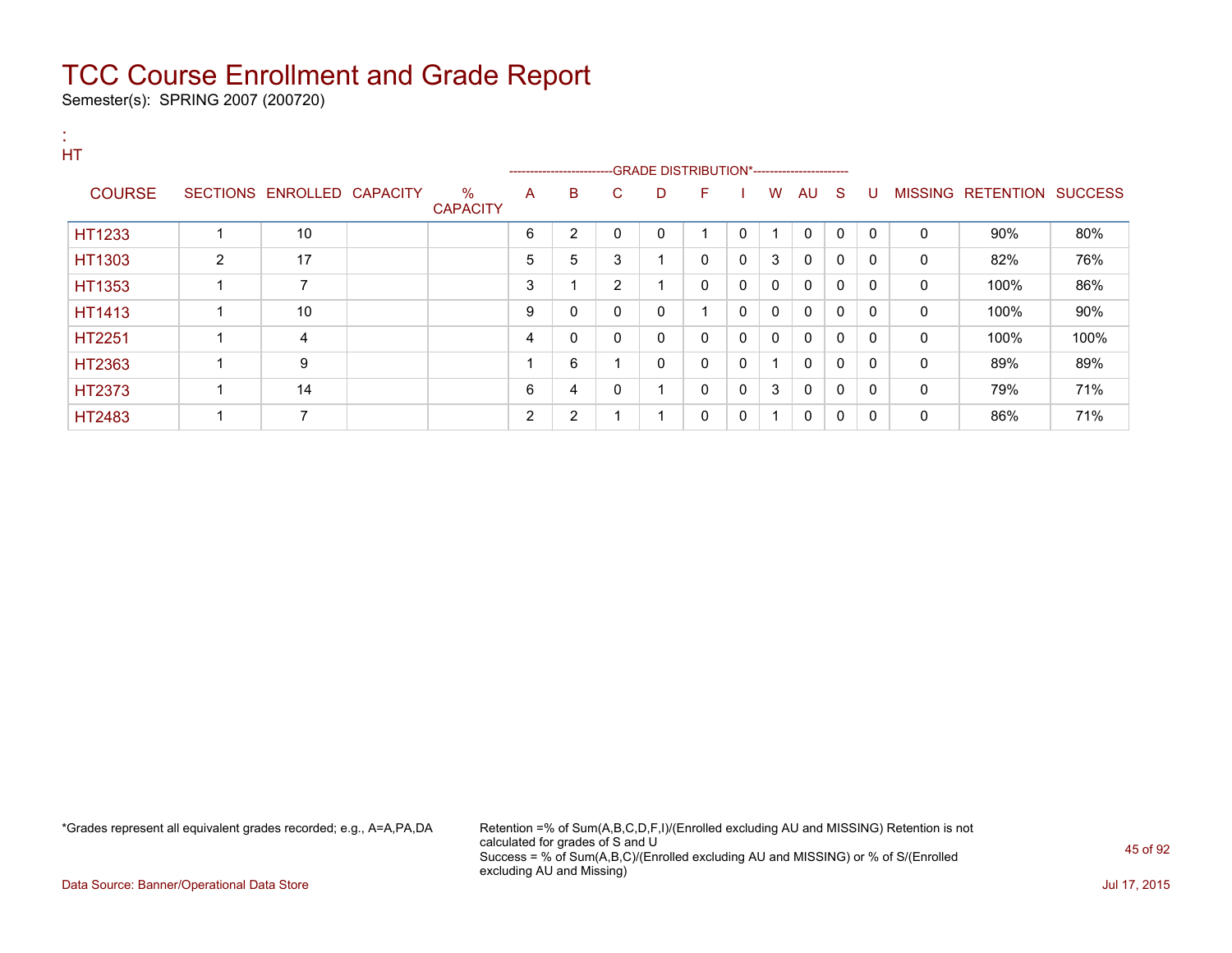Semester(s): SPRING 2007 (200720)

#### : HUM

|                |    |                            |                      |     |     | ------------------------GRADE DISTRIBUTION*----------------------- |             |              |                |                   |          |              |          |                |                          |      |
|----------------|----|----------------------------|----------------------|-----|-----|--------------------------------------------------------------------|-------------|--------------|----------------|-------------------|----------|--------------|----------|----------------|--------------------------|------|
| <b>COURSE</b>  |    | SECTIONS ENROLLED CAPACITY | %<br><b>CAPACITY</b> | A   | B   | C                                                                  | D           | F            |                | W                 | AU       | <sub>S</sub> | U        | <b>MISSING</b> | <b>RETENTION SUCCESS</b> |      |
| <b>HUM2113</b> | 42 | 911                        |                      | 310 | 202 | 131                                                                | 41          | 76           |                | 148               |          | $\mathbf{0}$ | $\Omega$ | $\mathbf{0}$   | 84%                      | 71%  |
| <b>HUM2223</b> | 23 | 403                        |                      | 188 | 73  | 34                                                                 | 9           | 28           | $\overline{2}$ | 69                | 0        | $\mathbf{0}$ | $\Omega$ | 0              | 83%                      | 73%  |
| <b>HUM2333</b> |    | 19                         |                      | 7   | 4   | 3                                                                  | $\mathbf 0$ | 2            | 0              | 3                 | 0        | $\mathbf{0}$ | $\Omega$ | 0              | 84%                      | 74%  |
| <b>HUM2443</b> | 4  | 105                        |                      | 42  | 34  | 11                                                                 | 2           | 4            | $\mathbf{0}$   | $12 \overline{ }$ | 0        | $\mathbf{0}$ | $\Omega$ | 0              | 89%                      | 83%  |
| <b>HUM2553</b> |    | 21                         |                      | 17  | 3   | 0                                                                  | 0           | $\mathbf{0}$ | $\mathbf{0}$   |                   | 0        | $\mathbf{0}$ | $\Omega$ | 0              | 95%                      | 95%  |
| <b>HUM2613</b> |    | 19                         |                      | 6   | 3   | $\overline{2}$                                                     | $\mathbf 0$ | $\mathbf{0}$ | $\mathbf{0}$   | 8                 | $\Omega$ | $\mathbf{0}$ | $\Omega$ | $\mathbf{0}$   | 58%                      | 58%  |
| <b>HUM2663</b> | 2  | 43                         |                      | 19  | 6   | 5                                                                  | 0           |              | $\mathbf{0}$   | 12                | 0        | $\mathbf{0}$ | $\Omega$ | 0              | 72%                      | 70%  |
| <b>HUM2773</b> |    | 12                         |                      | 4   | 2   |                                                                    | $\Omega$    |              | $\overline{2}$ | 2                 | 0        | $\mathbf{0}$ | $\Omega$ | 0              | 83%                      | 58%  |
| <b>HUM2883</b> |    | 10                         |                      | 8   | 0   |                                                                    | $\Omega$    |              | $\mathbf{0}$   | $\Omega$          | 0        | $\mathbf{0}$ | $\Omega$ | 0              | 100%                     | 90%  |
| <b>HUM2993</b> |    | 4                          |                      | 4   | 0   | 0                                                                  | 0           | 0            | $\mathbf{0}$   | 0                 | 0        | 0            | 0        | 0              | 100%                     | 100% |

\*Grades represent all equivalent grades recorded; e.g., A=A,PA,DA Retention =% of Sum(A,B,C,D,F,I)/(Enrolled excluding AU and MISSING) Retention is not calculated for grades of S and U Success = % of Sum(A,B,C)/(Enrolled excluding AU and MISSING) or % of S/(Enrolled excluding AU and Missing)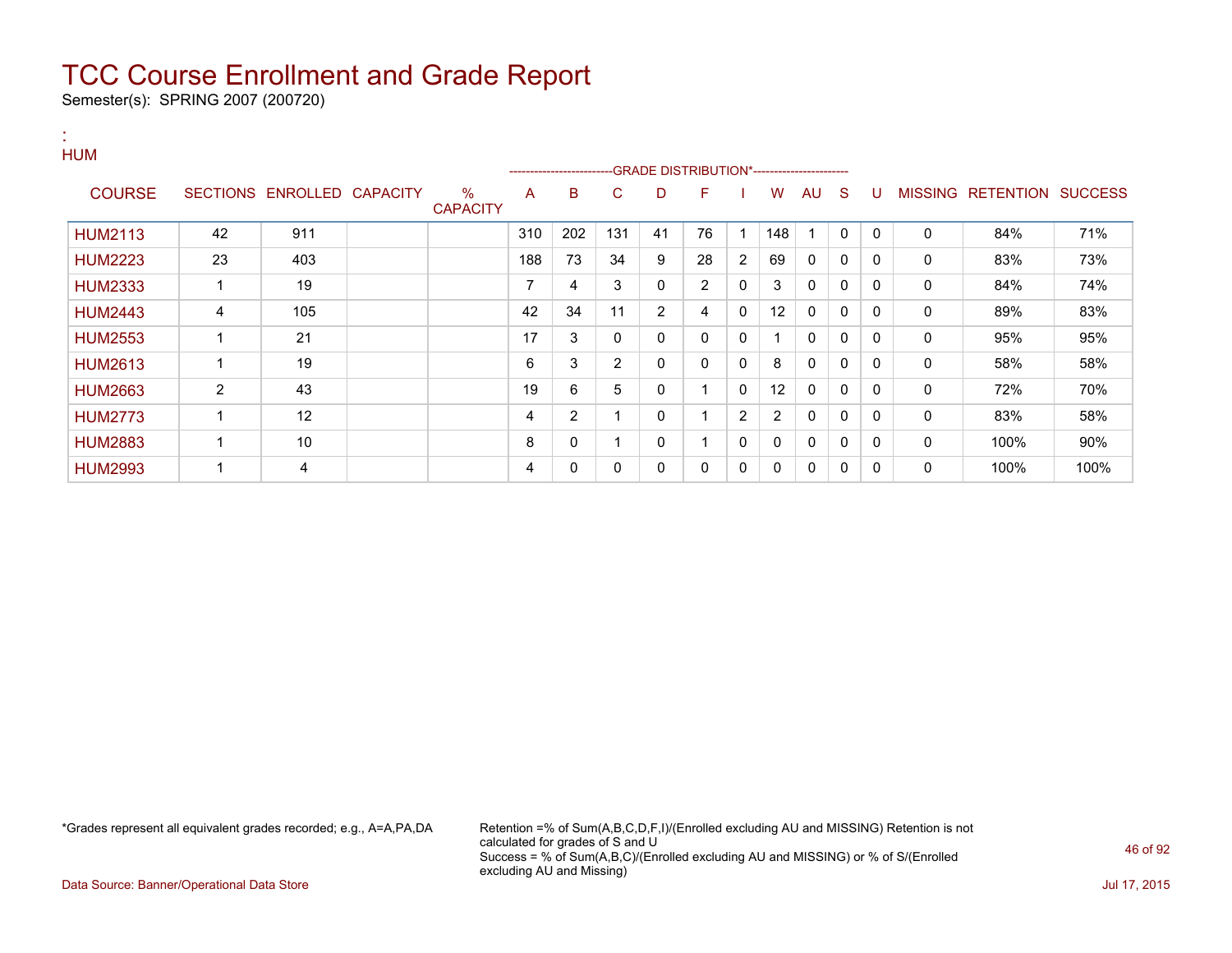Semester(s): SPRING 2007 (200720)

:

| ID            |                |                            |                                  |    | ------------------------ |                | -GRADE DISTRIBUTION*---------------------- |              |                |                |              |              |              |              |                           |      |
|---------------|----------------|----------------------------|----------------------------------|----|--------------------------|----------------|--------------------------------------------|--------------|----------------|----------------|--------------|--------------|--------------|--------------|---------------------------|------|
| <b>COURSE</b> |                | SECTIONS ENROLLED CAPACITY | $\frac{0}{0}$<br><b>CAPACITY</b> | A  | в                        | C              | D                                          | F            |                | W              | AU           | <sub>S</sub> | U            |              | MISSING RETENTION SUCCESS |      |
| <b>ID1313</b> | $\overline{2}$ | 36                         |                                  | 25 | 3                        | $\overline{2}$ | 4                                          | 1            | $\Omega$       | 4              | $\mathbf{0}$ | $\mathbf{0}$ | $\Omega$     | $\mathbf{0}$ | 89%                       | 83%  |
| <b>ID1333</b> | $\overline{2}$ | 21                         |                                  | 11 | 2                        | 0              | 0                                          | 5            | 0              | 2              | 1            | 0            | 0            | 0            | 90%                       | 65%  |
| <b>ID1343</b> | 1              | 15                         |                                  | 13 | 0                        | 0              | 0                                          | 0            | 0              | $\overline{2}$ | 0            | 0            | 0            | 0            | 87%                       | 87%  |
| <b>ID1373</b> | $\mathbf 1$    | 20                         |                                  | 8  | 12                       | 0              | 0                                          | $\mathbf{0}$ | 0              | $\mathbf{0}$   | $\mathbf{0}$ | $\Omega$     | $\mathbf{0}$ | $\mathbf{0}$ | 100%                      | 100% |
| <b>ID1383</b> | 1              | 22                         |                                  | 5  | 10                       | 5              | $\overline{2}$                             | 0            | 0              | 0              | $\mathbf{0}$ | 0            | $\Omega$     | 0            | 100%                      | 91%  |
| <b>ID1413</b> | 1              | 18                         |                                  | 12 | 3                        | 0              | 0                                          |              | 0              | $\overline{2}$ | 0            | 0            | 0            | 0            | 89%                       | 83%  |
| <b>ID2313</b> | $\mathbf 1$    | 5                          |                                  | 5  | $\Omega$                 | 0              | 0                                          | $\mathbf{0}$ | 0              | $\Omega$       | $\mathbf{0}$ | $\Omega$     | 0            | $\mathbf{0}$ | 100%                      | 100% |
| <b>ID2333</b> | 1              | 17                         |                                  | 13 | $\overline{2}$           | 0              | 0                                          | $\mathbf{0}$ | 0              | $\overline{2}$ | $\mathbf{0}$ | 0            | 0            | 0            | 88%                       | 88%  |
| <b>ID2383</b> | 1              | 14                         |                                  | 14 | 0                        | 0              | 0                                          | 0            | 0              | 0              | 0            | 0            | $\Omega$     | $\mathbf{0}$ | 100%                      | 100% |
| <b>ID2392</b> | 1              | 10                         |                                  | 10 | 0                        | 0              | 0                                          | $\mathbf{0}$ | 0              | $\mathbf{0}$   | $\mathbf 0$  | $\Omega$     | 0            | 0            | 100%                      | 100% |
| <b>ID2993</b> | 1              | 6                          |                                  | 4  | 0                        | 0              | 0                                          | 0            | $\overline{2}$ | 0              | 0            | 0            | 0            | 0            | 100%                      | 67%  |

\*Grades represent all equivalent grades recorded; e.g., A=A,PA,DA Retention =% of Sum(A,B,C,D,F,I)/(Enrolled excluding AU and MISSING) Retention is not calculated for grades of S and U Success = % of Sum(A,B,C)/(Enrolled excluding AU and MISSING) or % of S/(Enrolled excluding AU and Missing)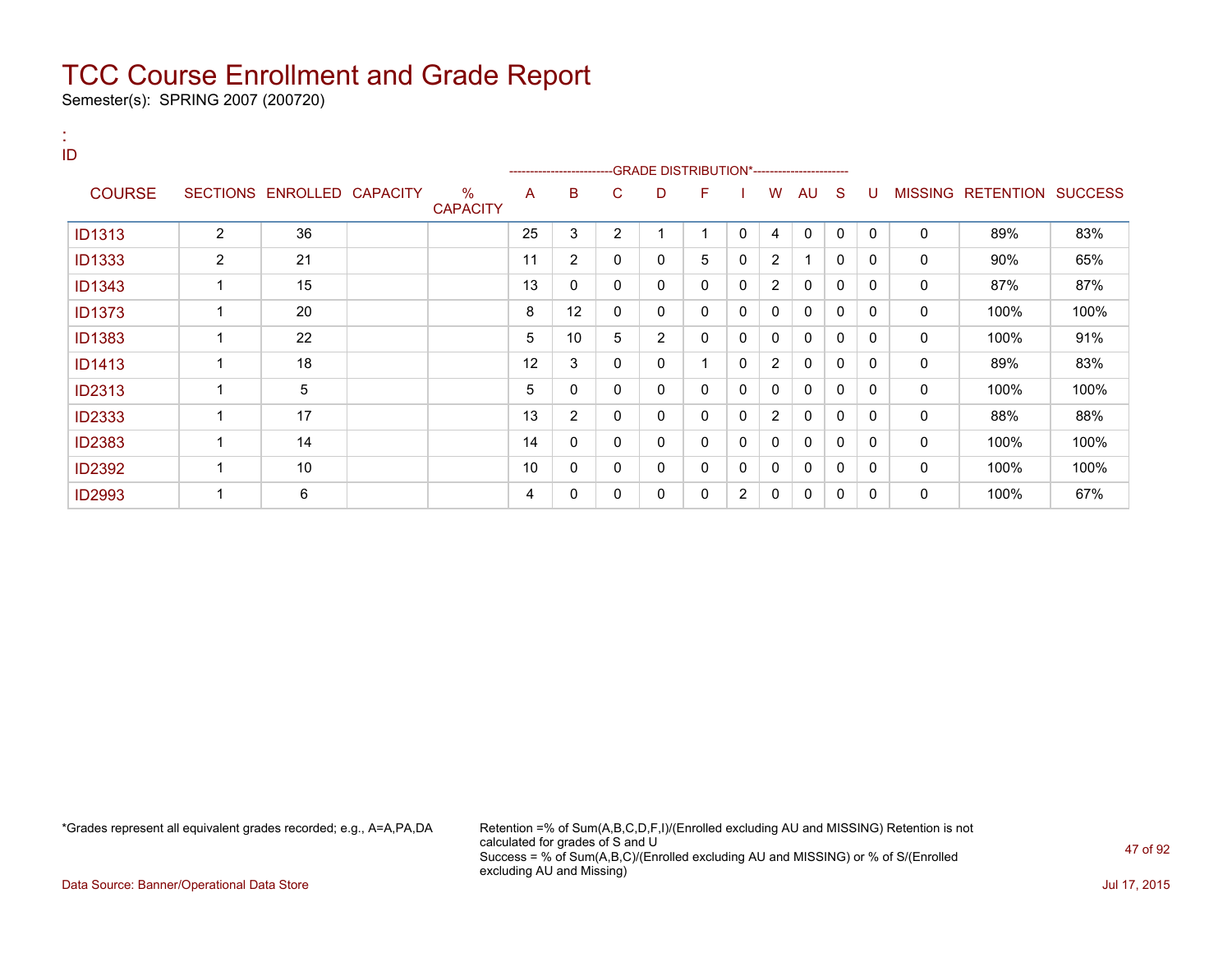Semester(s): SPRING 2007 (200720)

| $\mathbf{a}$ .<br><b>INT</b> |                         |                            |                      |    |                |                | -GRADE DISTRIBUTION*---------------------- |                |              |              |              |              |          |              |                           |      |
|------------------------------|-------------------------|----------------------------|----------------------|----|----------------|----------------|--------------------------------------------|----------------|--------------|--------------|--------------|--------------|----------|--------------|---------------------------|------|
| <b>COURSE</b>                |                         | SECTIONS ENROLLED CAPACITY | %<br><b>CAPACITY</b> | A  | B              | C.             | D                                          | F.             |              | W            | AU           | -S           | U        |              | MISSING RETENTION SUCCESS |      |
| <b>INT0612</b>               | 1                       | 1                          |                      | 0  | 1              | 0              | $\Omega$                                   | $\Omega$       | $\mathbf{0}$ | $\mathbf{0}$ | $\mathbf{0}$ | $\mathbf{0}$ | $\Omega$ | $\mathbf 0$  | 100%                      | 100% |
| <b>INT1363</b>               | 7                       | 77                         |                      | 20 | 28             | $\overline{7}$ | $\overline{2}$                             | $\overline{2}$ | $\Omega$     | 16           | 2            | 0            | $\Omega$ | $\mathbf 0$  | 79%                       | 73%  |
| <b>INT1373</b>               | 3                       | 44                         |                      | 16 | 9              | 7              | $\overline{2}$                             | $\Omega$       | 0            | 8            | 2            | 0            | $\Omega$ | 0            | 81%                       | 76%  |
| <b>INT1413</b>               | 1                       | 15                         |                      | 5  | $\overline{2}$ | $\overline{2}$ |                                            |                | $\Omega$     | 3            |              | 0            | $\Omega$ | $\mathbf 0$  | 79%                       | 64%  |
| <b>INT1423</b>               | 2                       | 24                         |                      | 9  | 6              | 0              |                                            | $\overline{2}$ | $\mathbf{0}$ | 5            |              | $\Omega$     | $\Omega$ | $\mathbf{0}$ | 78%                       | 65%  |
| <b>INT2233</b>               | $\overline{\mathbf{A}}$ | 11                         |                      | 8  | $\overline{2}$ | 1              | 0                                          | 0              | $\mathbf{0}$ | 0            | $\mathbf{0}$ | 0            | $\Omega$ | 0            | 100%                      | 100% |
| <b>INT2403</b>               | 1                       | 12                         |                      | 4  | 3              | 4              | 0                                          | 0              | 0            | 1            | $\mathbf{0}$ | $\Omega$     | $\Omega$ | 0            | 92%                       | 92%  |
| <b>INT2414</b>               | 1                       | 14                         |                      | 5  | 6              | 1              |                                            | 0              | 0            | 0            |              | 0            | $\Omega$ | 0            | 100%                      | 92%  |
| <b>INT2443</b>               | $\overline{\mathbf{A}}$ | 11                         |                      |    | 3              | 0              | 0                                          | 0              | 0            | 1            | $\mathbf 0$  | 0            | $\Omega$ | 0            | 91%                       | 91%  |
| <b>INT2524</b>               | 2                       | 16                         |                      | 8  | 4              | 2              |                                            | 0              | 0            | 0            |              | 0            | 0        | 0            | 100%                      | 93%  |

\*Grades represent all equivalent grades recorded; e.g., A=A,PA,DA Retention =% of Sum(A,B,C,D,F,I)/(Enrolled excluding AU and MISSING) Retention is not calculated for grades of S and U Success = % of Sum(A,B,C)/(Enrolled excluding AU and MISSING) or % of S/(Enrolled excluding AU and Missing)

Data Source: Banner/Operational Data Store Jul 17, 2015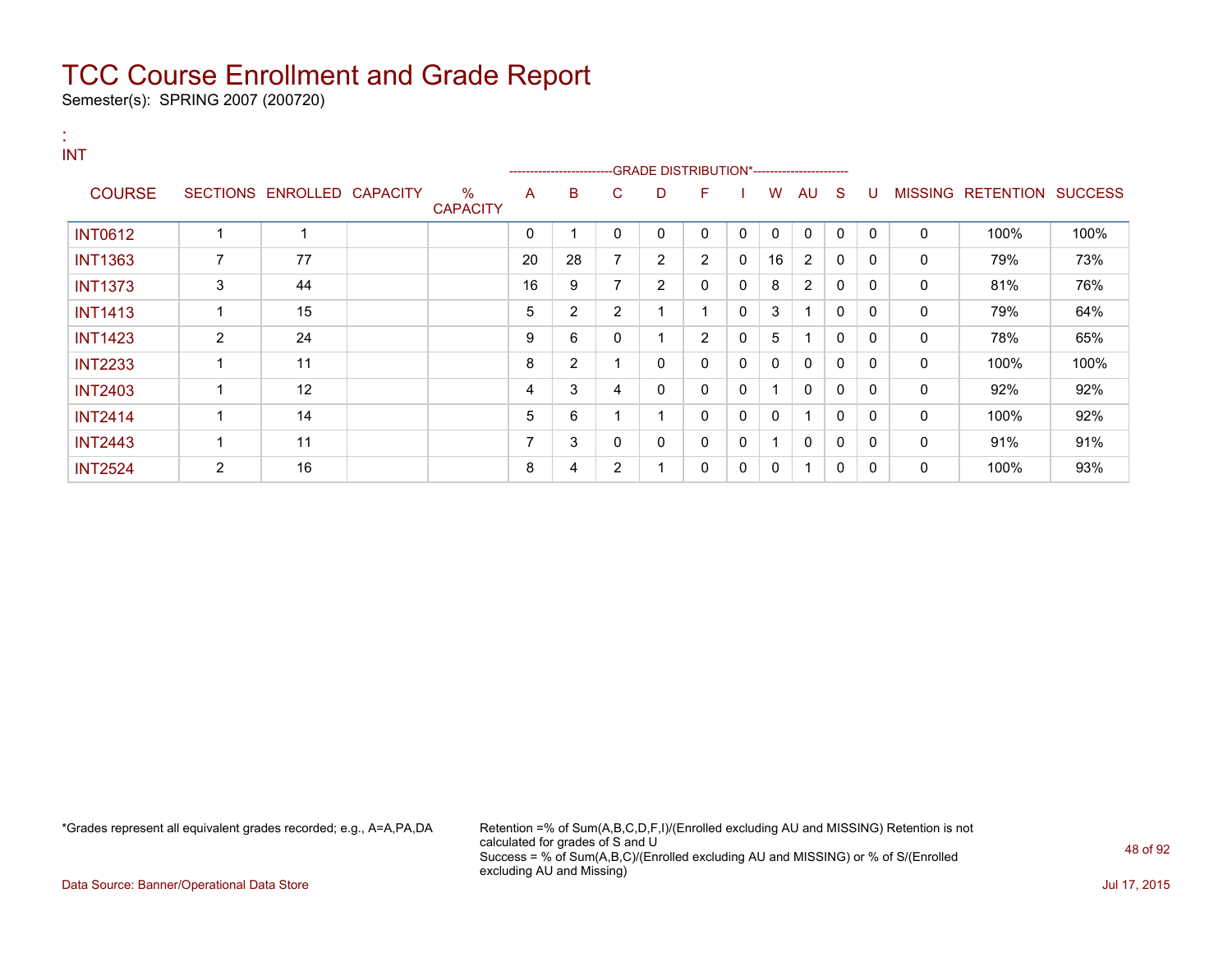Semester(s): SPRING 2007 (200720)

:

| IS            |  |                 |                                                                    |  |  |           |                |  |                                                                             |      |
|---------------|--|-----------------|--------------------------------------------------------------------|--|--|-----------|----------------|--|-----------------------------------------------------------------------------|------|
|               |  |                 | ------------------------GRADE DISTRIBUTION*----------------------- |  |  |           |                |  |                                                                             |      |
| <b>COURSE</b> |  | <b>CAPACITY</b> |                                                                    |  |  |           |                |  | SECTIONS ENROLLED CAPACITY % A B C D F I W AU S U MISSING RETENTION SUCCESS |      |
| <b>IS2993</b> |  |                 |                                                                    |  |  | $0$   $0$ | $\overline{0}$ |  | 100%                                                                        | 100% |

\*Grades represent all equivalent grades recorded; e.g., A=A,PA,DA Retention =% of Sum(A,B,C,D,F,I)/(Enrolled excluding AU and MISSING) Retention is not calculated for grades of S and U Success = % of Sum(A,B,C)/(Enrolled excluding AU and MISSING) or % of S/(Enrolled excluding AU and Missing)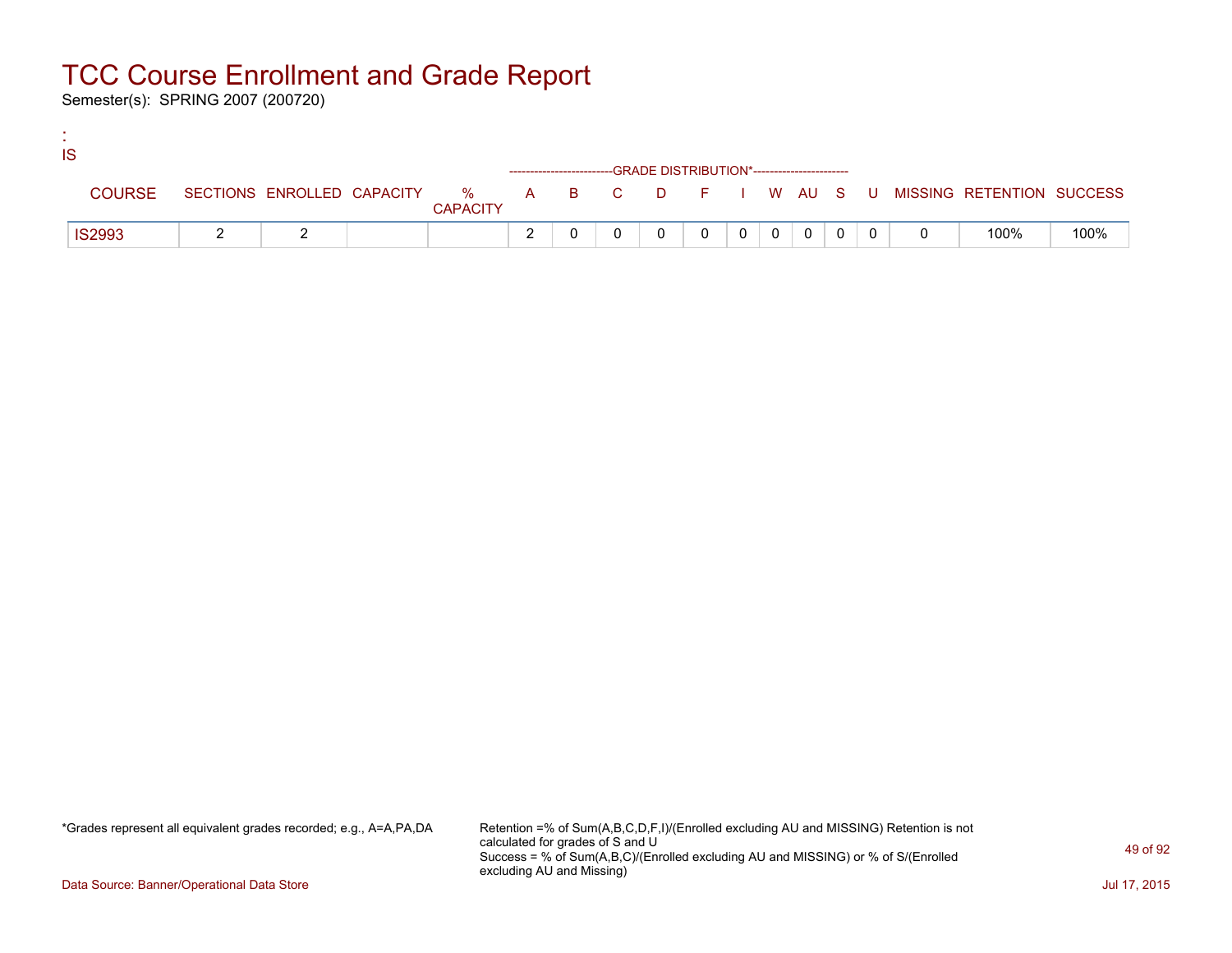Semester(s): SPRING 2007 (200720)

:

| <b>ITA</b>     |   |                            |                         |                      |        |    |                                             |    |              |          |      |          |          |   |                           |      |
|----------------|---|----------------------------|-------------------------|----------------------|--------|----|---------------------------------------------|----|--------------|----------|------|----------|----------|---|---------------------------|------|
|                |   |                            |                         | -------------------- |        |    | -GRADE DISTRIBUTION*----------------------- |    |              |          |      |          |          |   |                           |      |
| <b>COURSE</b>  |   | SECTIONS ENROLLED CAPACITY | $\%$<br><b>CAPACITY</b> | A                    | B.     | C. | D                                           | F. |              | W        | AU S |          | -U       |   | MISSING RETENTION SUCCESS |      |
| <b>ITA1103</b> |   | 16                         |                         |                      | 5      |    |                                             | 0  | $\Omega$     | 4        | 2    | $\Omega$ | $\Omega$ | 0 | 71%                       | 71%  |
| <b>ITA1213</b> | 3 | 20                         |                         |                      | ົ<br>▵ | ົ  |                                             | 0  | $\mathbf{0}$ |          | 8    | 0        | 0        | 0 | 92%                       | 92%  |
| <b>ITA1413</b> | ົ | 11                         |                         | 9                    | 0      |    |                                             | 0  | $\mathbf{0}$ | $\Omega$ | 2    | $\Omega$ | 0        | 0 | 100%                      | 100% |
| <b>ITA2213</b> |   | 8                          |                         | b                    | 0      |    |                                             | 0  | $\Omega$     |          | 2    | 0        |          | 0 | 83%                       | 83%  |

\*Grades represent all equivalent grades recorded; e.g., A=A,PA,DA Retention =% of Sum(A,B,C,D,F,I)/(Enrolled excluding AU and MISSING) Retention is not calculated for grades of S and U Success = % of Sum(A,B,C)/(Enrolled excluding AU and MISSING) or % of S/(Enrolled excluding AU and Missing)

Data Source: Banner/Operational Data Store Jul 17, 2015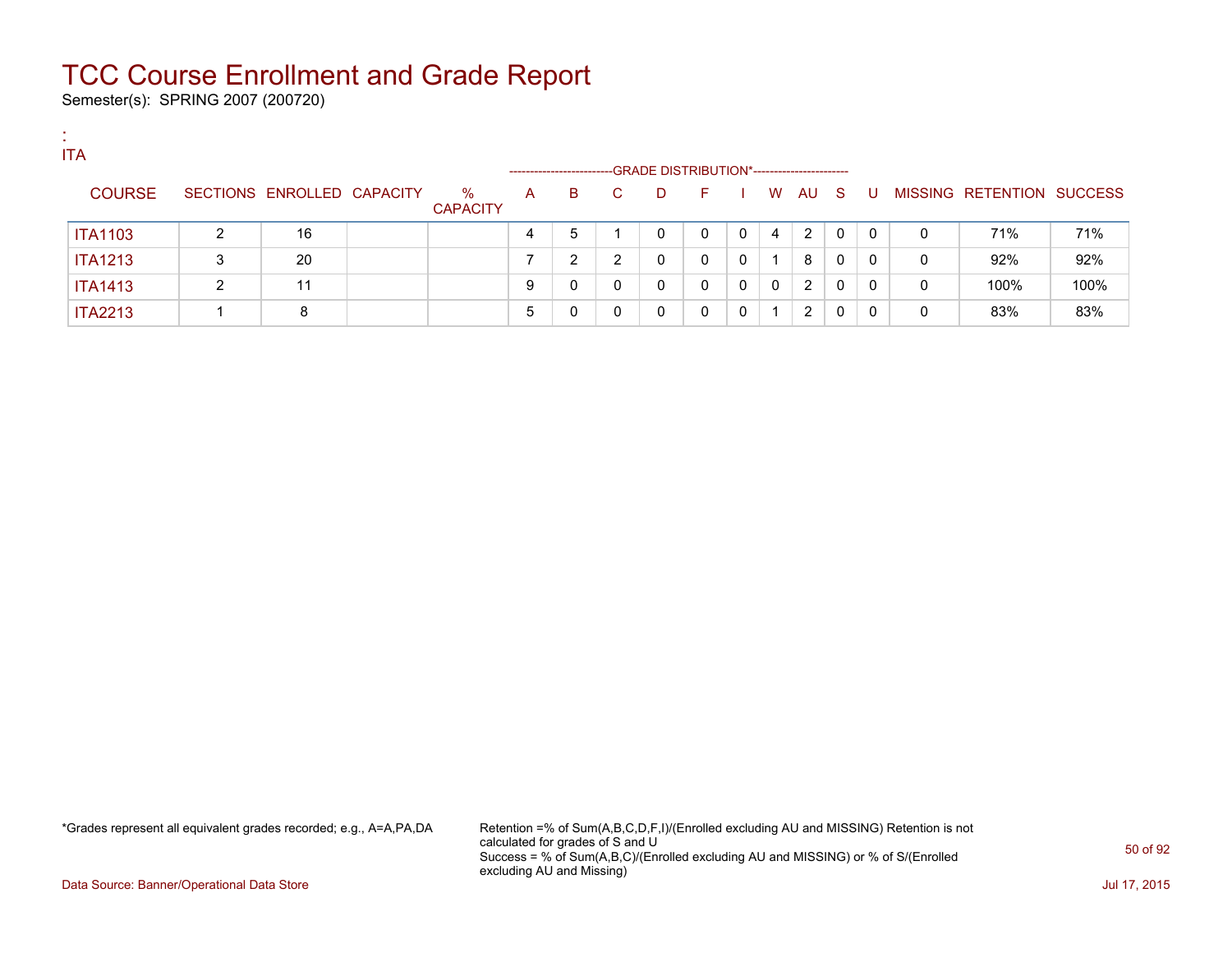Semester(s): SPRING 2007 (200720)

:

| <b>JMC</b>     |   |                   |                 |                         |                | -------------------------GRADE                DISTRIBUTION*---------------------- |    |   |              |              |              |                |              |              |                |                  |                |
|----------------|---|-------------------|-----------------|-------------------------|----------------|-----------------------------------------------------------------------------------|----|---|--------------|--------------|--------------|----------------|--------------|--------------|----------------|------------------|----------------|
| <b>COURSE</b>  |   | SECTIONS ENROLLED | <b>CAPACITY</b> | $\%$<br><b>CAPACITY</b> | A              | в                                                                                 | C  | D | F            |              | w            | AU             | <sub>S</sub> | U            | <b>MISSING</b> | <b>RETENTION</b> | <b>SUCCESS</b> |
| <b>JMC1013</b> | 4 | 62                |                 |                         | 26             | 10                                                                                | 4  | 5 | 0            |              | 16           | $\mathbf{0}$   | 0            | $\Omega$     | 0              | 74%              | 65%            |
| <b>JMC1113</b> | 3 | 42                |                 |                         | 18             | 5                                                                                 | 10 | 0 | $\mathbf{0}$ |              | 6            | $\overline{2}$ | 0            | 0            | 0              | 85%              | 82%            |
| <b>JMC1123</b> | 4 | 8                 |                 |                         |                | $\overline{2}$                                                                    |    | 0 |              | 0            | 3            | $\mathbf 0$    | $\mathbf{0}$ | $\mathbf{0}$ | 0              | 62%              | 50%            |
| <b>JMC2013</b> |   | 15                |                 |                         | 0              | 4                                                                                 | 6  | 0 |              | $\mathbf{0}$ | 4            | $\Omega$       | $\mathbf{0}$ | $\mathbf{0}$ | 0              | 73%              | 67%            |
| <b>JMC2183</b> | 2 | 27                |                 |                         | 10             | 5                                                                                 | 0  | 0 |              |              | 10           | $\mathbf{0}$   | $\mathbf{0}$ | $\mathbf{0}$ | 0              | 63%              | 56%            |
| <b>JMC2353</b> | 1 | 13                |                 |                         | $\overline{2}$ | 3                                                                                 | 3  |   | $\mathbf{0}$ | 0            | 4            | $\Omega$       | 0            | $\mathbf{0}$ | 0              | 69%              | 62%            |
| <b>JMC2853</b> | 3 | 16                |                 |                         | 5              | 5                                                                                 |    |   | $\Omega$     | $\mathbf{0}$ | 2            | $\overline{2}$ | $\mathbf{0}$ | $\Omega$     | 0              | 86%              | 79%            |
| <b>JMC2973</b> | 1 | 5                 |                 |                         | 2              | 0                                                                                 | 0  | 0 | $\mathbf{0}$ | $\mathbf{0}$ | 3            | $\Omega$       | $\mathbf{0}$ | 0            | 0              | 40%              | 40%            |
| <b>JMC2983</b> | 1 |                   |                 |                         |                | 0                                                                                 | 0  | 0 | 0            | 0            | $\mathbf{0}$ | $\Omega$       | 0            | 0            | 0              | 100%             | 100%           |

\*Grades represent all equivalent grades recorded; e.g., A=A,PA,DA Retention =% of Sum(A,B,C,D,F,I)/(Enrolled excluding AU and MISSING) Retention is not calculated for grades of S and U Success = % of Sum(A,B,C)/(Enrolled excluding AU and MISSING) or % of S/(Enrolled excluding AU and Missing)

Data Source: Banner/Operational Data Store Jul 17, 2015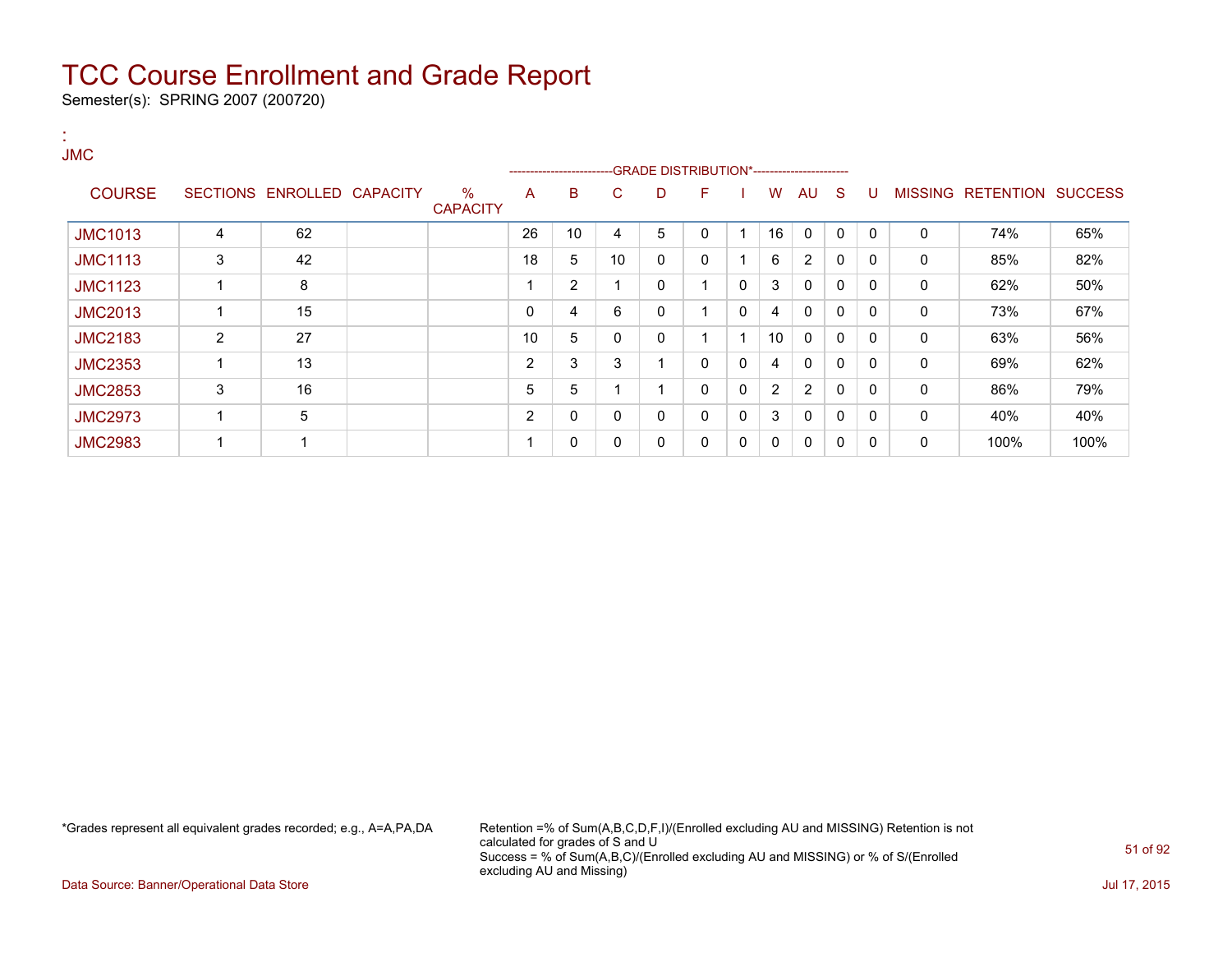Semester(s): SPRING 2007 (200720)

| . н.<br><b>JPN</b> |                |                            |                         |    | ------------------------ |              |                         |              |   |   |              |              |              |              |                           |      |
|--------------------|----------------|----------------------------|-------------------------|----|--------------------------|--------------|-------------------------|--------------|---|---|--------------|--------------|--------------|--------------|---------------------------|------|
| <b>COURSE</b>      |                | SECTIONS ENROLLED CAPACITY | $\%$<br><b>CAPACITY</b> | A  | B                        | C            | D                       | F            |   | W | AU S         |              | U            |              | MISSING RETENTION SUCCESS |      |
| <b>JPN1001</b>     | 2              | 7                          |                         | 5  |                          | $\Omega$     | $\mathbf{0}$            | 0            | 0 |   | $\mathbf{0}$ | $\mathbf{0}$ | $\mathbf{0}$ | $\mathbf{0}$ | 86%                       | 86%  |
| <b>JPN1103</b>     | 3              | 36                         |                         | 14 | 9                        | 6            | $\overline{\mathbf{A}}$ | $\mathbf{0}$ | 0 | 5 |              | 0            | $\Omega$     | $\mathbf{0}$ | 86%                       | 83%  |
| <b>JPN1213</b>     | 2              | 18                         |                         | 5  | 6                        |              | 0                       | $\mathbf{0}$ | 0 | 3 | 3            | 0            | $\Omega$     | $\mathbf{0}$ | 80%                       | 80%  |
| <b>JPN1301</b>     | $\overline{2}$ | 8                          |                         | 5  |                          |              | 4                       | 0            | 0 | 0 | 0            | $\mathbf 0$  | $\Omega$     | 0            | 100%                      | 88%  |
| <b>JPN1313</b>     | 2              | 20                         |                         | 4  | 5                        | 3            | $\overline{2}$          | $\mathbf{0}$ | 0 | 4 | 2            | 0            | $\Omega$     | 0            | 78%                       | 67%  |
| <b>JPN2113</b>     |                | 17                         |                         | 5  | 5                        | 3            | 0                       | 4            | 0 | 3 | $\mathbf{0}$ | $\mathbf{0}$ | $\Omega$     | $\mathbf{0}$ | 82%                       | 76%  |
| <b>JPN2421</b>     |                | 6                          |                         | 4  | $\overline{2}$           | 0            | 0                       | $\mathbf{0}$ | 0 | 0 | $\mathbf{0}$ | 0            | $\Omega$     | $\mathbf{0}$ | 100%                      | 100% |
| <b>JPN2993</b>     |                | 13                         |                         |    | $\overline{2}$           | $\mathbf{0}$ | 0                       | 0            | 5 | 5 | $\mathbf{0}$ | 0            | $\mathbf{0}$ | 0            | 62%                       | 23%  |

\*Grades represent all equivalent grades recorded; e.g., A=A,PA,DA Retention =% of Sum(A,B,C,D,F,I)/(Enrolled excluding AU and MISSING) Retention is not calculated for grades of S and U Success = % of Sum(A,B,C)/(Enrolled excluding AU and MISSING) or % of S/(Enrolled excluding AU and Missing)

Data Source: Banner/Operational Data Store Jul 17, 2015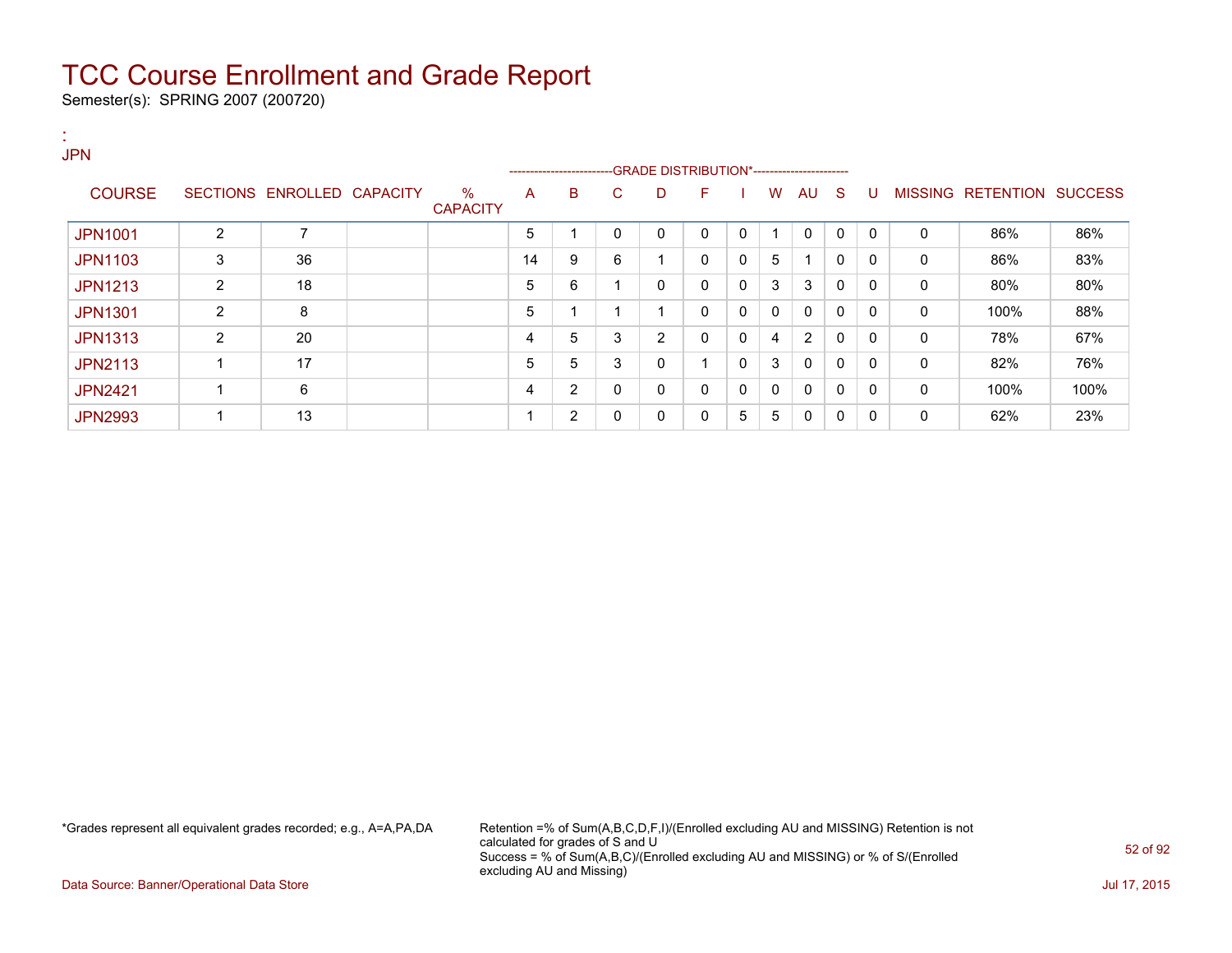Semester(s): SPRING 2007 (200720)

:

| LA            |             |                            |                         |                | ---------------------- |                |              | ----GRADE DISTRIBUTION*----------------------- |              |              |              |              |              |              |                           |      |
|---------------|-------------|----------------------------|-------------------------|----------------|------------------------|----------------|--------------|------------------------------------------------|--------------|--------------|--------------|--------------|--------------|--------------|---------------------------|------|
| <b>COURSE</b> |             | SECTIONS ENROLLED CAPACITY | $\%$<br><b>CAPACITY</b> | A              | B                      | C              | D            | F                                              |              | W            | AU           | <sub>S</sub> | U            |              | MISSING RETENTION SUCCESS |      |
| LA1213        |             | 12                         |                         | 4              | $\overline{2}$         |                | 0            | 3                                              | $\mathbf{0}$ | 2            | $\mathbf{0}$ | $\mathbf{0}$ | $\mathbf{0}$ | $\mathbf{0}$ | 83%                       | 58%  |
| LA1333        | $\mathbf 1$ | 13                         |                         | 4              | 3                      | 0              |              | 1                                              | 0            | 4            | $\mathbf{0}$ | 0            | $\Omega$     | $\mathbf{0}$ | 69%                       | 54%  |
| LA1343        | 1           | 12                         |                         | 5              | 2                      |                | 0            | 0                                              | 0            | 4            | $\mathbf 0$  | $\mathbf{0}$ | $\mathbf{0}$ | $\mathbf 0$  | 67%                       | 67%  |
| LA2303        | 1           | 7                          |                         | $\overline{2}$ |                        | $\overline{2}$ | 0            | 1                                              | $\mathbf{0}$ |              | $\mathbf 0$  | $\mathbf{0}$ | $\mathbf{0}$ | $\mathbf 0$  | 86%                       | 71%  |
| LA2353        | 1           | 5                          |                         | $\overline{2}$ | 2                      |                | 0            | 0                                              | $\mathbf 0$  | 0            | $\mathbf 0$  | $\mathbf{0}$ | $\mathbf{0}$ | 0            | 100%                      | 100% |
| LA2373        | 1           | 8                          |                         | 3              | 2                      | $\overline{2}$ | $\mathbf{0}$ | 0                                              | $\mathbf{0}$ |              | $\mathbf{0}$ | $\mathbf{0}$ | $\Omega$     | $\mathbf 0$  | 88%                       | 88%  |
| LA2383        | 1           | 9                          |                         | 5              | 3                      | 0              | $\mathbf{0}$ | 0                                              |              | $\mathbf{0}$ | $\mathbf{0}$ | $\mathbf{0}$ | $\mathbf{0}$ | $\mathbf 0$  | 100%                      | 89%  |
| LA2403        | 1           | 7                          |                         | 3              | $\overline{2}$         |                |              | 0                                              | 0            | 0            | $\mathbf{0}$ | 0            | $\Omega$     | 0            | 100%                      | 86%  |
| LA2503        | 1           | 6                          |                         |                | 3                      |                | 0            | 4                                              | $\mathbf{0}$ | 0            | $\mathbf 0$  | $\mathbf{0}$ | $\Omega$     | $\mathbf 0$  | 100%                      | 83%  |
| LA2802        | 1           |                            |                         | $\mathbf{0}$   | $\Omega$               | 0              | $\mathbf{0}$ | 0                                              | 0            |              | $\mathbf{0}$ | $\mathbf{0}$ | $\mathbf{0}$ | 0            | $0\%$                     | 0%   |
| LA2813        | 1           | -4                         |                         |                | 0                      |                | 0            | 0                                              | 0            | 0            | 0            | 0            | 0            | 0            | 100%                      | 100% |

\*Grades represent all equivalent grades recorded; e.g., A=A,PA,DA Retention =% of Sum(A,B,C,D,F,I)/(Enrolled excluding AU and MISSING) Retention is not calculated for grades of S and U Success = % of Sum(A,B,C)/(Enrolled excluding AU and MISSING) or % of S/(Enrolled excluding AU and Missing)

Data Source: Banner/Operational Data Store Jul 17, 2015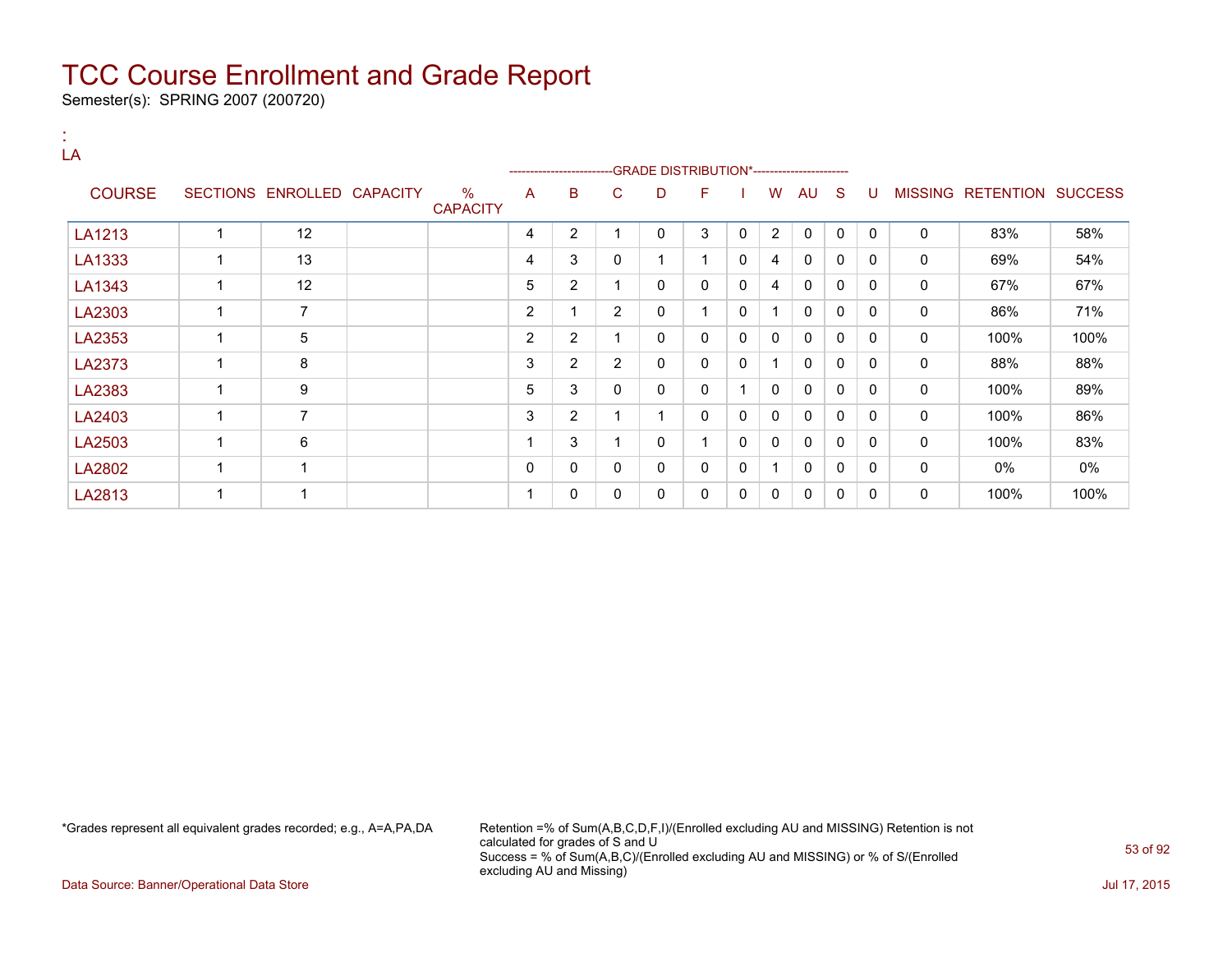Semester(s): SPRING 2007 (200720)

:

| LAT |               |  |                 |                                                                    |  |  |                |                |                |  |                                                                             |      |
|-----|---------------|--|-----------------|--------------------------------------------------------------------|--|--|----------------|----------------|----------------|--|-----------------------------------------------------------------------------|------|
|     |               |  |                 | ------------------------GRADE DISTRIBUTION*----------------------- |  |  |                |                |                |  |                                                                             |      |
|     | <b>COURSE</b> |  | <b>CAPACITY</b> |                                                                    |  |  |                |                |                |  | SECTIONS ENROLLED CAPACITY % A B C D F I W AU S U MISSING RETENTION SUCCESS |      |
|     | LAT1313       |  |                 |                                                                    |  |  | 0 <sup>1</sup> | $\overline{0}$ | $\overline{0}$ |  | 100%                                                                        | 100% |

\*Grades represent all equivalent grades recorded; e.g., A=A,PA,DA Retention =% of Sum(A,B,C,D,F,I)/(Enrolled excluding AU and MISSING) Retention is not calculated for grades of S and U Success = % of Sum(A,B,C)/(Enrolled excluding AU and MISSING) or % of S/(Enrolled excluding AU and Missing)

Data Source: Banner/Operational Data Store Jul 17, 2015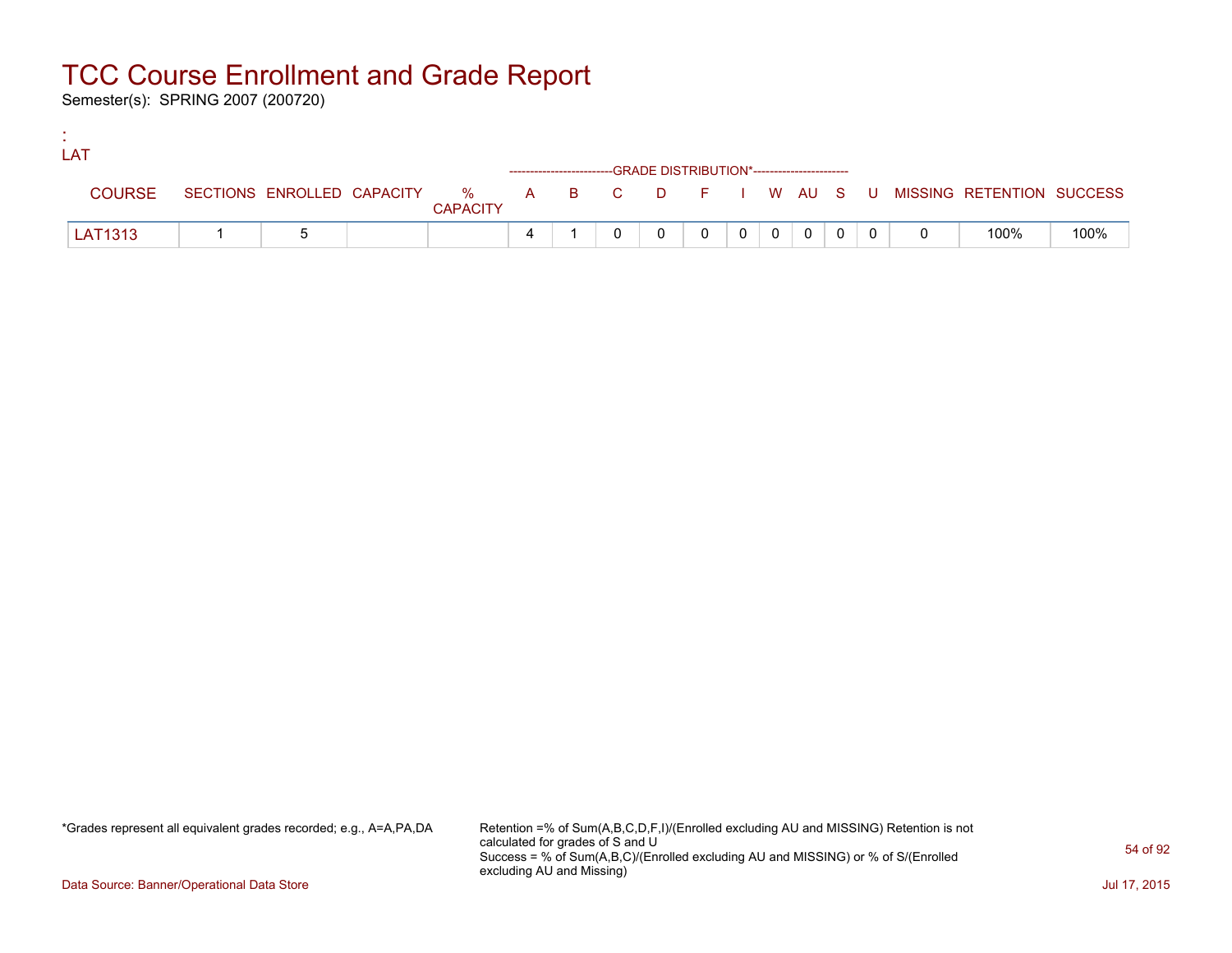Semester(s): SPRING 2007 (200720)

| л.<br><b>A</b><br>MA |                            |                      |   | ------------------------ |    | --GRADE DISTRIBUTION*----------------------- |              |   |              |              |              |              |              |                           |      |
|----------------------|----------------------------|----------------------|---|--------------------------|----|----------------------------------------------|--------------|---|--------------|--------------|--------------|--------------|--------------|---------------------------|------|
| <b>COURSE</b>        | SECTIONS ENROLLED CAPACITY | %<br><b>CAPACITY</b> | A | B                        | C. | D                                            | F            |   | W            | AU S         |              | -U           |              | MISSING RETENTION SUCCESS |      |
| MA1383               | 6                          |                      | 3 | 2                        | 0  | 0                                            | 0            |   | 0            | $\mathbf{0}$ | $\mathbf{0}$ | $\Omega$     | 0            | 100%                      | 83%  |
| MA2243               | 10                         |                      | 4 | 5                        |    | 0                                            | $\mathbf{0}$ | 0 | $\mathbf{0}$ | $\mathbf{0}$ | $\mathbf{0}$ | 0            | 0            | 100%                      | 100% |
| MA2333               | 2                          |                      | 2 | 0                        | 0  | 0                                            | $\mathbf{0}$ | 0 | 0            | 0            | $\mathbf{0}$ | $\mathbf{0}$ | 0            | 100%                      | 100% |
| MA2345               | 8                          |                      | 8 | $\mathbf{0}$             | 0  | 0                                            | $\mathbf{0}$ | 0 | 0            | $\mathbf{0}$ | $\mathbf{0}$ | 0            | 0            | 100%                      | 100% |
| MA2346               | 6                          |                      | 3 | 3                        | 0  | 0                                            | $\mathbf{0}$ | 0 | 0            | $\mathbf{0}$ | $\mathbf{0}$ | $\Omega$     | $\mathbf{0}$ | 100%                      | 100% |
| MA2393               | 7                          |                      | 0 | 6                        |    | 0                                            | $\mathbf{0}$ | 0 | 0            | 0            | 0            | $\mathbf{0}$ | 0            | 100%                      | 100% |

\*Grades represent all equivalent grades recorded; e.g., A=A,PA,DA Retention =% of Sum(A,B,C,D,F,I)/(Enrolled excluding AU and MISSING) Retention is not calculated for grades of S and U Success = % of Sum(A,B,C)/(Enrolled excluding AU and MISSING) or % of S/(Enrolled excluding AU and Missing)

Data Source: Banner/Operational Data Store Jul 17, 2015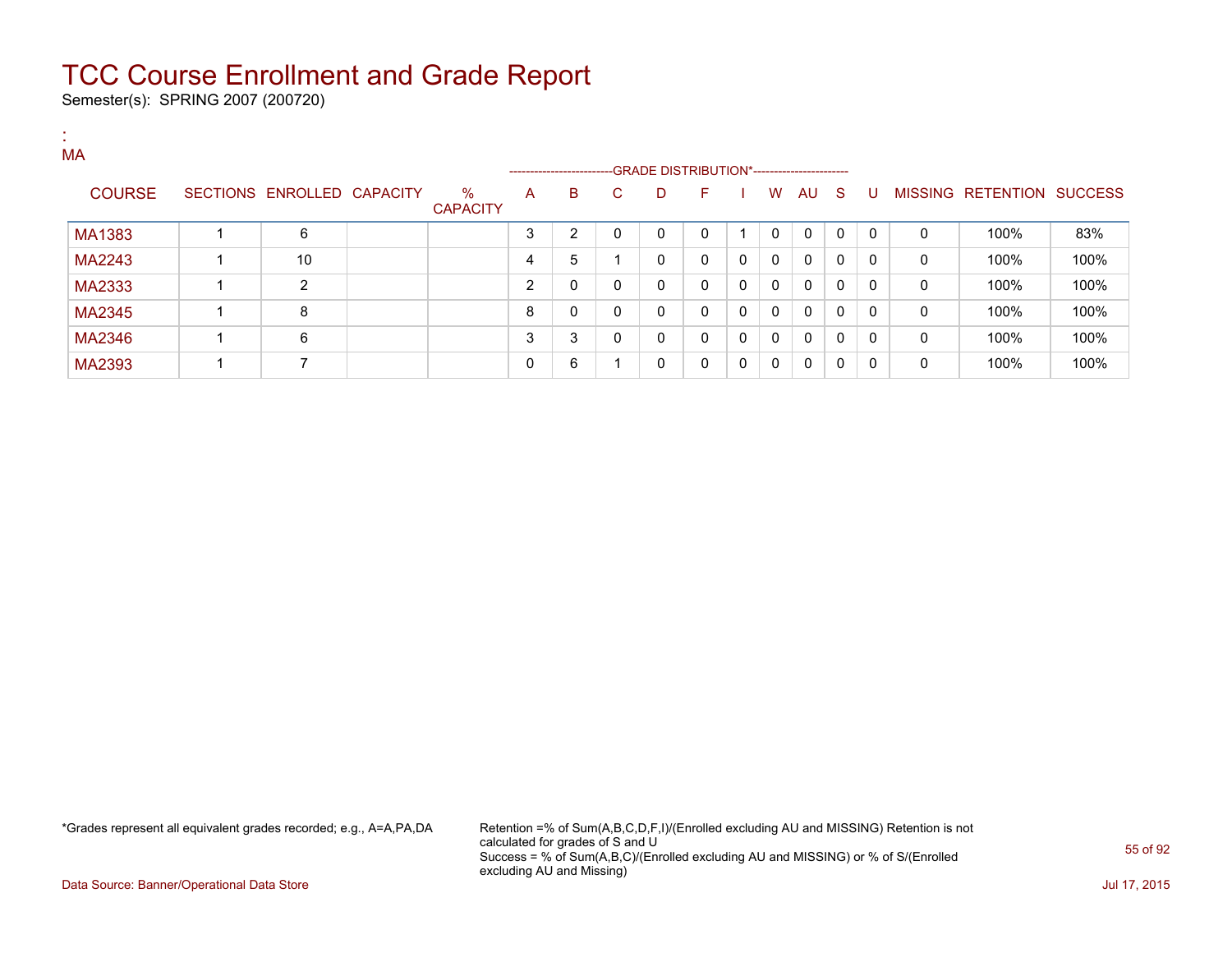Semester(s): SPRING 2007 (200720)

| <b>MGT</b>     |                |                            |                         |                | ------------------------ |                | -GRADE DISTRIBUTION*----------------------- |          |              |              |              |              |              |                |                          |      |
|----------------|----------------|----------------------------|-------------------------|----------------|--------------------------|----------------|---------------------------------------------|----------|--------------|--------------|--------------|--------------|--------------|----------------|--------------------------|------|
| <b>COURSE</b>  |                | SECTIONS ENROLLED CAPACITY | $\%$<br><b>CAPACITY</b> | A              | в                        | С              | D                                           | F        |              | W            | AU           | S            | U            | <b>MISSING</b> | <b>RETENTION SUCCESS</b> |      |
| <b>MGT1343</b> |                | $\overline{2}$             |                         |                |                          | 0              | 0                                           | 0        | $\mathbf{0}$ | $\mathbf{0}$ | $\mathbf{0}$ | $\Omega$     | $\mathbf{0}$ | $\mathbf 0$    | 100%                     | 100% |
| <b>MGT1353</b> | 4              | 48                         |                         | 36             | 5                        |                | 0                                           | 0        |              | 5            | $\mathbf{0}$ | 0            | $\Omega$     | 0              | 90%                      | 88%  |
| <b>MGT1363</b> | 1              |                            |                         |                | 0                        | 0              | 0                                           | 0        | $\mathbf{0}$ | 0            | $\mathbf 0$  | 0            | $\Omega$     | $\mathbf 0$    | 100%                     | 100% |
| <b>MGT1373</b> |                | 5                          |                         | 2              | $\overline{2}$           | 0              | 0                                           | 0        | 0            | 1            | $\mathbf{0}$ | $\mathbf{0}$ | $\Omega$     | 0              | 80%                      | 80%  |
| MGT2103        |                | $\overline{2}$             |                         |                | 0                        | 0              | 0                                           | 0        | 0            |              | $\mathbf{0}$ | 0            | $\Omega$     | 0              | 50%                      | 50%  |
| <b>MGT2123</b> | 1              | 16                         |                         | 15             | 0                        | 0              | 0                                           | 0        | $\mathbf{0}$ | 1            | $\Omega$     | 0            | $\Omega$     | 0              | 94%                      | 94%  |
| <b>MGT2201</b> |                | 21                         |                         |                | 13                       |                | 0                                           | 0        | $\mathbf{0}$ | 0            | $\mathbf{0}$ | $\mathbf{0}$ | $\Omega$     | 0              | 100%                     | 100% |
| <b>MGT2323</b> | 1              | 7                          |                         | $\overline{2}$ |                          | $\overline{2}$ | 1                                           | 0        | 0            | ◢            | 0            | 0            | 0            | 0              | 86%                      | 71%  |
| <b>MGT2363</b> | 12             | 202                        |                         | 96             | 43                       | 19             | 10                                          | 6        |              | 27           | $\mathbf{0}$ | 0            | <sup>0</sup> | 0              | 87%                      | 78%  |
| <b>MGT2991</b> | 1              | 4                          |                         | 3              | 0                        | 0              | 0                                           | $\Omega$ | 0            | 1            | $\Omega$     | $\Omega$     | $\Omega$     | 0              | 75%                      | 75%  |
| <b>MGT2993</b> | $\overline{2}$ | 22                         |                         | 14             |                          | 0              | 0                                           | 0        | $\mathbf{0}$ | 7            | 0            | 0            | $\Omega$     | 0              | 68%                      | 68%  |

:

\*Grades represent all equivalent grades recorded; e.g., A=A,PA,DA Retention =% of Sum(A,B,C,D,F,I)/(Enrolled excluding AU and MISSING) Retention is not calculated for grades of S and U Success = % of Sum(A,B,C)/(Enrolled excluding AU and MISSING) or % of S/(Enrolled excluding AU and Missing)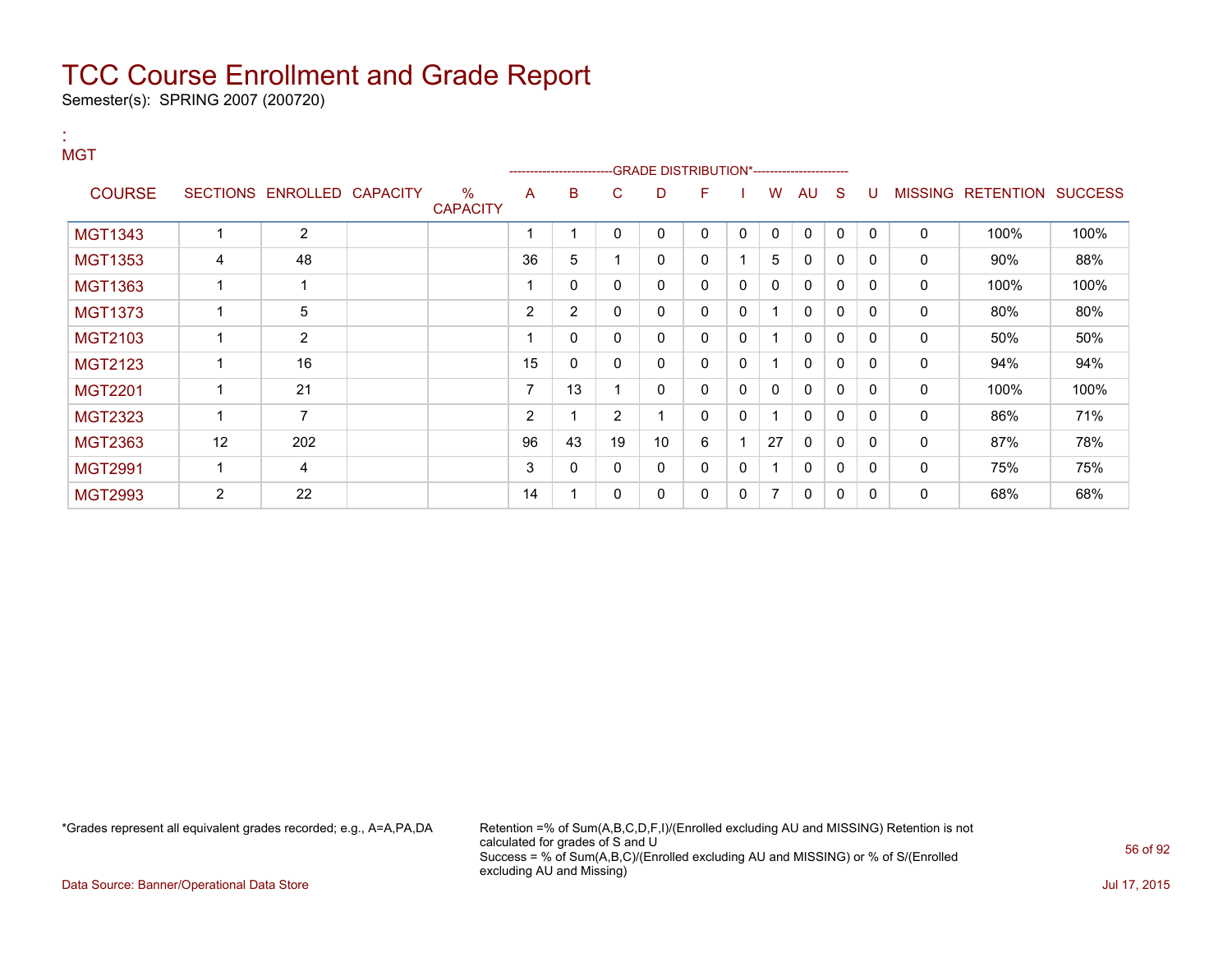Semester(s): SPRING 2007 (200720)

| <b>MKT</b>     |                |                            |                         |    | -------------------------GRADE                DISTRIBUTION*---------------------- |                |              |                |              |                |              |              |              |              |                           |     |
|----------------|----------------|----------------------------|-------------------------|----|-----------------------------------------------------------------------------------|----------------|--------------|----------------|--------------|----------------|--------------|--------------|--------------|--------------|---------------------------|-----|
| <b>COURSE</b>  |                | SECTIONS ENROLLED CAPACITY | $\%$<br><b>CAPACITY</b> | A  | B                                                                                 | С              | D            | F              |              | W              | AU           | -S           | U            |              | MISSING RETENTION SUCCESS |     |
| <b>MKT1313</b> | $\overline{2}$ | 26                         |                         | 18 |                                                                                   | $\overline{2}$ | $\mathbf{0}$ | 0              | $\Omega$     | 5              | $\mathbf{0}$ | $\mathbf{0}$ | $\Omega$     | 0            | 81%                       | 81% |
| <b>MKT1393</b> | 2              | 13                         |                         | 5  |                                                                                   | 0              | 0            | 3              | 0            | 4              | $\mathbf{0}$ | $\Omega$     | $\mathbf{0}$ | 0            | 69%                       | 46% |
| <b>MKT1403</b> | 1              | 7                          |                         | 6  | 0                                                                                 | 0              | 0            | 0              | $\mathbf{0}$ |                | 0            | $\mathbf{0}$ | $\mathbf{0}$ | 0            | 86%                       | 86% |
| <b>MKT1423</b> | 1              | 4                          |                         | 3  | 0                                                                                 | 0              | 0            | $\mathbf{0}$   | 0            | 4              | $\mathbf{0}$ | 0            | $\mathbf{0}$ | 0            | 75%                       | 75% |
| <b>MKT1433</b> | 1              | 4                          |                         | 3  | 0                                                                                 | 0              | 0            | $\mathbf{0}$   | 0            | 1              | $\mathbf{0}$ | $\Omega$     | 0            | 0            | 75%                       | 75% |
| <b>MKT1443</b> | 1              | 3                          |                         |    |                                                                                   | 0              | 0            |                | $\mathbf{0}$ | 0              | $\Omega$     | $\mathbf{0}$ | $\mathbf{0}$ | $\mathbf 0$  | 100%                      | 67% |
| <b>MKT2343</b> | $\mathbf 1$    | 21                         |                         | 12 | 6                                                                                 |                |              | $\mathbf{0}$   | $\mathbf{0}$ | 1              | $\Omega$     | 0            | $\mathbf{0}$ | 0            | 95%                       | 90% |
| <b>MKT2363</b> | 1              | 16                         |                         | 6  | 4                                                                                 |                |              | 0              | 0            | 4              | $\Omega$     | 0            | 0            | 0            | 75%                       | 69% |
| <b>MKT2393</b> | 1              | 17                         |                         | 8  | 7                                                                                 | 0              | 0            | 0              | 0            | $\overline{2}$ | $\Omega$     | $\Omega$     | $\Omega$     | $\mathbf 0$  | 88%                       | 88% |
| <b>MKT2423</b> | $\overline{7}$ | 114                        |                         | 47 | 28                                                                                | 13             | 6            | $\overline{7}$ | $\Omega$     | 13             | $\mathbf{0}$ | 0            | $\Omega$     | $\mathbf{0}$ | 89%                       | 77% |
| <b>MKT2433</b> |                | 15                         |                         | 9  | 2                                                                                 | 2              | 0            | 0              | 0            | 2              | 0            | 0            | $\mathbf{0}$ | 0            | 87%                       | 87% |

:

\*Grades represent all equivalent grades recorded; e.g., A=A,PA,DA Retention =% of Sum(A,B,C,D,F,I)/(Enrolled excluding AU and MISSING) Retention is not calculated for grades of S and U Success = % of Sum(A,B,C)/(Enrolled excluding AU and MISSING) or % of S/(Enrolled excluding AU and Missing)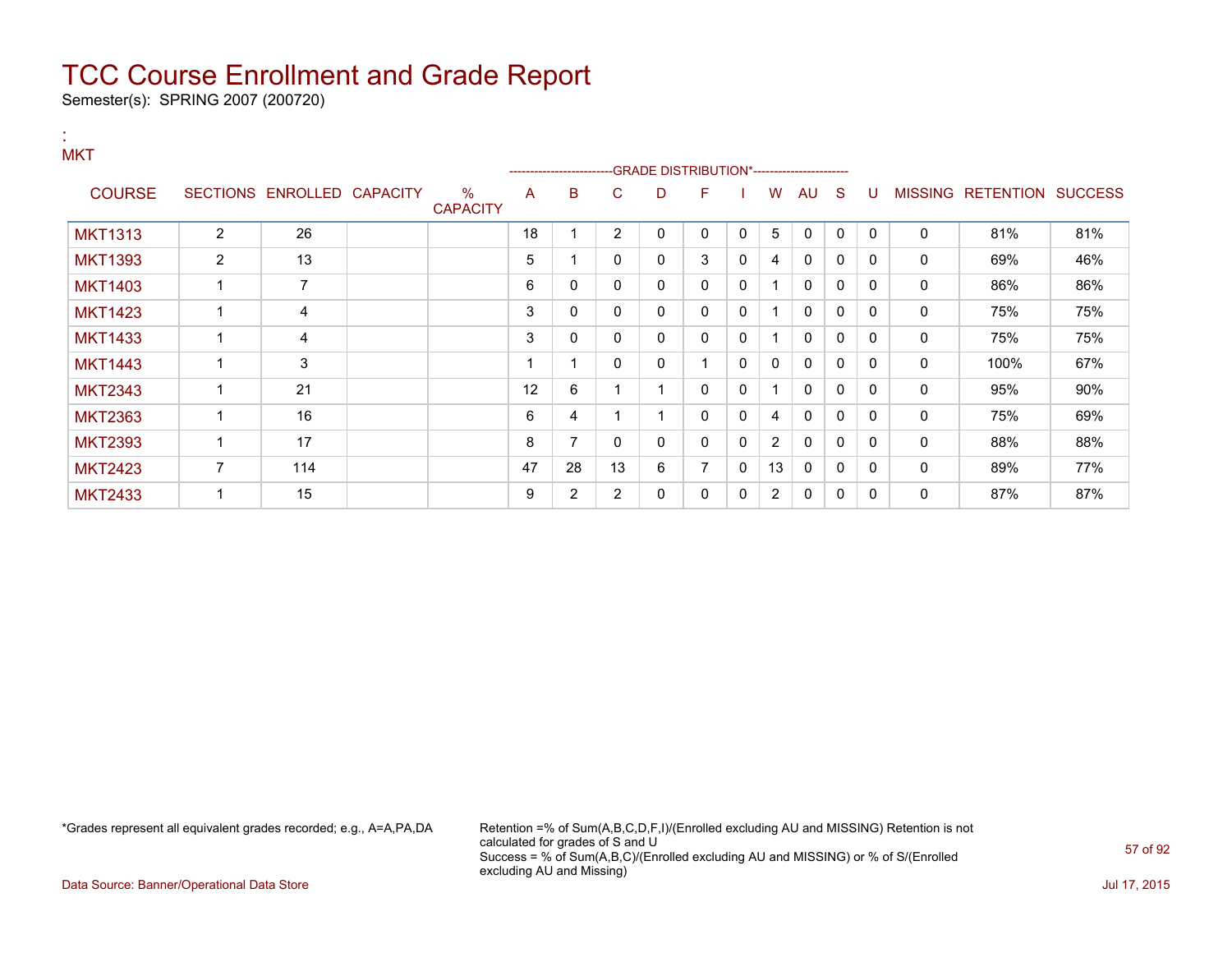Semester(s): SPRING 2007 (200720)

| <b>MLT</b>     |                            |                      |   | ----------------------- |              |              |                          |              |              |              |          |              |              |                   |                |
|----------------|----------------------------|----------------------|---|-------------------------|--------------|--------------|--------------------------|--------------|--------------|--------------|----------|--------------|--------------|-------------------|----------------|
| <b>COURSE</b>  | SECTIONS ENROLLED CAPACITY | %<br><b>CAPACITY</b> | A | B                       | C.           | D            | F.                       |              | W            | AU S         |          | -U           |              | MISSING RETENTION | <b>SUCCESS</b> |
| <b>MLT1203</b> |                            |                      | ົ | 2                       | 0            | $\mathbf{0}$ | 3                        | $\mathbf{0}$ | $\mathbf{0}$ | 0            | $\Omega$ | $\mathbf{0}$ | 0            | 100%              | 57%            |
| <b>MLT1212</b> | $\overline{2}$             |                      | 2 | 0                       | $\mathbf{0}$ | 0            | $\mathbf{0}$             | $\mathbf 0$  | $\mathbf{0}$ | $\Omega$     | $\Omega$ | $\Omega$     | 0            | 100%              | 100%           |
| <b>MLT1222</b> | ⇁                          |                      | 4 | 0                       | $\mathbf{0}$ | 0            |                          | $\mathbf 0$  | 2            | $\mathbf{0}$ | $\Omega$ | $\Omega$     | 0            | 71%               | 57%            |
| <b>MLT2365</b> | 11                         |                      | 3 | 5                       | 3            | $\mathbf 0$  | $\mathbf{0}$             | 0            | 0            | 0            | $\Omega$ | $\Omega$     | 0            | 100%              | 100%           |
| <b>MLT2395</b> | 11                         |                      |   | 8                       | 2            | 0            | $\Omega$                 | $\mathbf 0$  | $\mathbf{0}$ | $\Omega$     | $\Omega$ | $\Omega$     | $\mathbf{0}$ | 100%              | 100%           |
| <b>MLT2434</b> | 11                         |                      | 9 |                         | 0            | 0            | $\overline{\phantom{a}}$ | $\mathbf{0}$ | 0            | $\Omega$     | 0        | $\Omega$     | 0            | 100%              | 91%            |

\*Grades represent all equivalent grades recorded; e.g., A=A,PA,DA Retention =% of Sum(A,B,C,D,F,I)/(Enrolled excluding AU and MISSING) Retention is not calculated for grades of S and U Success = % of Sum(A,B,C)/(Enrolled excluding AU and MISSING) or % of S/(Enrolled excluding AU and Missing)

Data Source: Banner/Operational Data Store **July 17, 2015**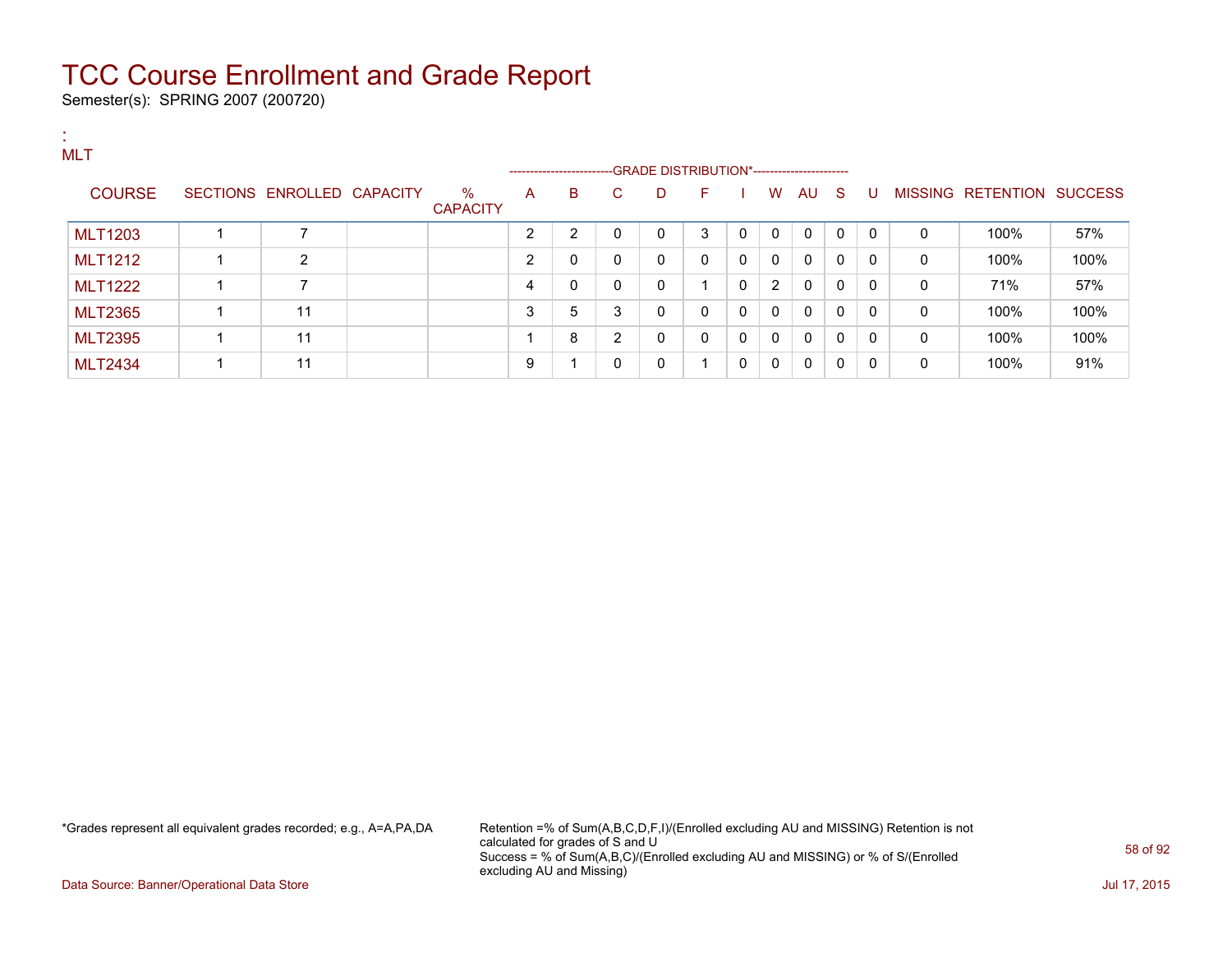Semester(s): SPRING 2007 (200720)

| <b>MTH</b>     |                |                            |                                  |     |     |                |          | -GRADE DISTRIBUTION*---------------------- |              |                   |              |          |              |              |                           |      |
|----------------|----------------|----------------------------|----------------------------------|-----|-----|----------------|----------|--------------------------------------------|--------------|-------------------|--------------|----------|--------------|--------------|---------------------------|------|
| <b>COURSE</b>  |                | SECTIONS ENROLLED CAPACITY | $\frac{0}{0}$<br><b>CAPACITY</b> | A   | в   | C              | D        | F                                          |              | W                 | AU           | S        | -U           |              | MISSING RETENTION SUCCESS |      |
| <b>MTH0003</b> | 42             | 641                        |                                  | 149 | 143 | 101            | 38       | 63                                         | 1            | 144               | 2            | 0        | $\mathbf{0}$ | $\mathbf{0}$ | 77%                       | 62%  |
| <b>MTH0013</b> | 40             | 660                        |                                  | 96  | 129 | 111            | 70       | 111                                        | 0            | 138               | 5            | 0        | $\Omega$     | 0            | 79%                       | 51%  |
| <b>MTH0055</b> | 6              | 112                        |                                  | 22  | 28  | 22             | 14       | 14                                         | 0            | 12                | $\mathbf{0}$ | 0        | $\Omega$     | $\mathbf{0}$ | 89%                       | 64%  |
| <b>MTH0105</b> | 9              | 191                        |                                  | 57  | 33  | 19             | 8        | 23                                         | 0            | 50                | 1            | 0        | $\Omega$     | 0            | 74%                       | 57%  |
| <b>MTH0123</b> | 37             | 509                        |                                  | 87  | 92  | 94             | 54       | 63                                         | 2            | 114               | 3            | 0        | $\Omega$     | $\mathbf{0}$ | 77%                       | 54%  |
| <b>MTH1454</b> | $\overline{2}$ | 14                         |                                  | 5   | 4   | $\overline{2}$ | $\Omega$ | $\Omega$                                   | $\mathbf{0}$ | 3                 | $\mathbf{0}$ | 0        | 0            | 0            | 79%                       | 79%  |
| <b>MTH1473</b> | 8              | 137                        |                                  | 24  | 37  | 32             | 15       | 13                                         | $\Omega$     | 16                | $\Omega$     | $\Omega$ | $\Omega$     | $\mathbf{0}$ | 88%                       | 68%  |
| <b>MTH1513</b> | 65             | 1,422                      |                                  | 285 | 293 | 213            | 119      | 139                                        | 1            | 363               | 8            | $\Omega$ | $\Omega$     | $\mathbf{0}$ | 74%                       | 56%  |
| <b>MTH1613</b> | 11             | 184                        |                                  | 32  | 38  | 32             | 10       | 16                                         | 0            | 55                | $\mathbf 1$  | 0        | $\Omega$     | 0            | 70%                       | 56%  |
| <b>MTH1715</b> | 3              | 39                         |                                  | 11  | 8   | 4              | 5        | 5                                          | 0            | 5                 | $\mathbf 1$  | $\Omega$ | $\Omega$     | $\mathbf{0}$ | 87%                       | 61%  |
| <b>MTH2114</b> | 12             | 172                        |                                  | 51  | 36  | 22             | 5        | 15                                         | 0            | 40                | 2            | 0        | $\Omega$     | $\mathbf{0}$ | 76%                       | 64%  |
| <b>MTH2124</b> | $\overline{7}$ | 81                         |                                  | 20  | 21  | 16             | 3        | 6                                          | $\Omega$     | 14                | $\mathbf{1}$ | 0        | 0            | $\mathbf{0}$ | 82%                       | 71%  |
| <b>MTH2134</b> | 5              | 56                         |                                  | 18  | 9   | 8              | 5        | 4                                          | $\Omega$     | $12 \overline{ }$ | $\mathbf{0}$ | 0        | 0            | $\mathbf{0}$ | 79%                       | 62%  |
| MTH2193        | 18             | 503                        |                                  | 148 | 115 | 100            | 29       | 24                                         | $\mathbf{0}$ | 87                | $\mathbf{0}$ | $\Omega$ | $\Omega$     | 0            | 83%                       | 72%  |
| <b>MTH2423</b> | $\mathbf{1}$   | 11                         |                                  | 10  |     | $\Omega$       | $\Omega$ | $\Omega$                                   | $\Omega$     | $\Omega$          | $\Omega$     | $\Omega$ | $\Omega$     | $\mathbf{0}$ | 100%                      | 100% |
| <b>MTH2513</b> | $\mathbf{1}$   | 5                          |                                  | 1   | 1   | 1              | $\Omega$ | 0                                          | $\Omega$     | $\overline{2}$    | $\mathbf{0}$ | $\Omega$ | $\Omega$     | 0            | 60%                       | 60%  |
| <b>MTH2523</b> | 8              | 167                        |                                  | 35  | 43  | 39             | 9        | 15                                         | 0            | 26                | $\mathbf{0}$ | 0        | $\Omega$     | $\mathbf{0}$ | 84%                       | 70%  |
| <b>MTH2553</b> | $\overline{2}$ | 19                         |                                  | 5   | 7   | 4              | 0        | $\overline{2}$                             | 0            | -1                | 0            | 0        | $\Omega$     | 0            | 95%                       | 84%  |
| MTH2613        | 3              | 38                         |                                  | 11  | 8   | 8              | 3        | 0                                          | $\Omega$     | 8                 | 0            | $\Omega$ | 0            | $\Omega$     | 79%                       | 71%  |

:

\*Grades represent all equivalent grades recorded; e.g., A=A,PA,DA Retention =% of Sum(A,B,C,D,F,I)/(Enrolled excluding AU and MISSING) Retention is not calculated for grades of S and U Success = % of Sum(A,B,C)/(Enrolled excluding AU and MISSING) or % of S/(Enrolled excluding AU and Missing) Data Source: Banner/Operational Data Store Jul 17, 2015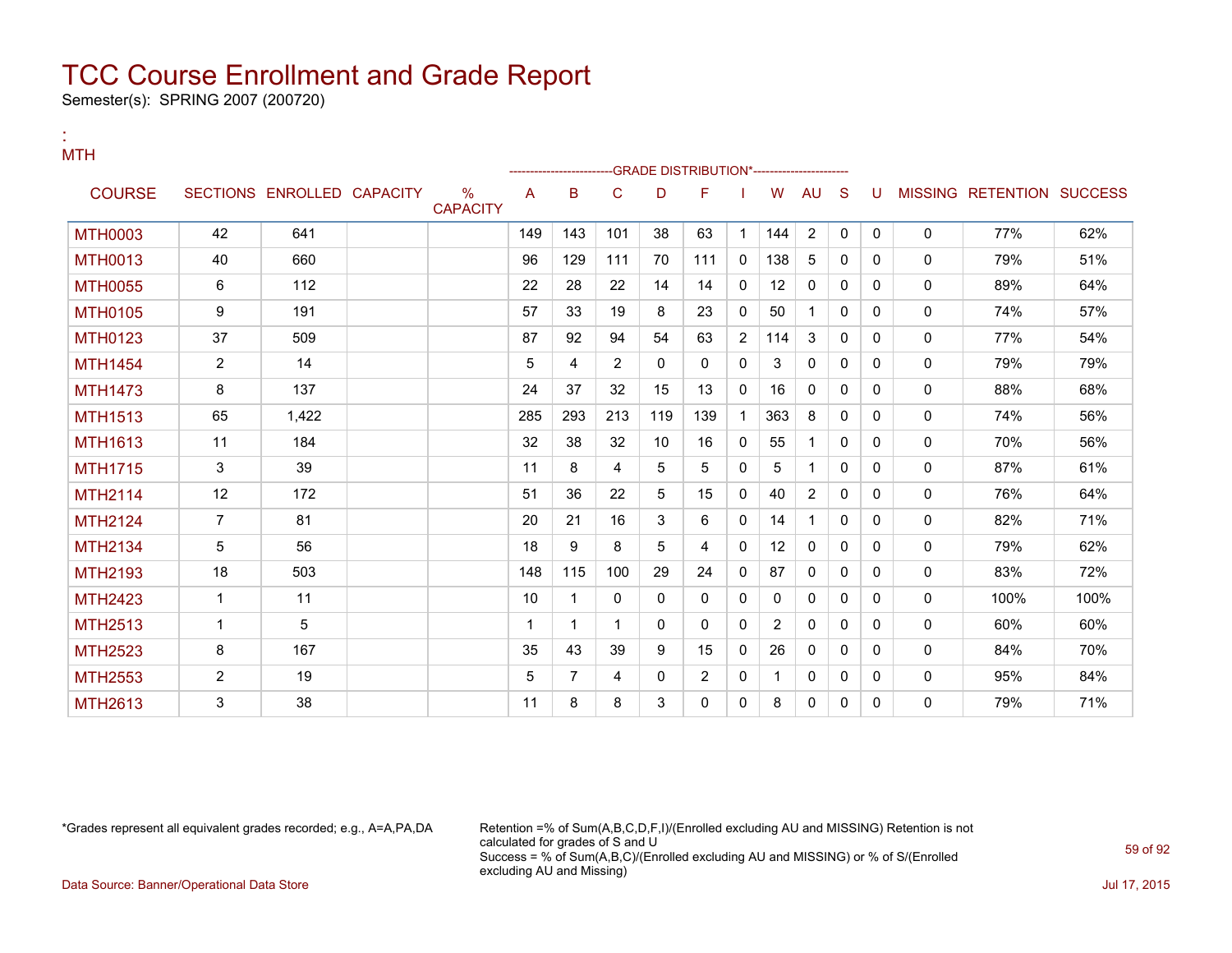Semester(s): SPRING 2007 (200720)

:

| <b>MTR</b>     |                            |                      |  |       | -GRADE DISTRIBUTION*----------------------- |         |   |          |   |                           |     |
|----------------|----------------------------|----------------------|--|-------|---------------------------------------------|---------|---|----------|---|---------------------------|-----|
| <b>COURSE</b>  | SECTIONS ENROLLED CAPACITY | %<br><b>CAPACITY</b> |  | A B C | <b>D</b>                                    | $F = 1$ |   | I WAUS   | U | MISSING RETENTION SUCCESS |     |
| <b>MTR2313</b> |                            |                      |  |       |                                             |         | 0 | $\Omega$ |   | 100%                      | 40% |
| <b>MTR2373</b> |                            |                      |  |       |                                             |         |   | 0        |   | 100%                      | 40% |

\*Grades represent all equivalent grades recorded; e.g., A=A,PA,DA Retention =% of Sum(A,B,C,D,F,I)/(Enrolled excluding AU and MISSING) Retention is not calculated for grades of S and U Success = % of Sum(A,B,C)/(Enrolled excluding AU and MISSING) or % of S/(Enrolled excluding AU and Missing)

Data Source: Banner/Operational Data Store Jul 17, 2015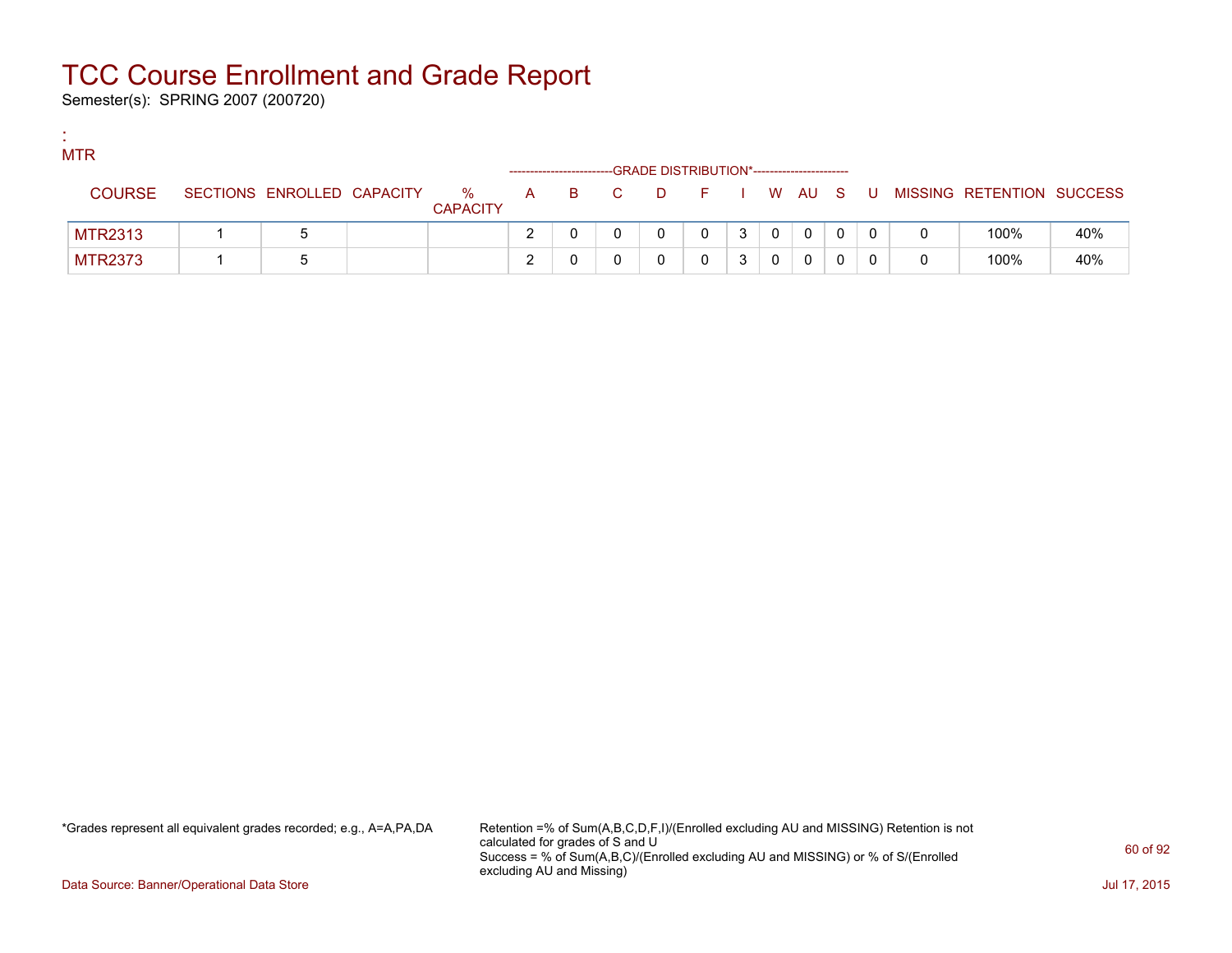Semester(s): SPRING 2007 (200720)

#### : MUS

|                |                |                            |                         |                | -------------------- |                |                | -- GRADE DISTRIBUTION*------------------------ |                |                |              |              |          |              |                           |      |
|----------------|----------------|----------------------------|-------------------------|----------------|----------------------|----------------|----------------|------------------------------------------------|----------------|----------------|--------------|--------------|----------|--------------|---------------------------|------|
| <b>COURSE</b>  |                | SECTIONS ENROLLED CAPACITY | $\%$<br><b>CAPACITY</b> | A              | B                    | C              | D              | F                                              |                | W              | AU           | S            | U        |              | MISSING RETENTION SUCCESS |      |
| <b>MUS0201</b> | 3              | 6                          |                         | 3              | $\mathbf 1$          | 0              | 0              | $\mathbf{0}$                                   | 0              | $\mathbf{1}$   | $\mathbf{1}$ | 0            | 0        | 0            | 80%                       | 80%  |
| <b>MUS0202</b> | 3              | 8                          |                         | 2              | 1                    | $\mathbf{0}$   | 0              | $\mathbf{0}$                                   | 0              | 1              | 4            | 0            | 0        | 0            | 75%                       | 75%  |
| <b>MUS0242</b> | $\mathbf 1$    | $\mathbf 1$                |                         | 1              | 0                    | $\mathbf{0}$   | 0              | $\mathbf{0}$                                   | 0              | 0              | $\mathbf{0}$ | $\mathbf{0}$ | 0        | 0            | 100%                      | 100% |
| <b>MUS1002</b> | $\overline{2}$ | 32                         |                         | 14             | 4                    | 5              | $\overline{2}$ | $\mathbf{1}$                                   | 0              | 6              | $\mathbf{0}$ | $\mathbf{0}$ | 0        | 0            | 81%                       | 72%  |
| <b>MUS1013</b> | $\mathbf 1$    | 26                         |                         | 8              | 2                    | 6              | 0              | 3                                              | 0              | $\overline{7}$ | $\mathbf{0}$ | $\mathbf{0}$ | 0        | $\mathbf{0}$ | 73%                       | 62%  |
| <b>MUS1023</b> | $\mathbf{1}$   | 17                         |                         | $\overline{4}$ | 4                    | $\overline{2}$ | $\mathbf{1}$   | $\overline{2}$                                 | $\Omega$       | 4              | $\mathbf{0}$ | $\Omega$     | $\Omega$ | 0            | 76%                       | 59%  |
| <b>MUS1053</b> | 3              | 32                         |                         | 15             | $\overline{7}$       | 3              | $\mathbf{1}$   | 3                                              | 0              | 3              | $\mathbf{0}$ | $\mathbf{0}$ | 0        | 0            | 91%                       | 78%  |
| <b>MUS1062</b> | $\mathbf{1}$   | 12                         |                         | 5              | 2                    | 1              | $\overline{2}$ | $\Omega$                                       | 0              | $\overline{2}$ | $\mathbf{0}$ | $\mathbf{0}$ | 0        | $\mathbf{0}$ | 83%                       | 67%  |
| <b>MUS1072</b> | $\overline{2}$ | 21                         |                         | 6              | $\overline{2}$       | 5              | $\overline{2}$ | 3                                              | 0              | 3              | $\mathbf{0}$ | $\mathbf{0}$ | 0        | 0            | 86%                       | 62%  |
| <b>MUS1113</b> | 9              | 164                        |                         | 55             | 48                   | 18             | 3              | 8                                              | $\overline{2}$ | 27             | 3            | $\Omega$     | 0        | $\mathbf{0}$ | 83%                       | 75%  |
| <b>MUS1133</b> | 1              | 6                          |                         | $\overline{2}$ | $\mathbf 1$          | $\mathbf{1}$   | $\mathbf{1}$   | $\mathbf{0}$                                   | 0              | $\mathbf 1$    | 0            | $\mathbf{0}$ | 0        | 0            | 83%                       | 67%  |
| <b>MUS1201</b> | 4              | 8                          |                         | 6              | $\mathbf{0}$         | 0              | 0              | 0                                              | 0              | 0              | 2            | 0            | 0        | 0            | 100%                      | 100% |
| <b>MUS1202</b> | 5              | 11                         |                         | 8              | -1                   | $\mathbf{0}$   | 0              | 0                                              | 0              | $\overline{2}$ | 0            | $\mathbf{0}$ | 0        | 0            | 82%                       | 82%  |
| <b>MUS1241</b> | 4              | 11                         |                         | 9              | 0                    | 1              | 0              | $\mathbf 1$                                    | 0              | 0              | 0            | 0            | 0        | 0            | 100%                      | 91%  |
| <b>MUS1242</b> | 8              | 27                         |                         | 24             | 1                    | $\mathbf{0}$   | 0              | $\mathbf{0}$                                   | 0              | $\mathbf{1}$   | $\mathbf{1}$ | $\mathbf{0}$ | 0        | 0            | 96%                       | 96%  |
| <b>MUS1251</b> | 3              | 31                         |                         | 23             | $\mathbf{1}$         | 0              | 0              | 0                                              | 0              | 6              | $\mathbf{1}$ | $\mathbf{0}$ | 0        | 0            | 80%                       | 80%  |
| <b>MUS1252</b> | 3              | 10                         |                         | 8              | $\mathbf{0}$         | 0              | 0              | $\mathbf{0}$                                   | 0              | $\mathbf{1}$   | $\mathbf{1}$ | $\mathbf{0}$ | 0        | 0            | 89%                       | 89%  |
| <b>MUS1312</b> | 1              | $\overline{7}$             |                         | 6              | $\mathbf{0}$         | $\mathbf 0$    | 0              | $\mathbf{0}$                                   | 0              | $\mathbf{1}$   | 0            | $\mathbf{0}$ | 0        | 0            | 86%                       | 86%  |
| <b>MUS1322</b> | $\mathbf 1$    | 4                          |                         | $\overline{2}$ | $\mathbf{0}$         | $\mathbf{0}$   | 0              | $\mathbf{0}$                                   | 0              | $\mathbf{1}$   | $\mathbf{1}$ | $\mathbf{0}$ | 0        | 0            | 67%                       | 67%  |
| <b>MUS1331</b> | $\mathbf 1$    | $\overline{2}$             |                         | 2              | $\mathbf{0}$         | $\mathbf{0}$   | 0              | $\mathbf{0}$                                   | 0              | $\mathbf{0}$   | $\mathbf{0}$ | $\Omega$     | 0        | 0            | 100%                      | 100% |
| <b>MUS1332</b> | 2              | 8                          |                         | 8              | $\mathbf{0}$         | 0              | 0              | 0                                              | 0              | 0              | 0            | 0            | 0        | 0            | 100%                      | 100% |
| <b>MUS1342</b> |                | 1                          |                         |                | 0                    | 0              | 0              | 0                                              | 0              | 0              | 0            | 0            | 0        | 0            | 100%                      | 100% |

\*Grades represent all equivalent grades recorded; e.g., A=A,PA,DA Retention =% of Sum(A,B,C,D,F,I)/(Enrolled excluding AU and MISSING) Retention is not calculated for grades of S and U Success = % of Sum(A,B,C)/(Enrolled excluding AU and MISSING) or % of S/(Enrolled excluding AU and Missing)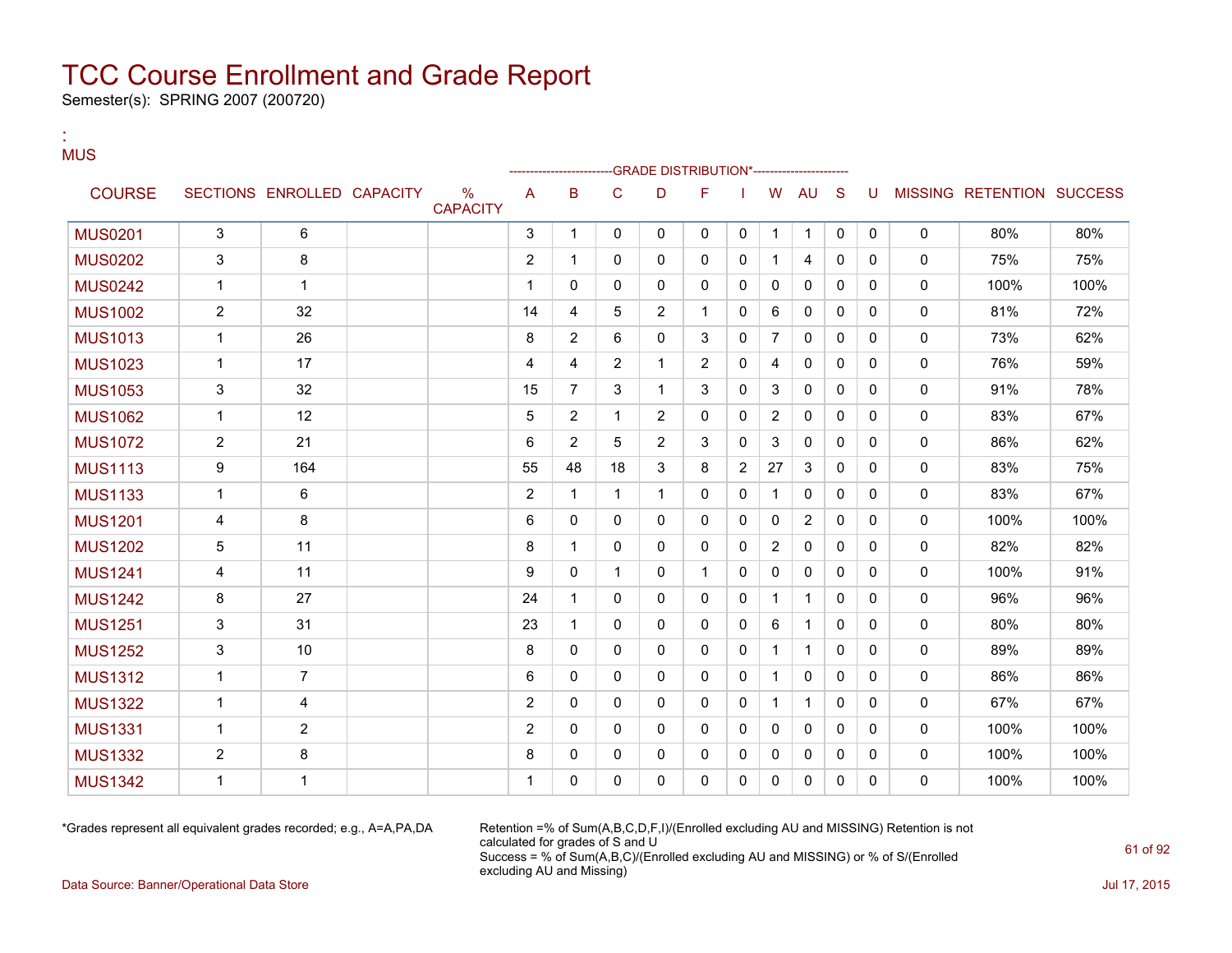Semester(s): SPRING 2007 (200720)

:

| <b>MUS</b>     |                |                            |                      |                |                |              |              | -GRADE DISTRIBUTION*----------------- |              |                |              |              |              |              |                           |       |
|----------------|----------------|----------------------------|----------------------|----------------|----------------|--------------|--------------|---------------------------------------|--------------|----------------|--------------|--------------|--------------|--------------|---------------------------|-------|
| <b>COURSE</b>  |                | SECTIONS ENROLLED CAPACITY | %<br><b>CAPACITY</b> | A              | B              | C            | D            | F                                     |              | W              | <b>AU</b>    | <sub>S</sub> | U            |              | MISSING RETENTION SUCCESS |       |
| <b>MUS1351</b> | $\mathbf{1}$   | $\overline{2}$             |                      | $\overline{2}$ | $\Omega$       | $\Omega$     | 0            | $\Omega$                              | $\mathbf{0}$ | $\mathbf 0$    | $\mathbf 0$  | $\mathbf 0$  | $\mathbf 0$  | $\mathbf 0$  | 100%                      | 100%  |
| <b>MUS1352</b> | $\mathbf{1}$   | $\mathbf{1}$               |                      | 0              | $\Omega$       | $\mathbf{0}$ | 0            | $\mathbf{1}$                          | 0            | $\mathbf{0}$   | $\mathbf{0}$ | $\mathbf{0}$ | $\mathbf{0}$ | $\mathbf{0}$ | 100%                      | $0\%$ |
| <b>MUS1381</b> | $\mathbf{1}$   | 4                          |                      | 4              | $\Omega$       | $\Omega$     | 0            | $\Omega$                              | $\mathbf{0}$ | 0              | 0            | $\Omega$     | $\Omega$     | 0            | 100%                      | 100%  |
| <b>MUS1382</b> | $\mathbf{1}$   | $\mathbf 1$                |                      | 1              | $\mathbf{0}$   | $\mathbf{0}$ | 0            | $\mathbf{0}$                          | 0            | 0              | 0            | $\mathbf{0}$ | $\mathbf{0}$ | 0            | 100%                      | 100%  |
| <b>MUS1392</b> | $\mathbf{1}$   | 3                          |                      | $\overline{2}$ | $\Omega$       | $\Omega$     | 0            | $\Omega$                              | $\mathbf{0}$ | $\mathbf{0}$   | $\mathbf{1}$ | $\Omega$     | $\mathbf{0}$ | 0            | 100%                      | 100%  |
| <b>MUS1411</b> | $\mathbf{1}$   | 6                          |                      | 5              | 1              | $\mathbf{0}$ | 0            | $\mathbf{0}$                          | 0            | 0              | 0            | $\mathbf{0}$ | $\mathbf{0}$ | 0            | 100%                      | 100%  |
| <b>MUS1412</b> | $\mathbf{1}$   | 1                          |                      | 1              | $\Omega$       | $\Omega$     | 0            | $\Omega$                              | 0            | 0              | 0            | $\Omega$     | $\Omega$     | 0            | 100%                      | 100%  |
| <b>MUS1421</b> | $\mathbf{1}$   | 1                          |                      | 0              | 1              | $\Omega$     | 0            | $\Omega$                              | 0            | $\mathbf{0}$   | 0            | $\Omega$     | $\Omega$     | 0            | 100%                      | 100%  |
| <b>MUS1432</b> | $\mathbf{1}$   | 3                          |                      | 3              | $\Omega$       | $\Omega$     | 0            | $\Omega$                              | $\Omega$     | $\mathbf{0}$   | $\mathbf{0}$ | $\Omega$     | $\Omega$     | $\Omega$     | 100%                      | 100%  |
| <b>MUS1442</b> | $\mathbf{1}$   | 3                          |                      | 3              | $\Omega$       | $\Omega$     | 0            | $\mathbf{0}$                          | $\mathbf{0}$ | 0              | 0            | $\Omega$     | $\mathbf{0}$ | 0            | 100%                      | 100%  |
| <b>MUS1451</b> | $\mathbf{1}$   | $\overline{2}$             |                      | $\overline{2}$ | $\Omega$       | $\Omega$     | 0            | $\Omega$                              | $\Omega$     | $\mathbf{0}$   | $\mathbf{0}$ | $\Omega$     | $\Omega$     | $\Omega$     | 100%                      | 100%  |
| <b>MUS1452</b> | $\mathbf{1}$   | 1                          |                      | 1              | $\Omega$       | $\Omega$     | 0            | $\mathbf{0}$                          | $\mathbf{0}$ | 0              | $\mathbf 0$  | $\mathbf{0}$ | $\mathbf{0}$ | 0            | 100%                      | 100%  |
| <b>MUS1491</b> | $\mathbf{1}$   | 1                          |                      | 1              | $\Omega$       | $\Omega$     | 0            | $\Omega$                              | $\Omega$     | $\Omega$       | $\mathbf{0}$ | $\Omega$     | $\Omega$     | 0            | 100%                      | 100%  |
| <b>MUS1492</b> | $\mathbf{1}$   | 4                          |                      | 1              | $\mathbf 1$    | $\mathbf{0}$ | 0            | $\mathbf{0}$                          | 0            | $\overline{2}$ | 0            | $\mathbf{0}$ | $\mathbf{0}$ | 0            | 50%                       | 50%   |
| <b>MUS1512</b> | $\overline{2}$ | 11                         |                      | 10             | $\Omega$       | $\Omega$     | 0            | $\Omega$                              | $\Omega$     | $\mathbf{1}$   | $\mathbf{0}$ | $\Omega$     | $\Omega$     | $\mathbf 0$  | 91%                       | 91%   |
| <b>MUS1541</b> | $\mathbf{1}$   | 27                         |                      | 22             | $\overline{2}$ | $\mathbf{0}$ | 0            | $\mathbf{0}$                          | $\Omega$     | $\overline{2}$ | 1            | $\Omega$     | $\Omega$     | 0            | 92%                       | 92%   |
| <b>MUS1551</b> | $\mathbf{1}$   | 41                         |                      | 34             | 3              | $\Omega$     | 0            | $\Omega$                              | $\mathbf{0}$ | 3              | $\mathbf{1}$ | $\Omega$     | $\Omega$     | $\mathbf 0$  | 92%                       | 92%   |
| <b>MUS1562</b> | $\mathbf{1}$   | 8                          |                      | 6              | $\mathbf 1$    | $\mathbf{0}$ | 0            | $\mathbf{0}$                          | $\mathbf{0}$ | $\mathbf 1$    | $\mathbf{0}$ | $\Omega$     | $\Omega$     | 0            | 88%                       | 88%   |
| <b>MUS1612</b> | $\overline{7}$ | 33                         |                      | 13             | 5              | $\mathbf{1}$ | $\mathbf{1}$ | 4                                     | 1            | $\overline{7}$ | $\mathbf{1}$ | $\Omega$     | $\mathbf{0}$ | 0            | 78%                       | 59%   |
| <b>MUS1622</b> | 6              | 20                         |                      | 8              | $\overline{7}$ | $\mathbf{1}$ | 0            | $\mathbf{0}$                          | $\mathbf{0}$ | 3              | $\mathbf{1}$ | $\Omega$     | $\Omega$     | 0            | 84%                       | 84%   |
| <b>MUS1632</b> | 3              | 5                          |                      | 3              | $\mathbf 1$    | $\mathbf{1}$ | 0            | $\mathbf{0}$                          | 0            | 0              | $\mathbf{0}$ | $\mathbf{0}$ | $\mathbf{0}$ | 0            | 100%                      | 100%  |
| <b>MUS1642</b> | 3              | 3                          |                      | 3              | $\Omega$       | 0            | 0            | $\Omega$                              | $\Omega$     | 0              | 0            | $\Omega$     | $\Omega$     | 0            | 100%                      | 100%  |

\*Grades represent all equivalent grades recorded; e.g., A=A,PA,DA Retention =% of Sum(A,B,C,D,F,I)/(Enrolled excluding AU and MISSING) Retention is not calculated for grades of S and U Success = % of Sum(A,B,C)/(Enrolled excluding AU and MISSING) or % of S/(Enrolled excluding AU and Missing)

Data Source: Banner/Operational Data Store Jul 17, 2015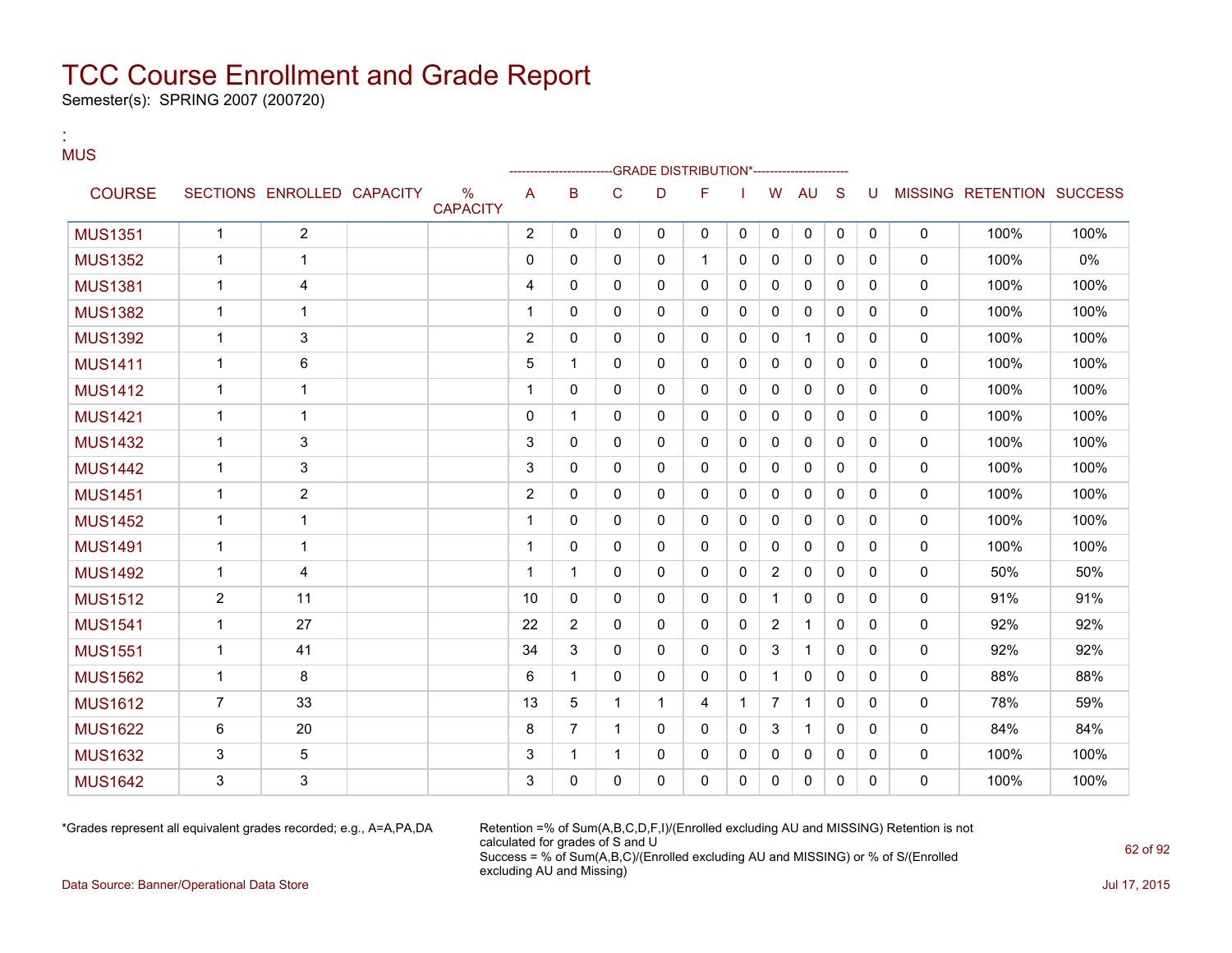Semester(s): SPRING 2007 (200720)

:

#### **MUS** ---GRADE DISTRIBUTION\*------------------------COURSE SECTIONS ENROLLED CAPACITY % **CAPACITY** A B C D F I W AU S U MISSING RETENTION SUCCESS MUS1651 1 45 44 1 0 0 0 0 0 0 0 0 0 100% 100% MUS1781 1 2 2 0 0 0 0 0 0 0 0 0 0 100% 100% MUS1801 | 1 | 10 | | | 9 |0 |0 |0 |0 |0 |1 |0 |0 | 0 | 100% | 100% MUS2023 | 1 | 13 | | 7 | 2 | 1 | 0 | 2 | 0 | 1 | 0 | 0 | 0 | 0 | 92% | 77% MUS2072 2 11 2 15 3 2 0 0 1 0 0 0 0 0 91% 91% MUS2161 1 9 9 0 0 0 0 0 0 0 0 0 0 100% 100% MUS2171 2 22 12 0 0 0 0 0 10 0 0 0 0 55% 55% MUS2181 1 10 10 0 0 0 0 0 0 0 0 0 0 100% 100% MUS2201 1 1 1 0 0 0 0 0 0 0 0 0 0 100% 100% MUS2223 | 1 | 7 | | | 5 | 1 | 1 | 0 | 0 | 0 | 0 | 0 | 0 | 0 | 100% | 100% MUS2241 1 1 0 1 0 0 0 0 0 0 0 0 0 100% 100% MUS2992 1 1 1 0 0 0 0 0 0 0 0 0 0 100% 100% MUS2993 1 1 1 0 0 0 0 0 0 0 0 0 0 100% 100%

\*Grades represent all equivalent grades recorded; e.g., A=A,PA,DA Retention =% of Sum(A,B,C,D,F,I)/(Enrolled excluding AU and MISSING) Retention is not calculated for grades of S and U Success = % of Sum(A,B,C)/(Enrolled excluding AU and MISSING) or % of S/(Enrolled excluding AU and Missing)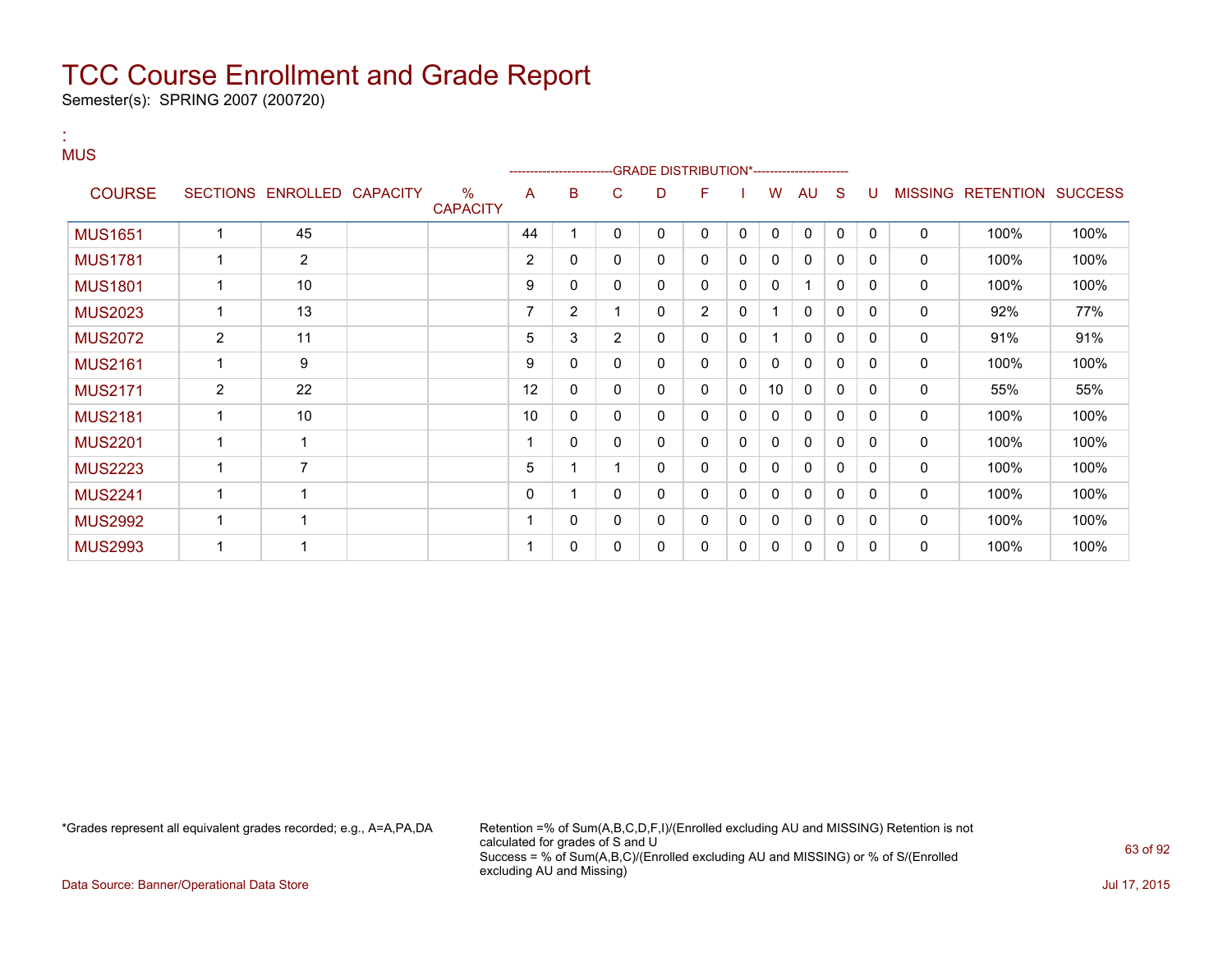Semester(s): SPRING 2007 (200720)

| <b>COL</b> |                |                            |                         |   |                             |    |                                                  |              |              |                |          |              |              |   |                           |      |
|------------|----------------|----------------------------|-------------------------|---|-----------------------------|----|--------------------------------------------------|--------------|--------------|----------------|----------|--------------|--------------|---|---------------------------|------|
|            | <b>NAS</b>     |                            |                         |   |                             |    |                                                  |              |              |                |          |              |              |   |                           |      |
|            | <b>COURSE</b>  | SECTIONS ENROLLED CAPACITY | $\%$<br><b>CAPACITY</b> | A | ----------------------<br>B | C. | -GRADE DISTRIBUTION*-----------------------<br>D | F.           |              | W              | AU S     |              | - U          |   | MISSING RETENTION SUCCESS |      |
|            | <b>NAS1013</b> | 6                          |                         | 4 | 0                           |    | 0                                                | 0            | $\mathbf{0}$ | 1              | 0        | $\Omega$     | $\Omega$     | 0 | 83%                       | 83%  |
|            | <b>NAS1023</b> | 4                          |                         | 4 | 0                           | 0  | $\mathbf{0}$                                     | $\mathbf{0}$ | $\Omega$     | $\Omega$       | $\Omega$ | $\Omega$     | $\Omega$     | 0 | 100%                      | 100% |
|            | <b>NAS2213</b> | 8                          |                         |   | 4                           |    | 0                                                |              | 0            | 1              | $\Omega$ | $\mathbf{0}$ | $\Omega$     | 0 | 88%                       | 75%  |
|            | <b>NAS2313</b> | 12                         |                         | 8 | $\overline{2}$              | 0  | 0                                                | 0            | 0            | $\overline{2}$ | $\Omega$ | $\mathbf{0}$ | $\mathbf{0}$ | 0 | 83%                       | 83%  |
|            | <b>NAS2343</b> | 5                          |                         | ົ | $\overline{2}$              | 0  | 0                                                | $\Omega$     | $\Omega$     | 1.             | 0        | $\mathbf{0}$ | $\mathbf{0}$ | 0 | 80%                       | 80%  |

\*Grades represent all equivalent grades recorded; e.g., A=A,PA,DA Retention =% of Sum(A,B,C,D,F,I)/(Enrolled excluding AU and MISSING) Retention is not calculated for grades of S and U Success = % of Sum(A,B,C)/(Enrolled excluding AU and MISSING) or % of S/(Enrolled excluding AU and Missing)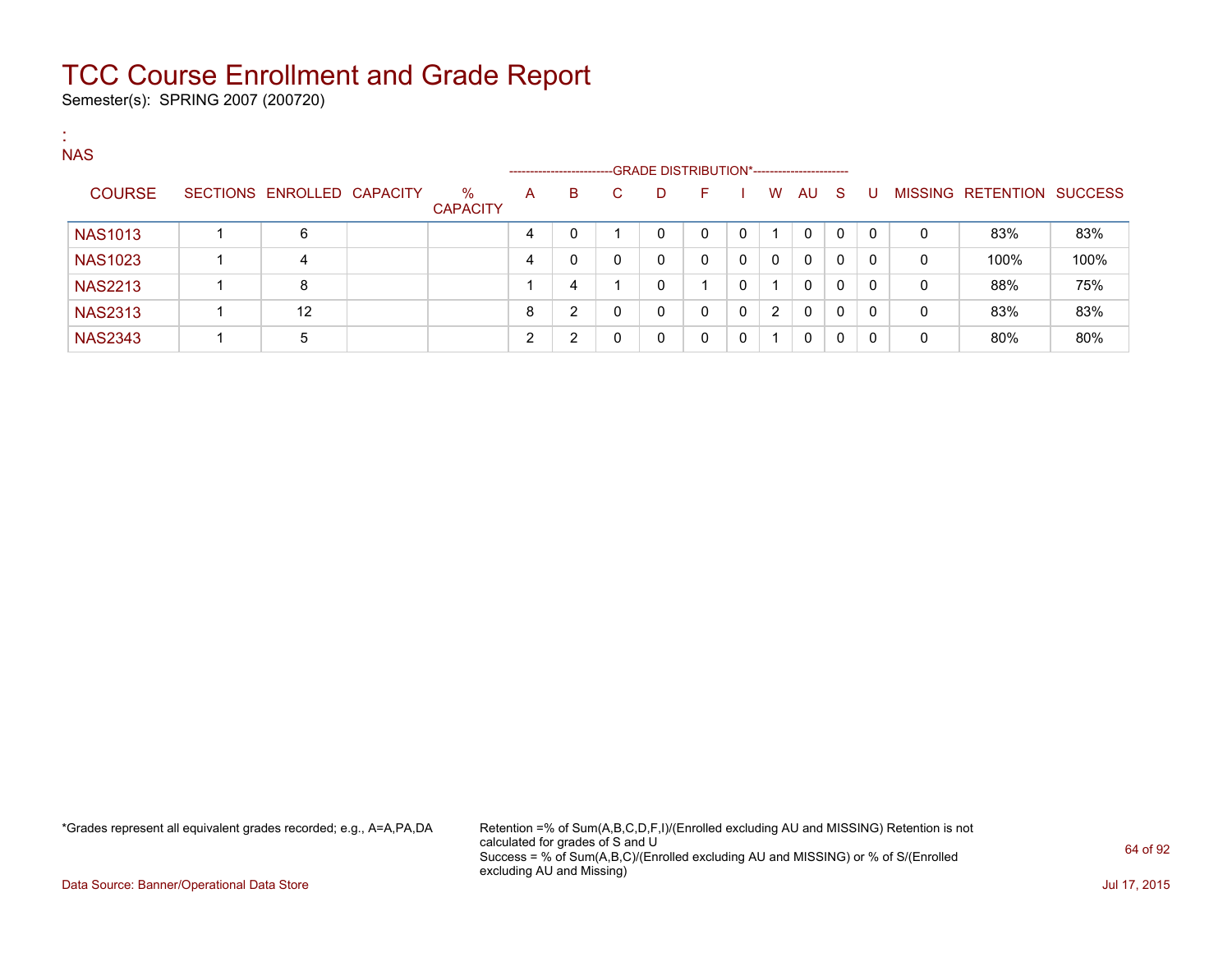Semester(s): SPRING 2007 (200720)

:

| <b>NCM</b>     |  |                 |  |                                                                    |          |          |                |  |                                                                             |      |
|----------------|--|-----------------|--|--------------------------------------------------------------------|----------|----------|----------------|--|-----------------------------------------------------------------------------|------|
|                |  |                 |  | ------------------------GRADE DISTRIBUTION*----------------------- |          |          |                |  |                                                                             |      |
| <b>COURSE</b>  |  | <b>CAPACITY</b> |  |                                                                    |          |          |                |  | SECTIONS ENROLLED CAPACITY % A B C D F I W AU S U MISSING RETENTION SUCCESS |      |
| <b>NCM1223</b> |  |                 |  |                                                                    | $\Omega$ | $\Omega$ | $\overline{0}$ |  | 100%                                                                        | 100% |

\*Grades represent all equivalent grades recorded; e.g., A=A,PA,DA Retention =% of Sum(A,B,C,D,F,I)/(Enrolled excluding AU and MISSING) Retention is not calculated for grades of S and U Success = % of Sum(A,B,C)/(Enrolled excluding AU and MISSING) or % of S/(Enrolled excluding AU and Missing)

Data Source: Banner/Operational Data Store Jul 17, 2015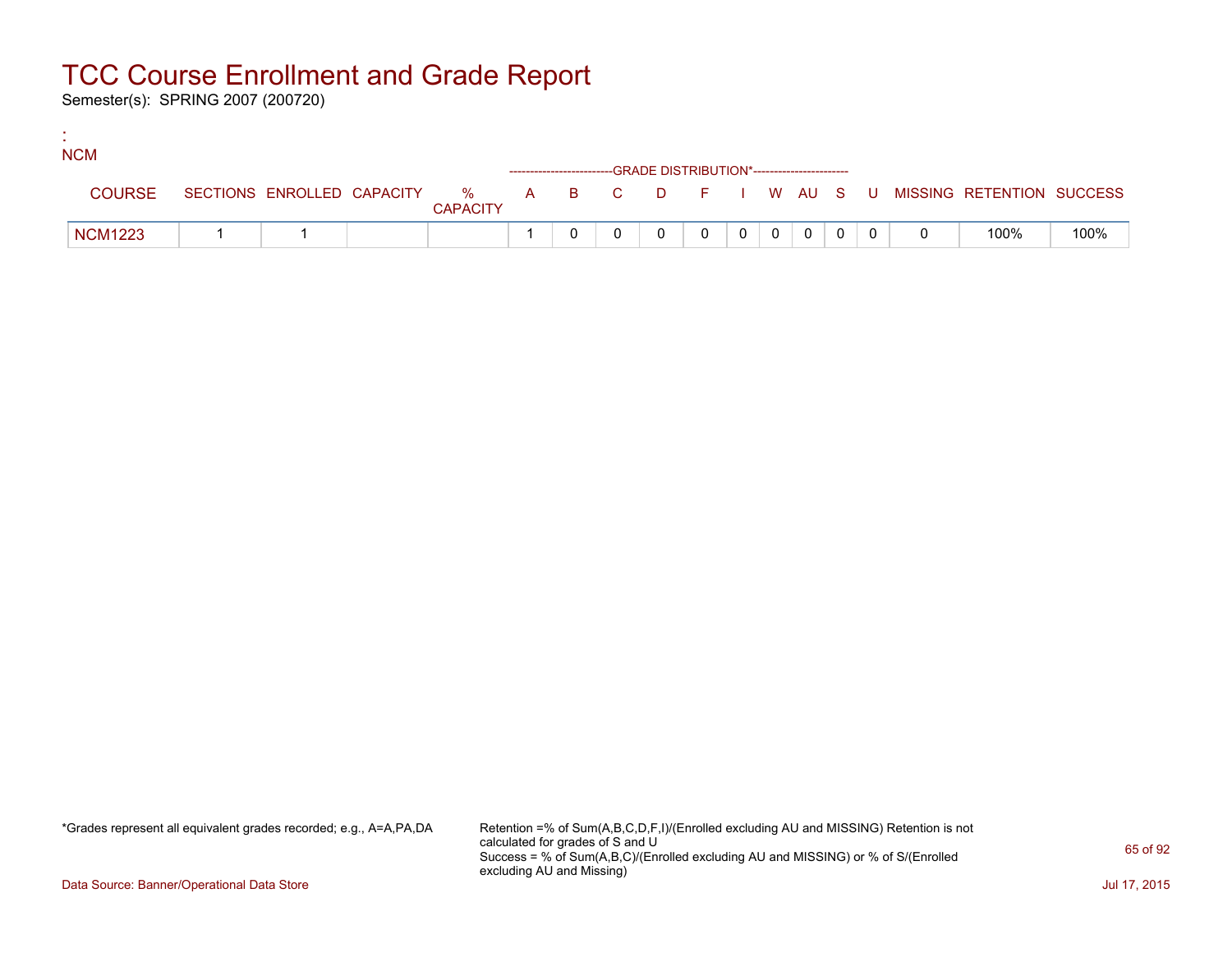Semester(s): SPRING 2007 (200720)

:

| <b>NST</b>     |  |                 |  |                                                                    |          |          |                |  |                                                                             |      |
|----------------|--|-----------------|--|--------------------------------------------------------------------|----------|----------|----------------|--|-----------------------------------------------------------------------------|------|
|                |  |                 |  | ------------------------GRADE DISTRIBUTION*----------------------- |          |          |                |  |                                                                             |      |
| <b>COURSE</b>  |  | <b>CAPACITY</b> |  |                                                                    |          |          |                |  | SECTIONS ENROLLED CAPACITY % A B C D F I W AU S U MISSING RETENTION SUCCESS |      |
| <b>NST2653</b> |  |                 |  |                                                                    | $\Omega$ | $\Omega$ | $\overline{0}$ |  | 100%                                                                        | 100% |

\*Grades represent all equivalent grades recorded; e.g., A=A,PA,DA Retention =% of Sum(A,B,C,D,F,I)/(Enrolled excluding AU and MISSING) Retention is not calculated for grades of S and U Success = % of Sum(A,B,C)/(Enrolled excluding AU and MISSING) or % of S/(Enrolled excluding AU and Missing)

Data Source: Banner/Operational Data Store Jul 17, 2015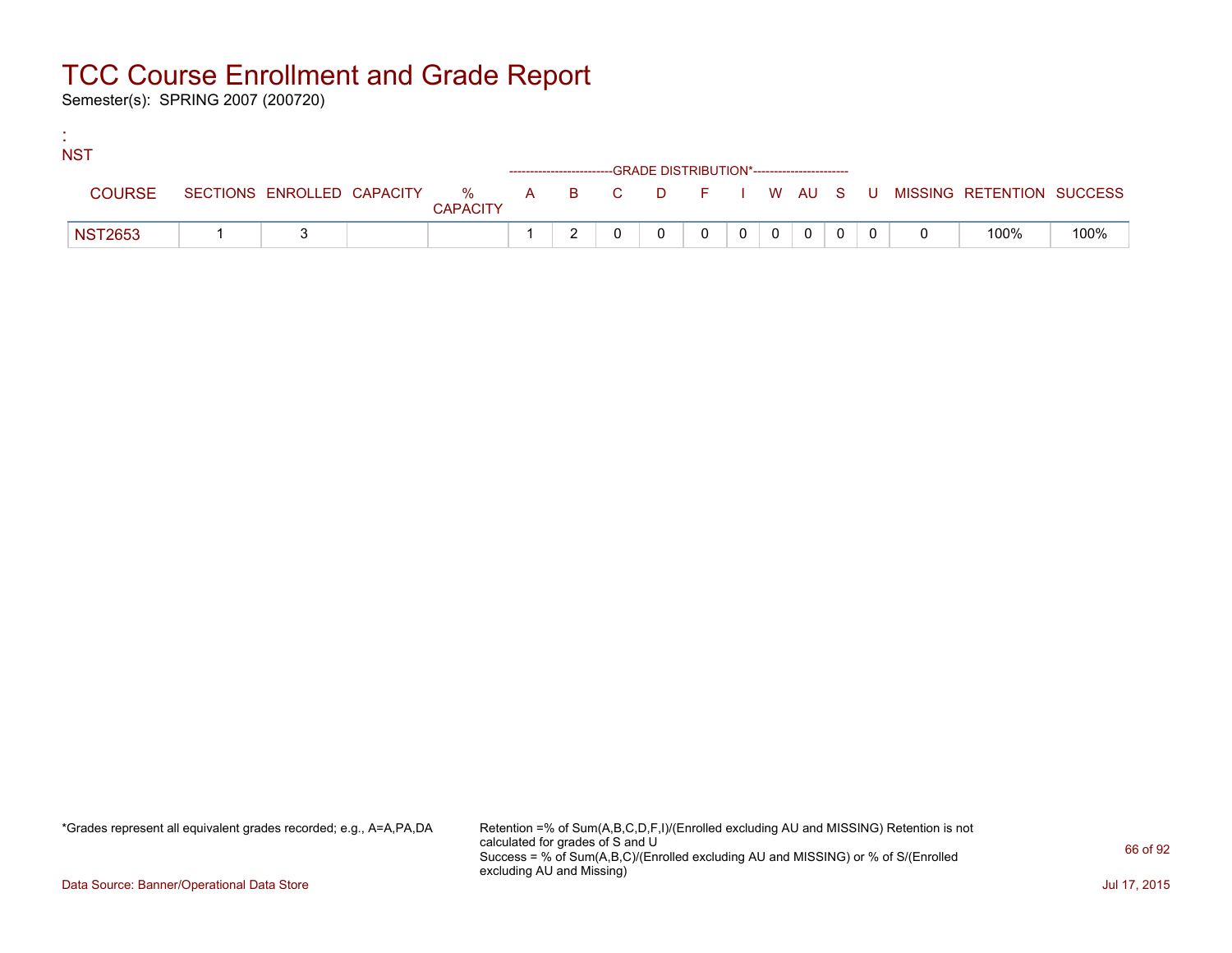Semester(s): SPRING 2007 (200720)

:

| <b>NUR</b>     |                |                            |                         |              |                |                |                | -GRADE DISTRIBUTION*---------------------- |              |                |              |              |              |              |                           |      |
|----------------|----------------|----------------------------|-------------------------|--------------|----------------|----------------|----------------|--------------------------------------------|--------------|----------------|--------------|--------------|--------------|--------------|---------------------------|------|
| <b>COURSE</b>  |                | SECTIONS ENROLLED CAPACITY | $\%$<br><b>CAPACITY</b> | A            | в              | C              | D              | F                                          |              | W              | <b>AU</b>    | S            | U            |              | MISSING RETENTION SUCCESS |      |
| <b>NUR1133</b> | 3              | 18                         |                         | 16           | 1              | 0              | 0              | 0                                          | 0            |                | 0            | 0            | $\mathbf{0}$ | 0            | 94%                       | 94%  |
| <b>NUR1142</b> | $\mathbf{1}$   | 13                         |                         | 10           | 1              | 0              | 0              | 0                                          | 0            | $\overline{2}$ | 0            | $\mathbf{0}$ | 0            | 0            | 85%                       | 85%  |
| <b>NUR1206</b> | $\mathbf{1}$   | 21                         |                         | 3            | 9              | 4              | 0              | 1                                          | 0            | 4              | $\mathbf{0}$ | $\mathbf{0}$ | 0            | $\mathbf{0}$ | 81%                       | 76%  |
| <b>NUR1393</b> | $\mathbf{1}$   | 11                         |                         | 8            | 3              | 0              | 0              | 0                                          | 0            | 0              | 0            | $\Omega$     | 0            | 0            | 100%                      | 100% |
| <b>NUR1401</b> | $\overline{2}$ | 77                         |                         | 42           | 24             |                |                |                                            | $\mathbf{0}$ | 8              | $\mathbf{0}$ | $\Omega$     | 0            | 0            | 90%                       | 87%  |
| <b>NUR1421</b> | 1              | 52                         |                         | 41           | 7              | 0              | 0              | 0                                          | 0            | 4              | $\mathbf{0}$ | $\mathbf{0}$ | $\Omega$     | 0            | 92%                       | 92%  |
| <b>NUR1431</b> | $\mathbf{1}$   | 75                         |                         | 17           | 40             | $\overline{7}$ | $\overline{7}$ | $\overline{2}$                             | $\Omega$     | $\overline{2}$ | $\Omega$     | $\Omega$     | $\Omega$     | 0            | 97%                       | 85%  |
| <b>NUR1447</b> | 3              | 86                         |                         | 2            | 49             | $\Omega$       | 9              | 1                                          | $\Omega$     | 25             | $\mathbf{0}$ | $\Omega$     | 0            | $\mathbf{0}$ | 71%                       | 59%  |
| <b>NUR1457</b> | $\overline{2}$ | 56                         |                         | 1            | 30             | $\mathbf{0}$   | 16             | 1                                          | $\mathbf{0}$ | 8              | $\mathbf{0}$ | $\mathbf{0}$ | 0            | 0            | 86%                       | 55%  |
| <b>NUR2303</b> | $\mathbf{1}$   | 22                         |                         | 8            | 9              | 1              | $\mathbf{1}$   | 1                                          | 0            | $\overline{2}$ | $\mathbf{0}$ | $\mathbf{0}$ | 0            | $\mathbf{0}$ | 91%                       | 82%  |
| <b>NUR2403</b> | $\mathbf{1}$   | 25                         |                         | 9            | 10             | $\overline{2}$ | $\overline{2}$ | 0                                          | 1            |                | $\mathbf{0}$ | $\mathbf{0}$ | 0            | 0            | 96%                       | 84%  |
| <b>NUR2412</b> | $\mathbf{1}$   | 9                          |                         | 4            | 5              | 0              | 0              | 0                                          | 0            | 0              | $\mathbf{0}$ | $\Omega$     | $\Omega$     | $\mathbf{0}$ | 100%                      | 100% |
| <b>NUR2423</b> | 3              | 70                         |                         | 20           | 38             | 0              | 5              |                                            | 0            | 6              | $\mathbf{0}$ | $\mathbf{0}$ | 0            | 0            | 91%                       | 83%  |
| <b>NUR2433</b> | $\overline{2}$ | 67                         |                         | 11           | 45             | 0              | 4              | 0                                          | 0            | $\overline{7}$ | $\mathbf{0}$ | $\Omega$     | $\Omega$     | 0            | 90%                       | 84%  |
| <b>NUR2453</b> | $\overline{2}$ | 53                         |                         | 6            | 46             | $\Omega$       |                | $\Omega$                                   | $\Omega$     | $\mathbf{0}$   | $\mathbf{0}$ | $\Omega$     | $\Omega$     | $\mathbf{0}$ | 100%                      | 98%  |
| <b>NUR2549</b> | $\overline{2}$ | 64                         |                         | 15           | 49             | $\Omega$       | 0              | 0                                          | 0            | 0              | $\mathbf{0}$ | $\mathbf{0}$ | $\Omega$     | $\mathbf{0}$ | 100%                      | 100% |
| <b>NUR2991</b> | $\overline{2}$ | 5                          |                         | $\mathbf{0}$ | 0              | 0              | 0              | 0                                          | 0            | 0              | $\mathbf{0}$ | 5            | 0            | 0            |                           | 100% |
| <b>NUR2992</b> | $\mathbf{1}$   | $\mathbf 1$                |                         | 1            | 0              | 0              | 0              | 0                                          | 0            | 0              | 0            | $\mathbf{0}$ | 0            | 0            | 100%                      | 100% |
| <b>NUR2993</b> | $\mathbf{2}$   | 8                          |                         | 3            | $\overline{2}$ | $\Omega$       | 0              | 0                                          | $\Omega$     | 3              | $\mathbf{0}$ | $\mathbf{0}$ | 0            | $\Omega$     | 62%                       | 62%  |

\*Grades represent all equivalent grades recorded; e.g., A=A,PA,DA Retention =% of Sum(A,B,C,D,F,I)/(Enrolled excluding AU and MISSING) Retention is not calculated for grades of S and U Success = % of Sum(A,B,C)/(Enrolled excluding AU and MISSING) or % of S/(Enrolled excluding AU and Missing) Data Source: Banner/Operational Data Store Jul 17, 2015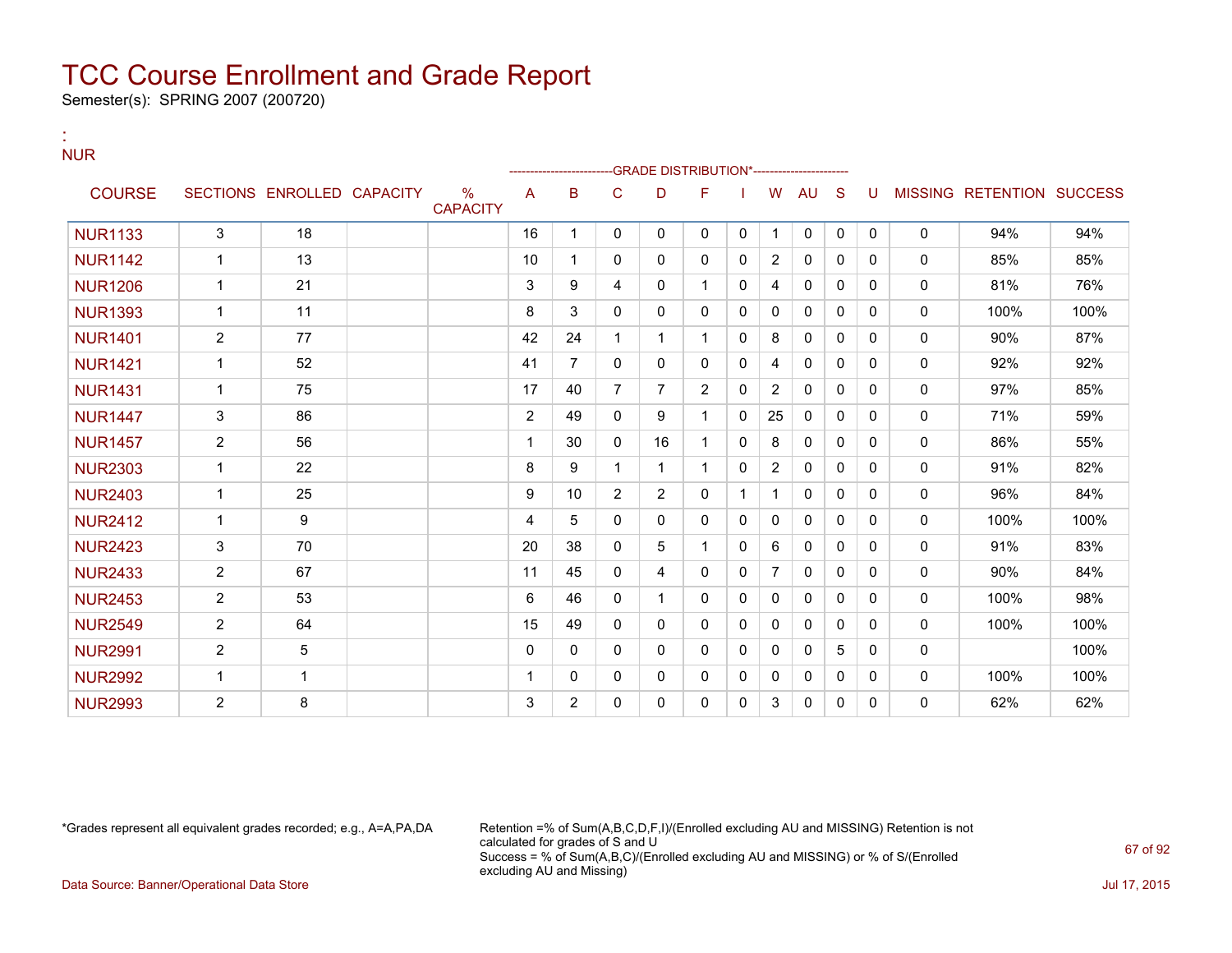Semester(s): SPRING 2007 (200720)

| <b>COL</b> | <b>OTA</b>     |                            |                      |              |                                                                    |                |   |              |              |              |             |              |              |              |                           |      |
|------------|----------------|----------------------------|----------------------|--------------|--------------------------------------------------------------------|----------------|---|--------------|--------------|--------------|-------------|--------------|--------------|--------------|---------------------------|------|
|            |                |                            |                      |              | ------------------------GRADE DISTRIBUTION*----------------------- |                |   |              |              |              |             |              |              |              |                           |      |
|            | <b>COURSE</b>  | SECTIONS ENROLLED CAPACITY | %<br><b>CAPACITY</b> | A            | B                                                                  | C.             | D | F            |              | W            | AU S        |              | . U          |              | MISSING RETENTION SUCCESS |      |
|            | <b>OTA1293</b> | 13                         |                      | 6            | 5                                                                  | $\overline{2}$ | 0 | $\mathbf{0}$ | $\mathbf{0}$ | $\Omega$     | 0           | $\mathbf{0}$ | $\Omega$     | $\mathbf{0}$ | 100%                      | 100% |
|            | OTA1403        | 13                         |                      | 9            | 2                                                                  |                | 0 | $\mathbf{0}$ | 0            | $\mathbf{0}$ |             | 0            | $\mathbf{0}$ | 0            | 100%                      | 100% |
|            | OTA1443        | 13                         |                      | 12           |                                                                    | 0              | 0 | $\mathbf{0}$ | 0            | $\Omega$     | 0           | $\Omega$     | $\Omega$     | 0            | 100%                      | 100% |
|            | <b>OTA1483</b> | 12                         |                      | 11           |                                                                    | 0              | 0 | $\mathbf{0}$ | 0            | 0            | 0           | $\Omega$     | $\Omega$     | 0            | 100%                      | 100% |
|            | OTA2356        | 15                         |                      | $\mathbf{0}$ | 0                                                                  | 0              | 0 | $\mathbf{0}$ | $\mathbf{0}$ | 0            | $\mathbf 0$ | 15           | $\Omega$     | 0            |                           | 100% |
|            | <b>OTA2376</b> | 16                         |                      | 0            | 0                                                                  | 0              | 0 | 0            | $\mathbf{0}$ | 0            | 0           | 16           | $\Omega$     | 0            |                           | 100% |

\*Grades represent all equivalent grades recorded; e.g., A=A,PA,DA Retention =% of Sum(A,B,C,D,F,I)/(Enrolled excluding AU and MISSING) Retention is not calculated for grades of S and U Success = % of Sum(A,B,C)/(Enrolled excluding AU and MISSING) or % of S/(Enrolled excluding AU and Missing)

Data Source: Banner/Operational Data Store Jul 17, 2015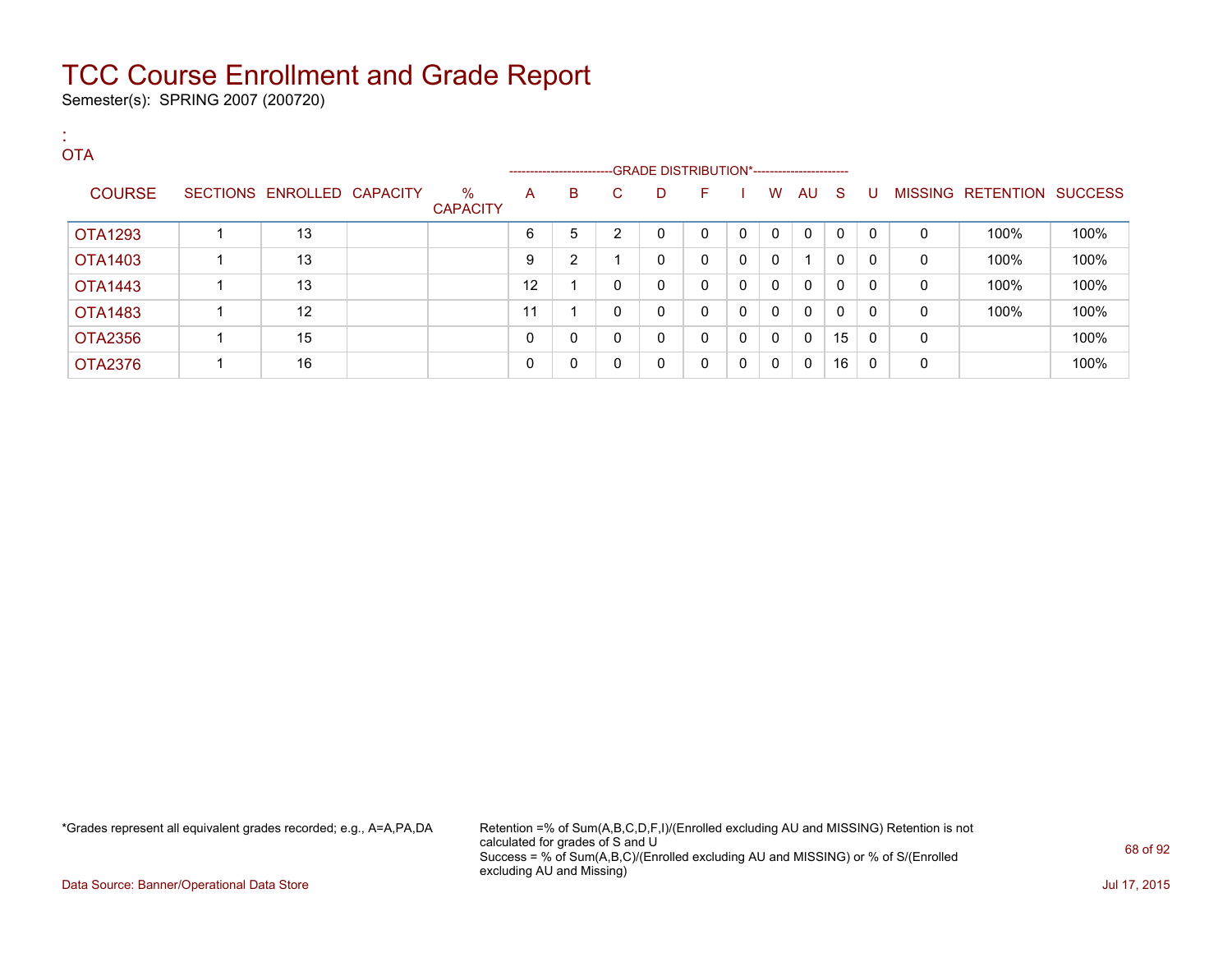Semester(s): SPRING 2007 (200720)

:

| PЕ            |                |                            |                                  |                |                |                | -GRADE DISTRIBUTION*-------------- |              |              |              |              |              |          |              |                           |      |
|---------------|----------------|----------------------------|----------------------------------|----------------|----------------|----------------|------------------------------------|--------------|--------------|--------------|--------------|--------------|----------|--------------|---------------------------|------|
| <b>COURSE</b> |                | SECTIONS ENROLLED CAPACITY | $\frac{0}{0}$<br><b>CAPACITY</b> | $\overline{A}$ | B              | $\mathsf{C}$   | D                                  | F            |              | W            | <b>AU</b>    | S            | U        |              | MISSING RETENTION SUCCESS |      |
| PE1002        | $\mathbf{1}$   | 4                          |                                  | 2              | 1              | $\Omega$       | $\Omega$                           | $\Omega$     | $\Omega$     | $\mathbf{1}$ | $\mathbf{0}$ | $\mathbf{0}$ | $\Omega$ | $\mathbf 0$  | 75%                       | 75%  |
| PE1092        | $\mathbf{1}$   | 15                         |                                  | 8              | 4              | $\mathbf 1$    | 1                                  | 0            | $\mathbf{0}$ | $\mathbf{1}$ | $\mathbf{0}$ | 0            | 0        | 0            | 93%                       | 87%  |
| PE1113        | 4              | 29                         |                                  | 11             | 9              | 6              | $\Omega$                           | $\Omega$     | $\Omega$     | 3            | $\Omega$     | $\Omega$     | $\Omega$ | $\Omega$     | 90%                       | 90%  |
| <b>PE1143</b> | $\mathbf{1}$   | 6                          |                                  | $\overline{4}$ | 1              | $\mathbf{1}$   | $\mathbf{0}$                       | 0            | $\mathbf{0}$ | $\Omega$     | $\mathbf{0}$ | $\Omega$     | 0        | $\Omega$     | 100%                      | 100% |
| PE1202        | $\mathbf{1}$   | 5                          |                                  | 5              | 0              | $\Omega$       | 0                                  | 0            | $\mathbf{0}$ | $\mathbf{0}$ | $\mathbf{0}$ | $\Omega$     | 0        | 0            | 100%                      | 100% |
| PE1252        | $\overline{2}$ | 13                         |                                  | 6              | 4              | $\mathbf{0}$   | $\overline{2}$                     | 0            | $\Omega$     | $\mathbf{1}$ | $\Omega$     | $\Omega$     | 0        | $\Omega$     | 92%                       | 77%  |
| PE1282        | $\mathbf{1}$   | 5                          |                                  | 4              | $\Omega$       | $\Omega$       | $\Omega$                           | $\Omega$     | $\Omega$     | $\mathbf{1}$ | $\mathbf{0}$ | $\Omega$     | $\Omega$ | $\Omega$     | 80%                       | 80%  |
| PE1292        | $\mathbf{1}$   | $\overline{7}$             |                                  | 6              | 0              | 0              | 0                                  | 0            | $\mathbf{0}$ | $\mathbf{1}$ | $\mathbf{0}$ | 0            | 0        | 0            | 86%                       | 86%  |
| PE1302        | $\mathbf{1}$   | 9                          |                                  | 6              | $\overline{2}$ | $\mathbf 1$    | $\Omega$                           | $\Omega$     | $\Omega$     | $\Omega$     | $\Omega$     | $\Omega$     | $\Omega$ | $\Omega$     | 100%                      | 100% |
| PE1341        | $\overline{2}$ | 23                         |                                  | 22             | 0              | $\Omega$       | $\Omega$                           | 0            | $\mathbf{0}$ | $\mathbf{1}$ | $\mathbf{0}$ | $\Omega$     | 0        | $\Omega$     | 96%                       | 96%  |
| PE1401        | 3              | 33                         |                                  | 20             | 1              | $\overline{2}$ | $\Omega$                           | 8            | $\mathbf{0}$ | $\mathbf{1}$ | $\mathbf{1}$ | $\Omega$     | 0        | 0            | 97%                       | 72%  |
| <b>PE1412</b> | 4              | 31                         |                                  | 20             | 4              | $\mathbf 1$    | $\Omega$                           | $\Omega$     | $\Omega$     | 6            | $\Omega$     | $\Omega$     | 0        | $\Omega$     | 81%                       | 81%  |
| <b>PE1422</b> | 4              | 25                         |                                  | 16             | 4              | $\Omega$       | $\Omega$                           | $\mathbf{1}$ | $\Omega$     | 3            | $\mathbf{1}$ | $\Omega$     | $\Omega$ | $\Omega$     | 88%                       | 83%  |
| <b>PE1552</b> | $\mathbf{1}$   | $\overline{7}$             |                                  | $\overline{4}$ | 1              | $\mathbf 1$    | 0                                  | 0            | $\mathbf{0}$ | $\mathbf{1}$ | $\mathbf{0}$ | 0            | 0        | $\mathbf 0$  | 86%                       | 86%  |
| PE1632        | $\mathbf{1}$   | 9                          |                                  | $\overline{7}$ | 0              | $\mathbf{0}$   | 0                                  | 0            | $\mathbf{0}$ | 2            | $\mathbf{0}$ | 0            | 0        | $\Omega$     | 78%                       | 78%  |
| PE1652        | 3              | 32                         |                                  | 24             | 3              | $\Omega$       | $\Omega$                           | 0            | $\mathbf{0}$ | 5            | $\mathbf{0}$ | $\Omega$     | 0        | $\Omega$     | 84%                       | 84%  |
| PE2042        | $\mathbf{1}$   | $\overline{2}$             |                                  | $\mathbf{1}$   | $\Omega$       | $\Omega$       | 0                                  | 0            | $\mathbf{0}$ | $\mathbf{1}$ | $\mathbf{0}$ | $\Omega$     | 0        | $\mathbf 0$  | 50%                       | 50%  |
| <b>PE2092</b> | $\mathbf{1}$   | $\overline{2}$             |                                  | 2              | 0              | 0              | 0                                  | 0            | 0            | 0            | $\mathbf{0}$ | 0            | 0        | $\mathbf 0$  | 100%                      | 100% |
| <b>PE2142</b> | $\mathbf{1}$   | 10                         |                                  | 8              | 1              | $\Omega$       | $\Omega$                           | $\Omega$     | $\Omega$     | $\mathbf{1}$ | $\Omega$     | $\Omega$     | $\Omega$ | $\mathbf{0}$ | 90%                       | 90%  |
| <b>PE2212</b> | 9              | 87                         |                                  | 48             | 19             | 4              | $\mathbf{1}$                       | 0            | 2            | 13           | $\mathbf{0}$ | 0            | 0        | $\Omega$     | 85%                       | 82%  |
| <b>PE2263</b> | $\mathbf{1}$   | 16                         |                                  | 9              | 4              | $\mathbf{0}$   | 0                                  | 0            | $\mathbf{0}$ | 3            | $\mathbf{0}$ | 0            | 0        | 0            | 81%                       | 81%  |
| <b>PE2322</b> | 3              | 31                         |                                  | 21             | $\overline{2}$ | $\overline{1}$ | 1                                  | 0            | $\Omega$     | 6            | $\mathbf{0}$ | $\Omega$     | $\Omega$ | $\mathbf{0}$ | 81%                       | 77%  |

\*Grades represent all equivalent grades recorded; e.g., A=A,PA,DA Retention =% of Sum(A,B,C,D,F,I)/(Enrolled excluding AU and MISSING) Retention is not calculated for grades of S and U Success = % of Sum(A,B,C)/(Enrolled excluding AU and MISSING) or % of S/(Enrolled excluding AU and Missing)

Data Source: Banner/Operational Data Store Jul 17, 2015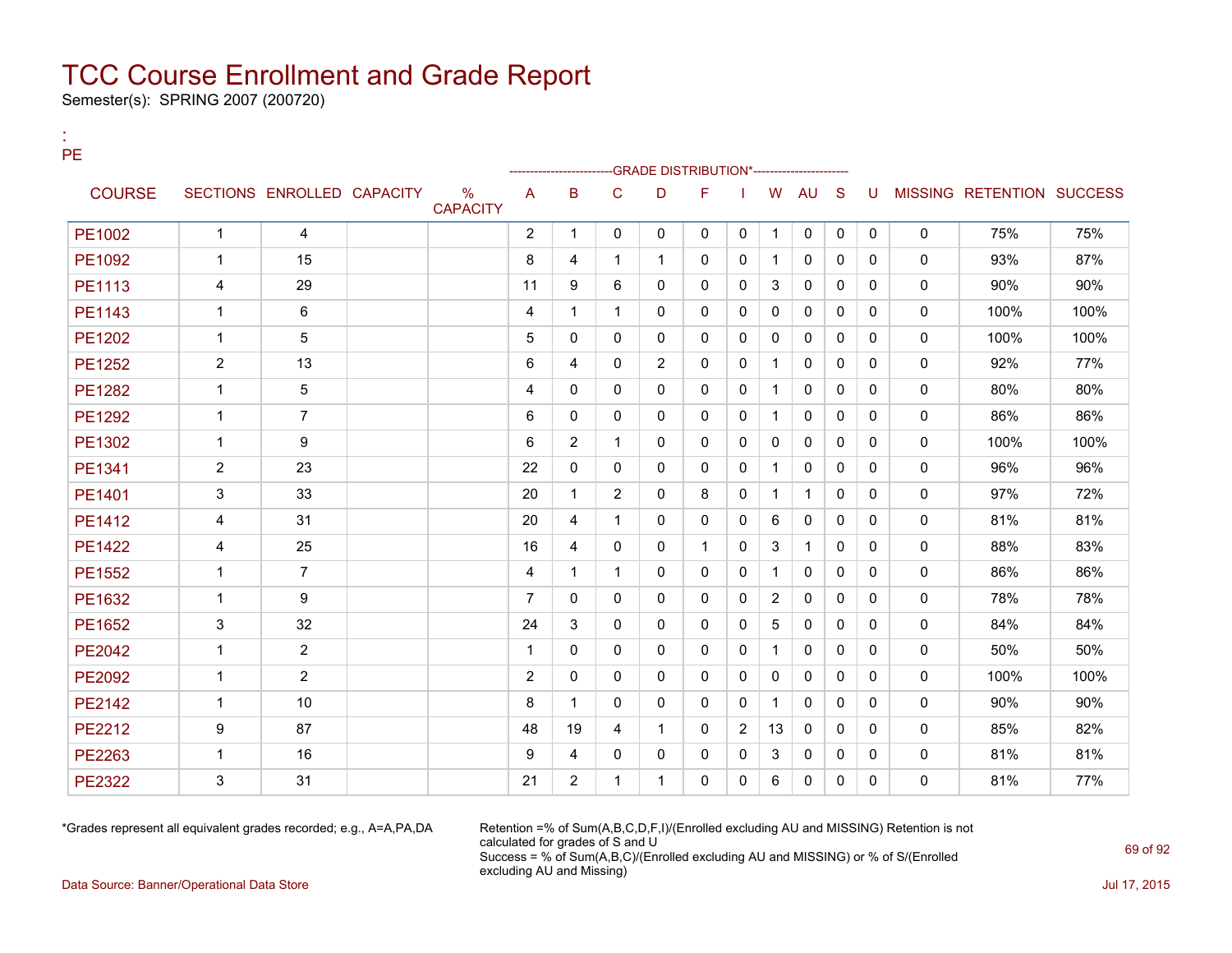Semester(s): SPRING 2007 (200720)

| <b>PE</b>     |                         |                            |                         |                |                         |              |   |                                             |              |                |              |              |          |              |                           |      |
|---------------|-------------------------|----------------------------|-------------------------|----------------|-------------------------|--------------|---|---------------------------------------------|--------------|----------------|--------------|--------------|----------|--------------|---------------------------|------|
|               |                         |                            |                         |                | ----------------------  |              |   | -GRADE DISTRIBUTION*----------------------- |              |                |              |              |          |              |                           |      |
| <b>COURSE</b> |                         | SECTIONS ENROLLED CAPACITY | $\%$<br><b>CAPACITY</b> | A              | B                       | C            | D | F                                           |              | W              | AU S         |              | -U       |              | MISSING RETENTION SUCCESS |      |
| PE2332        | 2                       | 14                         |                         | 4              | 3                       | 0            | 0 |                                             | $\Omega$     | 6              | $\Omega$     | $\mathbf{0}$ | $\Omega$ | $\mathbf{0}$ | 57%                       | 50%  |
| PE2422        | 4                       | -1                         |                         | $\Omega$       | $\mathbf{0}$            |              | 0 | $\mathbf{0}$                                | $\mathbf{0}$ | $\mathbf{0}$   | $\mathbf{0}$ | $\mathbf{0}$ | $\Omega$ | $\mathbf{0}$ | 100%                      | 100% |
| PE2432        | 4                       | -1                         |                         | $\Omega$       | 0                       |              | 0 | $\mathbf{0}$                                | $\mathbf{0}$ | $\mathbf{0}$   | $\mathbf{0}$ | $\mathbf{0}$ | $\Omega$ | 0            | 100%                      | 100% |
| PE2603        |                         | 18                         |                         | 15             | 4                       |              | 1 | $\mathbf{0}$                                | $\Omega$     | $\mathbf{0}$   | $\mathbf{0}$ | $\Omega$     | $\Omega$ | 0            | 100%                      | 94%  |
| PE2623        | $\overline{\mathbf{A}}$ | 3                          |                         | $\overline{2}$ | $\overline{\mathbf{A}}$ | 0            | 0 | $\mathbf{0}$                                | 0            | $\mathbf{0}$   | $\mathbf{0}$ | $\mathbf{0}$ | 0        | 0            | 100%                      | 100% |
| PE2653        | 4                       | 20                         |                         | 3              | 5                       | 8            | и | $\mathbf{0}$                                | 0            | 3              | $\mathbf{0}$ | $\mathbf{0}$ | $\Omega$ | $\mathbf{0}$ | 85%                       | 80%  |
| PE2662        | $\overline{2}$          | 31                         |                         | 29             | $\mathbf 0$             | $\mathbf{0}$ | 0 | $\mathbf{0}$                                | $\Omega$     | $\overline{2}$ | $\mathbf{0}$ | $\Omega$     | $\Omega$ | 0            | 94%                       | 94%  |
| <b>PE2992</b> | $\overline{2}$          | 9                          |                         | 6              | 0                       | $\Omega$     | 0 | $\mathbf{0}$                                | 3            | $\mathbf{0}$   | $\mathbf{0}$ | $\mathbf{0}$ | $\Omega$ | $\mathbf{0}$ | 100%                      | 67%  |

\*Grades represent all equivalent grades recorded; e.g., A=A,PA,DA Retention =% of Sum(A,B,C,D,F,I)/(Enrolled excluding AU and MISSING) Retention is not calculated for grades of S and U Success = % of Sum(A,B,C)/(Enrolled excluding AU and MISSING) or % of S/(Enrolled excluding AU and Missing)

Data Source: Banner/Operational Data Store Jul 17, 2015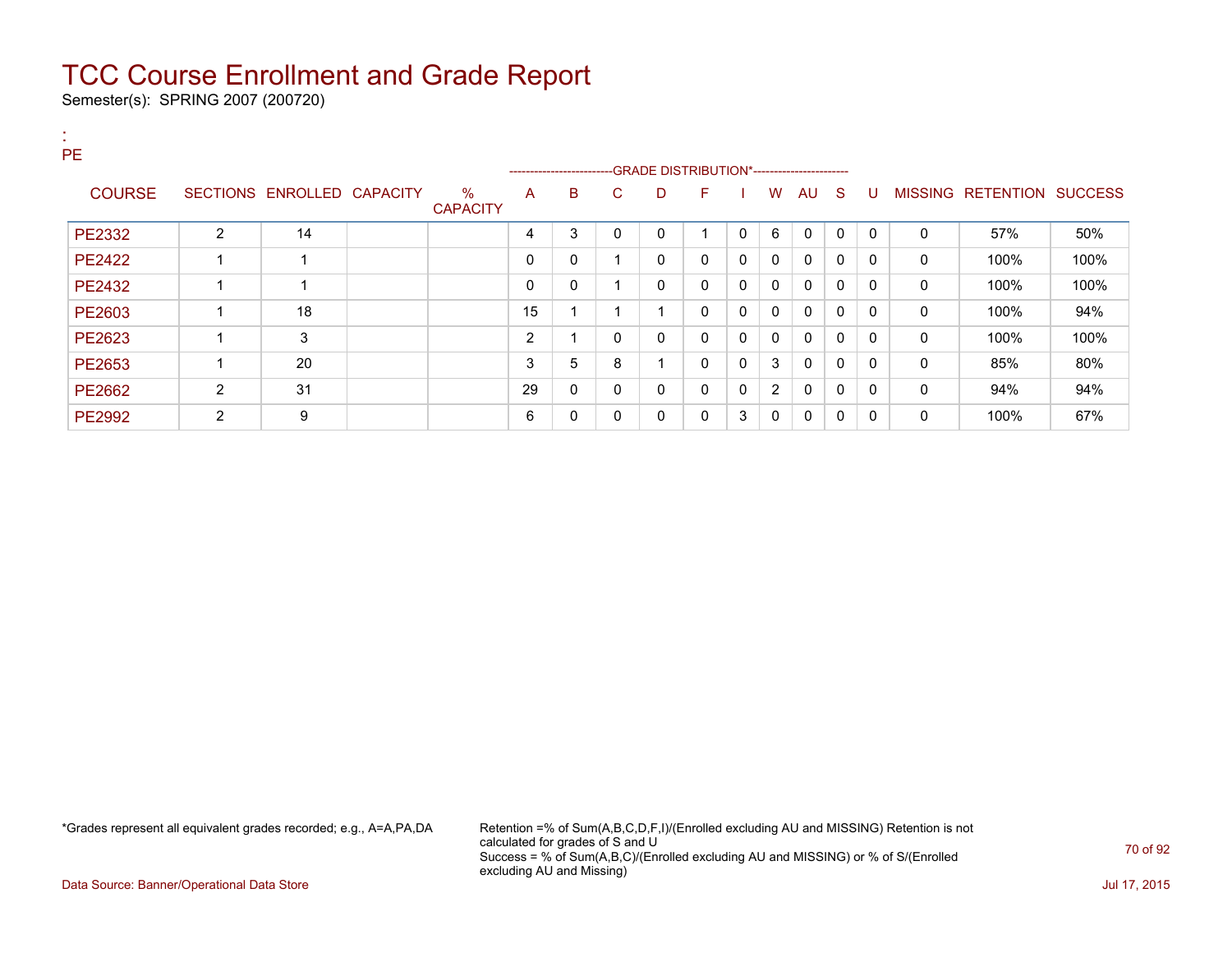Semester(s): SPRING 2007 (200720)

| х.<br>PHI      |                |                            |                         |    |                                                                      |                |                |              |              |                |             |              |          |              |                           |     |
|----------------|----------------|----------------------------|-------------------------|----|----------------------------------------------------------------------|----------------|----------------|--------------|--------------|----------------|-------------|--------------|----------|--------------|---------------------------|-----|
|                |                |                            |                         |    | --------------------------GRADE DISTRIBUTION*----------------------- |                |                |              |              |                |             |              |          |              |                           |     |
| <b>COURSE</b>  |                | SECTIONS ENROLLED CAPACITY | $\%$<br><b>CAPACITY</b> | A  | B                                                                    | C.             | D              | F.           |              | W              | AU          | - S          | U        |              | MISSING RETENTION SUCCESS |     |
| PHI1113        | 16             | 273                        |                         | 91 | 55                                                                   | 56             | 11             | 11           |              | 48             | $\mathbf 0$ | $\mathbf{0}$ | $\Omega$ | $\mathbf{0}$ | 82%                       | 74% |
| PHI1143        | 5              | 47                         |                         | 21 | 10 <sup>1</sup>                                                      | 2              |                | 2            | 0            | 11             | $\Omega$    | 0            | $\Omega$ | 0            | 77%                       | 70% |
| PHI1213        | 3              | 38                         |                         | 20 | 8                                                                    | $\overline{2}$ | 0              |              | $\mathbf{0}$ | $\overline{ }$ | $\Omega$    | $\mathbf{0}$ | $\Omega$ | $\mathbf{0}$ | 82%                       | 79% |
| <b>PHI1223</b> | 2              | 23                         |                         | 10 | и                                                                    | 2              |                | 3            | 0            | 6              | $\Omega$    | $\mathbf{0}$ | $\Omega$ | 0            | 74%                       | 57% |
| PHI2113        |                | 12                         |                         | 2  | $\overline{2}$                                                       |                | $\overline{2}$ | $\mathbf{0}$ |              | 4              | $\Omega$    | 0            | $\Omega$ | $\mathbf{0}$ | 67%                       | 42% |
| PHI2153        | $\overline{2}$ | 51                         |                         | 10 | 7                                                                    | ⇁              | 2              |              | $\mathbf{0}$ | 24             | 0           | $\mathbf{0}$ | $\Omega$ | 0            | 53%                       | 47% |
| PHI2163        |                | 10                         |                         | 4  | 3                                                                    |                |                | 0            | 0            | -1             | $\Omega$    | 0            | $\Omega$ | $\mathbf{0}$ | 90%                       | 80% |

\*Grades represent all equivalent grades recorded; e.g., A=A,PA,DA Retention =% of Sum(A,B,C,D,F,I)/(Enrolled excluding AU and MISSING) Retention is not calculated for grades of S and U Success = % of Sum(A,B,C)/(Enrolled excluding AU and MISSING) or % of S/(Enrolled excluding AU and Missing)

Data Source: Banner/Operational Data Store **July 17, 2015**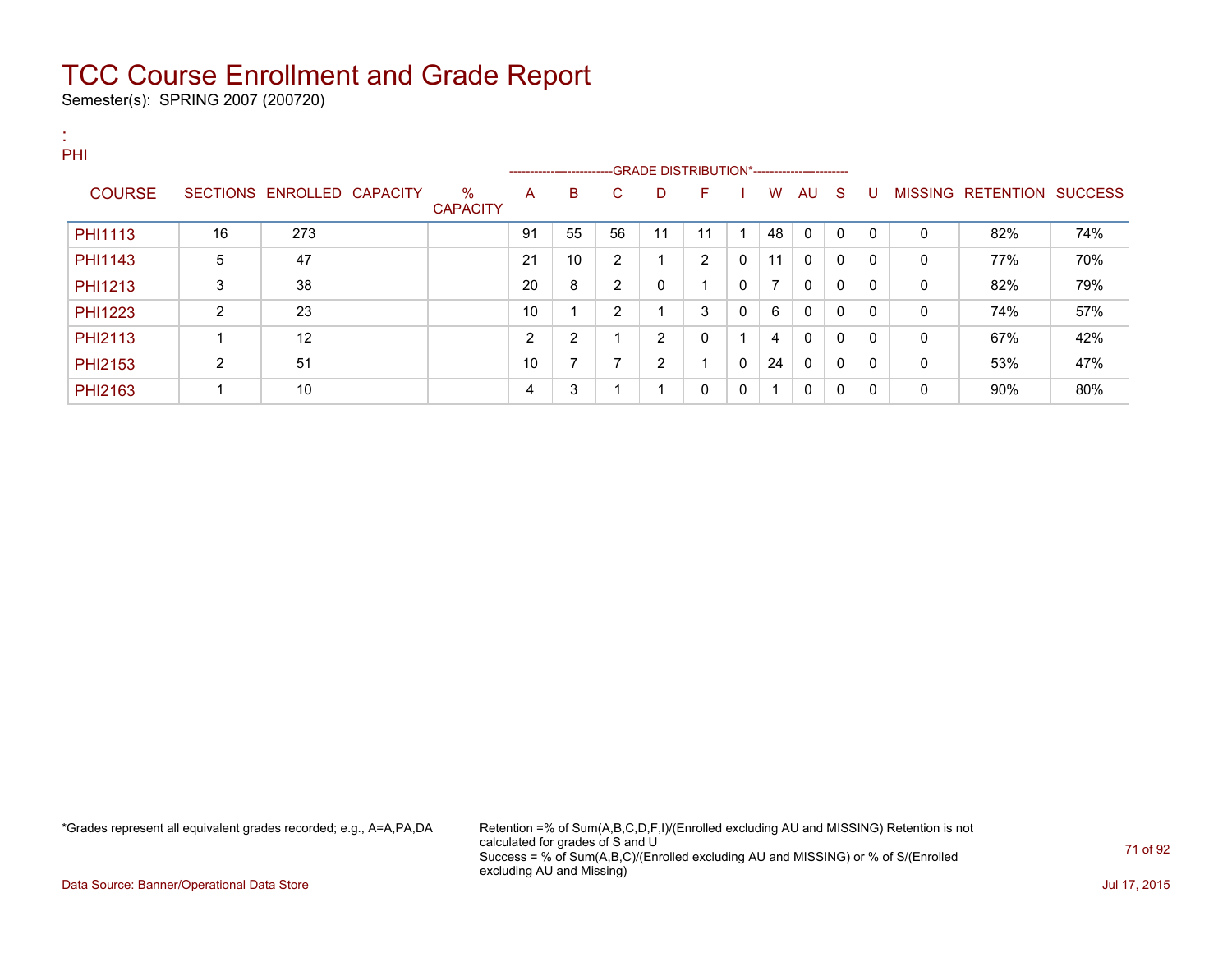Semester(s): SPRING 2007 (200720)

:

| <b>PHT</b>     |                            |                      |              |                       |    |   |                                             |              |        |   |             |              |                           |     |
|----------------|----------------------------|----------------------|--------------|-----------------------|----|---|---------------------------------------------|--------------|--------|---|-------------|--------------|---------------------------|-----|
|                |                            |                      |              | --------------------- |    |   | -GRADE DISTRIBUTION*----------------------- |              |        |   |             |              |                           |     |
| <b>COURSE</b>  | SECTIONS ENROLLED CAPACITY | %<br><b>CAPACITY</b> | $\mathsf{A}$ | B.                    | C. | D | <b>Figure</b>                               |              | I WAUS |   | - U -       |              | MISSING RETENTION SUCCESS |     |
| <b>PHT1318</b> | 9                          |                      |              |                       |    |   | 0                                           | $\Omega$     | 0      | 0 | $\mathbf 0$ | 0            | 89%                       | 78% |
| <b>PHT1414</b> | 9                          |                      | 8            |                       |    |   |                                             | $\mathbf{0}$ | 0      |   | 0           | $\mathbf{0}$ | 89%                       | 89% |
| <b>PHT1524</b> | 9                          |                      |              |                       |    |   |                                             |              | 0      |   |             | 0            | 89%                       | 89% |

\*Grades represent all equivalent grades recorded; e.g., A=A,PA,DA Retention =% of Sum(A,B,C,D,F,I)/(Enrolled excluding AU and MISSING) Retention is not calculated for grades of S and U Success = % of Sum(A,B,C)/(Enrolled excluding AU and MISSING) or % of S/(Enrolled excluding AU and Missing)

Data Source: Banner/Operational Data Store **July 17, 2015**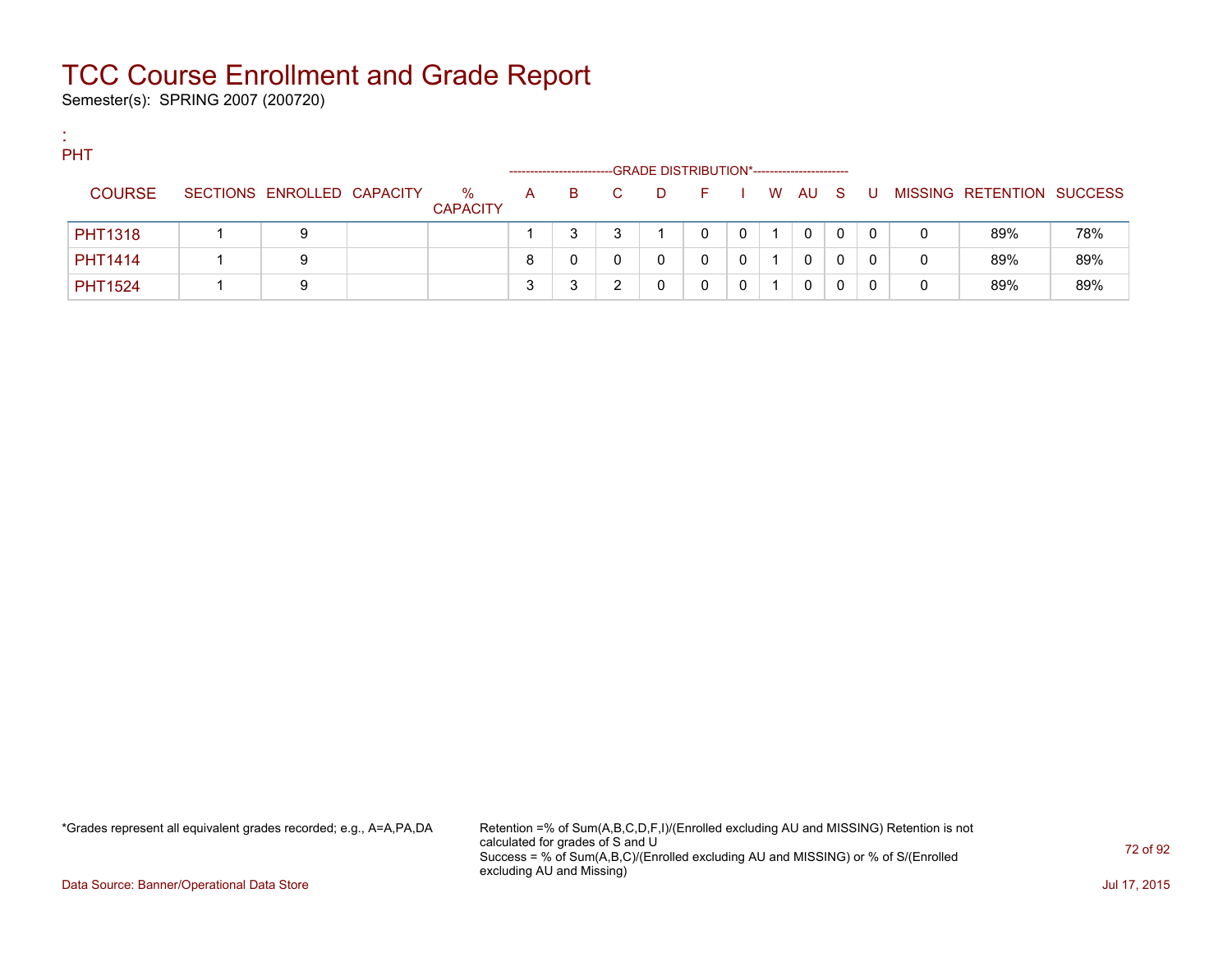Semester(s): SPRING 2007 (200720)

:

| <b>PHY</b>     |   |                            |                         |    |                        |    |   |                                             |   |    |    |              |          |   |                           |     |
|----------------|---|----------------------------|-------------------------|----|------------------------|----|---|---------------------------------------------|---|----|----|--------------|----------|---|---------------------------|-----|
|                |   |                            |                         |    | ---------------------- |    |   | -GRADE DISTRIBUTION*----------------------- |   |    |    |              |          |   |                           |     |
| <b>COURSE</b>  |   | SECTIONS ENROLLED CAPACITY | $\%$<br><b>CAPACITY</b> | A  | B.                     |    | D | н.                                          |   | W  | AU | -S           | - U      |   | MISSING RETENTION SUCCESS |     |
| PHY1114        | 9 | 169                        |                         | 57 | 25                     | 30 | 9 | 10                                          |   | 34 | 3  | $\mathbf{0}$ | $\Omega$ | 0 | 80%                       | 67% |
| <b>PHY1214</b> | 4 | 83                         |                         | 35 | 21                     | 10 | 2 | ົ                                           |   | 13 | 0  | 0            | 0        | 0 | 84%                       | 80% |
| <b>PHY2034</b> | ິ | 48                         |                         | 16 | 17                     | 6  |   | ົ                                           |   | 6  | 0  | 0            | 0        | 0 | 88%                       | 81% |
| <b>PHY2124</b> |   | 34                         |                         | 12 | 10                     | 8  |   |                                             | 0 | 3  | 0  | 0            |          |   | 91%                       | 88% |

\*Grades represent all equivalent grades recorded; e.g., A=A,PA,DA Retention =% of Sum(A,B,C,D,F,I)/(Enrolled excluding AU and MISSING) Retention is not calculated for grades of S and U Success = % of Sum(A,B,C)/(Enrolled excluding AU and MISSING) or % of S/(Enrolled excluding AU and Missing)

Data Source: Banner/Operational Data Store **July 17, 2015**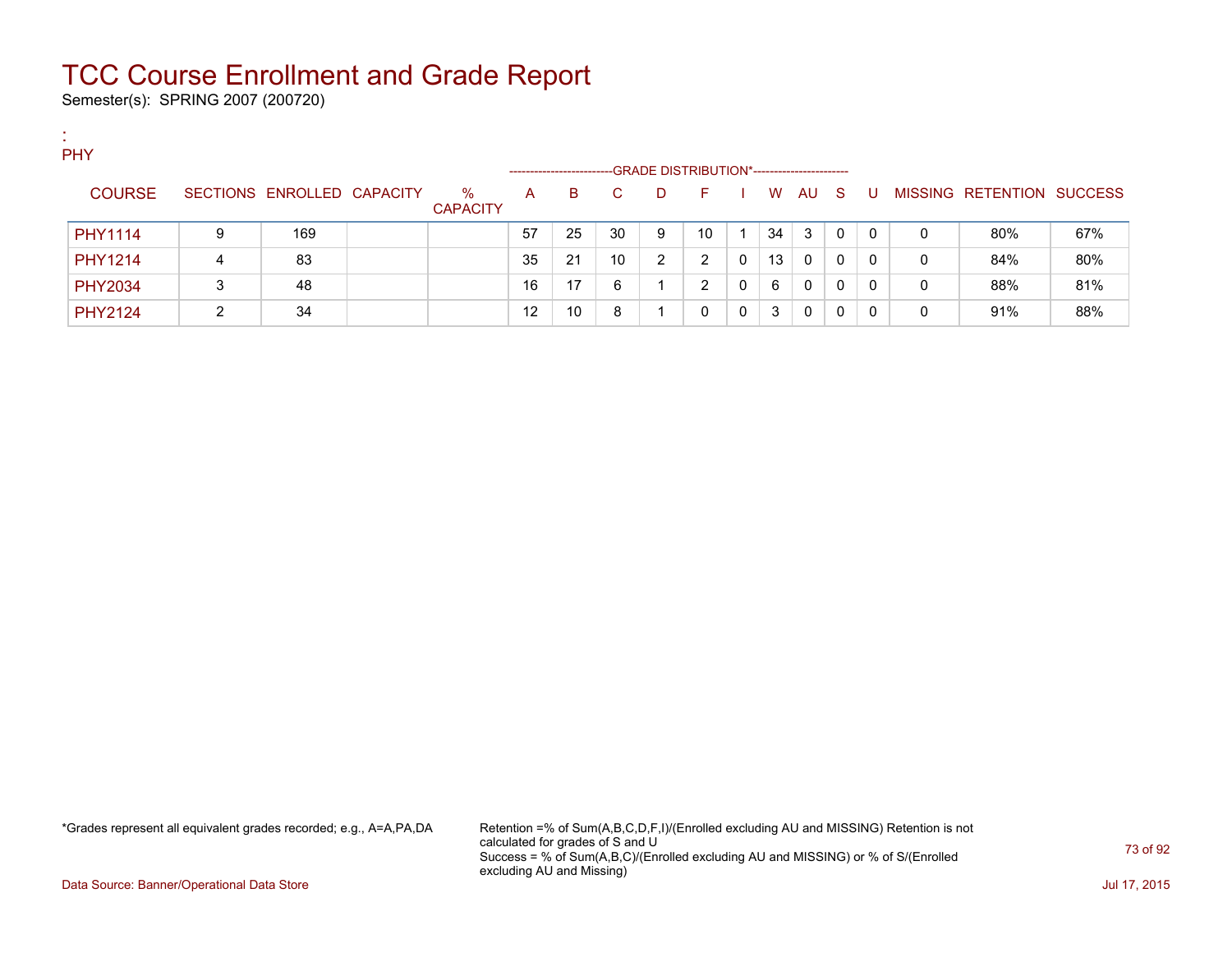Semester(s): SPRING 2007 (200720)

| <b>POS</b>     |                |                            |                         |     |                                                                    |     |              |                |             |                |              |              |              |              |                   |                |
|----------------|----------------|----------------------------|-------------------------|-----|--------------------------------------------------------------------|-----|--------------|----------------|-------------|----------------|--------------|--------------|--------------|--------------|-------------------|----------------|
|                |                |                            |                         |     | ------------------------GRADE DISTRIBUTION*----------------------- |     |              |                |             |                |              |              |              |              |                   |                |
| <b>COURSE</b>  |                | SECTIONS ENROLLED CAPACITY | $\%$<br><b>CAPACITY</b> | A   | B                                                                  | С   | D            | F              |             | W              | AU           | - S          | U            |              | MISSING RETENTION | <b>SUCCESS</b> |
| POS1113        | 79             | 1,918                      |                         | 544 | 486                                                                | 300 | 145          | 184            |             | 256            |              | $\mathbf{0}$ | $\Omega$     | $\Omega$     | 87%               | 69%            |
| POS2013        | $\overline{2}$ | 17                         |                         | 10  |                                                                    | 3   | 0            |                | 0           | $\overline{2}$ | $\mathbf{0}$ | 0            | $\mathbf{0}$ | 0            | 88%               | 82%            |
| POS2033        |                | 17                         |                         | 7   | 4                                                                  |     | $\mathbf{0}$ | 3              | 0           | $\overline{2}$ | $\mathbf{0}$ | $\mathbf{0}$ | $\Omega$     | $\mathbf{0}$ | 82%               | 65%            |
| POS2133        | 1              |                            |                         |     | 0                                                                  |     | 0            | 0              | $\mathbf 0$ | 0              | $\mathbf{0}$ | $\mathbf{0}$ | $\mathbf{0}$ | 0            | 100%              | 100%           |
| POS2153        | $\overline{2}$ | 16                         |                         | 7   | 6                                                                  | 0   | 0            | $\overline{2}$ | $\mathbf 0$ | ٠              | $\mathbf{0}$ | $\mathbf{0}$ | $\Omega$     | $\mathbf{0}$ | 94%               | 81%            |
| POS2893        | 1              | $\overline{2}$             |                         | 2   | 0                                                                  |     | 0            | 0              | $\mathbf 0$ | 0              | $\mathbf{0}$ | 0            | $\mathbf{0}$ | 0            | 100%              | 100%           |
| <b>POS2993</b> | 1              | 8                          |                         | 5   |                                                                    |     | 0            | ◢              | 0           | 0              | $\mathbf{0}$ | 0            | $\Omega$     | $\mathbf{0}$ | 100%              | 88%            |

\*Grades represent all equivalent grades recorded; e.g., A=A,PA,DA Retention =% of Sum(A,B,C,D,F,I)/(Enrolled excluding AU and MISSING) Retention is not calculated for grades of S and U Success = % of Sum(A,B,C)/(Enrolled excluding AU and MISSING) or % of S/(Enrolled excluding AU and Missing)

Data Source: Banner/Operational Data Store Jul 17, 2015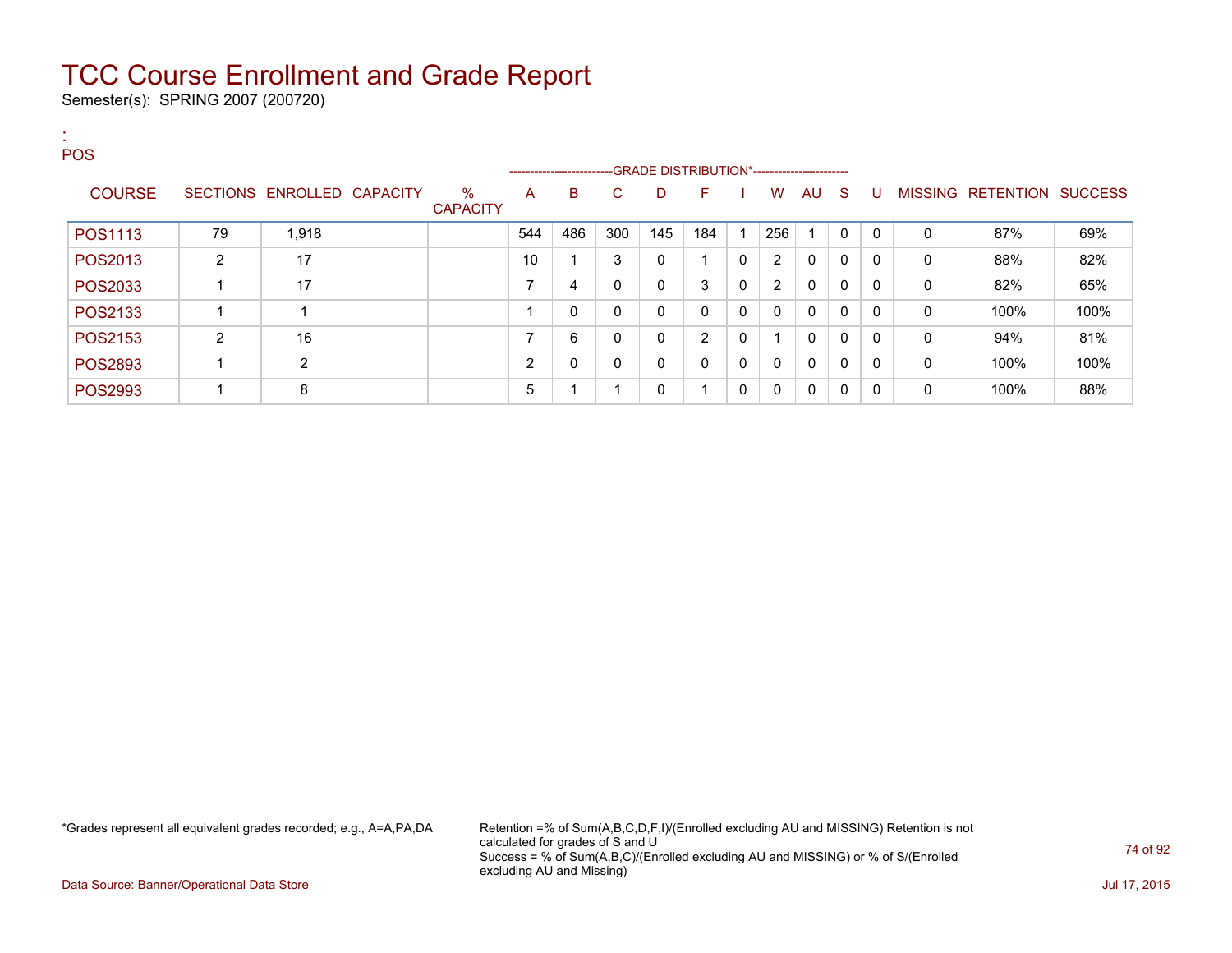Semester(s): SPRING 2007 (200720)

:

| <b>PSC</b>     |    |                            |                 |    |                             |    | -GRADE DISTRIBUTION*----------------------- |          |              |              |          |          |              |   |                   |                |
|----------------|----|----------------------------|-----------------|----|-----------------------------|----|---------------------------------------------|----------|--------------|--------------|----------|----------|--------------|---|-------------------|----------------|
| <b>COURSE</b>  |    | SECTIONS ENROLLED CAPACITY | $\%$            | A  | ----------------------<br>B | C. | D.                                          | E        |              | W            | AU.      | -S       | U            |   | MISSING RETENTION | <b>SUCCESS</b> |
|                |    |                            | <b>CAPACITY</b> |    |                             |    |                                             |          |              |              |          |          |              |   |                   |                |
| <b>PSC1114</b> | 16 | 284                        |                 | 77 | 90                          | 51 | 15                                          | 12       | $\mathbf{0}$ | 37           |          |          | 0            | 0 | 87%               | 77%            |
| <b>PSC2111</b> | າ  | 32                         |                 | 32 |                             | 0  | 0                                           | 0        | $\Omega$     | $\mathbf{0}$ | $\Omega$ | $\Omega$ | $\mathbf{0}$ | 0 | 100%              | 100%           |
| <b>PSC2121</b> | ົ  | 37                         |                 | 34 |                             |    | 0                                           | ົ        | 0            | $\Omega$     | $\Omega$ | $\Omega$ | $\mathbf{0}$ | 0 | 100%              | 95%            |
| <b>PSC2131</b> | 3  | 48                         |                 | 46 |                             | 0  | $\mathbf{0}$                                | $\Omega$ | 0            | 1            | $\Omega$ | 0        | 0            | 0 | 98%               | 98%            |
| <b>PSC2991</b> | 6  | 61                         |                 | 57 | 4                           | 0  | 0                                           |          | 0            | $\Omega$     | 0        | 0        |              | 0 | 100%              | 100%           |

\*Grades represent all equivalent grades recorded; e.g., A=A,PA,DA Retention =% of Sum(A,B,C,D,F,I)/(Enrolled excluding AU and MISSING) Retention is not calculated for grades of S and U Success = % of Sum(A,B,C)/(Enrolled excluding AU and MISSING) or % of S/(Enrolled excluding AU and Missing)

Data Source: Banner/Operational Data Store **July 17, 2015**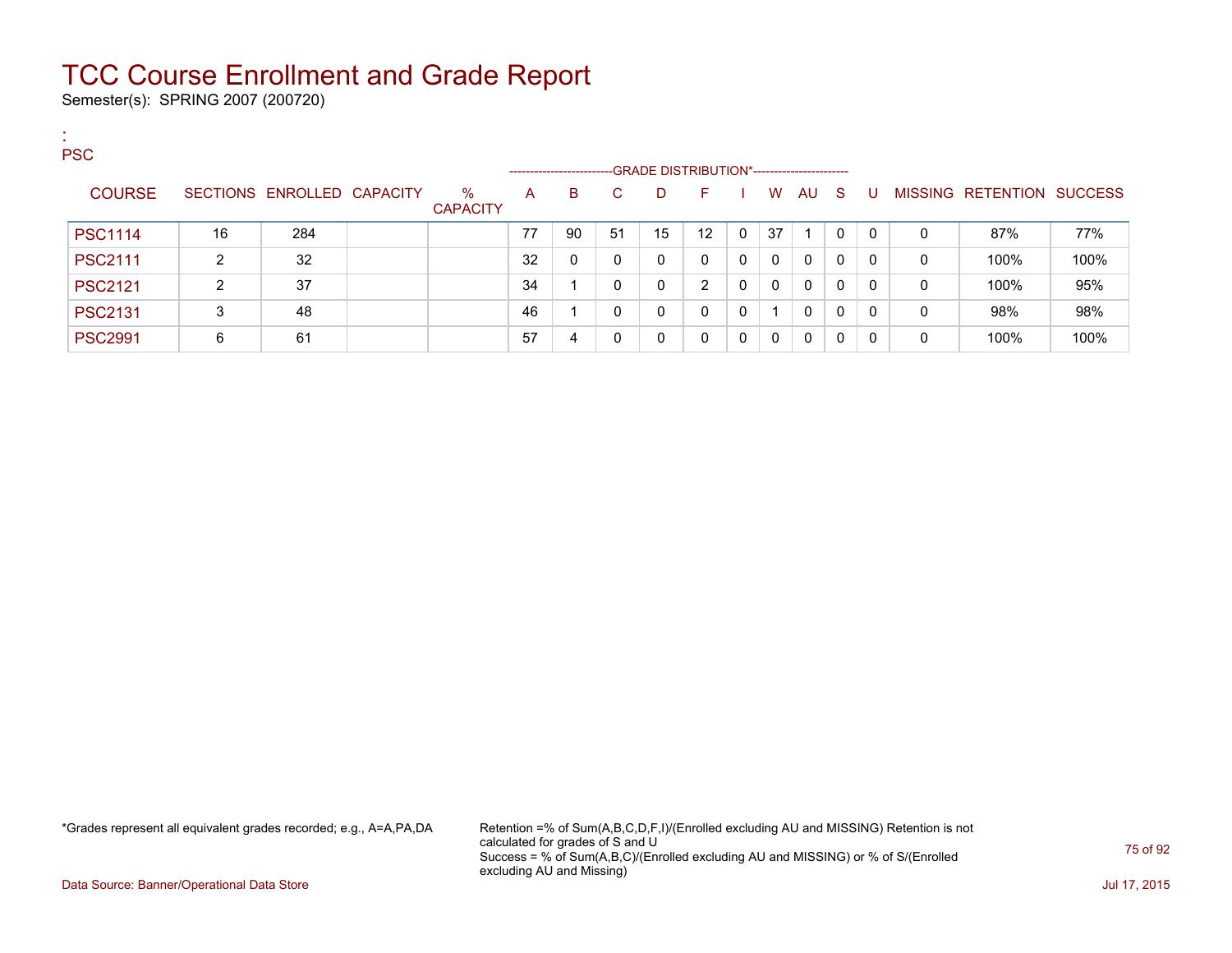Semester(s): SPRING 2007 (200720)

:

| <b>PSY</b>     |                |                            |                         |                |                |                |                | -GRADE DISTRIBUTION*---------------------- |          |                |              |              |              |              |                           |      |
|----------------|----------------|----------------------------|-------------------------|----------------|----------------|----------------|----------------|--------------------------------------------|----------|----------------|--------------|--------------|--------------|--------------|---------------------------|------|
| <b>COURSE</b>  |                | SECTIONS ENROLLED CAPACITY | $\%$<br><b>CAPACITY</b> | A              | в              | C              | D              | F                                          |          | W              | <b>AU</b>    | <sub>S</sub> | U            |              | MISSING RETENTION SUCCESS |      |
| <b>PSY1113</b> | 67             | 1.473                      |                         | 383            | 379            | 264            | 88             | 144                                        | 3        | 212            | $\mathbf{0}$ | $\mathbf{0}$ | $\mathbf{0}$ | $\mathbf{0}$ | 86%                       | 70%  |
| <b>PSY1313</b> | 12             | 143                        |                         | 45             | 29             | 26             | 12             | 13                                         | $\Omega$ | 18             | $\mathbf{0}$ | $\Omega$     | 0            | $\mathbf{0}$ | 87%                       | 70%  |
| <b>PSY2023</b> | 22             | 533                        |                         | 207            | 132            | 69             | 27             | 30                                         | $\Omega$ | 68             | $\mathbf{0}$ | $\Omega$     | $\Omega$     | $\mathbf 0$  | 87%                       | 77%  |
| <b>PSY2053</b> | 5              | 46                         |                         | 14             | 17             | 8              | $\mathbf{0}$   |                                            | 0        | 6              | 0            | 0            | 0            | 0            | 87%                       | 85%  |
| <b>PSY2123</b> | 2              | 20                         |                         | 16             | 3              | $\Omega$       | $\mathbf{0}$   |                                            | $\Omega$ | 0              | $\mathbf{0}$ | $\Omega$     | $\Omega$     | 0            | 100%                      | 95%  |
| <b>PSY2133</b> | 1              | 10                         |                         | 5              | 3              |                | $\Omega$       | 0                                          | $\Omega$ |                | 0            | $\Omega$     | 0            | $\mathbf{0}$ | 90%                       | 90%  |
| <b>PSY2143</b> | 1              | $\overline{7}$             |                         | $\overline{2}$ | 1              | 0              | 0              |                                            | $\Omega$ | 3              | $\mathbf{0}$ | $\Omega$     | 0            | $\mathbf{0}$ | 57%                       | 43%  |
| <b>PSY2213</b> | $\overline{1}$ | 14                         |                         | 12             | 0              | 0              | $\mathbf{0}$   | 0                                          | 0        | $\overline{2}$ | 0            | 0            | 0            | $\mathbf{0}$ | 86%                       | 86%  |
| <b>PSY2223</b> | $\mathbf 1$    | 12                         |                         | $\overline{7}$ | 3              |                | 1              | 0                                          | 0        | $\Omega$       | $\mathbf{0}$ | 0            | 0            | $\mathbf{0}$ | 100%                      | 92%  |
| <b>PSY2323</b> | 1              | 11                         |                         | 7              | 1              | 0              |                |                                            | $\Omega$ |                | $\mathbf{0}$ | 0            | 0            | 0            | 91%                       | 73%  |
| <b>PSY2423</b> | 3              | 63                         |                         | 13             | 13             | 12             | 5              | $\overline{7}$                             | $\Omega$ | 12             | $\mathbf 1$  | $\Omega$     | 0            | $\mathbf{0}$ | 81%                       | 61%  |
| <b>PSY2523</b> | 3              | 67                         |                         | 39             | 12             | 6              | $\overline{2}$ |                                            | $\Omega$ | $\overline{7}$ | $\mathbf{0}$ | $\mathbf{0}$ | $\mathbf{0}$ | 0            | 90%                       | 85%  |
| <b>PSY2533</b> | $\overline{1}$ | 19                         |                         | 9              | 6              | $\overline{2}$ | $\mathbf{0}$   | 0                                          | $\Omega$ | $\overline{2}$ | 0            | 0            | 0            | 0            | 89%                       | 89%  |
| <b>PSY2633</b> | 1              | 4                          |                         | $\overline{2}$ | 0              | $\Omega$       | $\Omega$       | 0                                          | $\Omega$ | $\overline{2}$ | $\Omega$     | $\Omega$     | <sup>0</sup> | 0            | 50%                       | 50%  |
| <b>PSY2713</b> | 1              | 20                         |                         | 4              | $\overline{2}$ |                |                | 0                                          | 0        | 12             | 0            | $\Omega$     | 0            | $\mathbf{0}$ | 40%                       | 35%  |
| <b>PSY2813</b> | 3              | 39                         |                         | 13             | 12             |                | $\overline{2}$ | $\Omega$                                   | -1       | 10             | 0            | $\Omega$     | 0            | $\mathbf{0}$ | 74%                       | 67%  |
| <b>PSY2993</b> | 3              | 14                         |                         | 11             | 3              | 0              | 0              | 0                                          | 0        | 0              | 0            | 0            | 0            | $\mathbf{0}$ | 100%                      | 100% |

\*Grades represent all equivalent grades recorded; e.g., A=A,PA,DA Retention =% of Sum(A,B,C,D,F,I)/(Enrolled excluding AU and MISSING) Retention is not calculated for grades of S and U Success = % of Sum(A,B,C)/(Enrolled excluding AU and MISSING) or % of S/(Enrolled excluding AU and Missing)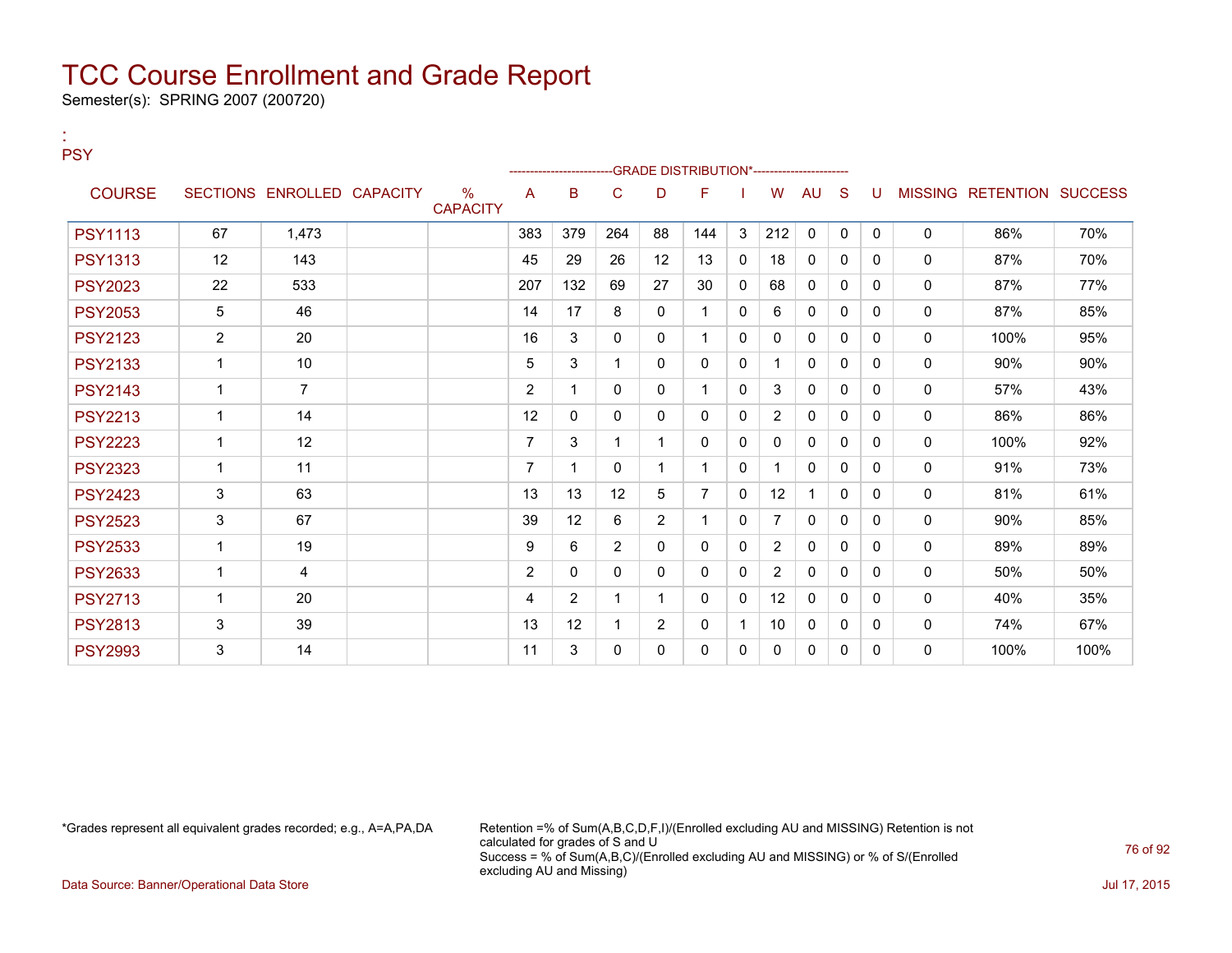Semester(s): SPRING 2007 (200720)

:

| <b>PTA</b>     |   |                            |                         |                          | ------------------------ |                |   |              |   |                |              |              |              |   |                   |                |
|----------------|---|----------------------------|-------------------------|--------------------------|--------------------------|----------------|---|--------------|---|----------------|--------------|--------------|--------------|---|-------------------|----------------|
| <b>COURSE</b>  |   | SECTIONS ENROLLED CAPACITY | $\%$<br><b>CAPACITY</b> | A                        | B                        | C              | D | F            |   | W              | AU           | -S           | U            |   | MISSING RETENTION | <b>SUCCESS</b> |
| <b>PTA1231</b> | 3 | 30                         |                         | 24                       | 3                        | 3              | 0 | 0            | 0 | $\mathbf{0}$   | 0            | $\Omega$     | $\mathbf{0}$ | 0 | 100%              | 100%           |
| <b>PTA1363</b> | 2 | 30                         |                         | $\overline{\phantom{a}}$ | 20                       | 3              | 0 | $\mathbf{0}$ | 0 | 0              | 0            | 0            | 0            | 0 | 100%              | 100%           |
| <b>PTA1383</b> |   | 30                         |                         | 14                       | 15                       |                | 0 | $\mathbf{0}$ | 0 | 0              | $\mathbf{0}$ | $\Omega$     | 0            | 0 | 100%              | 100%           |
| <b>PTA1392</b> | 3 | 30                         |                         | 11                       | 19                       | 0              | 0 | $\mathbf{0}$ | 0 | 0              | 0            | $\mathbf{0}$ | $\mathbf{0}$ | 0 | 100%              | 100%           |
| <b>PTA2113</b> | 3 | 33                         |                         | 17                       | 9                        | 5              | 0 | $\mathbf{0}$ | 0 | 2              | $\mathbf{0}$ | $\mathbf{0}$ | $\Omega$     | 0 | 94%               | 94%            |
| <b>PTA2383</b> | 3 | 33                         |                         | 8                        | 14                       | 9              | 0 | $\mathbf{0}$ | 0 | $\overline{2}$ | $\mathbf{0}$ | $\Omega$     | $\Omega$     | 0 | 94%               | 94%            |
| <b>PTA2432</b> | 3 | 33                         |                         | 22                       | 9                        | $\overline{2}$ | 0 | $\mathbf{0}$ | 0 | 0              | 0            | $\mathbf{0}$ | 0            | 0 | 100%              | 100%           |
| <b>PTA2522</b> | 4 | 33                         |                         | 26                       | 4                        | $\overline{2}$ | 0 | $\mathbf{0}$ | 0 |                | $\mathbf{0}$ | 0            | 0            | 0 | 97%               | 97%            |
| <b>PTA2551</b> |   | 34                         |                         | 14                       | 13                       | 6              | 0 | 0            | 0 |                | 0            | 0            | 0            | 0 | 97%               | 97%            |

\*Grades represent all equivalent grades recorded; e.g., A=A,PA,DA Retention =% of Sum(A,B,C,D,F,I)/(Enrolled excluding AU and MISSING) Retention is not calculated for grades of S and U Success = % of Sum(A,B,C)/(Enrolled excluding AU and MISSING) or % of S/(Enrolled excluding AU and Missing)

Data Source: Banner/Operational Data Store **July 17, 2015**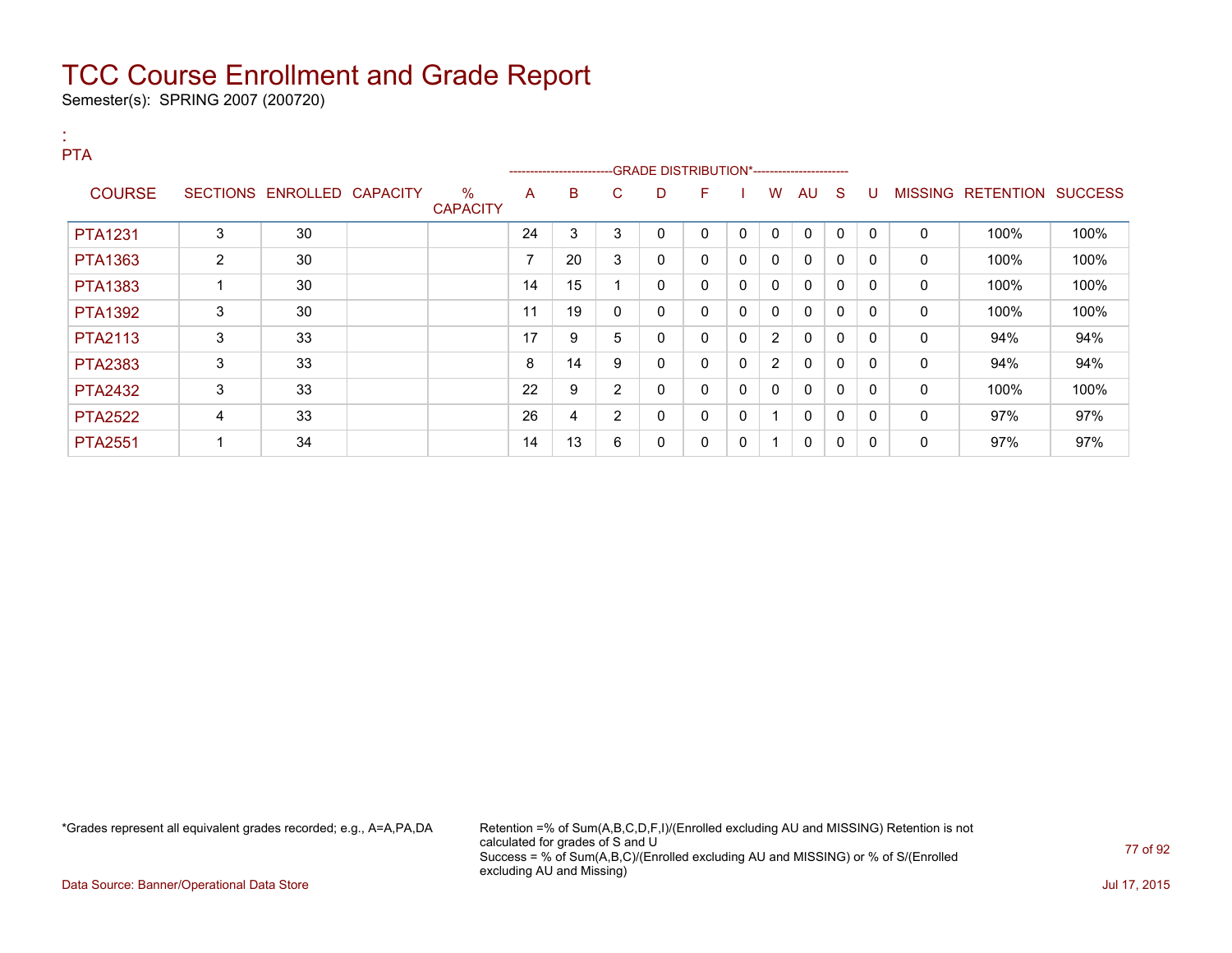Semester(s): SPRING 2007 (200720)

:

| . .<br>QCT    |                            |                         | --------------------- |   |    | -GRADE DISTRIBUTION*----------------------- |    |          |              |          |              |              |   |                           |      |
|---------------|----------------------------|-------------------------|-----------------------|---|----|---------------------------------------------|----|----------|--------------|----------|--------------|--------------|---|---------------------------|------|
| <b>COURSE</b> | SECTIONS ENROLLED CAPACITY | $\%$<br><b>CAPACITY</b> | A                     | B | C. | D                                           | F. |          | W            | AU.      | -S           | -0           |   | MISSING RETENTION SUCCESS |      |
| QCT1223       | $12 \overline{ }$          |                         |                       | 6 | C. | 0                                           | 0  | 0        | $\mathbf{0}$ | 0        | $\mathbf{0}$ | $\mathbf{0}$ | 0 | 100%                      | 100% |
| QCT1313       | 10                         |                         |                       | 3 | 0  | 0                                           | 0  | $\Omega$ | $\Omega$     | $\Omega$ | 0            | $\Omega$     | 0 | 100%                      | 100% |
| QCT2333       | 8                          |                         |                       | 0 | 0  | 0                                           | 0  |          | 1            | $\Omega$ | $\mathbf{0}$ | $\Omega$     | 0 | 88%                       | 88%  |
| QCT2363       | 11                         |                         | 10                    |   | 0  | 0                                           | 0  | 0        | $\Omega$     | $\Omega$ | $\mathbf{0}$ | $\mathbf{0}$ | 0 | 100%                      | 100% |
| QCT2413       |                            |                         | ົ                     | 5 |    | 0                                           | 0  | 0        | $\Omega$     | $\Omega$ | $\Omega$     | 0            | 0 | 100%                      | 100% |

\*Grades represent all equivalent grades recorded; e.g., A=A,PA,DA Retention =% of Sum(A,B,C,D,F,I)/(Enrolled excluding AU and MISSING) Retention is not calculated for grades of S and U Success = % of Sum(A,B,C)/(Enrolled excluding AU and MISSING) or % of S/(Enrolled excluding AU and Missing)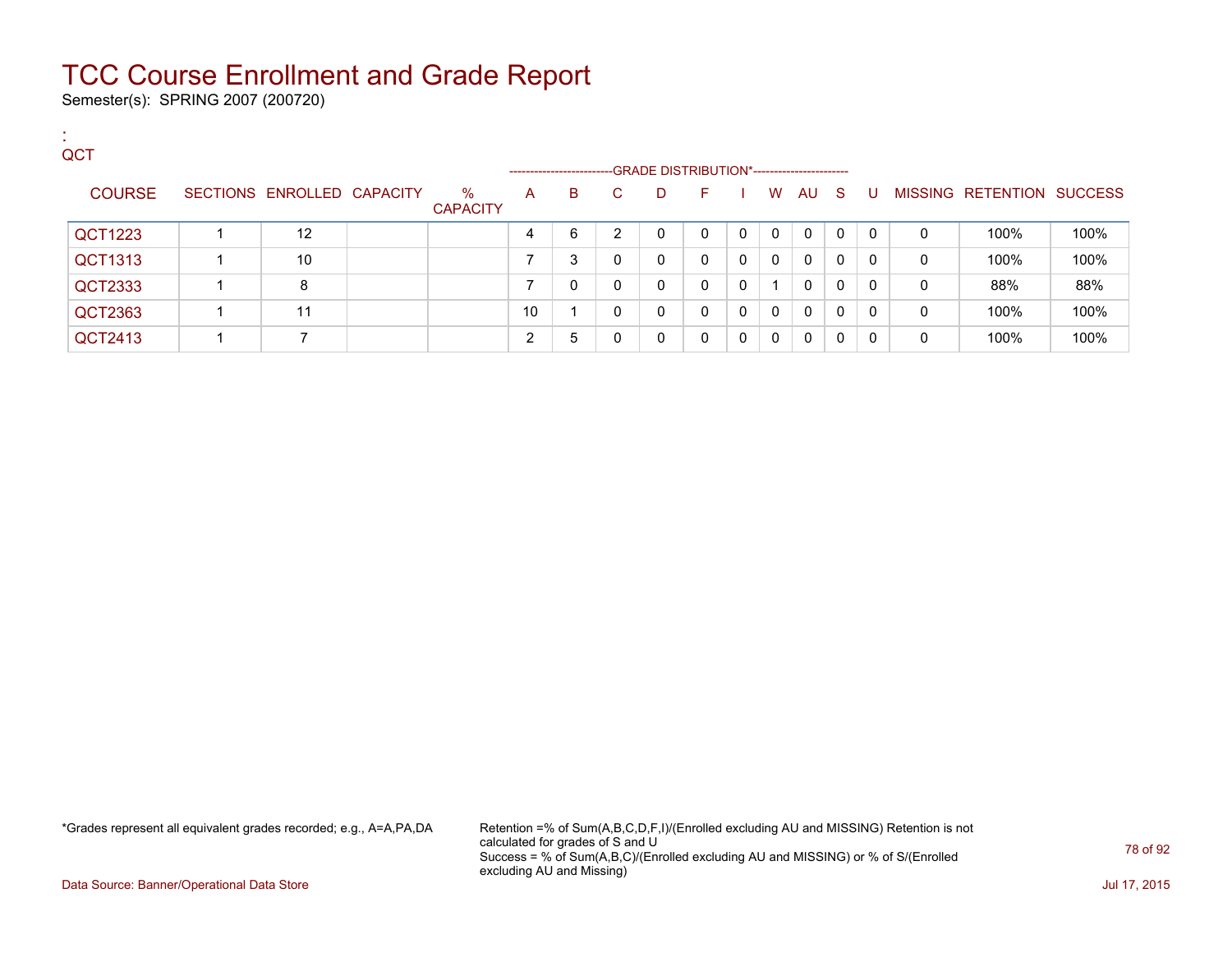Semester(s): SPRING 2007 (200720)

| х.<br>. н.<br><b>REL</b> |                |                            |                         |    |                                                                         |                |   |              |              |                |                         |              |          |              |                           |      |
|--------------------------|----------------|----------------------------|-------------------------|----|-------------------------------------------------------------------------|----------------|---|--------------|--------------|----------------|-------------------------|--------------|----------|--------------|---------------------------|------|
| <b>COURSE</b>            |                | SECTIONS ENROLLED CAPACITY | $\%$<br><b>CAPACITY</b> | A  | ------------------------GRADE DISTRIBUTION*-----------------------<br>B | C              | D | F            |              | W              | AU                      | - S          | -U       |              | MISSING RETENTION SUCCESS |      |
| <b>REL1113</b>           |                | 12                         |                         | 5  | 3                                                                       |                |   | $\mathbf{0}$ | $\Omega$     | 2              | $\mathbf{0}$            | $\Omega$     | $\Omega$ | $\Omega$     | 83%                       | 75%  |
| <b>REL1213</b>           | 4              | 47                         |                         | 22 | 13                                                                      | $\overline{2}$ | 0 |              | $\Omega$     | 9              | $\mathbf{0}$            | $\Omega$     | $\Omega$ | $\mathbf{0}$ | 81%                       | 79%  |
| <b>REL1223</b>           | 2              | 24                         |                         | 5  | 5                                                                       | 3              |   | 2            |              | $\overline{7}$ | $\mathbf{0}$            | $\mathbf 0$  | 0        | 0            | 71%                       | 54%  |
| <b>REL2113</b>           | $\overline{2}$ | 35                         |                         | 10 | 10                                                                      | 4              |   | $\mathbf{0}$ | $\mathbf{0}$ | 10             | $\mathbf{0}$            | $\Omega$     | 0        | 0            | 71%                       | 69%  |
| <b>REL2123</b>           | $\overline{2}$ | 45                         |                         | 16 | 15                                                                      | $\overline{ }$ | 0 | 3            | $\mathbf{0}$ | 4              | $\mathbf{0}$            | $\mathbf{0}$ | $\Omega$ | 0            | 91%                       | 84%  |
| <b>REL2223</b>           |                | 9                          |                         | 5  | $\overline{2}$                                                          | 0              | 0 | $\mathbf{0}$ | $\mathbf{0}$ | 2              | $\mathbf{0}$            | $\Omega$     | $\Omega$ | 0            | 78%                       | 78%  |
| <b>REL2233</b>           |                | 17                         |                         | 13 | $\overline{2}$                                                          |                | 0 | $\mathbf{0}$ | $\mathbf{0}$ | $\mathbf{0}$   | $\overline{\mathbf{A}}$ | $\Omega$     | 0        | 0            | 100%                      | 100% |
| <b>REL2313</b>           |                | 8                          |                         | 6  | $\overline{\mathbf{A}}$                                                 | 0              | 0 | 0            | $\mathbf{0}$ | -1             | $\mathbf{0}$            | 0            | 0        | 0            | 88%                       | 88%  |

\*Grades represent all equivalent grades recorded; e.g., A=A,PA,DA Retention =% of Sum(A,B,C,D,F,I)/(Enrolled excluding AU and MISSING) Retention is not calculated for grades of S and U Success = % of Sum(A,B,C)/(Enrolled excluding AU and MISSING) or % of S/(Enrolled excluding AU and Missing)

Data Source: Banner/Operational Data Store Jul 17, 2015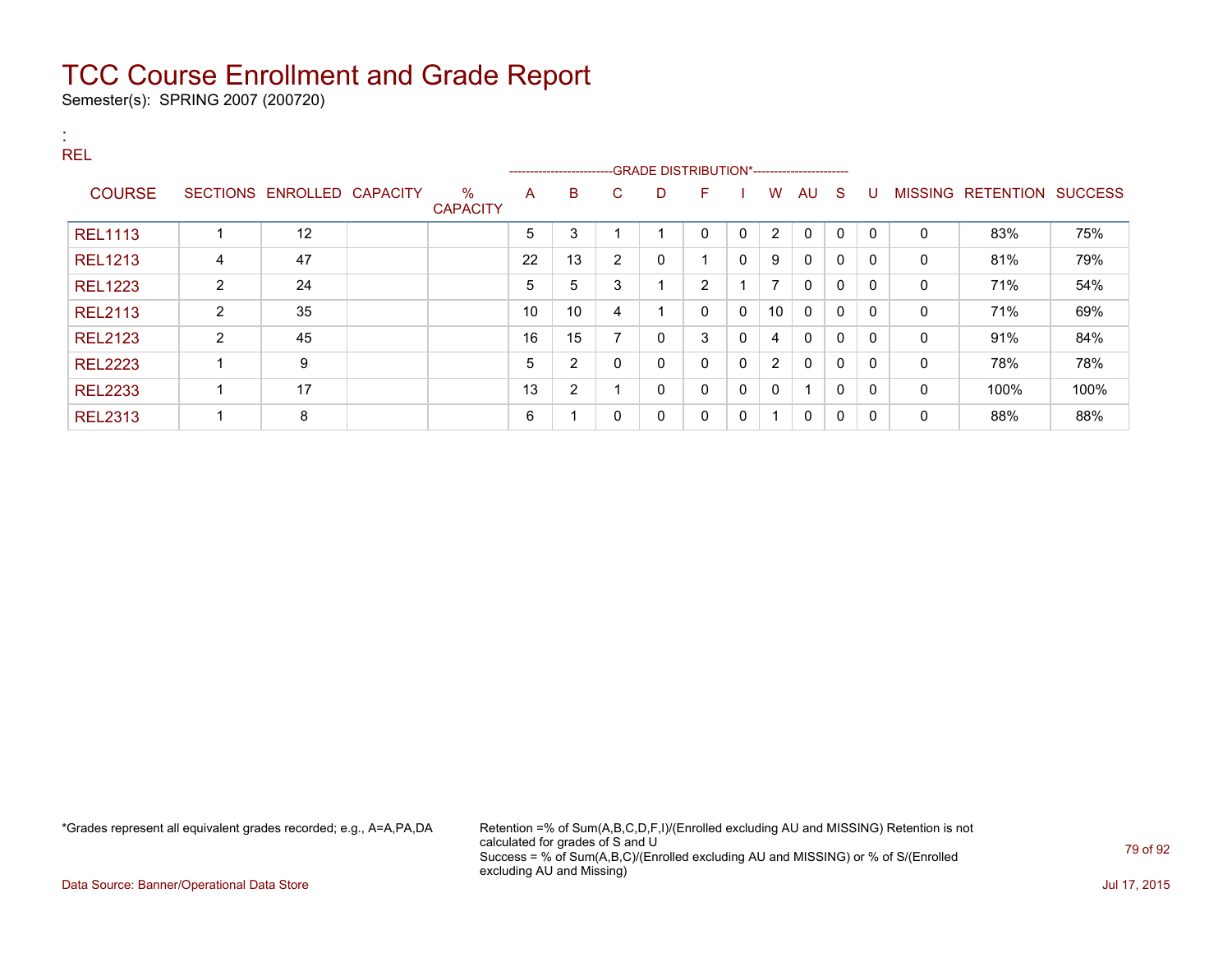Semester(s): SPRING 2007 (200720)

| <b>A</b><br><b>RES</b> |   |                            |                         |    | ------------------------- |                |             |              |              |                |              |              |              |              |                           |      |
|------------------------|---|----------------------------|-------------------------|----|---------------------------|----------------|-------------|--------------|--------------|----------------|--------------|--------------|--------------|--------------|---------------------------|------|
| <b>COURSE</b>          |   | SECTIONS ENROLLED CAPACITY | $\%$<br><b>CAPACITY</b> | A  | B                         | C              | D           | F.           |              | W              | AU           | - S          | -U           |              | MISSING RETENTION SUCCESS |      |
| <b>RES1213</b>         |   | 19                         |                         | 12 | 6                         |                | 0           | $\mathbf{0}$ | 0            |                | $\mathbf 0$  | $\Omega$     | $\mathbf{0}$ | 0            | 95%                       | 95%  |
| <b>RES1403</b>         |   | 22                         |                         | 5  | 12                        | 5              | 0           | $\mathbf{0}$ | $\mathbf{0}$ | $\mathbf{0}$   | $\mathbf{0}$ | 0            | 0            | $\mathbf{0}$ | 100%                      | 100% |
| <b>RES1413</b>         | 9 | 23                         |                         | 15 | 6                         | 2              | 0           | 0            | $\mathbf{0}$ | 0              | 0            | 0            | 0            | 0            | 100%                      | 100% |
| <b>RES1443</b>         |   | 21                         |                         | 12 | 7                         | 2              | $\mathbf 0$ | 0            | 0            | 0              | 0            | 0            | 0            | 0            | 100%                      | 100% |
| <b>RES1492</b>         |   | 21                         |                         | 21 | 0                         | 0              | 0           | 0            | $\mathbf{0}$ | $\mathbf{0}$   | $\mathbf{0}$ | $\mathbf{0}$ | 0            | 0            | 100%                      | 100% |
| <b>RES2352</b>         |   | 22                         |                         | 9  | 11                        | $\overline{2}$ | 0           | $\mathbf{0}$ | $\mathbf{0}$ | $\mathbf{0}$   | $\Omega$     | $\Omega$     | $\Omega$     | $\mathbf{0}$ | 100%                      | 100% |
| <b>RES2413</b>         | 8 | 19                         |                         | 11 | 5                         | 2              | 0           | $\mathbf{0}$ | $\mathbf{0}$ | $\overline{ }$ | $\mathbf{0}$ | $\Omega$     | $\Omega$     | $\mathbf{0}$ | 95%                       | 95%  |
| <b>RES2493</b>         |   | 20                         |                         | 14 | 5                         | 0              | 0           | 0            | $\mathbf{0}$ | -1             | 0            | 0            | 0            | 0            | 95%                       | 95%  |

\*Grades represent all equivalent grades recorded; e.g., A=A,PA,DA Retention =% of Sum(A,B,C,D,F,I)/(Enrolled excluding AU and MISSING) Retention is not calculated for grades of S and U Success = % of Sum(A,B,C)/(Enrolled excluding AU and MISSING) or % of S/(Enrolled excluding AU and Missing)

Data Source: Banner/Operational Data Store Jul 17, 2015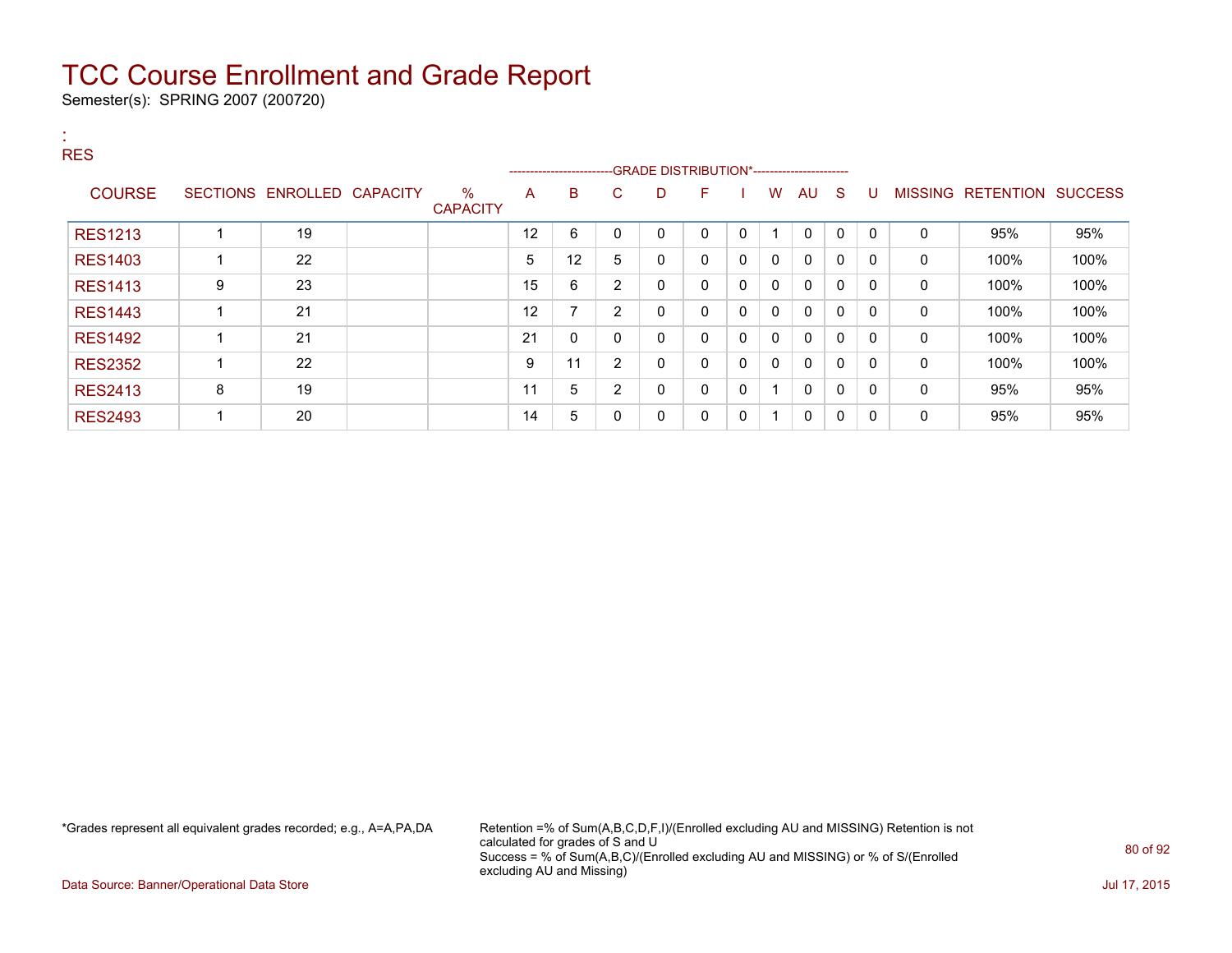Semester(s): SPRING 2007 (200720)

| <b>RT</b>     |                |                            |                         |                          |                          |              |                                              |          |             |                          |              |              |              |          |                           |     |
|---------------|----------------|----------------------------|-------------------------|--------------------------|--------------------------|--------------|----------------------------------------------|----------|-------------|--------------------------|--------------|--------------|--------------|----------|---------------------------|-----|
|               |                |                            |                         |                          | ------------------------ |              | --GRADE DISTRIBUTION*----------------------- |          |             |                          |              |              |              |          |                           |     |
| <b>COURSE</b> |                | SECTIONS ENROLLED CAPACITY | $\%$<br><b>CAPACITY</b> | A                        | B                        | C.           | D                                            | F        |             | W                        | AU S         |              | U            |          | MISSING RETENTION SUCCESS |     |
| RT1201        |                | 29                         |                         | 21                       |                          | 3            | 0                                            | $\Omega$ | 0           | 4                        | $\mathbf{0}$ | $\mathbf{0}$ | $\mathbf{0}$ | 0        | 86%                       | 86% |
| RT1212        | $\overline{2}$ | 61                         |                         | ⇁                        | 17                       | 20           | 0                                            | 6        | $\mathbf 0$ | 11                       | 0            | 0            | 0            | 0        | 82%                       | 72% |
| RT1333        | 3              | 31                         |                         | 9                        | 16                       | 5            | 0                                            | 4        | 0           | 0                        | 0            | 0            | 0            | 0        | 100%                      | 97% |
| RT1344        | 3              | 31                         |                         | 19                       | 11                       | $\mathbf{0}$ | 0                                            | и        | 0           | $\Omega$                 | 0            | 0            | 0            | 0        | 100%                      | 97% |
| RT1382        | 3              | 31                         |                         | 22                       | 8                        | $\mathbf{0}$ | 0                                            | и        | 0           | 0                        | 0            | 0            | 0            | $\Omega$ | 100%                      | 97% |
| RT2323        | $\overline{2}$ | 33                         |                         | $\overline{\phantom{a}}$ | 10                       | 15           | 0                                            | $\Omega$ | 0           |                          | $\mathbf{0}$ | 0            | 0            | 0        | 97%                       | 97% |
| RT2356        | $\overline{2}$ | 33                         |                         | 20                       | 12                       | $\mathbf{0}$ | 0                                            | $\Omega$ | 0           | $\overline{\phantom{a}}$ | $\mathbf 0$  | 0            | $\Omega$     | 0        | 97%                       | 97% |

\*Grades represent all equivalent grades recorded; e.g., A=A,PA,DA Retention =% of Sum(A,B,C,D,F,I)/(Enrolled excluding AU and MISSING) Retention is not calculated for grades of S and U Success = % of Sum(A,B,C)/(Enrolled excluding AU and MISSING) or % of S/(Enrolled excluding AU and Missing)

Data Source: Banner/Operational Data Store Jul 17, 2015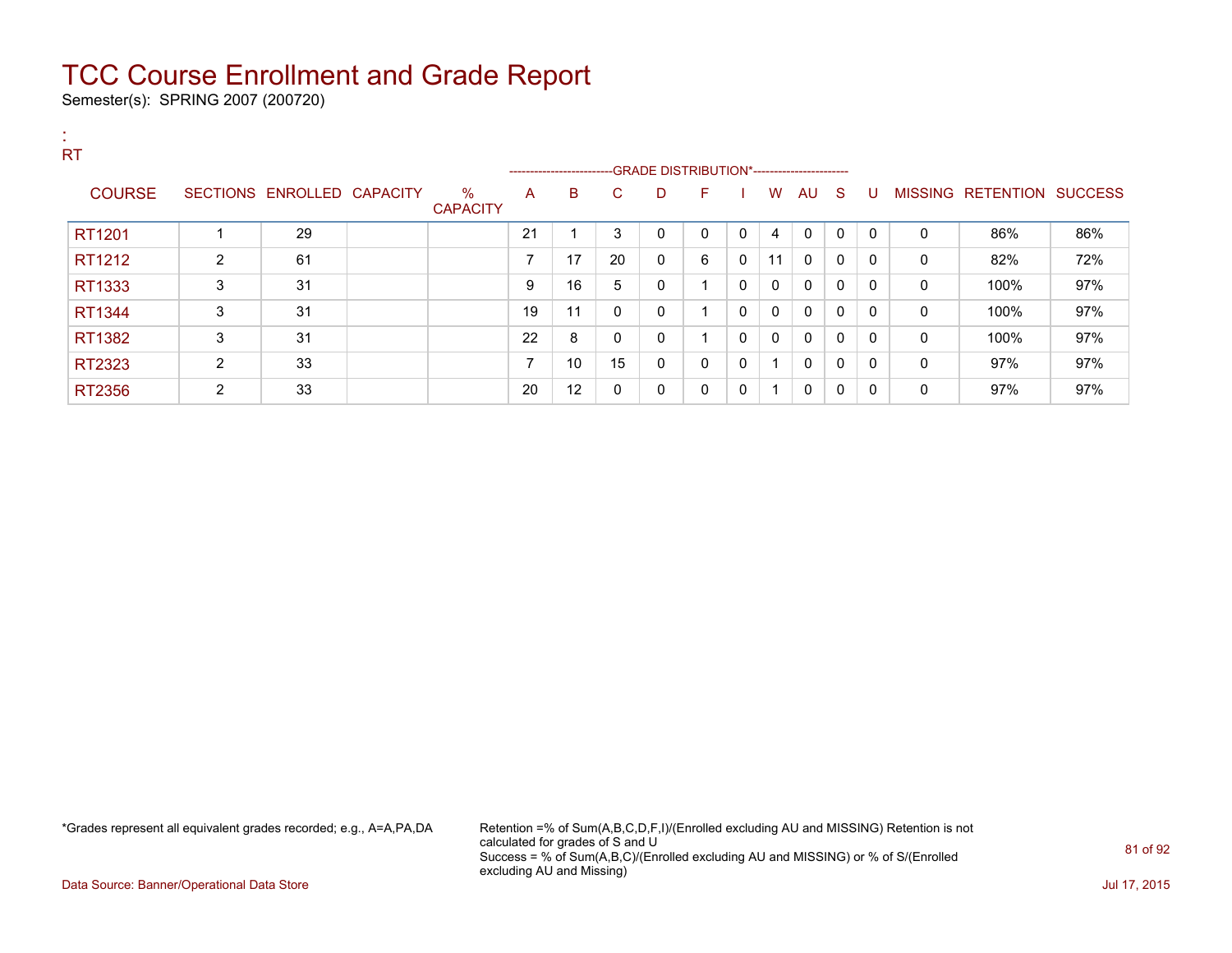Semester(s): SPRING 2007 (200720)

:

| <b>RUS</b>     |                            |                         |   | ---------------------- |    | -GRADE DISTRIBUTION*----------------------- |    |          |   |              |              |          |   |                           |      |
|----------------|----------------------------|-------------------------|---|------------------------|----|---------------------------------------------|----|----------|---|--------------|--------------|----------|---|---------------------------|------|
| <b>COURSE</b>  | SECTIONS ENROLLED CAPACITY | $\%$<br><b>CAPACITY</b> | A | B                      | C. | D.                                          | н. |          | W | AU           | - S          | U        |   | MISSING RETENTION SUCCESS |      |
| <b>RUS1103</b> |                            |                         | 3 |                        | 0  | 0                                           | 0  | $\Omega$ | 3 | $\Omega$     | $\mathbf{0}$ | $\Omega$ | 0 | 57%                       | 57%  |
| <b>RUS1213</b> | 4                          |                         |   | ົ                      |    |                                             | 0  | 0        |   | 0            | 0            | 0        | 0 | 75%                       | 75%  |
| <b>RUS1413</b> |                            |                         | 6 |                        | 0  |                                             | 0  |          | 0 | $\mathbf{0}$ | 0            | 0        | 0 | 100%                      | 100% |
| <b>RUS2523</b> |                            |                         | ∩ |                        | 0  |                                             | 0  |          |   | 0            | 0            |          | 0 | 75%                       | 75%  |

\*Grades represent all equivalent grades recorded; e.g., A=A,PA,DA Retention =% of Sum(A,B,C,D,F,I)/(Enrolled excluding AU and MISSING) Retention is not calculated for grades of S and U Success = % of Sum(A,B,C)/(Enrolled excluding AU and MISSING) or % of S/(Enrolled excluding AU and Missing)

Data Source: Banner/Operational Data Store **July 17, 2015**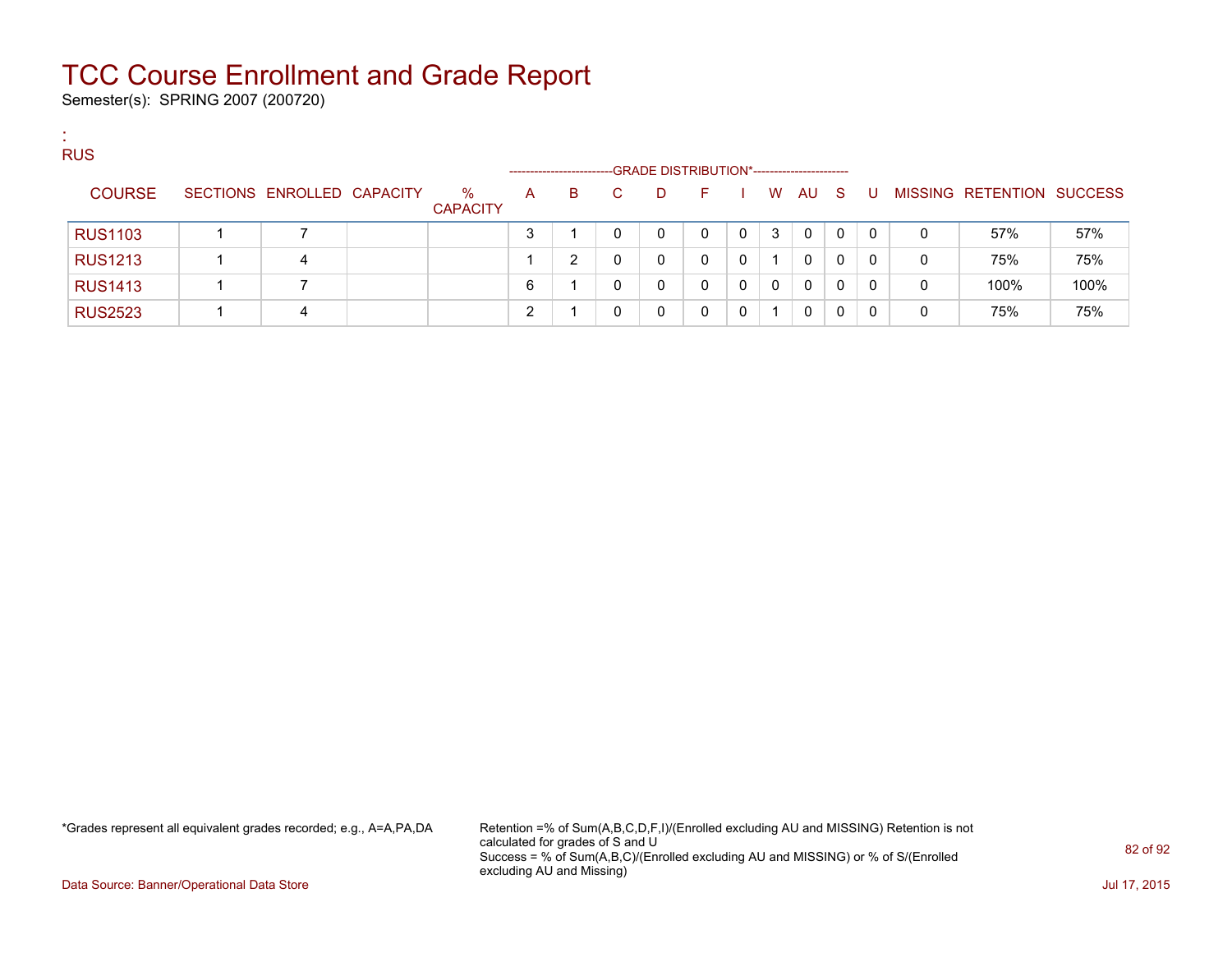Semester(s): SPRING 2007 (200720)

| <b>SOC</b>    |    |                            |                         |                | ---------------------- |                | -GRADE DISTRIBUTION*---------------------- |                |              |                |          |              |              |   |                                  |     |
|---------------|----|----------------------------|-------------------------|----------------|------------------------|----------------|--------------------------------------------|----------------|--------------|----------------|----------|--------------|--------------|---|----------------------------------|-----|
| <b>COURSE</b> |    | SECTIONS ENROLLED CAPACITY | $\%$<br><b>CAPACITY</b> | A              | B                      | C.             | D                                          | F              |              | W              | AU       | <sub>S</sub> | U            |   | <b>MISSING RETENTION SUCCESS</b> |     |
| SOC1113       | 32 | 558                        |                         | 212            | 148                    | 48             | 14                                         | 25             | 1            | 110            | $\Omega$ | 0            | $\Omega$     | 0 | 80%                              | 73% |
| SOC1133       |    | 8                          |                         | $\overline{2}$ | $\overline{2}$         | 0              | 0                                          | 0              | $\mathbf{0}$ | 4              | 0        | $\mathbf 0$  | $\mathbf{0}$ | 0 | 50%                              | 50% |
| SOC2013       | 3  | 38                         |                         | 13             | 7                      | 8              | $\overline{2}$                             | $\overline{2}$ | $\mathbf{0}$ | 6              | 0        | 0            | $\mathbf{0}$ | 0 | 84%                              | 74% |
| SOC2043       |    | 12                         |                         | 4              | 4                      | $\overline{2}$ |                                            | 0              | $\mathbf{0}$ |                | 0        | 0            | $\Omega$     | 0 | 92%                              | 83% |
| SOC2053       | 5  | 28                         |                         | 14             | 9                      | 3              | 0                                          | 0              | 0            | $\overline{2}$ | 0        | 0            | $\Omega$     | 0 | 93%                              | 93% |
| SOC2113       | 4  | 50                         |                         | 16             | 16                     | 3              |                                            | 4              | $\mathbf{0}$ | 10             | 0        | 0            | $\mathbf{0}$ | 0 | 80%                              | 70% |
| SOC2123       | 1  | 21                         |                         | 6              | 4                      | 5              |                                            | $\overline{2}$ | $\mathbf{0}$ | 3              | 0        | 0            | $\Omega$     | 0 | 86%                              | 71% |
| SOC2223       |    | 1                          |                         | $\mathbf{0}$   | 0                      | 0              | 0                                          | 0              | $\mathbf{0}$ |                | 0        | 0            | $\Omega$     | 0 | 0%                               | 0%  |
| SOC2243       |    | 14                         |                         | 11             | $\overline{2}$         | 0              | 0                                          | 0              | 0            |                | 0        | 0            | 0            | 0 | 93%                              | 93% |
| SOC2713       | 1  | 16                         |                         | 2              | 8                      | $\mathbf{0}$   |                                            | 0              | $\mathbf{0}$ | 5              | $\Omega$ | 0            | $\Omega$     | 0 | 69%                              | 62% |
| SOC2813       | 3  | 25                         |                         | 6              | 9                      | 3              | 0                                          |                | 0            | 6              | 0        | 0            | $\Omega$     | 0 | 76%                              | 72% |
| SOC2993       | 3  | 11                         |                         | 10             | $\mathbf{0}$           | 0              | 0                                          | 0              | 0            |                | $\Omega$ | 0            | $\Omega$     | 0 | 91%                              | 91% |

:

\*Grades represent all equivalent grades recorded; e.g., A=A,PA,DA Retention =% of Sum(A,B,C,D,F,I)/(Enrolled excluding AU and MISSING) Retention is not calculated for grades of S and U Success = % of Sum(A,B,C)/(Enrolled excluding AU and MISSING) or % of S/(Enrolled excluding AU and Missing)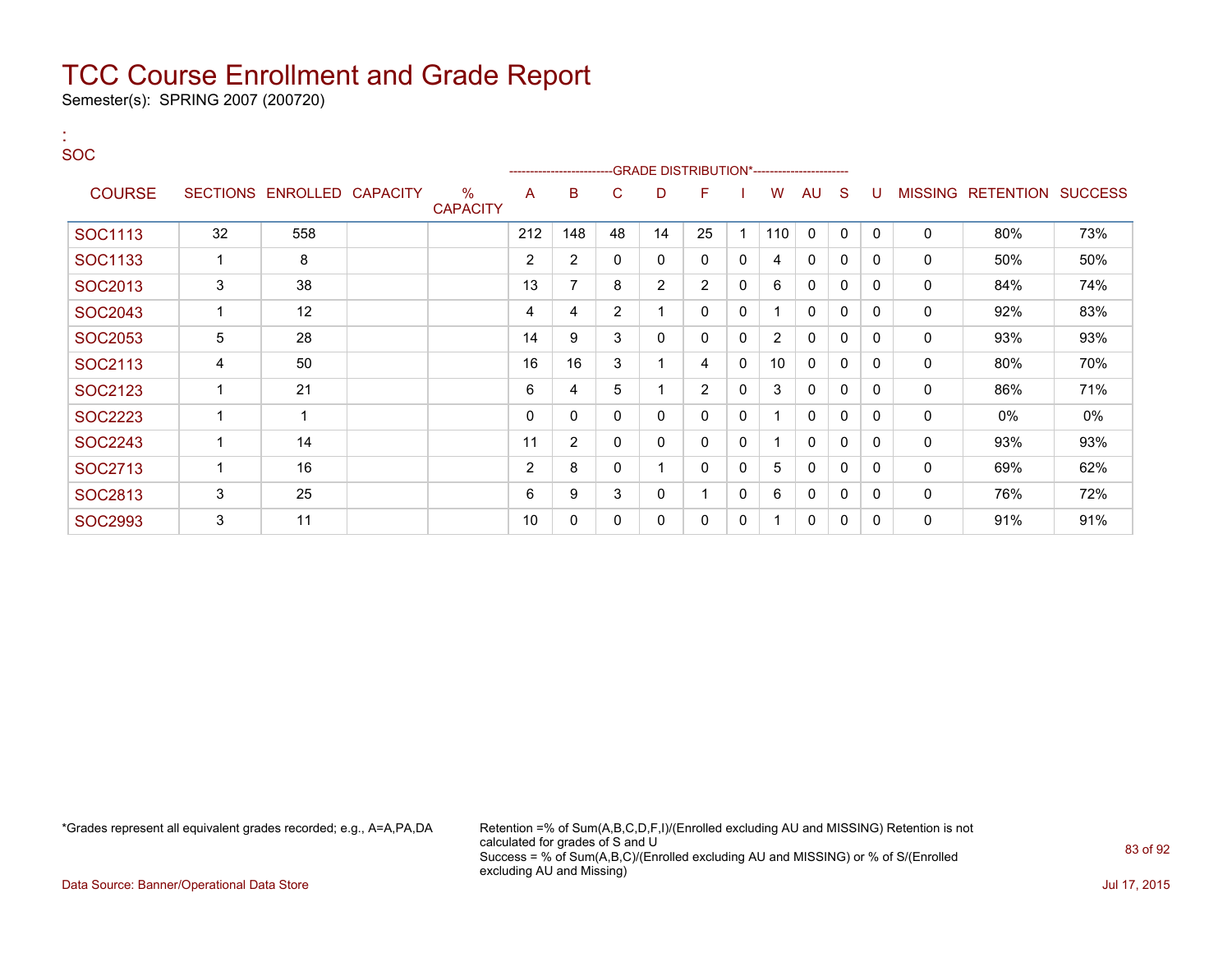Semester(s): SPRING 2007 (200720)

:

| <b>SPA</b>     |                |                            |                         |     |                          |              |              |                                                 |                |              |              |              |          |              |                                  |      |
|----------------|----------------|----------------------------|-------------------------|-----|--------------------------|--------------|--------------|-------------------------------------------------|----------------|--------------|--------------|--------------|----------|--------------|----------------------------------|------|
| <b>COURSE</b>  |                | SECTIONS ENROLLED CAPACITY | $\%$<br><b>CAPACITY</b> | A   | -------------------<br>B | C            | D            | -GRADE DISTRIBUTION*----------------------<br>F |                | W            | <b>AU</b>    | S            | U        |              | <b>MISSING RETENTION SUCCESS</b> |      |
| <b>SPA1001</b> | 3              | 26                         |                         | 15  | 3                        | $\Omega$     | $\mathbf{0}$ | $\mathbf{0}$                                    | $\mathbf{0}$   | 8            | $\mathbf{0}$ | $\mathbf{0}$ | $\Omega$ | $\Omega$     | 69%                              | 69%  |
| <b>SPA1103</b> | 18             | 345                        |                         | 147 | 64                       | 37           | 13           | 12                                              | 0              | 68           | 4            | $\mathbf{0}$ | 0        | 0            | 80%                              | 73%  |
| <b>SPA1201</b> | $\overline{2}$ | 21                         |                         | 20  | $\mathbf{1}$             | 0            | $\mathbf 0$  | 0                                               | 0              | 0            | 0            | 0            | 0        | 0            | 100%                             | 100% |
| <b>SPA1213</b> | 13             | 200                        |                         | 85  | 46                       | 30           | 9            | 1                                               |                | 24           | 4            | $\mathbf{0}$ | 0        | 0            | 88%                              | 82%  |
| <b>SPA1313</b> | $\sqrt{5}$     | 71                         |                         | 32  | 21                       | 10           | 0            | 0                                               | 0              | 6            | 2            | 0            | 0        | 0            | 91%                              | 91%  |
| <b>SPA1413</b> | 4              | 42                         |                         | 25  | $\overline{7}$           | 6            | 0            | 0                                               |                | 2            |              | $\Omega$     | 0        | 0            | 95%                              | 93%  |
| <b>SPA2113</b> | $\overline{2}$ | 20                         |                         | 12  | 5                        | 1            | 0            | $\mathbf{0}$                                    | 0              | 0            | 2            | $\mathbf{0}$ | 0        | 0            | 100%                             | 100% |
| <b>SPA2213</b> | $\mathbf{1}$   | 11                         |                         | 9   | 1                        | 0            | $\mathbf{0}$ | 0                                               | 0              | 0            |              | $\mathbf{0}$ | 0        | $\Omega$     | 100%                             | 100% |
| <b>SPA2413</b> | 1              | 15                         |                         | 11  | 3                        | $\mathbf{0}$ | $\mathbf{0}$ | $\mathbf{0}$                                    |                | 0            | 0            | $\mathbf{0}$ | 0        | $\mathbf{0}$ | 100%                             | 93%  |
| <b>SPA2443</b> | $\mathbf 1$    | 10                         |                         | 8   | $\mathbf{0}$             | $\mathbf{0}$ | $\mathbf{0}$ | $\mathbf{0}$                                    |                |              | $\mathbf{0}$ | $\mathbf{0}$ | 0        | 0            | 90%                              | 80%  |
| <b>SPA2453</b> | 1              | $\overline{7}$             |                         | 6   | 0                        | 0            | 0            | $\mathbf{0}$                                    | 0              | 1            | 0            | $\Omega$     | $\Omega$ | 0            | 86%                              | 86%  |
| <b>SPA2523</b> | $\mathbf{1}$   | 9                          |                         | 4   | 3                        | 2            | 0            | $\mathbf{0}$                                    | 0              | 0            | 0            | $\Omega$     | $\Omega$ | 0            | 100%                             | 100% |
| <b>SPA2663</b> | 1              | 11                         |                         | 8   | $\mathbf{0}$             | 0            | $\mathbf{0}$ | $\mathbf{0}$                                    | $\overline{2}$ | $\mathbf{1}$ | 0            | $\Omega$     | $\Omega$ | $\Omega$     | 91%                              | 73%  |
| <b>SPA2991</b> | $\overline{2}$ | 20                         |                         | 20  | $\mathbf{0}$             | $\mathbf{0}$ | $\mathbf{0}$ | $\Omega$                                        | 0              | 0            | 0            | $\Omega$     | 0        | $\Omega$     | 100%                             | 100% |
| <b>SPA2992</b> | 1              | 8                          |                         | 5   | $\mathbf{0}$             | $\mathbf{0}$ | $\mathbf{0}$ | 0                                               | 0              | 3            | $\mathbf{0}$ | $\Omega$     | 0        | $\Omega$     | 62%                              | 62%  |
| <b>SPA2993</b> | 3              | 31                         |                         | 20  | $\overline{2}$           | $\mathbf{0}$ | $\mathbf{0}$ | 1                                               | 0              | 3            | 5            | $\mathbf{0}$ | $\Omega$ | 0            | 88%                              | 85%  |

\*Grades represent all equivalent grades recorded; e.g., A=A,PA,DA Retention =% of Sum(A,B,C,D,F,I)/(Enrolled excluding AU and MISSING) Retention is not calculated for grades of S and U Success = % of Sum(A,B,C)/(Enrolled excluding AU and MISSING) or % of S/(Enrolled excluding AU and Missing)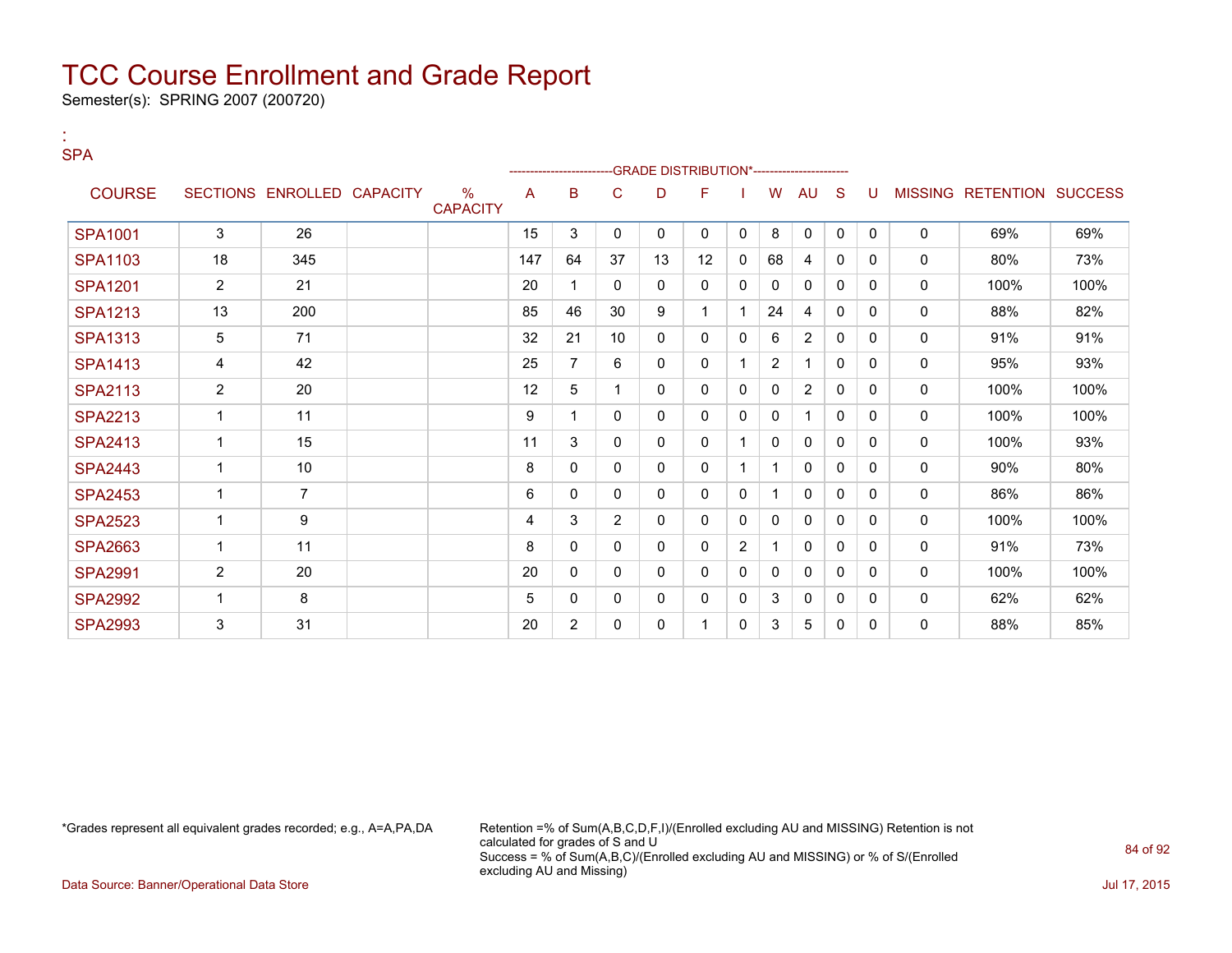Semester(s): SPRING 2007 (200720)

| <b>SPE</b>     |                |                            |                         |                | ------------------------ |    |    |              |   |          |              |              |              |              |                   |                |
|----------------|----------------|----------------------------|-------------------------|----------------|--------------------------|----|----|--------------|---|----------|--------------|--------------|--------------|--------------|-------------------|----------------|
| <b>COURSE</b>  |                | SECTIONS ENROLLED CAPACITY | $\%$<br><b>CAPACITY</b> | A              | B                        | C. | D  | F            |   | W        | AU           | $\mathbf{S}$ | U            |              | MISSING RETENTION | <b>SUCCESS</b> |
| <b>SPE1013</b> |                | 11                         |                         | 9              |                          |    | 0  | $\mathbf 0$  | 0 |          | $\Omega$     | $\Omega$     | $\mathbf{0}$ | $\Omega$     | 91%               | 91%            |
| <b>SPE1113</b> | 53             | 866                        |                         | 363            | 233                      | 79 | 23 | 46           |   | 121      | $\Omega$     | $\mathbf{0}$ | $\Omega$     | $\mathbf{0}$ | 86%               | 78%            |
| <b>SPE2053</b> | 4              | 53                         |                         | 18             | 10                       | 4  | 0  | 4            | 4 | 13       | $\Omega$     | 0            | $\Omega$     | $\mathbf{0}$ | 75%               | 60%            |
| <b>SPE2103</b> | 3              | 58                         |                         | 16             | 15                       | 8  |    | 6            | 0 | 11       | ٠            | 0            | $\mathbf{0}$ | 0            | 81%               | 68%            |
| <b>SPE2333</b> |                | 9                          |                         | 6              | 0                        |    | 0  |              | 0 |          | $\mathbf{0}$ | $\Omega$     | $\Omega$     | 0            | 89%               | 78%            |
| <b>SPE2343</b> |                | 5                          |                         | 5              | 0                        |    | 0  | 0            | 0 | $\Omega$ | $\Omega$     | $\mathbf{0}$ | $\Omega$     | $\mathbf{0}$ | 100%              | 100%           |
| <b>SPE2351</b> |                | 7                          |                         | $\overline{ }$ | 0                        | 0  | 0  | $\mathbf{0}$ | 0 | 0        | $\Omega$     | $\Omega$     | $\Omega$     | $\mathbf{0}$ | 100%              | 100%           |
| <b>SPE2993</b> | $\overline{2}$ | 6                          |                         | 6              | 0                        | 0  | 0  | 0            | 0 | $\Omega$ | 0            | 0            | 0            | 0            | 100%              | 100%           |

\*Grades represent all equivalent grades recorded; e.g., A=A,PA,DA Retention =% of Sum(A,B,C,D,F,I)/(Enrolled excluding AU and MISSING) Retention is not calculated for grades of S and U Success = % of Sum(A,B,C)/(Enrolled excluding AU and MISSING) or % of S/(Enrolled excluding AU and Missing)

Data Source: Banner/Operational Data Store Jul 17, 2015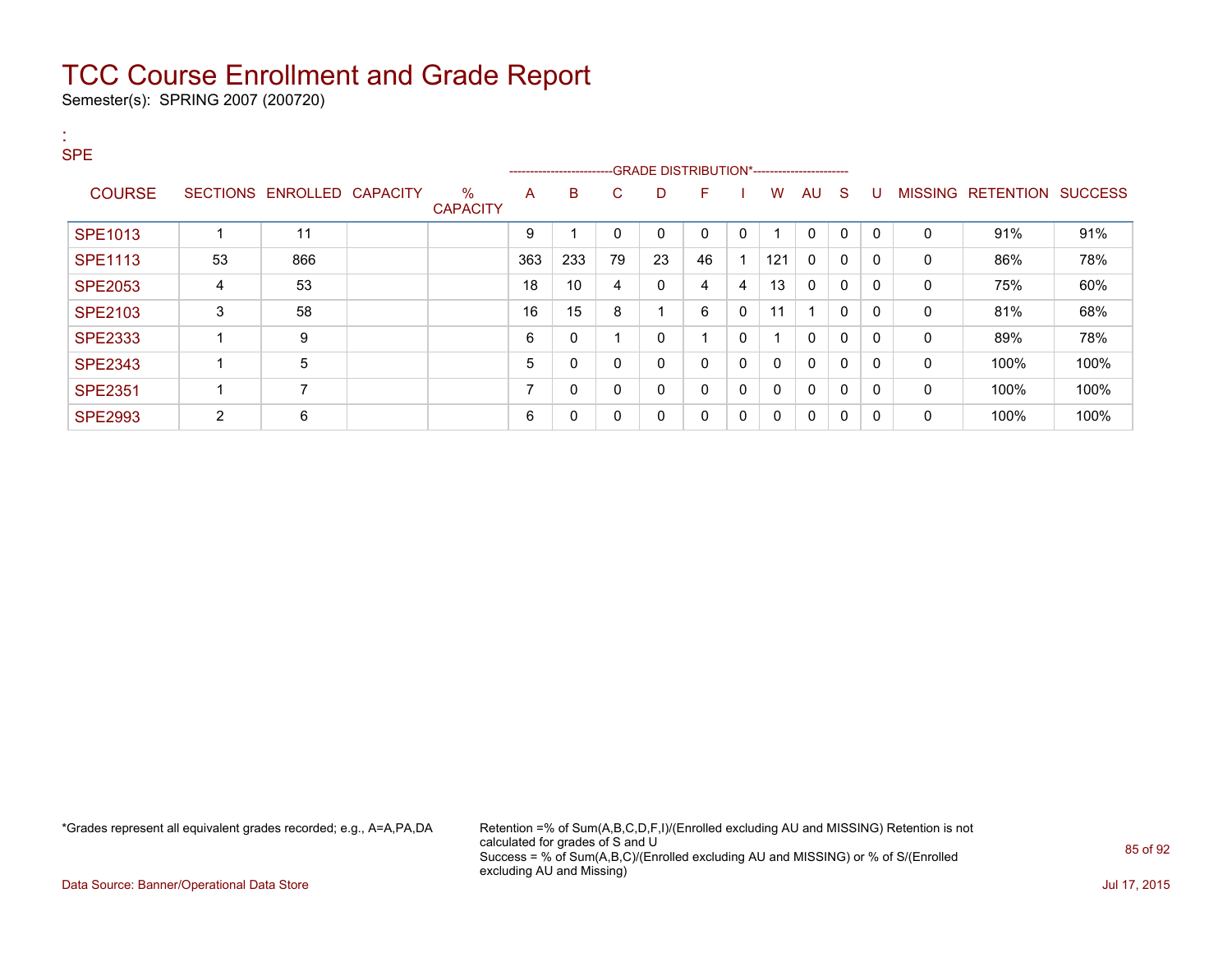Semester(s): SPRING 2007 (200720)

:

| <b>SRT</b>     |                |                            |                                  |    |                |                |   | -GRADE DISTRIBUTION*---------------------- |              |              |              |              |              |             |                           |      |
|----------------|----------------|----------------------------|----------------------------------|----|----------------|----------------|---|--------------------------------------------|--------------|--------------|--------------|--------------|--------------|-------------|---------------------------|------|
| <b>COURSE</b>  |                | SECTIONS ENROLLED CAPACITY | $\frac{0}{0}$<br><b>CAPACITY</b> | A  | B              | C              | D | F                                          |              | W            | AU           | S            | U            |             | MISSING RETENTION SUCCESS |      |
| <b>SRT1102</b> | $\mathbf{1}$   | 8                          |                                  | 8  | 0              | 0              | 0 | 0                                          | $\mathbf{0}$ | $\mathbf 0$  | $\mathbf 0$  | $\mathbf 0$  | $\Omega$     | $\mathbf 0$ | 100%                      | 100% |
| <b>SRT1112</b> | 1              | 8                          |                                  | 7  |                | 0              | 0 | 0                                          | 0            | 0            | $\mathbf{0}$ | $\mathbf{0}$ | $\Omega$     | 0           | 100%                      | 100% |
| <b>SRT1124</b> | $\overline{2}$ | 19                         |                                  | 13 | 4              | $\overline{2}$ | 0 | 0                                          | 0            | 0            | $\mathbf{0}$ | $\Omega$     | $\Omega$     | 0           | 100%                      | 100% |
| <b>SRT1211</b> | $\mathbf{1}$   | 8                          |                                  | 5  | 3              | 0              | 0 | 0                                          | 0            | $\mathbf{0}$ | 0            | $\mathbf{0}$ | 0            | 0           | 100%                      | 100% |
| <b>SRT1222</b> | 1              | 8                          |                                  | 6  | 2              | 0              | 0 | 0                                          | 0            | $\mathbf{0}$ | $\mathbf{0}$ | $\mathbf{0}$ | $\Omega$     | 0           | 100%                      | 100% |
| <b>SRT1324</b> | 1              | 8                          |                                  | 6  | $\overline{2}$ | 0              | 0 | 0                                          | 0            | 0            | 0            | 0            | 0            | 0           | 100%                      | 100% |
| <b>SRT1333</b> | 1              | 6                          |                                  | 6  | 0              | 0              | 0 | 0                                          | 0            | 0            | $\mathbf{0}$ | $\Omega$     | $\Omega$     | 0           | 100%                      | 100% |
| <b>SRT1341</b> | $\overline{2}$ | 19                         |                                  | 17 | $\overline{2}$ | 0              | 0 | 0                                          | 0            | 0            | 0            | 0            | $\Omega$     | 0           | 100%                      | 100% |
| <b>SRT2221</b> | $\overline{2}$ | 15                         |                                  | 9  | 6              | 0              | 0 | 0                                          | 0            | $\Omega$     | $\mathbf{0}$ | $\mathbf{0}$ | $\mathbf{0}$ | 0           | 100%                      | 100% |
| <b>SRT2312</b> | 1              | 6                          |                                  | 4  | $\overline{2}$ | 0              | 0 | 0                                          | 0            | 0            | $\mathbf{0}$ | $\mathbf{0}$ | $\Omega$     | 0           | 100%                      | 100% |
| <b>SRT2323</b> | $\overline{2}$ | 13                         |                                  | 3  | 7              | 3              | 0 | 0                                          | 0            | 0            | 0            | $\mathbf{0}$ | 0            | 0           | 100%                      | 100% |
| <b>SRT2332</b> | $\overline{2}$ | 13                         |                                  | 10 | 3              | 0              | 0 | 0                                          | 0            | 0            | $\Omega$     | $\Omega$     | $\Omega$     | 0           | 100%                      | 100% |
| <b>SRT2434</b> | $\overline{2}$ | 13                         |                                  | 2  | 2              | 0              | 0 | 0                                          | 9            | $\mathbf{0}$ | 0            | $\mathbf{0}$ | 0            | 0           | 100%                      | 31%  |
| <b>SRT2442</b> | $\overline{2}$ | 13                         |                                  | 2  | $\overline{2}$ | 0              | 0 | 0                                          | 9            | 0            | $\mathbf{0}$ | $\mathbf{0}$ | $\Omega$     | 0           | 100%                      | 31%  |

\*Grades represent all equivalent grades recorded; e.g., A=A,PA,DA Retention =% of Sum(A,B,C,D,F,I)/(Enrolled excluding AU and MISSING) Retention is not calculated for grades of S and U Success = % of Sum(A,B,C)/(Enrolled excluding AU and MISSING) or % of S/(Enrolled excluding AU and Missing)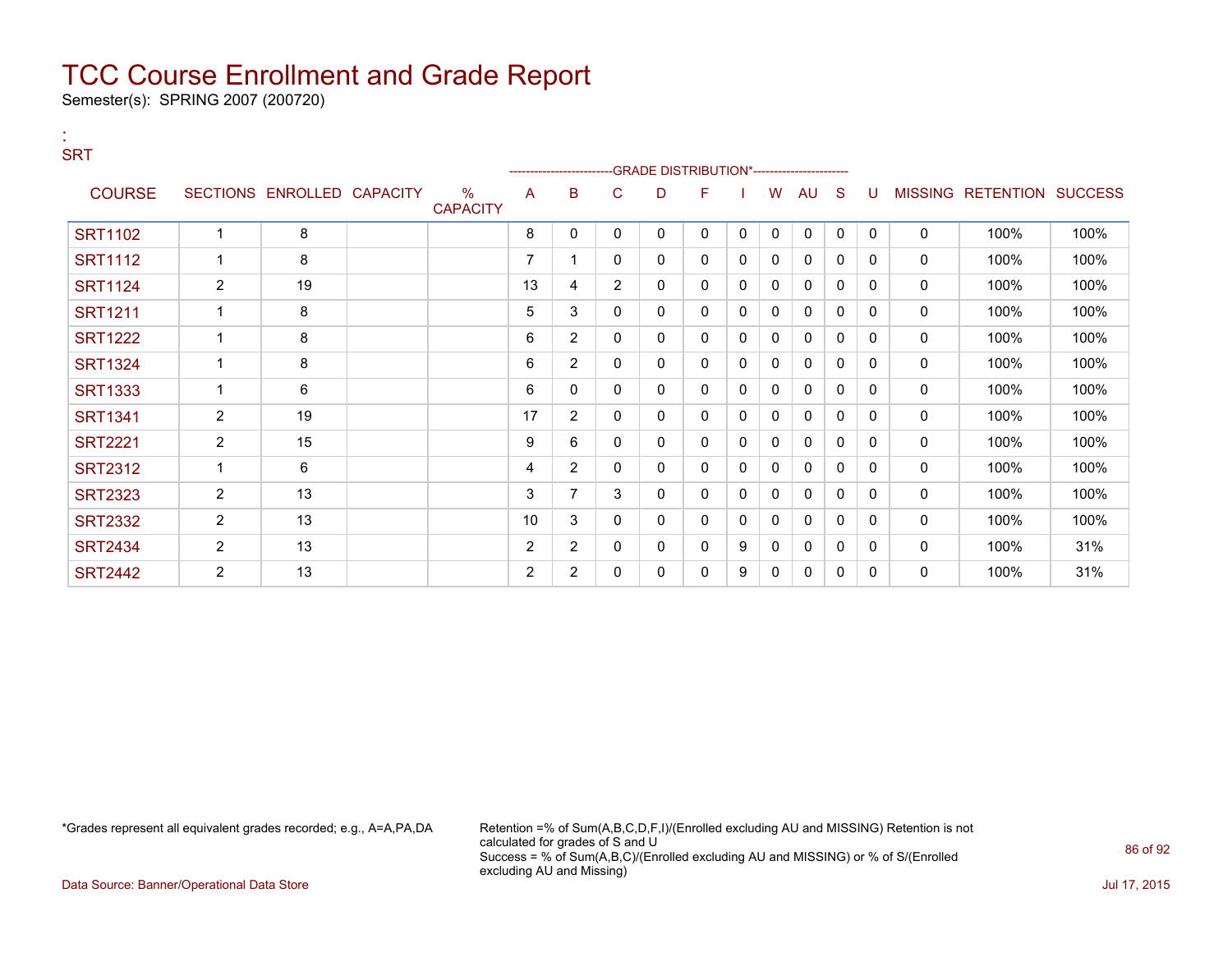Semester(s): SPRING 2007 (200720)

:

| <b>SUR</b>     |                            |                         |                                      |    |    |                                                  |   |          |    |          |          |          |   |                           |      |
|----------------|----------------------------|-------------------------|--------------------------------------|----|----|--------------------------------------------------|---|----------|----|----------|----------|----------|---|---------------------------|------|
| <b>COURSE</b>  | SECTIONS ENROLLED CAPACITY | $\%$<br><b>CAPACITY</b> | --------------------<br>$\mathsf{A}$ | B. | C. | -GRADE DISTRIBUTION*-----------------------<br>D | E |          | W. | AU.      | - S      | - U      |   | MISSING RETENTION SUCCESS |      |
| <b>SUR2262</b> | 6                          |                         | 5                                    |    |    | 0                                                |   | $\Omega$ |    | $\Omega$ | $\Omega$ | $\Omega$ | 0 | 83%                       | 83%  |
| <b>SUR2334</b> | 14                         |                         | 10                                   |    | 0  | 0                                                | 0 | 0        | 3  | $\Omega$ | $\Omega$ | $\Omega$ | 0 | 79%                       | 79%  |
| <b>SUR2373</b> | 13                         |                         | 8                                    | 4  |    | 0                                                |   | 0        | 0  | $\Omega$ | $\Omega$ | $\Omega$ | 0 | 100%                      | 100% |
| <b>SUR2393</b> | 8                          |                         |                                      |    |    | 0                                                |   | 0        | 0  | $\Omega$ | 0        | $\Omega$ | 0 | 100%                      | 88%  |

\*Grades represent all equivalent grades recorded; e.g., A=A,PA,DA Retention =% of Sum(A,B,C,D,F,I)/(Enrolled excluding AU and MISSING) Retention is not calculated for grades of S and U Success = % of Sum(A,B,C)/(Enrolled excluding AU and MISSING) or % of S/(Enrolled excluding AU and Missing)

Data Source: Banner/Operational Data Store **July 17, 2015**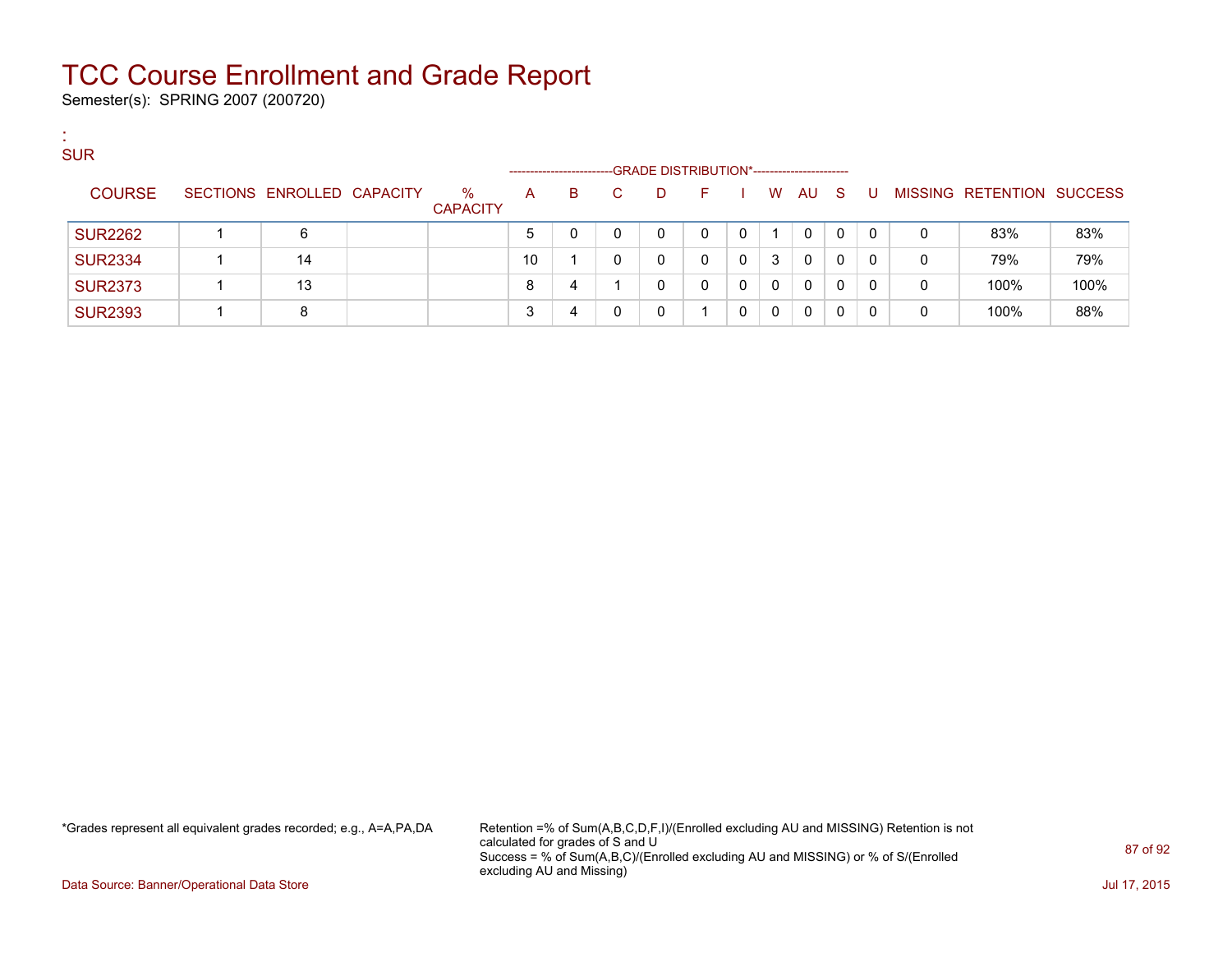Semester(s): SPRING 2007 (200720)

:

| <b>TCH</b>     |  |                 |  |                                                                    |          |                |                |                |          |  |                                                                             |    |
|----------------|--|-----------------|--|--------------------------------------------------------------------|----------|----------------|----------------|----------------|----------|--|-----------------------------------------------------------------------------|----|
|                |  |                 |  | ------------------------GRADE DISTRIBUTION*----------------------- |          |                |                |                |          |  |                                                                             |    |
| <b>COURSE</b>  |  | <b>CAPACITY</b> |  |                                                                    |          |                |                |                |          |  | SECTIONS ENROLLED CAPACITY % A B C D F I W AU S U MISSING RETENTION SUCCESS |    |
| <b>TCH2993</b> |  |                 |  |                                                                    | $\Omega$ | 0 <sup>1</sup> | 2 <sup>1</sup> | $\overline{0}$ | $\Omega$ |  | 33%                                                                         | 0% |

\*Grades represent all equivalent grades recorded; e.g., A=A,PA,DA Retention =% of Sum(A,B,C,D,F,I)/(Enrolled excluding AU and MISSING) Retention is not calculated for grades of S and U Success = % of Sum(A,B,C)/(Enrolled excluding AU and MISSING) or % of S/(Enrolled excluding AU and Missing)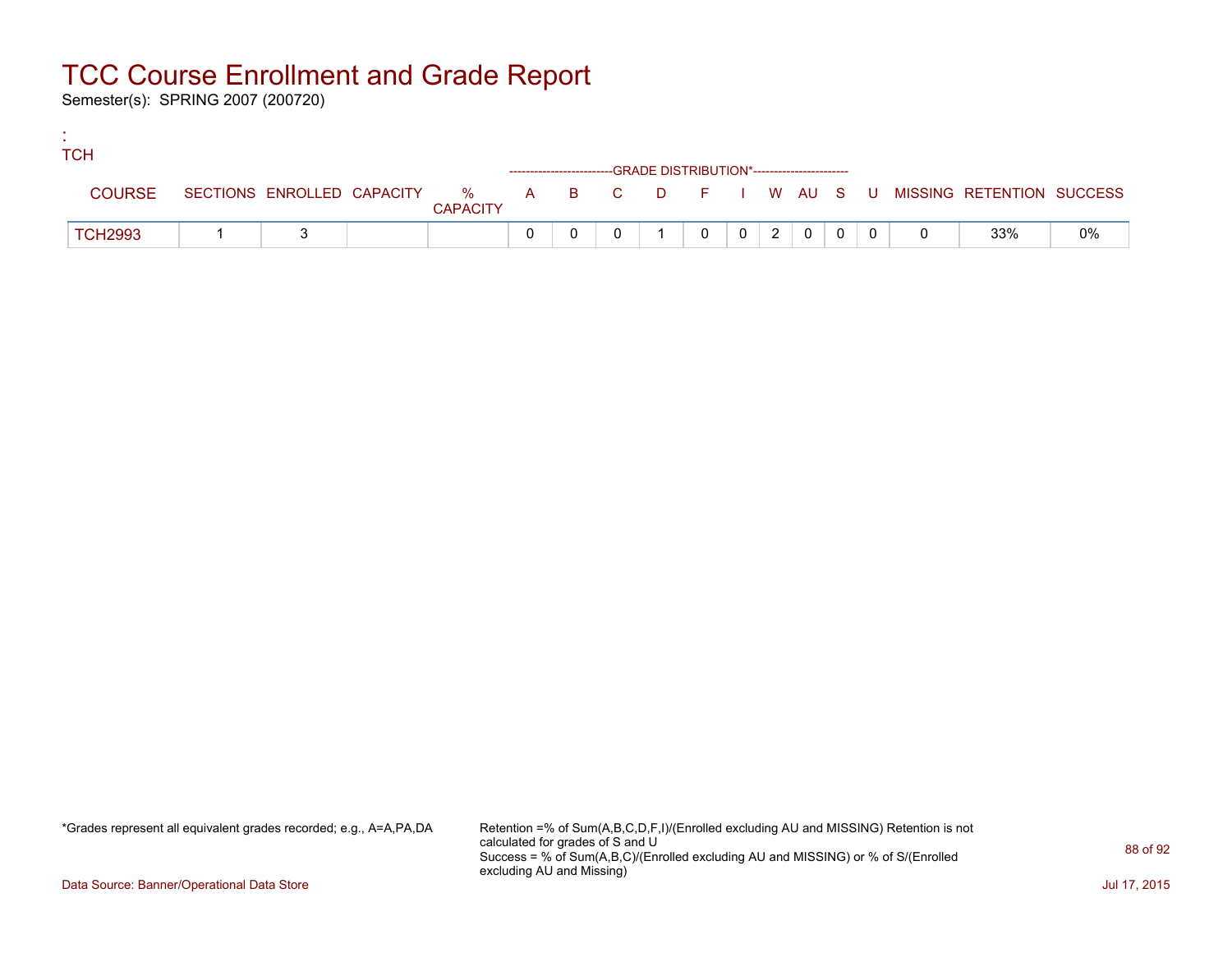Semester(s): SPRING 2007 (200720)

:

| <b>TEL</b>     |                            |                      |              |                         |    |                                             |            |   |          |              |   |     |   |                           |      |
|----------------|----------------------------|----------------------|--------------|-------------------------|----|---------------------------------------------|------------|---|----------|--------------|---|-----|---|---------------------------|------|
|                |                            |                      |              | ----------------------- |    | -GRADE DISTRIBUTION*----------------------- |            |   |          |              |   |     |   |                           |      |
| <b>COURSE</b>  | SECTIONS ENROLLED CAPACITY | %<br><b>CAPACITY</b> | $\mathsf{A}$ | B.                      | C. | D                                           | F I W AU S |   |          |              |   | . U |   | MISSING RETENTION SUCCESS |      |
| <b>TEL1033</b> | 5                          |                      | 4            |                         |    |                                             | 0          | 0 | $\Omega$ | $\mathbf 0$  | 0 | 0   | 0 | 100%                      | 100% |
| <b>TEL2034</b> | 8                          |                      | 5            |                         |    |                                             | 0          | 0 | 0        | 0            | 0 | 0   | 0 | 100%                      | 100% |
| <b>TEL2203</b> |                            |                      |              |                         |    |                                             |            | 0 | 0        | $\mathbf{0}$ | 0 | 0   | 0 | 100%                      | 80%  |

\*Grades represent all equivalent grades recorded; e.g., A=A,PA,DA Retention =% of Sum(A,B,C,D,F,I)/(Enrolled excluding AU and MISSING) Retention is not calculated for grades of S and U Success = % of Sum(A,B,C)/(Enrolled excluding AU and MISSING) or % of S/(Enrolled excluding AU and Missing)

Data Source: Banner/Operational Data Store Jul 17, 2015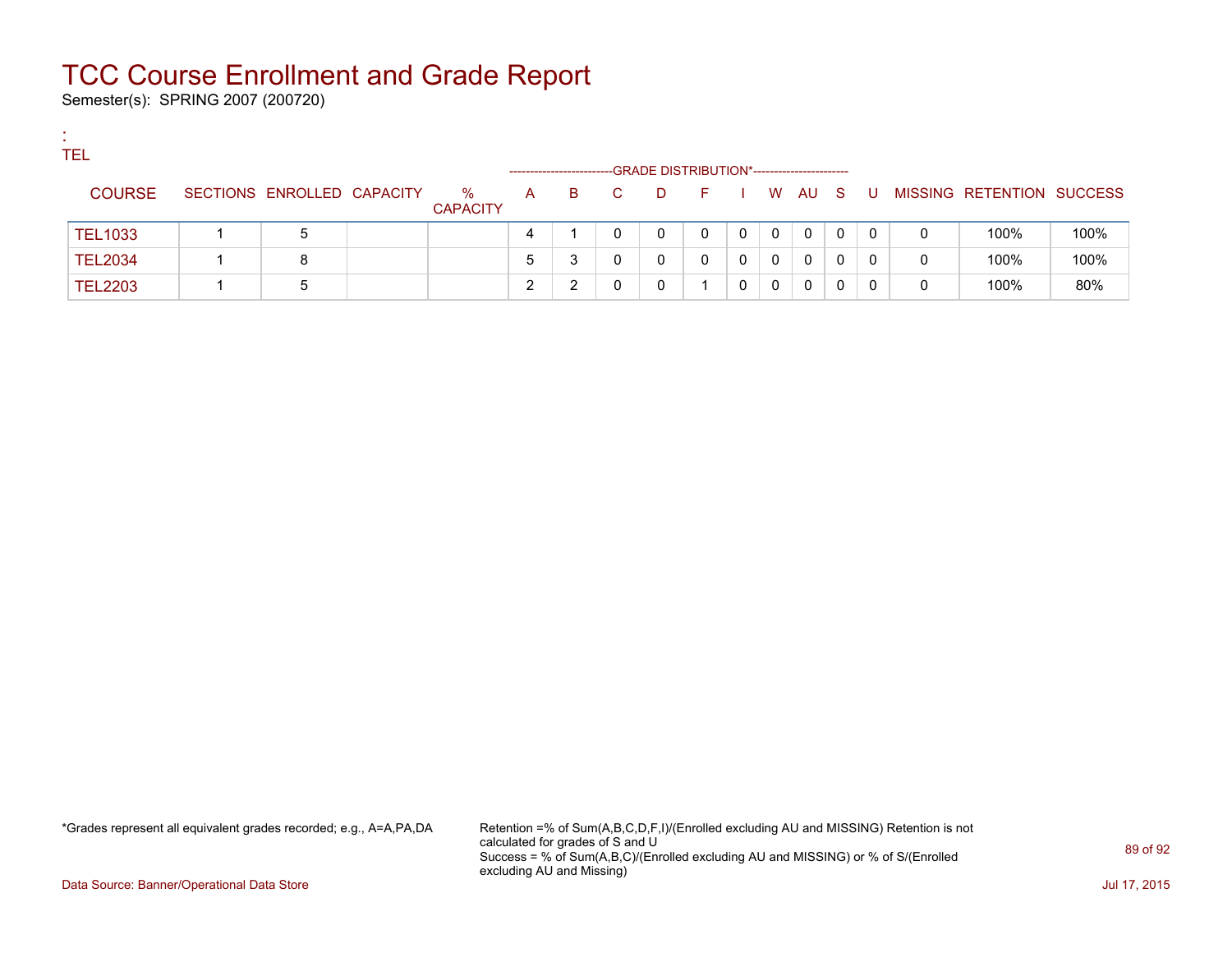Semester(s): SPRING 2007 (200720)

:

| THE            |                |                            |                         |                | ---------------- |                |                | -GRADE DISTRIBUTION*---------------------- |              |                |              |              |              |   |                           |      |
|----------------|----------------|----------------------------|-------------------------|----------------|------------------|----------------|----------------|--------------------------------------------|--------------|----------------|--------------|--------------|--------------|---|---------------------------|------|
| <b>COURSE</b>  |                | SECTIONS ENROLLED CAPACITY | $\%$<br><b>CAPACITY</b> | A              | B                | C              | D              | F                                          |              | W              | <b>AU</b>    | S            | U            |   | MISSING RETENTION SUCCESS |      |
| <b>THE1053</b> | $\overline{2}$ | 21                         |                         | 0              | 7                | 5              | $\mathbf 1$    | $\overline{2}$                             | $\mathbf{0}$ | 6              | 0            | 0            | $\Omega$     | 0 | 71%                       | 57%  |
| <b>THE1061</b> | 1              | 3                          |                         |                | 0                | 0              | 0              | 0                                          | 0            | $\overline{2}$ | 0            | 0            | 0            | 0 | 33%                       | 33%  |
| <b>THE1143</b> | 1              | $\overline{2}$             |                         | $\overline{2}$ | 0                | $\mathbf{0}$   | 0              | 0                                          | 0            | $\Omega$       | $\mathbf{0}$ | $\mathbf{0}$ | 0            | 0 | 100%                      | 100% |
| <b>THE1163</b> | 1              | 3                          |                         | $\overline{2}$ | 0                | $\mathbf{0}$   | 0              | 0                                          | 0            | 1              | $\mathbf{0}$ | $\mathbf{0}$ | $\Omega$     | 0 | 67%                       | 67%  |
| <b>THE1353</b> | 1              | 6                          |                         | 3              | $\overline{2}$   |                | 0              | 0                                          | $\mathbf{0}$ | 0              | 0            | $\mathbf{0}$ | $\mathbf{0}$ | 0 | 100%                      | 100% |
| <b>THE1562</b> | 1              | 5                          |                         | 4              |                  | 0              | 0              | 0                                          | 0            | 0              | 0            | 0            | 0            | 0 | 100%                      | 100% |
| <b>THE2073</b> | 1              | 6                          |                         |                |                  |                | 0              | 1                                          | 0            | $\overline{2}$ | 0            | 0            | 0            | 0 | 67%                       | 50%  |
| <b>THE2113</b> | $\overline{2}$ | 17                         |                         | 6              | 3                | $\overline{2}$ | $\mathbf{1}$   | 3                                          | 0            | $\overline{2}$ | 0            | 0            | 0            | 0 | 88%                       | 65%  |
| <b>THE2133</b> | 1              | 3                          |                         | $\overline{2}$ |                  | 0              | 0              | 0                                          | 0            | $\Omega$       | 0            | 0            | $\Omega$     | 0 | 100%                      | 100% |
| <b>THE2273</b> |                | 2                          |                         | 0              |                  |                | 0              | 0                                          | 0            | $\mathbf 0$    | $\mathbf{0}$ | $\Omega$     | 0            | 0 | 100%                      | 100% |
| <b>THE2313</b> | 1              | 14                         |                         | 5              | 3                | 3              | $\overline{2}$ | 0                                          | 0            | 1              | $\mathbf{0}$ | $\mathbf{0}$ | $\Omega$     | 0 | 93%                       | 79%  |
| <b>THE2343</b> | -1             | 12                         |                         | 8              |                  | 0              | 0              | $\overline{2}$                             | 0            | 1              | 0            | 0            | 0            | 0 | 92%                       | 75%  |
| <b>THE2453</b> | 1              | 8                          |                         | 6              | 0                | $\mathbf{0}$   | 0              | 0                                          | 0            | $\overline{2}$ | 0            | $\mathbf{0}$ | 0            | 0 | 75%                       | 75%  |
| <b>THE2991</b> | 1              | 11                         |                         | 3              | $\overline{7}$   | 0              | 0              | 0                                          | 0            | 0              | 1            | $\Omega$     | 0            | 0 | 100%                      | 100% |
| <b>THE2993</b> | 1              | 13                         |                         | 9              | 3                | 0              | 0              | 0                                          | 0            | 1              | $\mathbf{0}$ | 0            | 0            | 0 | 92%                       | 92%  |

\*Grades represent all equivalent grades recorded; e.g., A=A,PA,DA Retention =% of Sum(A,B,C,D,F,I)/(Enrolled excluding AU and MISSING) Retention is not calculated for grades of S and U Success = % of Sum(A,B,C)/(Enrolled excluding AU and MISSING) or % of S/(Enrolled excluding AU and Missing)

Data Source: Banner/Operational Data Store Jul 17, 2015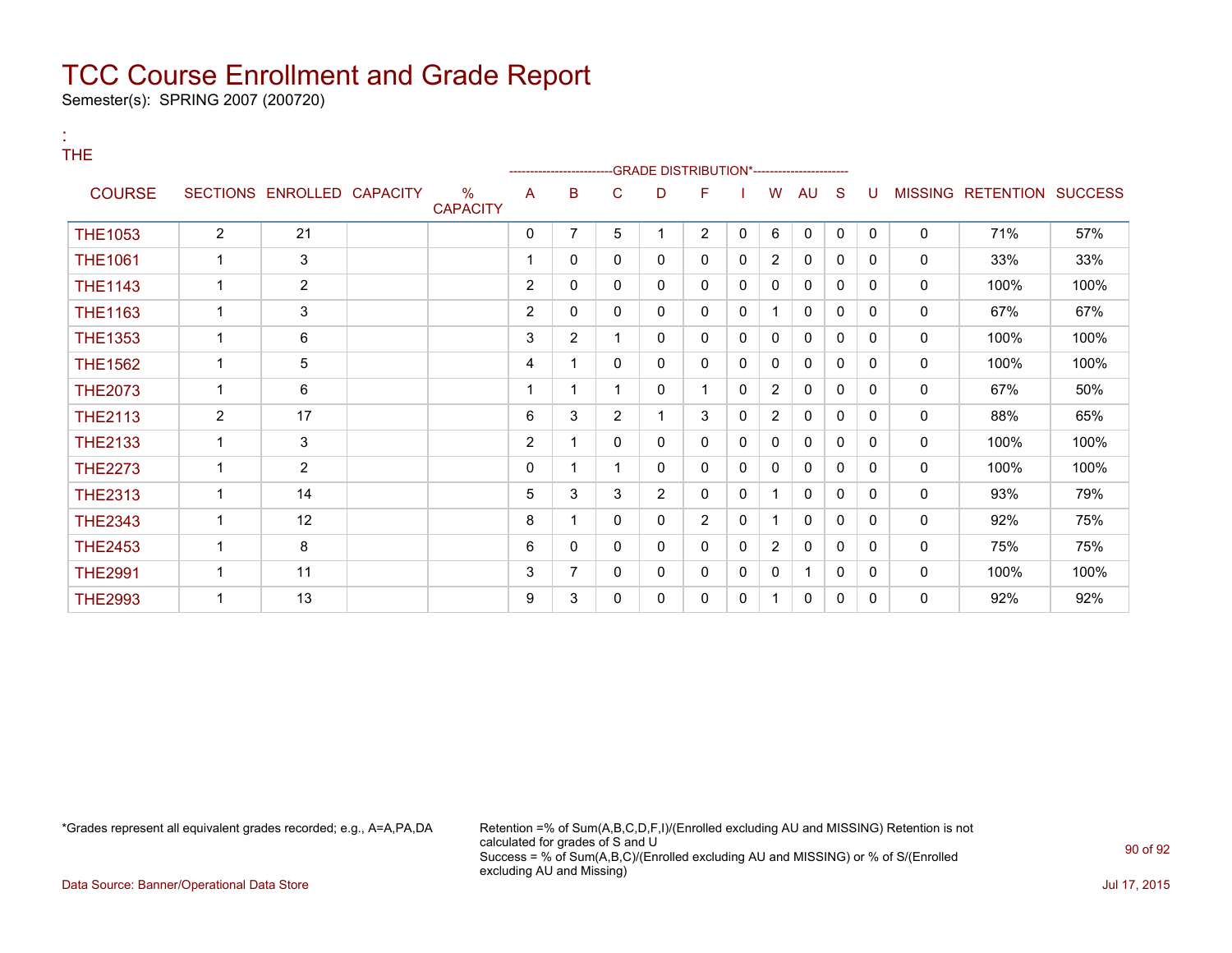Semester(s): SPRING 2007 (200720)

:

| <b>TMG</b>     |                            |                      |  |       | -GRADE DISTRIBUTION*----------------------- |         |   |          |   |                           |      |
|----------------|----------------------------|----------------------|--|-------|---------------------------------------------|---------|---|----------|---|---------------------------|------|
| <b>COURSE</b>  | SECTIONS ENROLLED CAPACITY | %<br><b>CAPACITY</b> |  | A B C | <b>D</b>                                    | $F = 1$ |   | I WAUS   | U | MISSING RETENTION SUCCESS |      |
| <b>TMG1333</b> |                            |                      |  |       | n.                                          |         | 0 | $\Omega$ |   | 100%                      | 50%  |
| <b>TMG1523</b> |                            |                      |  |       |                                             |         |   | 0        |   | 100%                      | 100% |

\*Grades represent all equivalent grades recorded; e.g., A=A,PA,DA Retention =% of Sum(A,B,C,D,F,I)/(Enrolled excluding AU and MISSING) Retention is not calculated for grades of S and U Success = % of Sum(A,B,C)/(Enrolled excluding AU and MISSING) or % of S/(Enrolled excluding AU and Missing)

Data Source: Banner/Operational Data Store Jul 17, 2015